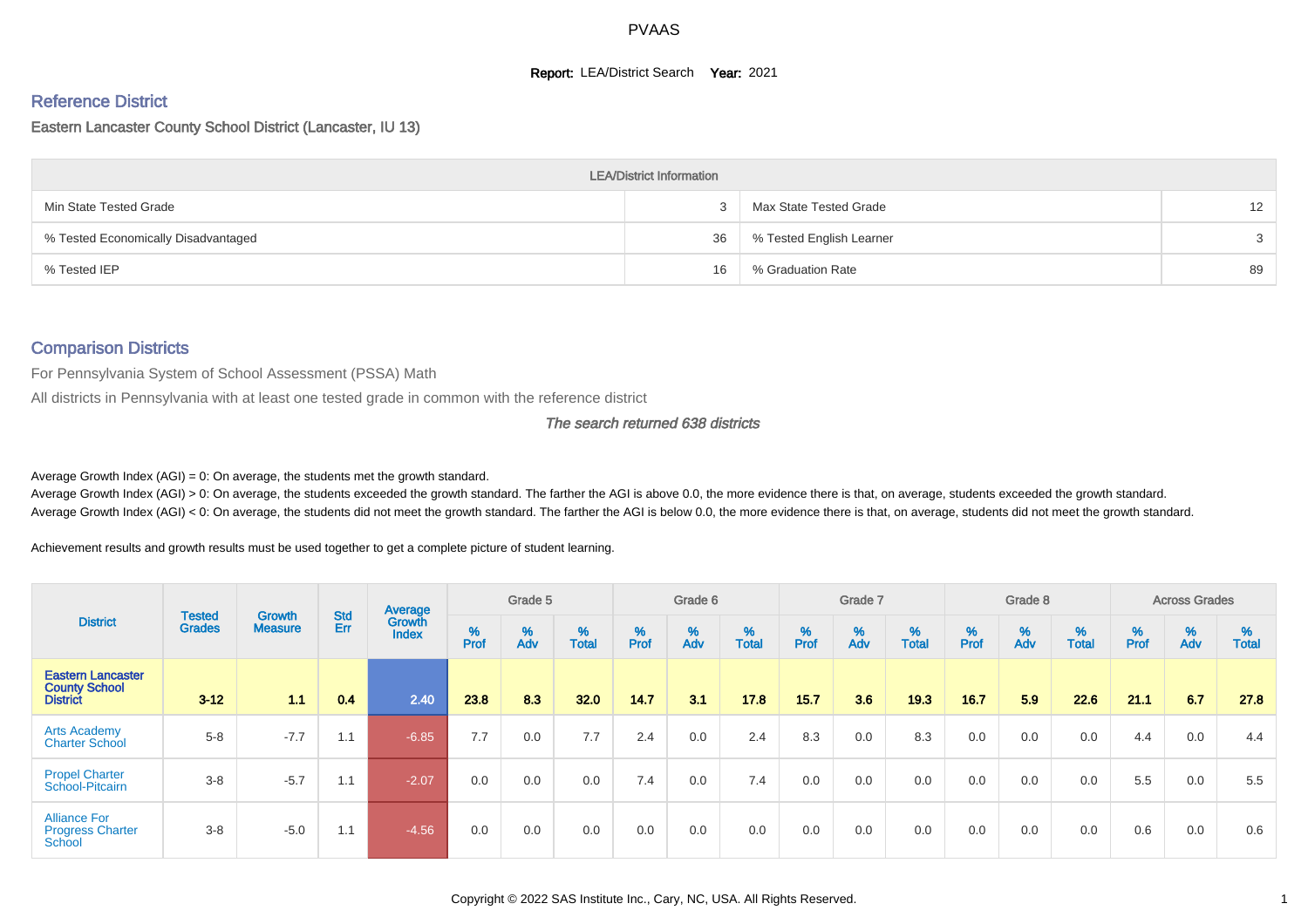|                                                                               | <b>Tested</b> | <b>Growth</b>  | <b>Std</b> | Average                |                     | Grade 5  |                   |                  | Grade 6  |                   |                  | Grade 7  |                   |                  | Grade 8  |                   |                  | <b>Across Grades</b> |                   |
|-------------------------------------------------------------------------------|---------------|----------------|------------|------------------------|---------------------|----------|-------------------|------------------|----------|-------------------|------------------|----------|-------------------|------------------|----------|-------------------|------------------|----------------------|-------------------|
| <b>District</b>                                                               | <b>Grades</b> | <b>Measure</b> | Err        | Growth<br><b>Index</b> | $\%$<br><b>Prof</b> | %<br>Adv | %<br><b>Total</b> | %<br><b>Prof</b> | %<br>Adv | %<br><b>Total</b> | %<br><b>Prof</b> | %<br>Adv | %<br><b>Total</b> | %<br><b>Prof</b> | %<br>Adv | %<br><b>Total</b> | %<br><b>Prof</b> | %<br>Adv             | %<br><b>Total</b> |
| <b>Eastern Lancaster</b><br><b>County School</b><br><b>District</b>           | $3 - 12$      | 1.1            | 0.4        | 2.40                   | 23.8                | 8.3      | 32.0              | 14.7             | 3.1      | 17.8              | 15.7             | 3.6      | 19.3              | 16.7             | 5.9      | 22.6              | 21.1             | 6.7                  | 27.8              |
| <b>Roberto Clemente</b><br><b>Charter School</b>                              | $3 - 12$      | $-4.0$         | 0.9        | $-4.42$                | 5.6                 | 0.0      | 5.6               | 0.0              | 0.0      | 0.0               | 0.0              | 0.0      | 0.0               | 0.0              | 0.0      | 0.0               | 3.0              | 0.0                  | 3.0               |
| <b>Perseus House</b><br><b>Charter School Of</b><br><b>Excellence</b>         | $6 - 11$      | $-4.8$         | 1.1        | $-4.24$                |                     |          |                   | 0.0              | 0.0      | 0.0               | 1.8              | 0.0      | 1.8               | 1.5              | 0.0      | 1.5               | 1.4              | 0.0                  | 1.4               |
| <b>Urban Academy Of</b><br><b>Greater Pittsburgh</b><br><b>Charter School</b> | $3-5$         | $-7.6$         | 1.9        | $-4.05$                | 2.7                 | 0.0      | 2.7               |                  |          |                   |                  |          |                   |                  |          |                   | 7.3              | 0.0                  | 7.3               |
| <b>First Philadelphia</b><br>Preparatory<br><b>Charter School</b>             | $3 - 8$       | $-2.3$         | 0.6        | $-3.62$                | 1.2                 | 0.0      | 1.2               | 1.1              | 0.0      | 1.1               | 1.3              | 0.0      | 1.3               | 4.0              | 0.0      | 4.0               | 2.4              | 0.0                  | 2.4               |
| Mariana Bracetti<br><b>Academy Charter</b><br><b>School</b>                   | $3 - 10$      | $-3.1$         | 0.9        | $-3.58$                | 8.6                 | 0.0      | 8.6               | 2.2              | 0.0      | 2.2               | 7.3              | 0.0      | 7.3               | 0.0              | 0.0      | 0.0               | 4.4              | $0.0\,$              | 4.4               |
| La Academia<br>Partnership<br><b>Charter School</b>                           | $6 - 11$      | $-5.6$         | 1.8        | $-3.97$                |                     |          |                   | 0.0              | 0.0      | 0.0               | 0.0              | 0.0      | 0.0               | 0.0              | 0.0      | 0.0               | 0.0              | 0.0                  | 0.0               |
| <b>Innovative Arts</b><br><b>Academy Charter</b><br><b>School</b>             | $6 - 11$      | $-1.5$         | 0.8        | 5.73                   |                     |          |                   | 0.0              | 0.0      | 0.0               | 0.0              | 0.0      | 0.0               | 3.4              | 0.0      | 3.4               | 1.4              | 0.0                  | 1.4               |
| <b>KIPP West</b><br>Philadelphia<br><b>Charter School</b>                     | $3 - 8$       | $-2.0$         | 1.2        | $-1.14$                | 3.2                 | 0.0      | $3.2\,$           | 0.0              | 0.0      | 0.0               | 0.0              | 0.0      | 0.0               | 0.0              | 0.0      | 0.0               | 2.6              | 0.0                  | 2.6               |
| <b>Propel Charter</b><br>School-Northside                                     | $3-8$         | $-1.6$         | 0.9        | 0.88                   | 0.0                 | 0.0      | 0.0               | 2.4              | 0.0      | 2.4               | 0.0              | 0.0      | 0.0               | 0.0              | 0.0      | 0.0               | 0.4              | 0.0                  | 0.4               |
| <b>Global Leadership</b><br><b>Academy Charter</b><br><b>School</b>           | $3 - 8$       | $-3.1$         | 1.9        | $-0.82$                | 0.0                 | 0.0      | 0.0               |                  |          |                   | 0.0              | 0.0      | 0.0               | 9.1              | 0.0      | 9.1               | 2.5              | 0.0                  | 2.5               |
| Keystone<br><b>Education Center</b><br><b>Charter School</b>                  | $3 - 12$      | $-4.8$         | 3.2        | $-1.50$                |                     |          |                   |                  |          |                   |                  |          |                   | 0.0              | 0.0      | 0.0               | 0.0              | $0.0\,$              | $0.0\,$           |
| <b>People For People</b><br><b>Charter School</b>                             | $3 - 12$      | $-1.1$         | 1.0        | $-1.12$                | 0.0                 | 0.0      | 0.0               | 0.0              | 0.0      | 0.0               | 2.4              | 0.0      | 2.4               | 0.0              | 0.0      | 0.0               | 1.3              | 0.0                  | 1.3               |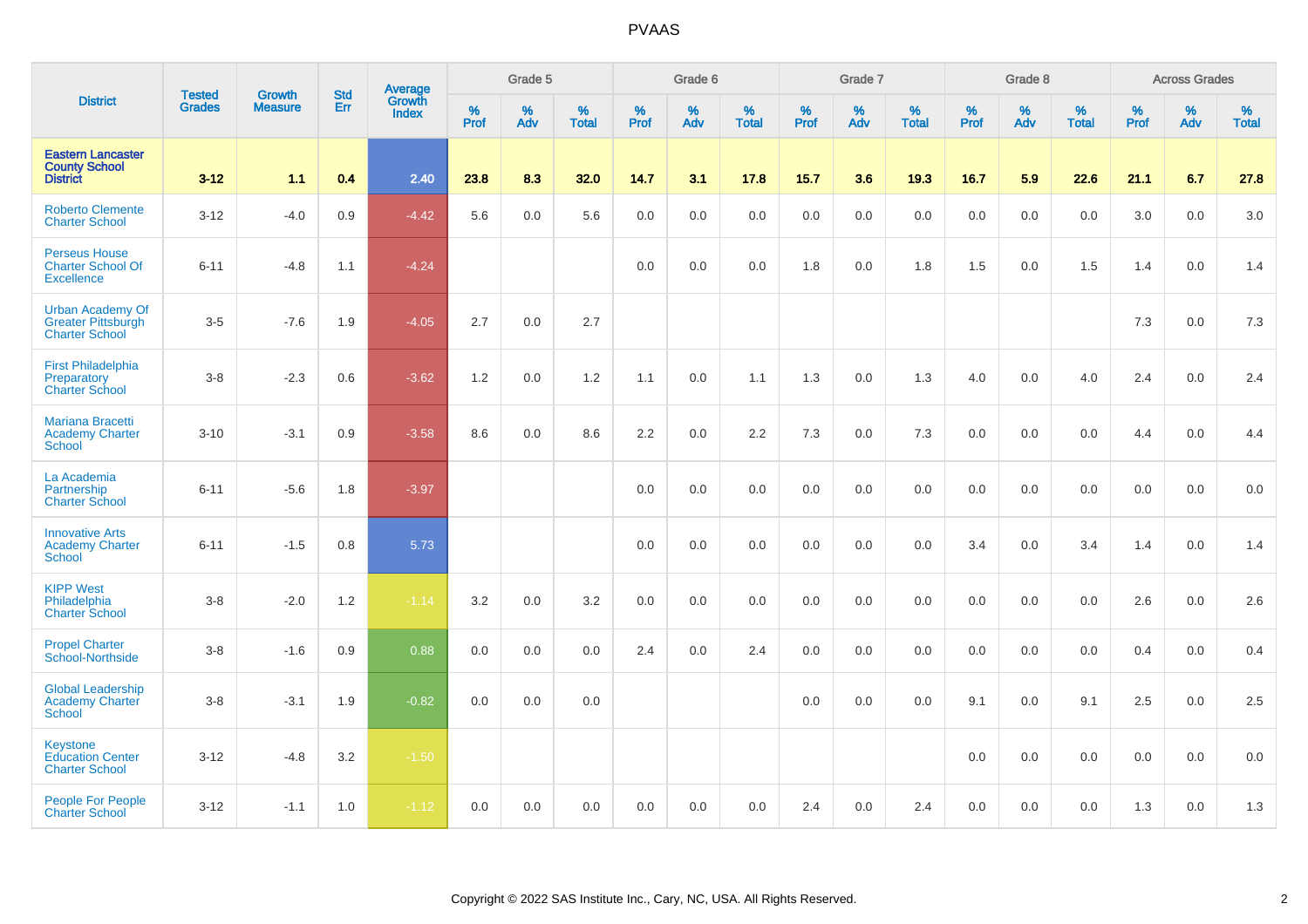|                                                                                          | <b>Tested</b> | <b>Growth</b>  | <b>Std</b> | Average                |                     | Grade 5  |                   |                  | Grade 6  |                   |           | Grade 7  |                   |           | Grade 8  |                   |                  | <b>Across Grades</b> |                   |
|------------------------------------------------------------------------------------------|---------------|----------------|------------|------------------------|---------------------|----------|-------------------|------------------|----------|-------------------|-----------|----------|-------------------|-----------|----------|-------------------|------------------|----------------------|-------------------|
| <b>District</b>                                                                          | <b>Grades</b> | <b>Measure</b> | <b>Err</b> | Growth<br><b>Index</b> | $\%$<br><b>Prof</b> | %<br>Adv | %<br><b>Total</b> | %<br><b>Prof</b> | %<br>Adv | %<br><b>Total</b> | %<br>Prof | %<br>Adv | %<br><b>Total</b> | %<br>Prof | %<br>Adv | %<br><b>Total</b> | %<br><b>Prof</b> | %<br>Adv             | %<br><b>Total</b> |
| <b>Eastern Lancaster</b><br><b>County School</b><br><b>District</b>                      | $3 - 12$      | 1.1            | 0.4        | 2.40                   | 23.8                | 8.3      | 32.0              | 14.7             | 3.1      | 17.8              | 15.7      | 3.6      | 19.3              | 16.7      | 5.9      | 22.6              | 21.1             | 6.7                  | 27.8              |
| <b>Urban Pathways 6-</b><br>12 Charter School                                            | $6 - 11$      | $-1.8$         | 1.6        | $-1.10$                |                     |          |                   | 0.0              | 0.0      | 0.0               | 0.0       | 0.0      | 0.0               | 0.0       | 0.0      | 0.0               | 0.0              | 0.0                  | 0.0               |
| <b>Young Scholars of</b><br><b>Greater Allegheny</b><br><b>Charter School</b>            | $3-8$         | $-1.4$         | 1.6        | 1.32                   | 10.0                | 0.0      | 10.0              | 6.2              | 0.0      | 6.2               | 10.0      | 0.0      | 10.0              |           |          |                   | 6.6              | 0.0                  | 6.6               |
| <b>Deep Roots</b><br><b>Charter School</b>                                               | $3-6$         | $-0.9$         | 1.3        | $-0.67$                | 0.0                 | 0.0      | 0.0               | 0.0              | 0.0      | 0.0               |           |          |                   |           |          |                   | 1.3              | 0.0                  | 1.3               |
| <b>Laboratory Charter</b><br><b>School</b>                                               | $3-8$         | $-0.7$         | 1.1        | $-0.61$                | 3.2                 | 0.0      | 3.2               | 2.3              | 0.0      | 2.3               | 6.4       | 0.0      | 6.4               | 5.0       | 0.0      | 5.0               | 5.3              | 0.0                  | 5.3               |
| <b>Mastery Charter</b><br>School - Smedley<br>Campus                                     | $3-6$         | $-0.6$         | 1.2        | $-0.37$                | 1.9                 | 0.0      | 1.9               | 3.5              | 0.0      | 3.5               |           |          |                   |           |          |                   | 3.5              | 0.0                  | 3.5               |
| <b>Center For Student</b><br><b>Learning Charter</b><br><b>School At</b><br>Pennsbury    | $6 - 12$      | $-0.6$         | 3.1        | $-0.20$                |                     |          |                   |                  |          |                   |           |          |                   | 0.0       | 0.0      | 0.0               | 3.4              | 0.0                  | 3.4               |
| <b>KIPP Philadelphia</b><br><b>Charter School</b>                                        | $3-8$         | 0.0            | $0.9\,$    | $-1.89$                | 2.0                 | 0.0      | 2.0               | 0.0              | 0.0      | 0.0               | 2.6       | 0.0      | 2.6               | 6.8       | 0.0      | 6.8               | 3.6              | 0.0                  | 3.6               |
| <b>Boys Latin Of</b><br>Philadelphia<br><b>Charter School</b>                            | $6 - 12$      | 0.1            | 0.8        | $-1.69$                |                     |          |                   | 0.0              | 0.0      | 0.0               | 3.3       | 0.0      | 3.3               | 1.0       | 0.0      | 1.0               | 1.5              | 0.0                  | 1.5               |
| <b>Mastery Charter</b><br>School-Francis D.<br><b>Pastorius</b><br>Elementary            | $3-8$         | 0.3            | 1.3        | 0.24                   | 3.8                 | 0.0      | 3.8               | 3.7              | 0.0      | 3.7               | 0.0       | 0.0      | 0.0               | 0.0       | 0.0      | 0.0               | 3.1              | 0.0                  | 3.1               |
| <b>Esperanza Cyber</b><br><b>Charter School</b>                                          | $3 - 11$      | 0.4            | 1.3        | 0.78                   | 0.0                 | 0.0      | 0.0               | 0.0              | 0.0      | 0.0               | 2.6       | 0.0      | 2.6               | 0.0       | 0.0      | 0.0               | 1.6              | 0.0                  | 1.6               |
| <b>Global Leadership</b><br><b>Academy Charter</b><br><b>School Southwest</b><br>at Huey | $3-8$         | 1.0            | 1.7        | 1.39                   | 0.0                 | 0.0      | 0.0               | 0.0              | 0.0      | 0.0               |           |          |                   | 0.0       | 0.0      | 0.0               | 0.0              | 0.0                  | 0.0               |
| <b>New Day Charter</b><br>School                                                         | $7 - 11$      | 2.2            | 3.1        | 0.71                   |                     |          |                   |                  |          |                   |           |          |                   | 0.0       | 0.0      | 0.0               | 0.0              | 0.0                  | 0.0               |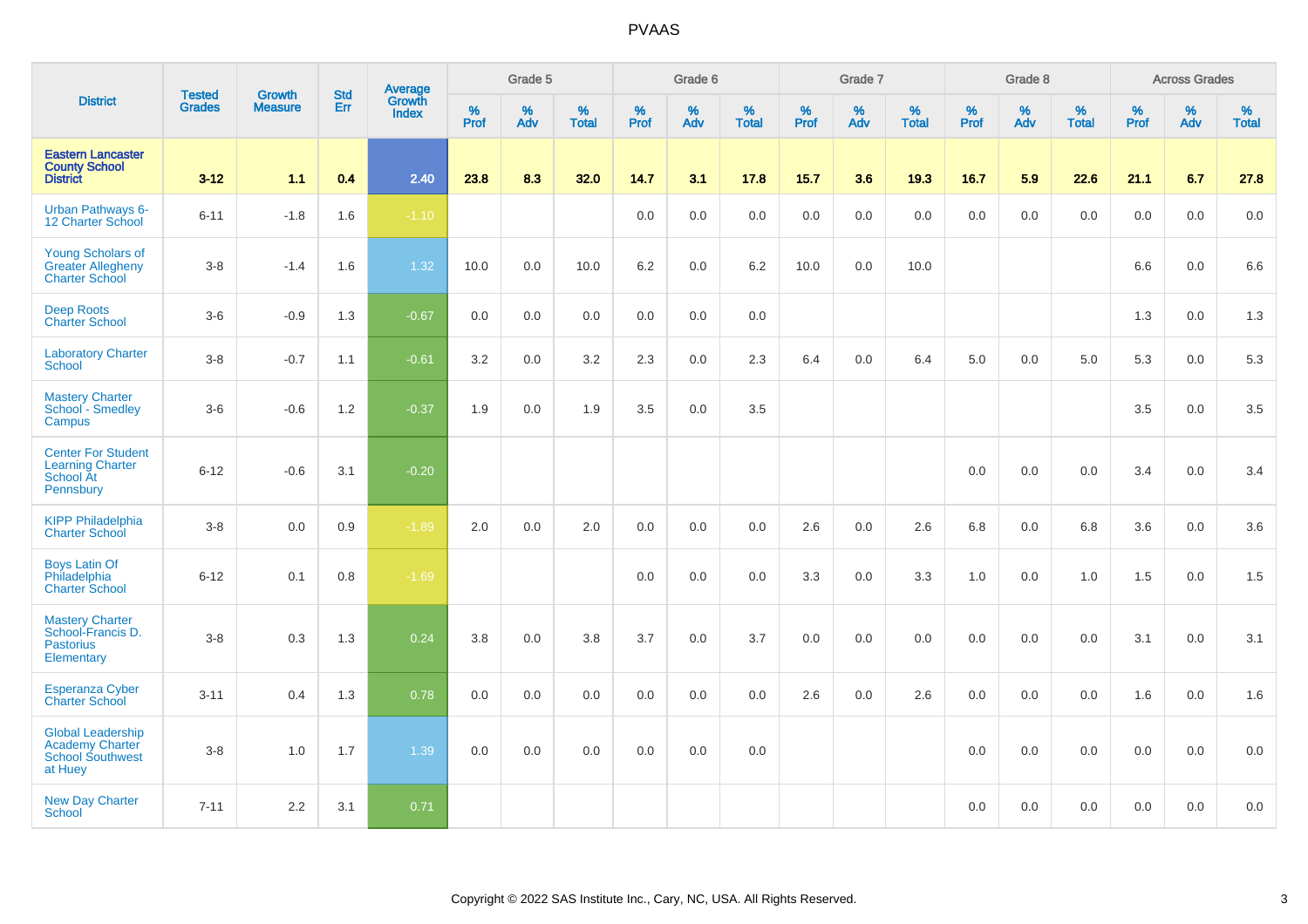| <b>District</b>                                                     |                                |                                 | <b>Std</b> | Average                |              | Grade 5  |                   |           | Grade 6  |                   |           | Grade 7  |                   |           | Grade 8  |                   |           | <b>Across Grades</b> |                   |
|---------------------------------------------------------------------|--------------------------------|---------------------------------|------------|------------------------|--------------|----------|-------------------|-----------|----------|-------------------|-----------|----------|-------------------|-----------|----------|-------------------|-----------|----------------------|-------------------|
|                                                                     | <b>Tested</b><br><b>Grades</b> | <b>Growth</b><br><b>Measure</b> | Err        | Growth<br><b>Index</b> | $\%$<br>Prof | %<br>Adv | %<br><b>Total</b> | %<br>Prof | %<br>Adv | %<br><b>Total</b> | %<br>Prof | %<br>Adv | %<br><b>Total</b> | %<br>Prof | %<br>Adv | %<br><b>Total</b> | %<br>Prof | %<br>Adv             | %<br><b>Total</b> |
| <b>Eastern Lancaster</b><br><b>County School</b><br><b>District</b> | $3 - 12$                       | 1.1                             | 0.4        | 2.40                   | 23.8         | 8.3      | 32.0              | 14.7      | 3.1      | 17.8              | 15.7      | 3.6      | 19.3              | 16.7      | 5.9      | 22.6              | 21.1      | 6.7                  | 27.8              |
| <b>Mastery Charter</b><br>School - Gratz<br>Campus                  | $7 - 10$                       | 1.0                             | 1.4        | 0.73                   |              |          |                   |           |          |                   | 6.2       | 0.0      | 6.2               | 2.4       | $0.0\,$  | 2.4               | 4.1       | $0.0\,$              | 4.1               |
| John B. Stetson<br><b>Charter School</b>                            | $5-8$                          | 0.5                             | 0.6        | 4.84                   | 1.6          | 0.0      | 1.6               | 0.8       | 0.0      | 0.8               | 0.0       | 0.0      | 0.0               | 0.0       | 0.0      | 0.0               | 0.4       | 0.0                  | 0.4               |
| <b>Arts Academy</b><br>Elementary<br><b>Charter School</b>          | $3-5$                          | 1.7                             | 1.9        | 0.91                   | 5.3          | 0.0      | 5.3               |           |          |                   |           |          |                   |           |          |                   | 5.1       | 0.0                  | 5.1               |
| <b>Mastery Charter</b><br>School - Pickett<br>Campus                | $6 - 10$                       | 1.2                             | 1.1        | 2.33                   |              |          |                   | 0.0       | 0.0      | 0.0               | 0.0       | 0.0      | 0.0               | 2.8       | 0.0      | 2.8               | 0.9       | 0.0                  | 0.9               |
| <b>Mastery Charter</b><br>School -<br>Shoemaker<br>Campus           | $7 - 10$                       | 1.9                             | 1.6        | 1.23                   |              |          |                   |           |          |                   | 9.4       | 0.0      | 9.4               | 4.2       | 0.0      | 4.2               | 7.1       | 0.0                  | 7.1               |
| <b>Lehigh Valley Dual</b><br>Language Charter<br>School             | $3-8$                          | 3.1                             | 2.3        | 1.31                   | 0.0          | 0.0      | 0.0               | 7.7       | 0.0      | 7.7               |           |          |                   |           |          |                   | 4.2       | 0.0                  | 4.2               |
| <b>Mastery Charter</b><br>School John Wister<br>Elementary          | $3 - 5$                        | 3.9                             | 2.6        | 1.52                   | 5.0          | 0.0      | 5.0               |           |          |                   |           |          |                   |           |          |                   | 2.9       | 0.0                  | 2.9               |
| <b>Freire Charter</b><br><b>School</b>                              | $5 - 11$                       | 1.2                             | 0.6        | 1.99                   | 0.0          | 0.0      | 0.0               | 1.5       | 0.0      | 1.5               | 3.0       | 0.0      | 3.0               | 7.6       | 0.0      | 7.6               | 3.3       | 0.0                  | 3.3               |
| <b>Aspira Bilingual</b><br><b>Cyber Charter</b><br>School           | $3 - 11$                       | 4.2                             | 1.5        | 0.16                   |              |          |                   | 0.0       | 0.0      | 0.0               | 0.0       | 0.0      | 0.0               | 0.0       | 0.0      | 0.0               | 1.6       | 0.0                  | 1.6               |
| <b>Young Scholars</b><br><b>Charter School</b>                      | $6-8$                          | 2.6                             | 0.8        | 3.60                   |              |          |                   | 1.8       | 0.0      | 1.8               | 4.6       | 0.0      | 4.6               | 0.0       | 0.0      | 0.0               | 2.0       | 0.0                  | 2.0               |
| <b>Universal Bluford</b><br><b>Charter School</b>                   | $3-6$                          | 4.8                             | 1.4        | 3.52                   | 4.4          | 0.0      | 4.4               | 2.7       | 0.0      | 2.7               |           |          |                   |           |          |                   | 4.3       | 0.0                  | 4.3               |
| Esperanza<br><b>Academy Charter</b><br><b>School</b>                | $4 - 11$                       | 2.8                             | 0.5        | 4.02                   |              |          |                   | 1.5       | 0.0      | 1.5               | 4.2       | 0.0      | 4.2               | 0.5       | 0.0      | 0.5               | 1.8       | $0.0\,$              | 1.8               |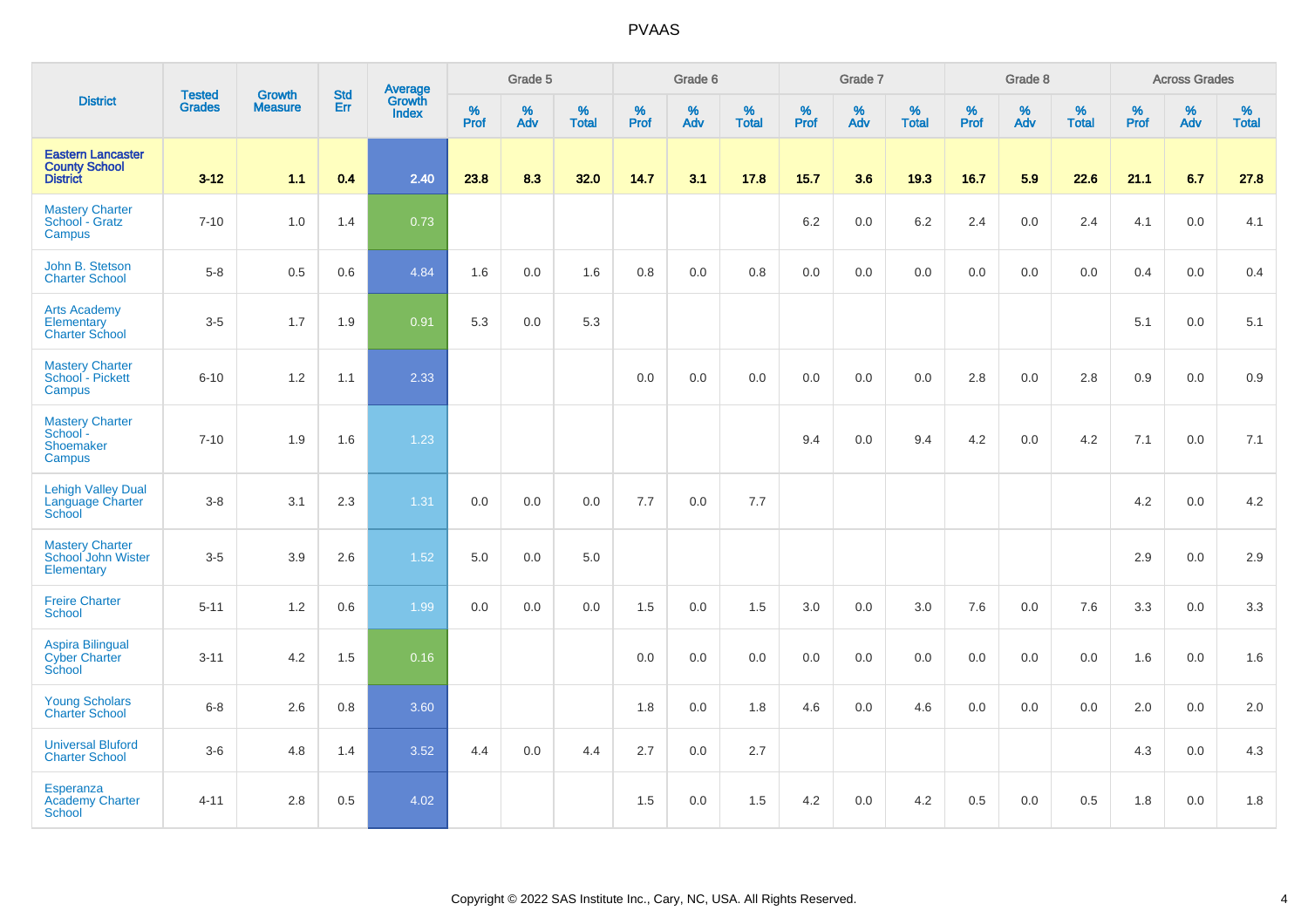|                                                                                            | <b>Tested</b> | <b>Growth</b>  | <b>Std</b> | Average<br>Growth |                     | Grade 5  |                   |                  | Grade 6  |                   |           | Grade 7  |                   |           | Grade 8  |                   |           | <b>Across Grades</b> |                   |
|--------------------------------------------------------------------------------------------|---------------|----------------|------------|-------------------|---------------------|----------|-------------------|------------------|----------|-------------------|-----------|----------|-------------------|-----------|----------|-------------------|-----------|----------------------|-------------------|
| <b>District</b>                                                                            | <b>Grades</b> | <b>Measure</b> | Err        | <b>Index</b>      | $\%$<br><b>Prof</b> | %<br>Adv | %<br><b>Total</b> | %<br><b>Prof</b> | %<br>Adv | %<br><b>Total</b> | %<br>Prof | %<br>Adv | %<br><b>Total</b> | %<br>Prof | %<br>Adv | %<br><b>Total</b> | %<br>Prof | %<br>Adv             | %<br><b>Total</b> |
| <b>Eastern Lancaster</b><br><b>County School</b><br><b>District</b>                        | $3-12$        | 1.1            | 0.4        | 2.40              | 23.8                | 8.3      | 32.0              | 14.7             | 3.1      | 17.8              | $15.7$    | 3.6      | 19.3              | 16.7      | 5.9      | 22.6              | 21.1      | 6.7                  | 27.8              |
| The Philadelphia<br><b>Charter School for</b><br><b>Arts and Sciences</b><br>at HR Edmunds | $3 - 8$       | 1.7            | 0.6        | $-3.09$           | 6.4                 | 0.0      | 6.4               | 0.0              | 0.0      | 0.0               | 2.1       | 0.0      | 2.1               | 2.2       | 0.0      | 2.2               | 2.1       | 0.2                  | 2.3               |
| Wissahickon<br><b>Charter School</b>                                                       | $3 - 8$       | $-0.8$         | 0.7        | 3.84              | 0.0                 | 0.0      | 0.0               | 2.4              | 0.0      | 2.4               | 3.7       | 0.0      | 3.7               | 1.5       | 0.0      | 1.5               | 4.0       | 0.2                  | 4.2               |
| Universal Institute<br><b>Charter School</b>                                               | $3 - 8$       | $-2.3$         | 0.7        | $-3.43$           | 1.5                 | 0.0      | 1.5               | 1.3              | 0.0      | 1.3               | 0.0       | 0.0      | 0.0               | 2.3       | 0.0      | 2.3               | 1.7       | 0.2                  | 2.0               |
| <b>Lindley Academy</b><br>Charter School At<br><b>Birney</b>                               | $3 - 8$       | $-3.0$         | 0.7        | $-2.99$           | 1.3                 | 0.0      | 1.3               | 2.6              | 0.0      | 2.6               | 0.0       | 0.0      | 0.0               | 0.0       | 1.6      | 1.6               | 1.0       | 0.3                  | 1.3               |
| <b>Pan American</b><br><b>Academy Charter</b><br><b>School</b>                             | $3 - 8$       | 0.3            | 0.8        | 0.43              | 1.7                 | 0.0      | 1.7               | 2.3              | 0.0      | 2.3               | 3.4       | 0.0      | 3.4               | 0.0       | 0.0      | 0.0               | 2.4       | 0.3                  | 2.7               |
| <b>Richard Allen</b><br>Preparatory<br><b>Charter School</b>                               | $5 - 8$       | 0.8            | 0.7        | 3.33              | 0.0                 | 0.0      | 0.0               | 1.0              | 0.0      | 1.0               | 1.8       | 0.9      | 2.7               | 0.9       | 0.0      | 0.9               | 1.1       | 0.3                  | 1.4               |
| <b>Clairton City</b><br><b>School District</b>                                             | $3 - 11$      | 0.5            | 0.8        | 0.57              | 6.1                 | 2.0      | 8.2               | 1.5              | 0.0      | 1.5               | 1.6       | 0.0      | 1.6               | 0.0       | 0.0      | 0.0               | 3.5       | 0.3                  | 3.8               |
| <b>Universal Daroff</b><br><b>Charter School</b>                                           | $3 - 8$       | 6.1            | 0.8        | 7.55              | 1.6                 | 1.6      | 3.2               | 0.0              | 0.0      | 0.0               | 2.2       | 0.0      | 2.2               | 3.6       | 0.0      | 3.6               | 2.2       | 0.3                  | 2.5               |
| <b>Chester Charter</b><br><b>Scholars Academy</b><br><b>Charter School</b>                 | $3 - 12$      | $-3.3$         | 0.8        | $-1.62$           | 0.0                 | 0.0      | 0.0               | 2.1              | 0.0      | 2.1               | 6.2       | 0.0      | 6.2               | 0.0       | 0.0      | 0.0               | 1.8       | 0.4                  | 2.2               |
| <b>Chester-Upland</b><br><b>School District</b>                                            | $3 - 11$      | 0.1            | 0.7        | 0.23              | 3.7                 | 0.0      | 3.7               | 2.6              | 1.3      | 3.9               | 0.0       | 0.0      | 0.0               | 0.0       | 0.0      | 0.0               | 3.1       | 0.4                  | 3.4               |
| <b>Steelton-Highspire</b><br><b>School District</b>                                        | $3 - 11$      | 2.5            | 0.7        | 2.16              | 2.9                 | 0.0      | 2.9               | 0.0              | 0.0      | 0.0               | 0.0       | 0.0      | 0.0               | 0.0       | 0.0      | 0.0               | 0.8       | 0.4                  | 1.3               |
| Pennsylvania<br><b>Distance Learning</b><br><b>Charter School</b>                          | $3 - 12$      | $-1.7$         | 0.7        | $-2.55$           | 6.5                 | 0.0      | 6.5               | 1.3              | 0.0      | 1.3               | 4.6       | 1.2      | 5.8               | 2.3       | 0.0      | 2.3               | 5.4       | 0.4                  | 5.8               |
| <b>Chester</b><br>Community<br><b>Charter School</b>                                       | $3 - 8$       | 3.5            | 0.6        | 2.79              | 0.7                 | 0.7      | 1.5               | 3.6              | 0.0      | 3.6               | 3.2       | 1.1      | 4.3               | 2.6       | 0.0      | 2.6               | 2.1       | 0.4                  | 2.5               |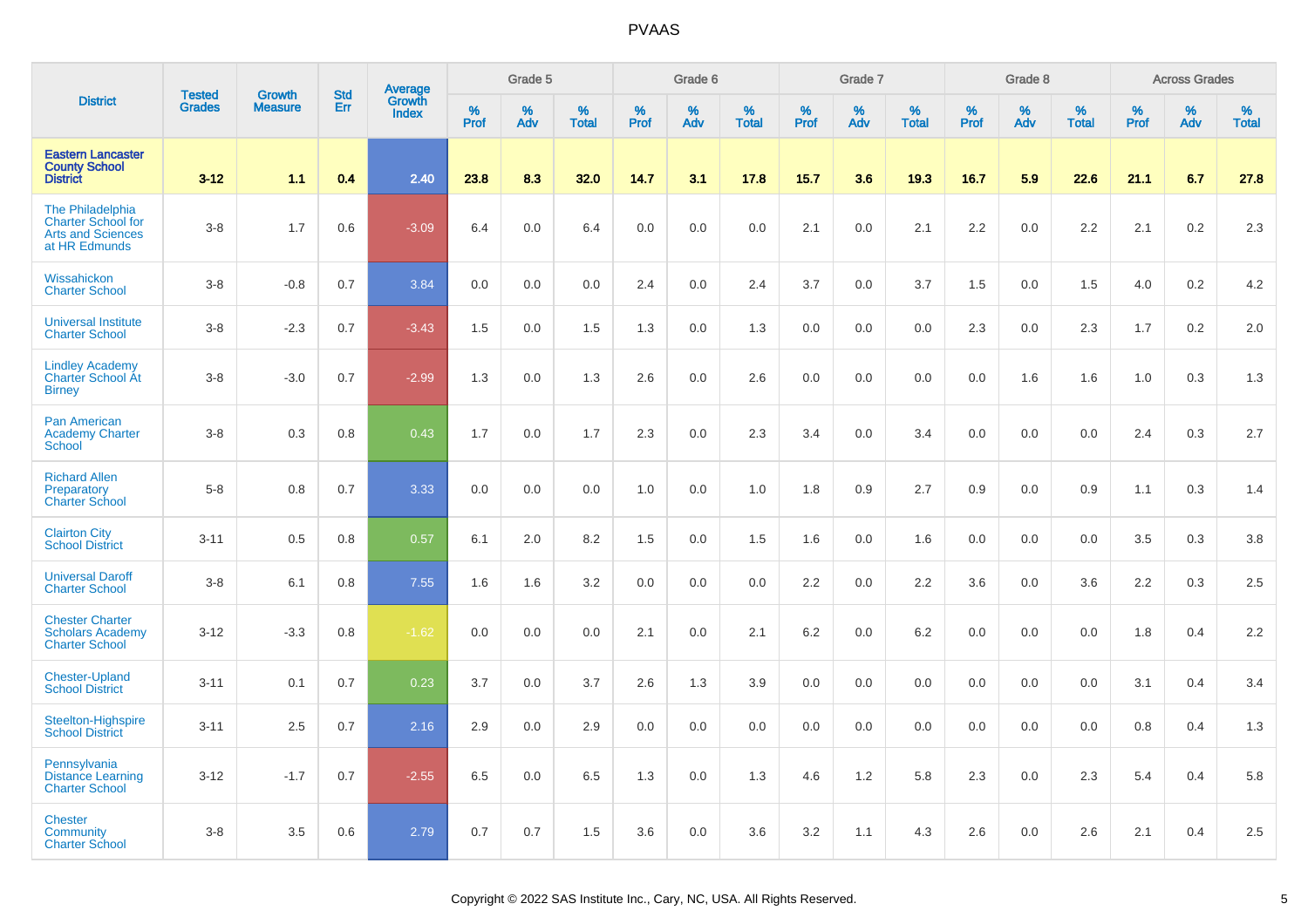|                                                                                | <b>Tested</b> | Growth         | <b>Std</b> |                                          |           | Grade 5  |                   |           | Grade 6  |                   |           | Grade 7  |                   |           | Grade 8  |                   |           | <b>Across Grades</b> |                   |
|--------------------------------------------------------------------------------|---------------|----------------|------------|------------------------------------------|-----------|----------|-------------------|-----------|----------|-------------------|-----------|----------|-------------------|-----------|----------|-------------------|-----------|----------------------|-------------------|
| <b>District</b>                                                                | <b>Grades</b> | <b>Measure</b> | Err        | <b>Average</b><br>Growth<br><b>Index</b> | %<br>Prof | %<br>Adv | %<br><b>Total</b> | %<br>Prof | %<br>Adv | %<br><b>Total</b> | %<br>Prof | %<br>Adv | %<br><b>Total</b> | %<br>Prof | %<br>Adv | %<br><b>Total</b> | %<br>Prof | %<br>Adv             | %<br><b>Total</b> |
| <b>Eastern Lancaster</b><br><b>County School</b><br><b>District</b>            | $3 - 12$      | 1.1            | 0.4        | 2.40                                     | 23.8      | 8.3      | 32.0              | 14.7      | 3.1      | 17.8              | 15.7      | 3.6      | 19.3              | 16.7      | 5.9      | 22.6              | 21.1      | 6.7                  | 27.8              |
| West Philadelphia<br>Achievement<br>Charter<br><b>Elementary School</b>        | $3-5$         | 4.2            | 1.6        | 2.63                                     | 6.7       | 0.0      | 6.7               |           |          |                   |           |          |                   |           |          |                   | 2.8       | 0.5                  | 3.2               |
| <b>Propel Charter</b><br>School - East                                         | $3-8$         | $-4.2$         | 1.0        | $-4.26$                                  | 2.5       | 0.0      | 2.5               | 11.4      | 0.0      | 11.4              | 9.4       | 3.1      | 12.5              | 0.0       | $0.0\,$  | 0.0               | 9.4       | 0.5                  | 9.9               |
| Widener<br>Partnership<br><b>Charter School</b>                                | $3 - 7$       | 2.8            | 1.0        | 2.65                                     | 0.0       | 0.0      | 0.0               | 2.5       | 0.0      | 2.5               | 0.0       | 2.3      | 2.3               |           |          |                   | 1.4       | 0.5                  | 1.9               |
| <b>Sto-Rox School</b><br><b>District</b>                                       | $3 - 10$      | $-0.5$         | 0.9        | $-0.51$                                  | 4.4       | 1.1      | 5.4               | 1.2       | 0.0      | 1.2               | 0.0       | 0.0      | 0.0               | 0.0       | 0.0      | 0.0               | 2.8       | 0.5                  | 3.3               |
| Aliquippa School<br><b>District</b>                                            | $3 - 11$      | 0.1            | 0.8        | 0.06                                     | 1.5       | 0.0      | 1.5               | 0.0       | 1.6      | 1.6               | 6.9       | 0.0      | 6.9               | 0.0       | 0.0      | 0.0               | 2.0       | 0.5                  | 2.6               |
| <b>Manchester</b><br><b>Academic Charter</b><br><b>School</b>                  | $3 - 8$       | 0.6            | 1.1        | 0.58                                     | 3.6       | 0.0      | 3.6               | 3.4       | 0.0      | 3.4               | 3.6       | 0.0      | 3.6               | 0.0       | 0.0      | 0.0               | 4.9       | 0.5                  | 5.4               |
| <b>Propel Charter</b><br>School - Braddock<br><b>Hills</b>                     | $3 - 11$      | $-2.4$         | 0.8        | $-3.09$                                  | 1.8       | 1.8      | 3.5               | 1.7       | 0.0      | 1.7               | 0.0       | 0.0      | 0.0               | 2.9       | 0.0      | 2.9               | 1.9       | 0.6                  | 2.5               |
| <b>Monessen City</b><br><b>School District</b>                                 | $3 - 10$      | $-1.5$         | 1.1        | $-1.40$                                  | 5.3       | 0.0      | 5.3               | 2.6       | 0.0      | 2.6               | 0.0       | 0.0      | 0.0               | 0.0       | 0.0      | 0.0               | 3.9       | 0.6                  | 4.4               |
| <b>York City School</b><br><b>District</b>                                     | $3 - 12$      | 1.6            | 0.3        | 5.37                                     | 2.5       | 1.0      | 3.5               | 2.0       | 0.2      | 2.2               | 2.6       | 0.5      | 3.1               | 1.4       | 0.2      | 1.6               | 2.8       | 0.6                  | 3.4               |
| <b>Belmont Charter</b><br><b>School</b>                                        | $3 - 10$      | $-0.8$         | 0.8        | $-0.98$                                  | 1.6       | 0.0      | 1.6               | $4.0\,$   | 0.0      | 4.0               | 0.0       | 0.0      | 0.0               | 5.6       | 0.0      | 5.6               | 2.8       | 0.6                  | 3.4               |
| <b>Memphis Street</b><br><b>Academy Charter</b><br>School @ JP<br><b>Jones</b> | $5 - 8$       | 0.7            | 0.7        | 0.92                                     | 0.0       | 3.2      | 3.2               | 0.0       | 0.0      | 0.0               | 0.0       | 0.0      | 0.0               | $0.0\,$   | $0.0\,$  | 0.0               | 0.0       | 0.6                  | 0.6               |
| Morrisville Borough<br><b>School District</b>                                  | $3 - 11$      | $-6.7$         | 0.9        | $-7.61$                                  | 9.8       | 0.0      | 9.8               | 1.9       | 0.0      | 1.9               | 3.9       | 0.0      | 3.9               | 0.0       | 0.0      | 0.0               | 5.1       | 0.6                  | 5.7               |
| <b>Mastery Charter</b><br>School - Hardy<br><b>Williams</b>                    | $3 - 11$      | $-0.1$         | 1.2        | 1.21                                     | 4.9       | 0.0      | 4.9               | 11.4      | 2.9      | 14.3              | 5.6       | 0.0      | 5.6               |           |          |                   | 6.9       | 0.6                  | 7.5               |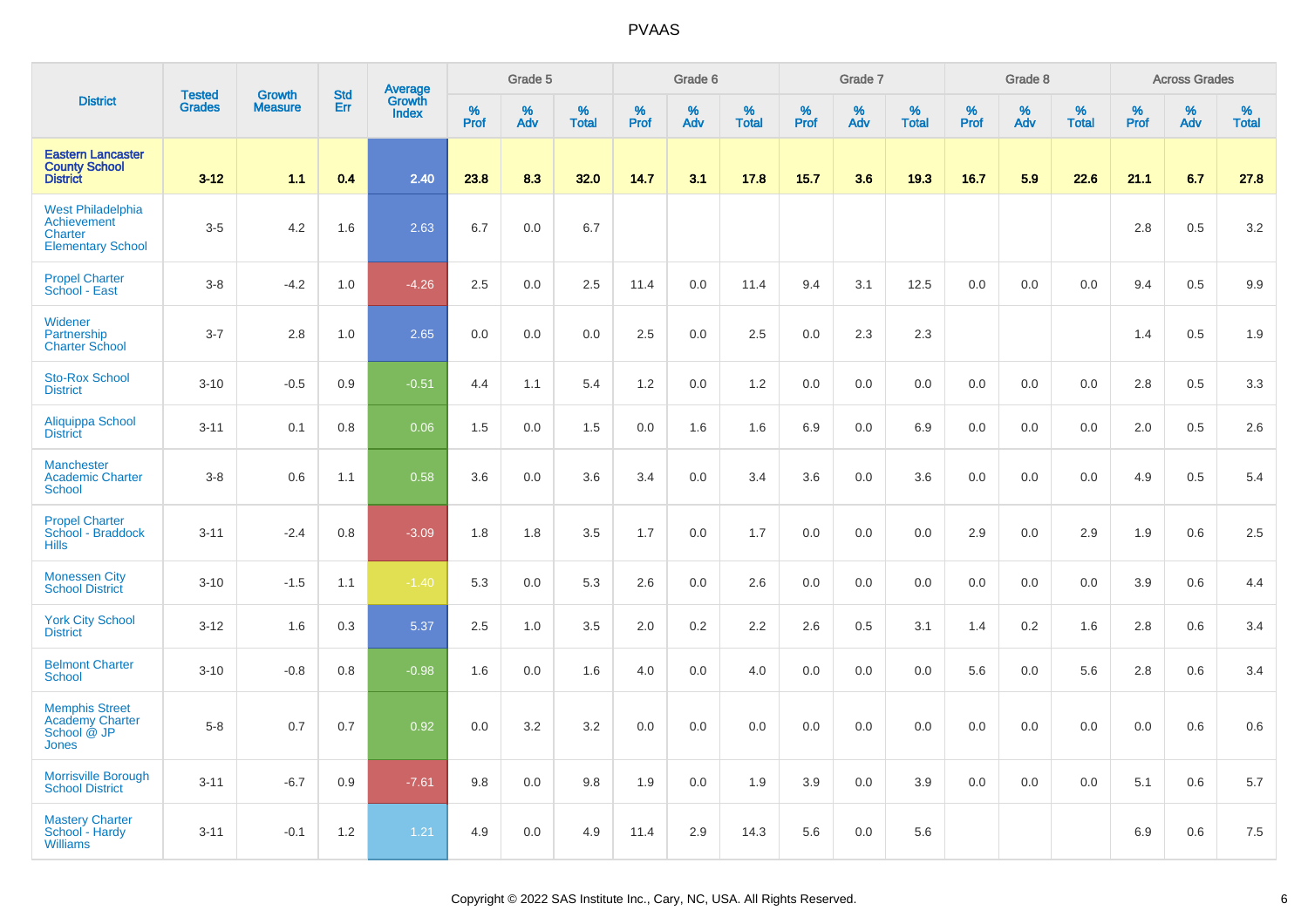|                                                                     |                                |                                 | <b>Std</b> | Average                |              | Grade 5  |                   |           | Grade 6  |                   |           | Grade 7  |                   |           | Grade 8  |                   |           | <b>Across Grades</b> |                   |
|---------------------------------------------------------------------|--------------------------------|---------------------------------|------------|------------------------|--------------|----------|-------------------|-----------|----------|-------------------|-----------|----------|-------------------|-----------|----------|-------------------|-----------|----------------------|-------------------|
| <b>District</b>                                                     | <b>Tested</b><br><b>Grades</b> | <b>Growth</b><br><b>Measure</b> | Err        | Growth<br><b>Index</b> | $\%$<br>Prof | %<br>Adv | %<br><b>Total</b> | %<br>Prof | %<br>Adv | %<br><b>Total</b> | %<br>Prof | %<br>Adv | %<br><b>Total</b> | %<br>Prof | %<br>Adv | %<br><b>Total</b> | %<br>Prof | %<br>Adv             | %<br><b>Total</b> |
| <b>Eastern Lancaster</b><br><b>County School</b><br><b>District</b> | $3 - 12$                       | 1.1                             | 0.4        | 2.40                   | 23.8         | 8.3      | 32.0              | 14.7      | 3.1      | 17.8              | 15.7      | 3.6      | 19.3              | 16.7      | 5.9      | 22.6              | 21.1      | 6.7                  | 27.8              |
| <b>Propel Charter</b><br>School-Hazelwood                           | $3-8$                          | $-1.6$                          | 1.2        | $-1.32$                | 3.4          | 0.0      | 3.4               | 0.0       | 0.0      | 0.0               | 0.0       | 4.8      | 4.8               | 0.0       | 0.0      | 0.0               | 0.6       | 0.6                  | 1.3               |
| <b>Ad Prima Charter</b><br>School                                   | $3-8$                          | 1.5                             | 0.8        | 2.24                   | 8.3          | 0.0      | 8.3               | 15.7      | 0.0      | 15.7              | 8.2       | 1.6      | 9.8               | 9.8       | 1.6      | 11.5              | 10.9      | 0.7                  | 11.6              |
| <b>Lincoln Leadership</b><br>Academy Charter<br><b>School</b>       | $3 - 12$                       | $-1.2$                          | 0.9        | $-1.72$                | 0.0          | 0.0      | 0.0               | 2.0       | $0.0\,$  | 2.0               | 4.0       | 2.0      | 6.0               | 0.0       | 0.0      | 0.0               | 3.8       | $0.7\,$              | 4.4               |
| <b>Southeast Delco</b><br><b>School District</b>                    | $3 - 10$                       | $-0.4$                          | 0.6        | $-0.73$                | 3.3          | 1.7      | 5.0               | 1.8       | 0.0      | 1.8               | 3.0       | 0.8      | 3.8               | 6.9       | 0.8      | 7.7               | 5.7       | 0.7                  | 6.3               |
| <b>Harrisburg City</b><br><b>School District</b>                    | $3 - 11$                       | 1.3                             | 0.3        | 0.25                   | 2.0          | $0.8\,$  | 2.8               | 2.0       | $1.0$    | 3.0               | 2.9       | 0.8      | 3.7               | 2.7       | 0.3      | 3.0               | 2.7       | 0.7                  | 3.4               |
| <b>West Oak Lane</b><br><b>Charter School</b>                       | $3-8$                          | 0.7                             | 0.7        | 0.93                   | 2.6          | 1.3      | 3.8               | 6.1       | 0.0      | 6.1               | 6.9       | 1.4      | 8.3               | 0.0       | 1.9      | 1.9               | 6.1       | 0.7                  | 6.8               |
| <b>Carbondale Area</b><br><b>School District</b>                    | $3 - 10$                       | 1.1                             | 0.6        | 3.33                   | 10.3         | 1.2      | 11.5              | 4.2       | 0.0      | 4.2               | 4.8       | 3.6      | 8.4               | 13.9      | 0.0      | 13.9              | 9.4       | 0.8                  | 10.1              |
| <b>Frederick Douglass</b><br><b>Mastery Charter</b><br>School       | $3-8$                          | $-1.0$                          | 1.2        | $-1.57$                | 4.8          | 0.0      | 4.8               | 0.0       | 0.0      | 0.0               | 0.0       | 0.0      | 0.0               | 3.4       | 3.4      | 6.9               | 1.5       | $0.8\,$              | 2.3               |
| <b>Mahanoy Area</b><br><b>School District</b>                       | $3 - 10$                       | $-0.3$                          | 0.8        | 3.34                   | 7.3          | 0.0      | 7.3               | 4.0       | 0.0      | 4.0               | 7.7       | 0.0      | 7.7               | 4.6       | 0.0      | 4.6               | 10.4      | 0.8                  | 11.1              |
| <b>Lincoln Charter</b><br><b>School</b>                             | $3-5$                          | $-2.5$                          | 1.4        | $-1.78$                | 1.3          | 1.3      | 2.6               |           |          |                   |           |          |                   |           |          |                   | 3.6       | 0.8                  | 4.4               |
| <b>Mastery Charter</b><br>School - Thomas<br>Campus                 | $3 - 10$                       | 1.5                             | 0.9        | 1.70                   | 10.8         | 0.0      | 10.8              | 7.1       | 2.4      | 9.5               | 7.0       | 0.0      | 7.0               | 2.2       | 0.0      | 2.2               | 8.6       | 0.8                  | 9.4               |
| <b>Mastery Charter</b><br>School - Clymer<br>Elementary             | $3-6$                          | 1.9                             | 1.5        | 1.23                   | 0.0          | 0.0      | 0.0               | 3.8       | 0.0      | 3.8               |           |          |                   |           |          |                   | 2.6       | 0.8                  | 3.4               |
| Northwood<br><b>Academy Charter</b><br><b>School</b>                | $3 - 8$                        | $-3.7$                          | 0.7        | $-5.33$                | 6.6          | 1.3      | 7.9               | 5.2       | 0.0      | 5.2               | 8.7       | 1.4      | 10.1              | 10.7      | 1.8      | 12.5              | 6.3       | 0.9                  | 7.2               |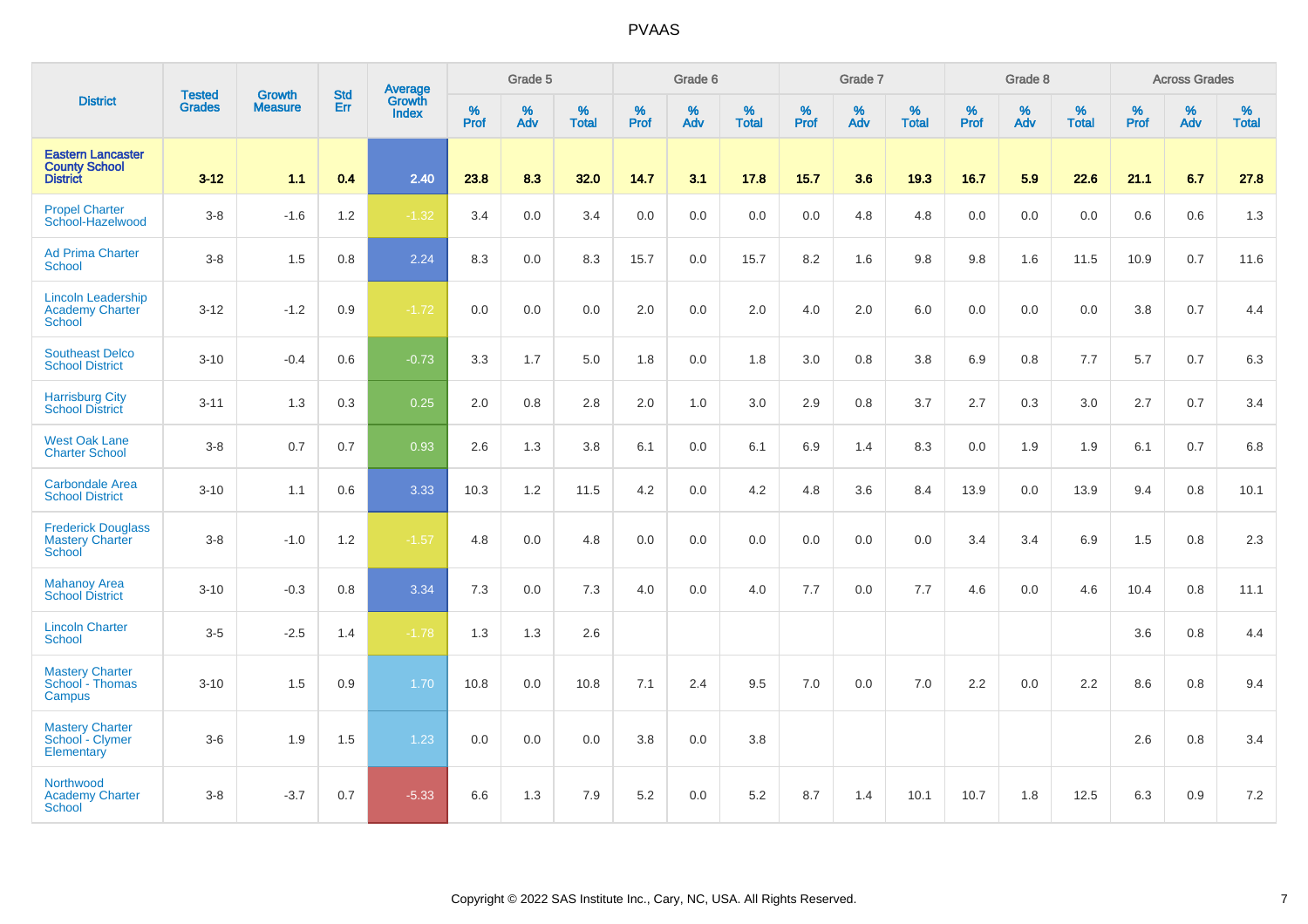|                                                                                | <b>Tested</b> | <b>Growth</b>  | <b>Std</b> | <b>Average</b><br>Growth |              | Grade 5  |                   |           | Grade 6  |                   |           | Grade 7  |                   |           | Grade 8  |                   |           | <b>Across Grades</b> |                   |
|--------------------------------------------------------------------------------|---------------|----------------|------------|--------------------------|--------------|----------|-------------------|-----------|----------|-------------------|-----------|----------|-------------------|-----------|----------|-------------------|-----------|----------------------|-------------------|
| <b>District</b>                                                                | <b>Grades</b> | <b>Measure</b> | Err        | <b>Index</b>             | $\%$<br>Prof | %<br>Adv | %<br><b>Total</b> | %<br>Prof | %<br>Adv | %<br><b>Total</b> | %<br>Prof | %<br>Adv | %<br><b>Total</b> | %<br>Prof | %<br>Adv | %<br><b>Total</b> | %<br>Prof | %<br>Adv             | %<br><b>Total</b> |
| <b>Eastern Lancaster</b><br><b>County School</b><br><b>District</b>            | $3 - 12$      | 1.1            | 0.4        | 2.40                     | 23.8         | 8.3      | 32.0              | 14.7      | 3.1      | 17.8              | 15.7      | 3.6      | 19.3              | 16.7      | 5.9      | 22.6              | 21.1      | 6.7                  | 27.8              |
| Antonia Pantoja<br>Community<br><b>Charter School</b>                          | $3 - 8$       | $-3.9$         | 0.8        | $-4.62$                  | 1.5          | 0.0      | 1.5               | 0.0       | 0.0      | 0.0               | 4.6       | 2.3      | 7.0               | 5.6       | 0.0      | 5.6               | 1.8       | 0.9                  | 2.8               |
| <b>Universal Vare</b><br><b>Charter School</b>                                 | $6 - 8$       | 1.8            | 1.3        | 1.37                     |              |          |                   | 0.0       | 6.2      | 6.2               | 3.6       | 0.0      | 3.6               | 6.4       | 0.0      | 6.4               | 4.7       | 0.9                  | 5.7               |
| <b>Premier Arts And</b><br><b>Science Charter</b><br><b>School</b>             | $3-5$         | $-0.1$         | 2.0        | $-0.05$                  | 0.0          | 0.0      | 0.0               |           |          |                   |           |          |                   |           |          |                   | 3.8       | 1.0                  | 4.8               |
| <b>Mastery Charter</b><br>School - Harrity<br>Campus                           | $3 - 8$       | $-0.7$         | 1.1        | $-1.30$                  | 4.6          | 4.6      | 9.1               | 2.3       | 0.0      | 2.3               | 0.0       | 0.0      | 0.0               | 3.1       | 0.0      | 3.1               | 5.5       | 1.0                  | 6.5               |
| <b>Erie Rise</b><br>Leadership<br><b>Academy Charter</b><br>School             | $3 - 8$       | $-0.6$         | 1.1        | 0.06                     | 6.9          | 0.0      | 6.9               | 0.0       | 0.0      | 0.0               | 0.0       | 0.0      | 0.0               | 0.0       | 0.0      | 0.0               | 1.6       | 1.0                  | 2.6               |
| <b>Muhlenberg</b><br><b>School District</b>                                    | $3 - 10$      | $-7.3$         | 0.4        | $-19.08$                 | 8.1          | 0.5      | 8.5               | 2.5       | 0.8      | 3.4               | 6.9       | 1.2      | 8.0               | 7.5       | 0.7      | 8.2               | 7.0       | 1.0                  | 8.0               |
| <b>Tacony Academy</b><br><b>Charter School</b>                                 | $3 - 11$      | $-3.3$         | 0.8        | 3.79                     | 4.1          | 1.4      | 5.5               | 2.9       | 0.0      | 2.9               | 6.8       | 0.0      | 6.8               | 5.7       | 2.9      | 8.6               | 5.0       | 1.0                  | 6.0               |
| <b>Community</b><br><b>Academy Of</b><br>Philadelphia<br><b>Charter School</b> | $3 - 11$      | $-5.7$         | 0.9        | $-4.40$                  | 4.9          | 2.4      | 7.3               | 0.0       | 0.0      | 0.0               | 0.0       | 0.0      | 0.0               | 0.0       | 0.0      | 0.0               | 2.4       | 1.0                  | 3.5               |
| <b>Allentown City</b><br><b>School District</b>                                | $3 - 12$      | $-4.5$         | 0.3        | $-13.48$                 |              |          |                   | 2.0       | 0.7      | 2.8               | 2.2       | 0.3      | 2.5               |           |          |                   | 4.3       | 1.1                  | 5.4               |
| <b>Discovery Charter</b><br>School                                             | $3 - 8$       | 2.6            | 0.9        | 2.54                     | 8.5          | 2.1      | 10.6              | $0.0\,$   | 0.0      | 0.0               | 6.6       | 1.6      | 8.2               | 5.4       | 0.0      | 5.4               | 5.2       | 1.1                  | 6.2               |
| <b>New Castle Area</b><br><b>School District</b>                               | $3 - 12$      | $-0.5$         | 0.4        | $-1.11$                  | 4.3          | 0.5      | 4.8               | 3.3       | 1.9      | 5.2               | 7.7       | 1.4      | 9.1               | 3.3       | 0.9      | 4.2               | 4.4       | 1.1                  | 5.5               |
| <b>Reading School</b><br><b>District</b>                                       | $3 - 11$      | 0.0            | 0.4        | 0.03                     | 3.8          | 1.2      | 5.0               | 1.5       | 0.2      | 1.8               | 1.9       | 0.0      | 1.9               | 1.5       | 0.4      | 1.9               | 3.6       | 1.1                  | 4.7               |
| <b>Big Beaver Falls</b><br>Area School<br><b>District</b>                      | $3 - 11$      | $-1.7$         | 0.6        | $-2.82$                  | 19.6         | 2.0      | 21.6              | 5.4       | 0.9      | 6.4               | 8.3       | 1.0      | 9.4               | 1.0       | 1.0      | 2.1               | 12.5      | 1.1                  | 13.6              |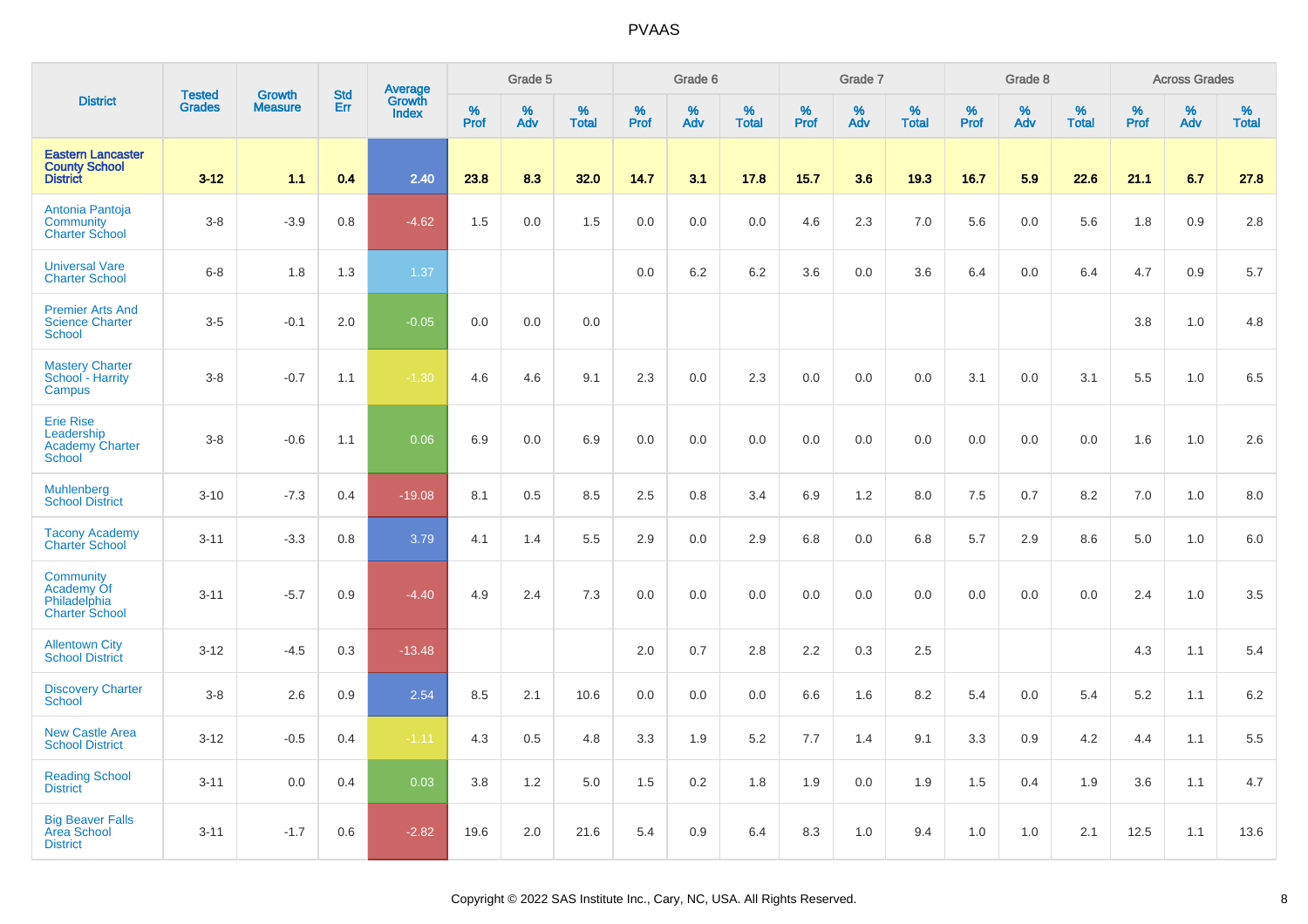|                                                                     | <b>Tested</b> | <b>Growth</b>  | <b>Std</b> | Average                |              | Grade 5  |                   |              | Grade 6  |                   |              | Grade 7  |                   |              | Grade 8  |                   |              | <b>Across Grades</b> |                      |
|---------------------------------------------------------------------|---------------|----------------|------------|------------------------|--------------|----------|-------------------|--------------|----------|-------------------|--------------|----------|-------------------|--------------|----------|-------------------|--------------|----------------------|----------------------|
| <b>District</b>                                                     | <b>Grades</b> | <b>Measure</b> | <b>Err</b> | Growth<br><b>Index</b> | $\%$<br>Prof | %<br>Adv | %<br><b>Total</b> | $\%$<br>Prof | %<br>Adv | %<br><b>Total</b> | $\%$<br>Prof | %<br>Adv | %<br><b>Total</b> | $\%$<br>Prof | %<br>Adv | %<br><b>Total</b> | $\%$<br>Prof | %<br>Adv             | $\%$<br><b>Total</b> |
| <b>Eastern Lancaster</b><br><b>County School</b><br><b>District</b> | $3 - 12$      | 1.1            | 0.4        | 2.40                   | 23.8         | 8.3      | 32.0              | 14.7         | 3.1      | 17.8              | 15.7         | 3.6      | 19.3              | 16.7         | 5.9      | 22.6              | 21.1         | 6.7                  | 27.8                 |
| <b>Antietam School</b><br><b>District</b>                           | $3 - 10$      | $-2.5$         | 0.8        | $-3.00$                | 9.4          | 1.6      | 10.9              | 10.0         | 3.3      | 13.3              | 5.6          | 0.0      | 5.6               | 5.8          | 0.0      | 5.8               | 8.3          | 1.2                  | 9.5                  |
| <b>Greater Johnstown</b><br><b>School District</b>                  | $3 - 11$      | $-1.7$         | 0.5        | $-3.51$                | 5.9          | 0.7      | 6.6               | 4.8          | 0.0      | 4.8               | 7.4          | 0.0      | 7.4               | 0.6          | 0.6      | 1.3               | 6.8          | 1.2                  | 8.0                  |
| <b>Hazleton Area</b><br><b>School District</b>                      | $3 - 11$      | $-0.5$         | 0.4        | $-1.13$                | 5.8          | 1.7      | 7.5               | 5.2          | 1.1      | 6.3               | 2.8          | 0.5      | 3.3               | 6.6          | 0.6      | 7.1               | 6.4          | 1.2                  | 7.7                  |
| <b>Hope For</b><br><b>Hyndman Charter</b><br>School                 | $3 - 11$      | 4.1            | 1.8        | 2.31                   |              |          |                   | 6.2          | 0.0      | 6.2               | 8.3          | 8.3      | 16.7              | 0.0          | 0.0      | 0.0               | 9.9          | 1.2                  | 11.1                 |
| <b>Pottstown School</b><br><b>District</b>                          | $3 - 12$      | $-5.0$         | 0.5        | $-9.86$                | 6.0          | 3.6      | 9.5               | 2.1          | 0.0      | 2.1               | 5.3          | 0.7      | 5.9               | 5.6          | 0.0      | 5.6               | 6.5          | 1.2                  | 7.7                  |
| <b>Propel Charter</b><br>School-Homestead                           | $3 - 11$      | $-2.7$         | 1.0        | $-2.78$                | 2.7          | 0.0      | 2.7               | 0.0          | 5.4      | 5.4               | 2.9          | 0.0      | 2.9               | 0.0          | 0.0      | 0.0               | 2.7          | 1.4                  | 4.1                  |
| Columbia Borough<br><b>School District</b>                          | $3 - 12$      | $-4.8$         | 0.7        | $-6.40$                | 15.1         | 1.4      | 16.4              | 1.4          | 0.0      | 1.4               | 6.2          | 1.5      | 7.7               | 0.0          | 0.0      | 0.0               | 8.7          | 1.4                  | 10.0                 |
| <b>Erie City School</b><br><b>District</b>                          | $3 - 12$      | $-1.7$         | 0.3        | $-6.47$                | 7.6          | 2.4      | 10.0              | 2.9          | 0.5      | 3.4               | 5.9          | 1.6      | 7.4               | $5.2\,$      | $0.3\,$  | 5.5               | 6.4          | 1.4                  | 7.8                  |
| <b>Gillingham Charter</b><br>School                                 | $3 - 11$      | $-5.9$         | 2.0        | $-3.00$                | 9.1          | 0.0      | 9.1               | 0.0          | 0.0      | 0.0               |              |          |                   | 0.0          | 0.0      | 0.0               | 4.4          | 1.4                  | 5.8                  |
| <b>Mastery Charter</b><br>School-Mann<br>Campus                     | $3-6$         | 1.8            | 1.6        | 1.13                   | 4.0          | 4.0      | 8.0               | 5.4          | 2.7      | 8.1               |              |          |                   |              |          |                   | 2.2          | 1.4                  | 3.6                  |
| Achievement<br><b>House Charter</b><br><b>School</b>                | $7 - 11$      | $-0.3$         | 1.5        | $-1.19$                |              |          |                   |              |          |                   | 20.0         | 0.0      | 20.0              | 7.1          | 2.4      | 9.5               | 11.9         | 1.5                  | 13.4                 |
| <b>Brownsville Area</b><br><b>School District</b>                   | $3 - 12$      | $-0.6$         | 0.7        | $-0.90$                | 17.3         | 4.0      | 21.3              | 7.2          | 1.2      | 8.4               | 6.4          | 1.3      | 7.7               | 4.2          | 1.4      | 5.6               | 10.2         | 1.5                  | 11.7                 |
| <b>Northwest Area</b><br><b>School District</b>                     | $3 - 10$      | 0.9            | 0.8        | 1.12                   | 17.3         | 1.9      | 19.2              | 19.3         | 3.5      | 22.8              | 7.3          | 1.8      | 9.1               | 5.4          | 0.0      | 5.4               | 13.2         | 1.5                  | 14.8                 |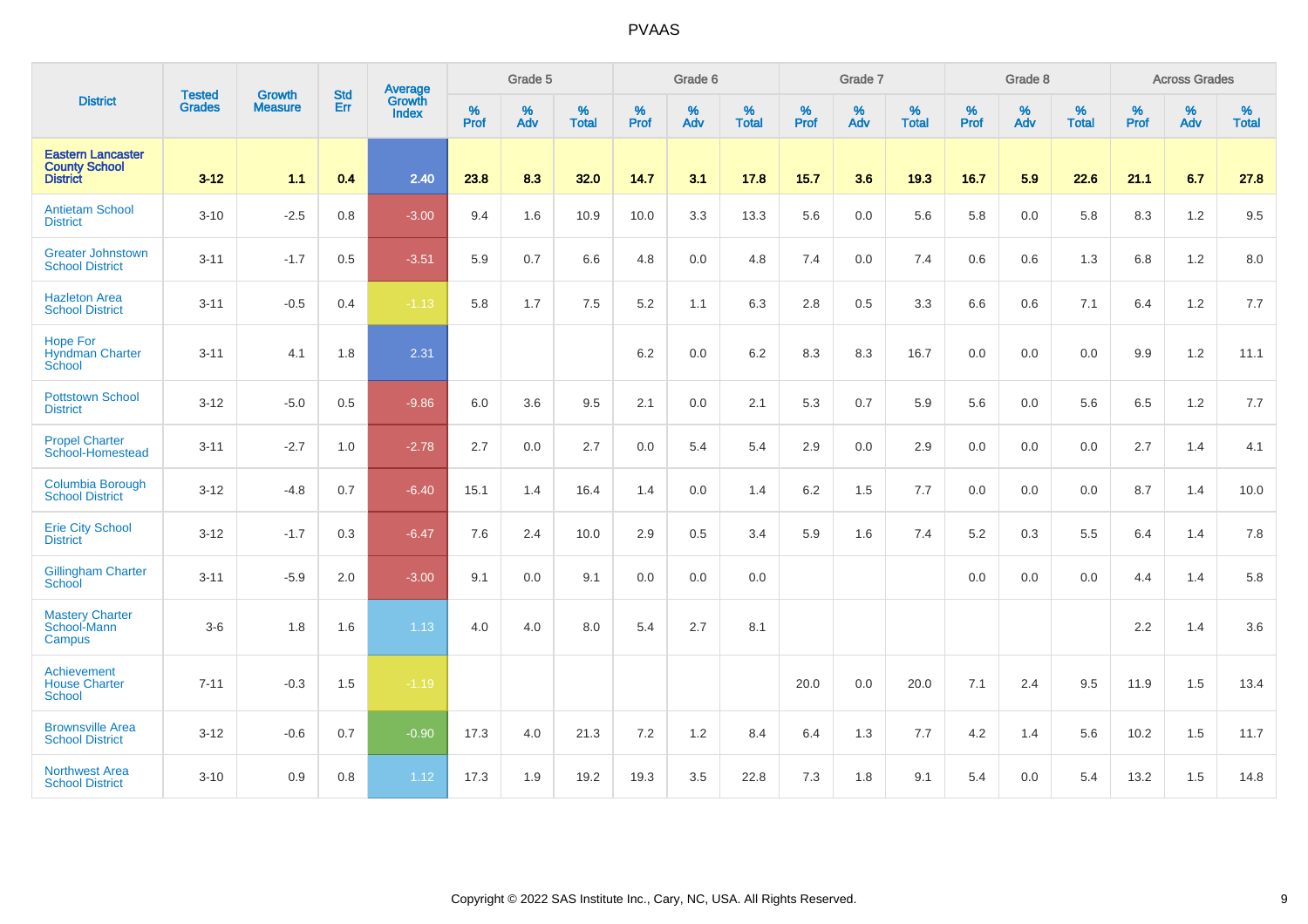| <b>District</b>                                                           | <b>Tested</b> | <b>Growth</b>  | <b>Std</b> | Average                       |                     | Grade 5  |                   |           | Grade 6  |                   |                  | Grade 7  |                   |                  | Grade 8  |                   |                     | <b>Across Grades</b> |                   |
|---------------------------------------------------------------------------|---------------|----------------|------------|-------------------------------|---------------------|----------|-------------------|-----------|----------|-------------------|------------------|----------|-------------------|------------------|----------|-------------------|---------------------|----------------------|-------------------|
|                                                                           | <b>Grades</b> | <b>Measure</b> | Err        | <b>Growth</b><br><b>Index</b> | $\%$<br><b>Prof</b> | %<br>Adv | %<br><b>Total</b> | %<br>Prof | %<br>Adv | %<br><b>Total</b> | %<br><b>Prof</b> | %<br>Adv | %<br><b>Total</b> | %<br><b>Prof</b> | %<br>Adv | %<br><b>Total</b> | $\%$<br><b>Prof</b> | %<br>Adv             | %<br><b>Total</b> |
| <b>Eastern Lancaster</b><br><b>County School</b><br><b>District</b>       | $3 - 12$      | 1.1            | 0.4        | 2.40                          | 23.8                | 8.3      | 32.0              | 14.7      | 3.1      | 17.8              | 15.7             | 3.6      | 19.3              | 16.7             | 5.9      | 22.6              | 21.1                | 6.7                  | 27.8              |
| <b>Southwest</b><br>Leadership<br>Academy Charter<br><b>School</b>        | $3 - 8$       | 0.7            | 1.0        | 0.69                          | 2.2                 | 0.0      | 2.2               | 2.9       | 0.0      | 2.9               | 5.1              | 0.0      | 5.1               | 0.0              | 0.0      | 0.0               | 5.7                 | 1.5                  | 7.2               |
| <b>Farrell Area School</b><br><b>District</b>                             | $3 - 11$      | 5.3            | 1.0        | 5.51                          | 15.6                | 0.0      | 15.6              | 17.1      | 0.0      | 17.1              | 2.3              | 0.0      | 2.3               | 5.1              | 0.0      | 5.1               | 12.3                | 1.5                  | 13.8              |
| <b>Lebanon School</b><br><b>District</b>                                  | $3 - 11$      | 0.1            | 0.3        | 0.17                          | 10.8                | 2.5      | 13.2              | 5.4       | 1.6      | 7.0               | 3.4              | 0.6      | 4.1               | 4.5              | 0.8      | 5.4               | 7.2                 | 1.6                  | 8.8               |
| <b>Panther Valley</b><br><b>School District</b>                           | $3 - 12$      | 0.8            | 0.6        | 1.32                          | 11.5                | 1.9      | 13.5              | 10.2      | 1.7      | 11.9              | 11.1             | 1.8      | 13.0              | 4.7              | $0.0\,$  | 4.7               | 12.1                | 1.6                  | 13.6              |
| <b>William Penn</b><br><b>School District</b>                             | $3 - 12$      | 1.5            | 0.5        | 3.33                          | 7.8                 | 1.9      | 9.7               | 2.2       | 0.0      | 2.2               | 3.0              | 0.6      | 3.6               | 5.6              | 1.2      | 6.9               | 6.3                 | 1.6                  | 7.9               |
| <b>Tidioute</b><br>Community<br><b>Charter School</b>                     | $3 - 11$      | $-0.3$         | 1.4        | 0.03                          | 15.4                | 0.0      | 15.4              | 27.8      | 0.0      | 27.8              | 10.5             | 0.0      | 10.5              | 7.4              | 0.0      | 7.4               | 16.0                | 1.6                  | 17.6              |
| <b>Vision Academy</b><br><b>Charter School</b>                            | $3-8$         | 1.7            | 1.1        | $-2.66$                       | 11.1                | 0.0      | 11.1              | 0.0       | 0.0      | 0.0               | 2.9              | 2.9      | 5.9               | 9.5              | 4.8      | 14.3              | 6.4                 | 1.6                  | 8.0               |
| <b>Propel Charter</b><br>School-Montour                                   | $3 - 10$      | $-2.8$         | 0.7        | $-1.45$                       | 4.9                 | 1.6      | 6.6               | 4.6       | 0.0      | 4.6               | 3.1              | 0.0      | 3.1               | 3.2              | 0.0      | 3.2               | 4.8                 | 1.6                  | 6.4               |
| <b>Williams Valley</b><br><b>School District</b>                          | $3 - 11$      | 0.1            | 0.8        | 0.08                          | 31.8                | 6.8      | 38.6              | 5.2       | 0.0      | 5.2               | 8.0              | 1.3      | 9.3               | 9.4              | 1.6      | 10.9              | 12.8                | 1.6                  | 14.4              |
| <b>Scranton School</b><br><b>District</b>                                 | $3 - 12$      | $-3.3$         | 0.5        | $-7.11$                       | 10.4                | 0.8      | 11.2              | 2.1       | 1.3      | 3.4               | 3.7              | 1.1      | 4.8               | 3.4              | 2.3      | 5.7               | 7.0                 | 1.7                  | 8.6               |
| <b>Duquesne City</b><br><b>School District</b>                            | $3-8$         | 1.2            | 1.3        | 0.92                          | 6.0                 | 2.0      | 8.0               | 5.6       | 0.0      | 5.6               |                  |          |                   |                  |          |                   | 3.4                 | 1.7                  | 5.0               |
| <b>Universal Alcorn</b><br><b>Charter School</b>                          | $3 - 8$       | $-0.7$         | 0.8        | $-2.71$                       | 7.7                 | 1.9      | 9.6               | 3.9       | 0.0      | 3.9               | 8.8              | 0.0      | 8.8               | 5.1              | 0.0      | 5.1               | 6.4                 | 1.7                  | 8.1               |
| <b>Robert Benjamin</b><br><b>Wiley Community</b><br><b>Charter School</b> | $3-8$         | 2.8            | 0.8        | 3.35                          | 7.0                 | 2.3      | 9.3               | 0.0       | 0.0      | 0.0               | 7.3              | 0.0      | 7.3               | 4.4              | 0.0      | 4.4               | 5.7                 | 1.7                  | 7.4               |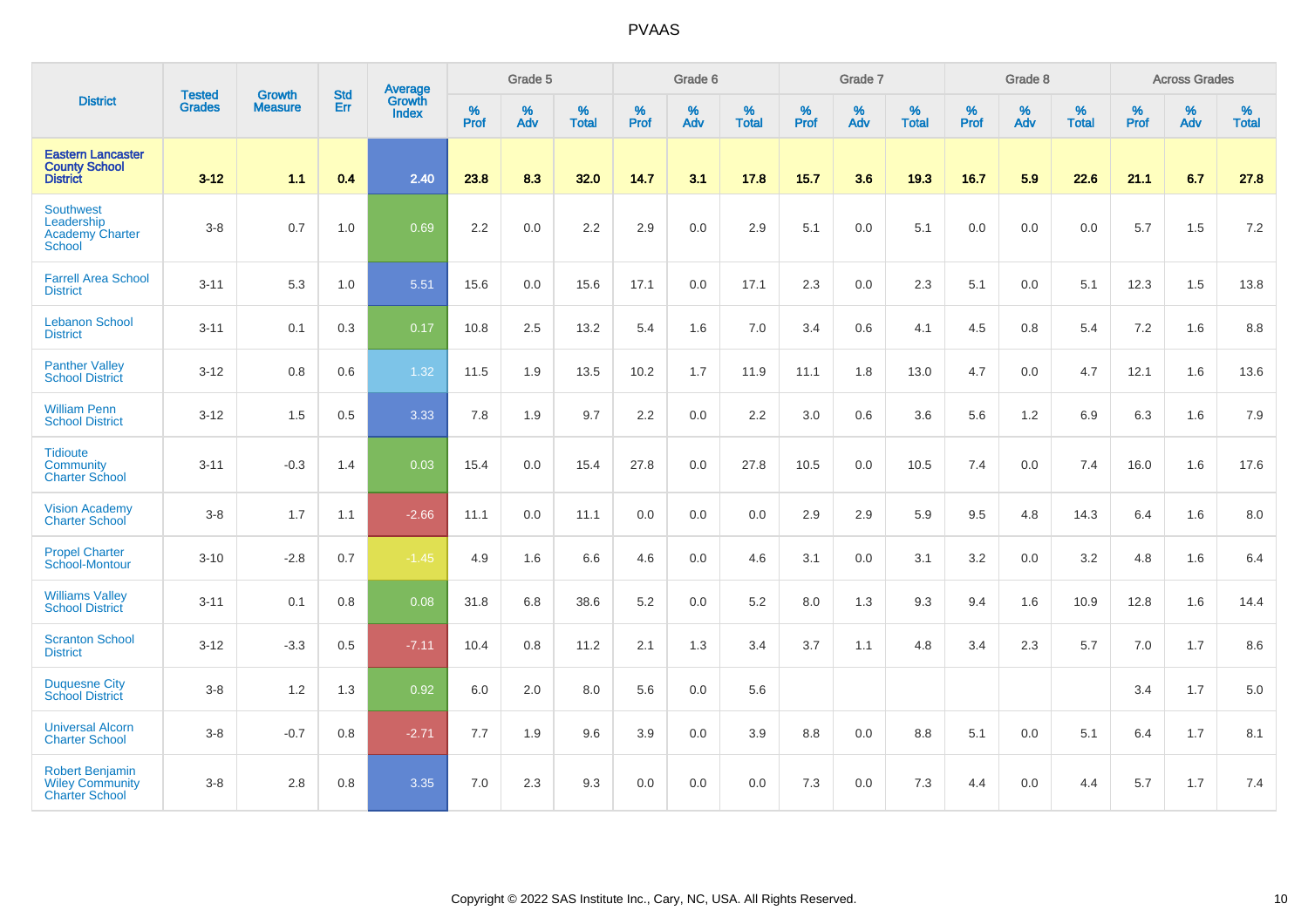|                                                                                 |                                | <b>Growth</b>  | <b>Std</b> |                                          |                     | Grade 5     |                   |                     | Grade 6  |                   |                     | Grade 7  |                   |                     | Grade 8  |                   |                     | <b>Across Grades</b> |                   |
|---------------------------------------------------------------------------------|--------------------------------|----------------|------------|------------------------------------------|---------------------|-------------|-------------------|---------------------|----------|-------------------|---------------------|----------|-------------------|---------------------|----------|-------------------|---------------------|----------------------|-------------------|
| <b>District</b>                                                                 | <b>Tested</b><br><b>Grades</b> | <b>Measure</b> | Err        | <b>Average</b><br>Growth<br><b>Index</b> | $\%$<br><b>Prof</b> | $\%$<br>Adv | %<br><b>Total</b> | $\%$<br><b>Prof</b> | %<br>Adv | %<br><b>Total</b> | $\%$<br><b>Prof</b> | %<br>Adv | %<br><b>Total</b> | $\%$<br><b>Prof</b> | %<br>Adv | %<br><b>Total</b> | $\%$<br><b>Prof</b> | $\%$<br>Adv          | %<br><b>Total</b> |
| <b>Eastern Lancaster</b><br><b>County School</b><br><b>District</b>             | $3 - 12$                       | 11             | 0.4        | 2.40                                     | 23.8                | 8.3         | 32.0              | 14.7                | 3.1      | 17.8              | 15.7                | 3.6      | 19.3              | 16.7                | 5.9      | 22.6              | 21.1                | 6.7                  | 27.8              |
| Shanksville-<br><b>Stonycreek School</b><br><b>District</b>                     | $3 - 10$                       | 6.4            | 1.4        | 4.61                                     | 28.6                | 0.0         | 28.6              | 25.0                | 4.2      | 29.2              | 20.0                | 5.0      | 25.0              | 22.2                | 0.0      | 22.2              | 26.3                | 1.7                  | 28.0              |
| <b>Ringgold School</b><br><b>District</b>                                       | $3 - 11$                       | $-4.9$         | 0.5        | $-10.49$                                 | 13.5                | 1.8         | 15.3              | 5.7                 | 0.0      | 5.7               | 8.3                 | 1.2      | 9.5               | 6.4                 | 0.5      | 6.9               | 12.7                | 1.7                  | 14.4              |
| <b>Executive</b><br><b>Education</b><br><b>Academy Charter</b><br><b>School</b> | $3 - 10$                       | $-2.5$         | 1.7        | 1.63                                     | 0.0                 | 0.0         | 0.0               |                     |          |                   | 18.2                | 0.0      | 18.2              | 4.8                 | 0.0      | 4.8               | 9.1                 | 1.7                  | 10.9              |
| Independence<br><b>Charter School</b><br>West                                   | $3 - 7$                        | $-1.0$         | 1.7        | $-0.13$                                  | 0.0                 | 0.0         | 0.0               | 16.7                | 0.0      | 16.7              | 5.6                 | $0.0\,$  | 5.6               |                     |          |                   | 6.2                 | 1.8                  | 8.0               |
| <b>Mastery Charter</b><br>School-Cleveland<br>Elementary                        | $3 - 8$                        | $-1.3$         | 1.2        | 0.18                                     | 3.8                 | 7.7         | 11.5              | 5.9                 | 0.0      | 5.9               | 3.6                 | 0.0      | 3.6               | 3.8                 | 3.8      | 7.7               | 2.4                 | 1.8                  | 4.3               |
| <b>Hanover Area</b><br><b>School District</b>                                   | $3 - 11$                       | $-2.5$         | 0.9        | $-0.79$                                  | 3.4                 | 3.4         | 6.8               | 10.0                | 4.0      | 14.0              | 5.3                 | 1.8      | 7.0               | 0.0                 | 0.0      | 0.0               | 7.4                 | 1.9                  | 9.3               |
| <b>New Brighton Area</b><br><b>School District</b>                              | $3 - 11$                       | $-2.4$         | 0.6        | $-3.88$                                  | 18.0                | 1.1         | 19.1              | 7.9                 | 0.0      | 7.9               | 8.9                 | 3.0      | 11.9              | 4.8                 | 1.0      | 5.8               | 11.1                | 1.9                  | 13.0              |
| <b>Norristown Area</b><br><b>School District</b>                                | $3 - 12$                       | $-2.3$         | 0.4        | $-6.00$                                  | 10.2                | 0.6         | 10.8              | 9.0                 | 1.1      | 10.0              | 9.3                 | 1.3      | 10.7              | 7.4                 | 3.0      | 10.4              | 11.0                | 1.9                  | 13.0              |
| <b>Lancaster School</b><br><b>District</b>                                      | $3 - 12$                       | $-3.2$         | 0.3        | $-11.85$                                 | 8.8                 | 3.0         | 11.8              | 3.9                 | 0.8      | 4.7               | 4.4                 | 0.9      | 5.3               | 2.3                 | 0.6      | 3.0               | 7.4                 | 1.9                  | 9.3               |
| <b>Russell Byers</b><br><b>Charter School</b>                                   | $3 - 8$                        | 1.5            | 0.8        | 1.85                                     | 3.6                 | 0.0         | 3.6               | 0.0                 | 0.0      | 0.0               | 0.0                 | 0.0      | 0.0               | 0.0                 | 0.0      | 0.0               | 3.2                 | 1.9                  | 5.2               |
| Wilkinsburg<br><b>Borough School</b><br><b>District</b>                         | $3-6$                          | 3.5            | 1.4        | 2.53                                     | 22.5                | 0.0         | 22.5              | 0.0                 | 2.4      | 2.4               |                     |          |                   |                     |          |                   | 12.1                | 2.0                  | 14.1              |
| <b>Greater Nanticoke</b><br><b>Area School</b><br><b>District</b>               | $3 - 12$                       | $-0.5$         | 0.6        | $-3.08$                                  | 13.6                | 2.7         | 16.4              | 2.6                 | 0.0      | 2.6               | 3.6                 | 0.0      | 3.6               | 4.2                 | 1.7      | 5.9               | 7.6                 | 2.0                  | 9.6               |
| <b>Mckeesport Area</b><br><b>School District</b>                                | $3 - 12$                       | $-0.2$         | 0.5        | $-0.34$                                  | 8.9                 | 3.0         | 11.9              | 3.9                 | 0.0      | 3.9               | 1.0                 | 0.0      | 1.0               | 1.0                 | 0.0      | 1.0               | 7.7                 | 2.1                  | 9.7               |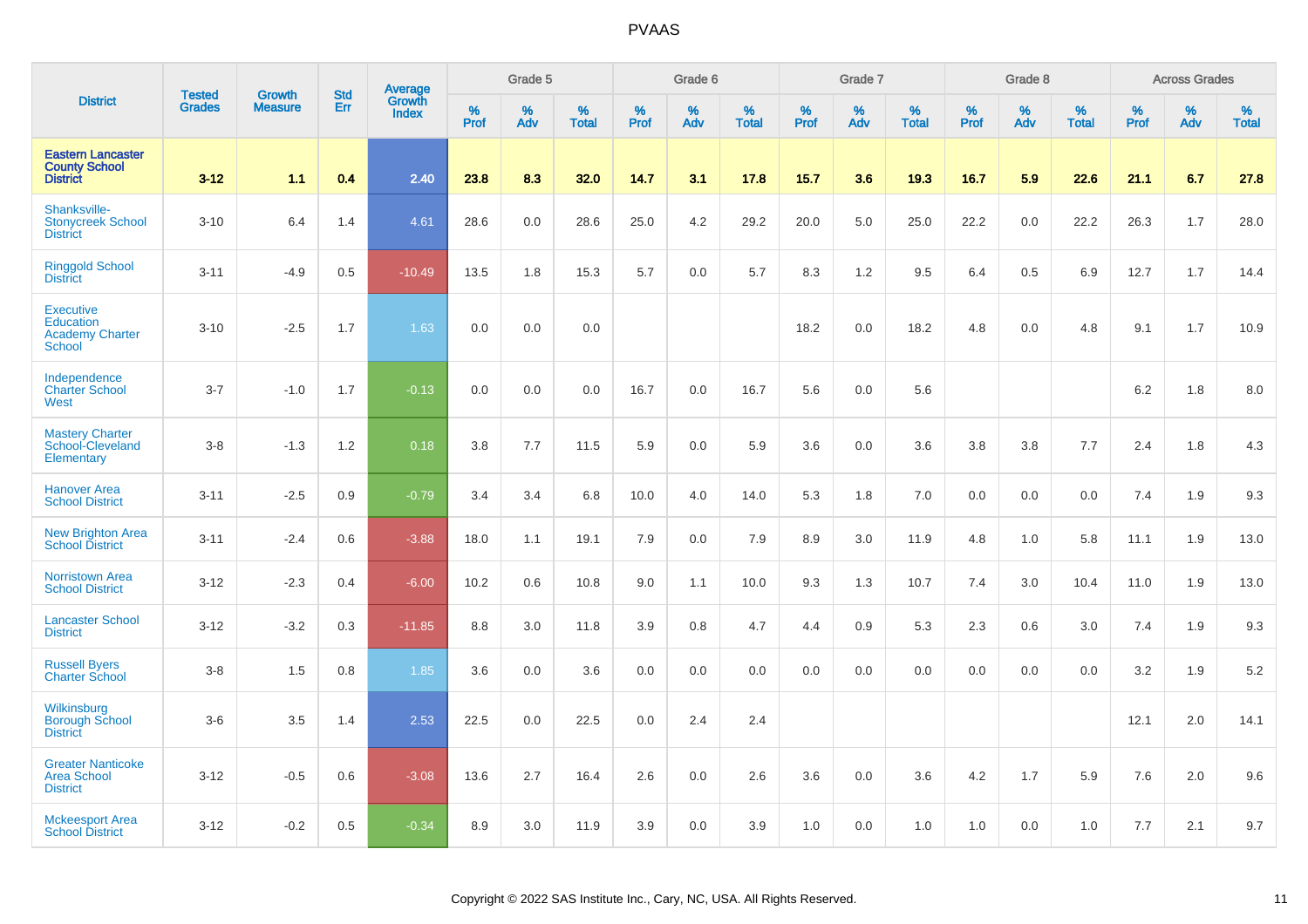|                                                                     | <b>Tested</b> | <b>Growth</b>  | <b>Std</b> | Average                       |                     | Grade 5  |                   |                  | Grade 6  |                   |              | Grade 7  |                   |              | Grade 8  |                   |              | <b>Across Grades</b> |                   |
|---------------------------------------------------------------------|---------------|----------------|------------|-------------------------------|---------------------|----------|-------------------|------------------|----------|-------------------|--------------|----------|-------------------|--------------|----------|-------------------|--------------|----------------------|-------------------|
| <b>District</b>                                                     | <b>Grades</b> | <b>Measure</b> | Err        | <b>Growth</b><br><b>Index</b> | $\%$<br><b>Prof</b> | %<br>Adv | %<br><b>Total</b> | %<br><b>Prof</b> | %<br>Adv | %<br><b>Total</b> | $\%$<br>Prof | %<br>Adv | %<br><b>Total</b> | $\%$<br>Prof | %<br>Adv | %<br><b>Total</b> | $\%$<br>Prof | %<br>Adv             | %<br><b>Total</b> |
| <b>Eastern Lancaster</b><br><b>County School</b><br><b>District</b> | $3 - 12$      | 11             | 0.4        | 2.40                          | 23.8                | 8.3      | 32.0              | 14.7             | 3.1      | 17.8              | 15.7         | 3.6      | 19.3              | 16.7         | 5.9      | 22.6              | 21.1         | 6.7                  | 27.8              |
| <b>East Allegheny</b><br><b>School District</b>                     | $3 - 11$      | $-3.9$         | 0.7        | $-5.90$                       | 9.1                 | 3.4      | 12.5              | 8.5              | 2.4      | 11.0              | 13.8         | 0.0      | 13.8              | 5.8          | 0.0      | 5.8               | 9.0          | 2.1                  | 11.1              |
| <b>Maritime Academy</b><br><b>Charter School</b>                    | $3 - 10$      | $-3.7$         | 0.6        | $-1.84$                       | 3.5                 | 1.2      | 4.7               | 1.2              | 3.6      | 4.8               | 7.9          | 5.6      | 13.5              | 3.3          | 0.0      | 3.3               | 4.6          | 2.1                  | 6.7               |
| <b>Troy Area School</b><br><b>District</b>                          | $3 - 10$      | $-1.8$         | 0.6        | $-3.02$                       | 11.1                | 4.0      | 15.2              | 4.0              | 4.0      | 8.0               | 14.1         | 0.0      | 14.1              | 6.8          | 0.8      | 7.7               | 11.9         | 2.1                  | 14.0              |
| <b>Bristol Township</b><br><b>School District</b>                   | $3 - 11$      | $-4.1$         | 0.4        | $-11.39$                      | 12.4                | 2.9      | 15.3              | 2.7              | 0.7      | 3.4               | 7.5          | 1.1      | 8.6               | 3.8          | 0.4      | 4.2               | 10.6         | 2.1                  | 12.7              |
| <b>Penn Hills School</b><br><b>District</b>                         | $3 - 11$      | $-4.0$         | 0.5        | $-8.42$                       | 4.7                 | 1.8      | 6.4               | 2.7              | 0.7      | 3.4               | 2.1          | 1.6      | 3.7               | 3.4          | 0.0      | 3.4               | 6.8          | 2.1                  | 8.9               |
| <b>Carmichaels Area</b><br><b>School District</b>                   | $3 - 10$      | $-5.5$         | 0.7        | $-7.62$                       | 13.8                | 1.2      | 15.0              | 1.5              | 0.0      | 1.5               | 3.0          | 3.0      | 6.0               | 6.8          | 0.0      | 6.8               | 11.3         | 2.2                  | 13.4              |
| <b>MaST Community</b><br><b>Charter School III</b>                  | $3-6$         | $-3.6$         | 0.8        | $-4.68$                       | 3.8                 | 0.0      | 3.8               | 6.8              | 1.5      | 8.3               |              |          |                   |              |          |                   | 8.3          | 2.2                  | 10.5              |
| <b>Upper Darby</b><br><b>School District</b>                        | $3 - 12$      | $-0.4$         | 0.3        | $-1.42$                       | 12.6                | 3.0      | 15.6              | 6.9              | 0.7      | 7.6               | 5.4          | 2.9      | 8.3               | 7.5          | 1.4      | 8.8               | 10.5         | 2.2                  | 12.8              |
| <b>Propel Charter</b><br>School-Mckeesport                          | $3 - 8$       | $-3.2$         | 1.0        | $-3.30$                       | 5.6                 | 0.0      | 5.6               | 2.7              | 0.0      | 2.7               | 5.3          | 7.9      | 13.2              | 2.7          | 2.7      | 5.4               | 5.4          | 2.3                  | 7.7               |
| <b>Agora Cyber</b><br><b>Charter School</b>                         | $3 - 11$      | $-0.3$         | 0.6        | 2.57                          | 9.8                 | 2.0      | 11.8              | 7.8              | 0.7      | 8.5               | 6.2          | 2.1      | 8.3               | 3.3          | 1.3      | 4.6               | 9.7          | 2.4                  | 12.1              |
| <b>Charleroi School</b><br><b>District</b>                          | $3 - 11$      | $-4.8$         | 0.6        | $-7.70$                       | 10.8                | 1.0      | 11.8              | 13.1             | 0.0      | 13.1              | 8.5          | 3.8      | 12.3              | 11.6         | 1.0      | 12.6              | 12.5         | 2.4                  | 14.9              |
| <b>Wyoming Valley</b><br><b>West School</b><br><b>District</b>      | $3 - 11$      | $-0.6$         | 0.5        | $-1.38$                       | 9.2                 | 2.7      | 11.9              | 13.8             | 2.1      | 15.9              | 10.8         | 0.0      | 10.8              | 10.5         | 2.9      | 13.4              | 11.8         | 2.4                  | 14.3              |
| <b>Provident Charter</b><br><b>School</b>                           | $3 - 8$       | 3.6            | 1.0        | 1.08                          | 4.4                 | 2.2      | 6.5               | 10.5             | 0.0      | 10.5              | 9.1          | 0.0      | 9.1               | 0.0          | 3.3      | 3.3               | 9.2          | 2.5                  | 11.7              |
| <b>Clearfield Area</b><br><b>School District</b>                    | $3 - 10$      | $-3.9$         | 0.5        | $-7.29$                       | 16.5                | 3.3      | 19.8              | 4.7              | 1.6      | 6.3               | 9.3          | 0.8      | 10.1              | 6.3          | 3.5      | 9.8               | 12.1         | 2.5                  | 14.6              |
| Oil City Area<br><b>School District</b>                             | $3 - 11$      | $-3.7$         | 0.5        | $-6.90$                       | 15.5                | 2.8      | 18.3              | 7.9              | 0.8      | 8.7               | 10.2         | 2.4      | 12.6              | 3.8          | 0.0      | 3.8               | 13.2         | 2.5                  | 15.8              |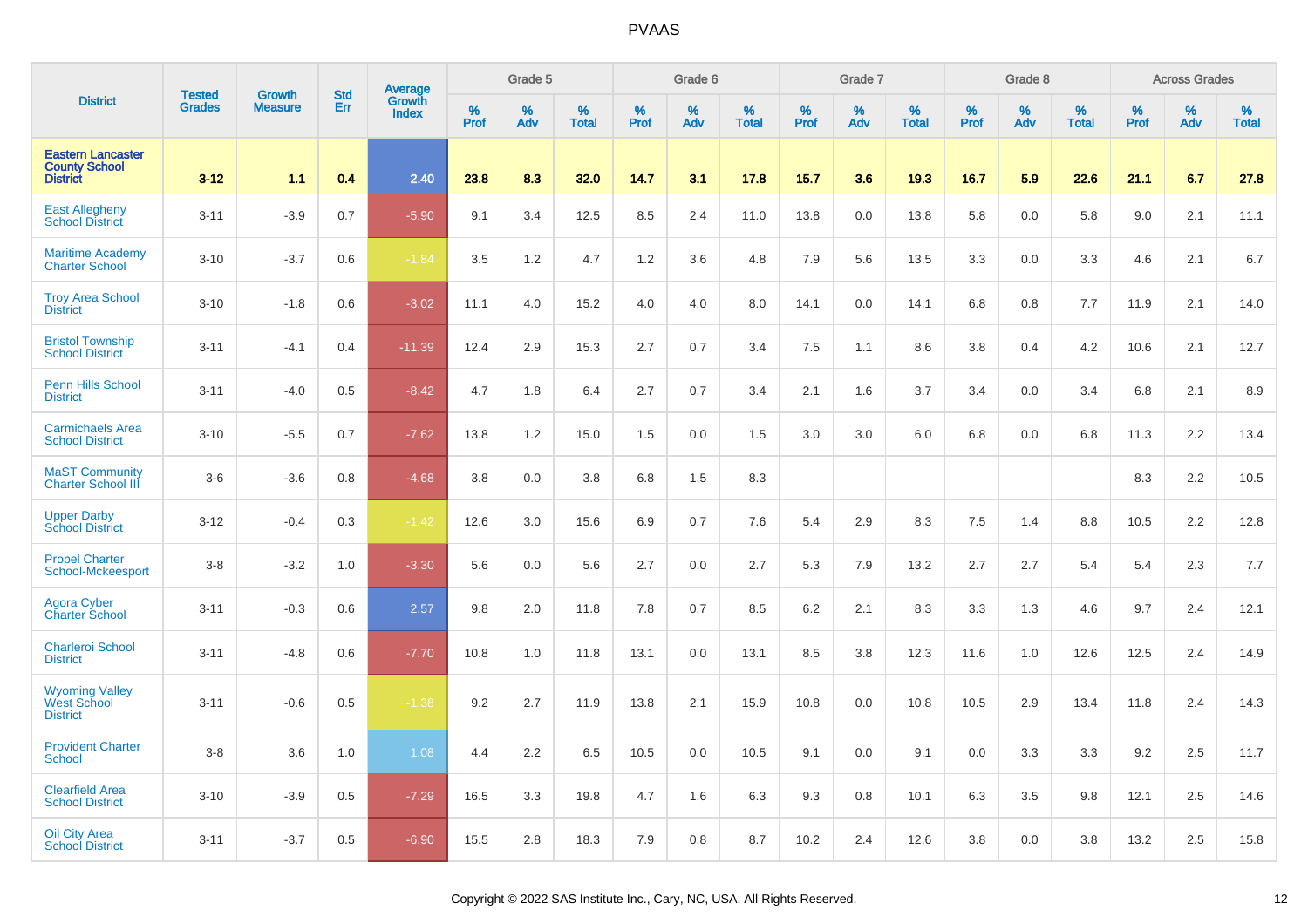|                                                                     | <b>Tested</b> | <b>Growth</b>  | <b>Std</b> |                                          |              | Grade 5  |                   |           | Grade 6  |                   |           | Grade 7  |                   |           | Grade 8  |                   |           | <b>Across Grades</b> |                   |
|---------------------------------------------------------------------|---------------|----------------|------------|------------------------------------------|--------------|----------|-------------------|-----------|----------|-------------------|-----------|----------|-------------------|-----------|----------|-------------------|-----------|----------------------|-------------------|
| <b>District</b>                                                     | <b>Grades</b> | <b>Measure</b> | Err        | <b>Average</b><br>Growth<br><b>Index</b> | $\%$<br>Prof | %<br>Adv | %<br><b>Total</b> | %<br>Prof | %<br>Adv | %<br><b>Total</b> | %<br>Prof | %<br>Adv | %<br><b>Total</b> | %<br>Prof | %<br>Adv | %<br><b>Total</b> | %<br>Prof | %<br>Adv             | %<br><b>Total</b> |
| <b>Eastern Lancaster</b><br><b>County School</b><br><b>District</b> | $3 - 12$      | 1.1            | 0.4        | 2.40                                     | 23.8         | 8.3      | 32.0              | 14.7      | 3.1      | 17.8              | 15.7      | 3.6      | 19.3              | 16.7      | 5.9      | 22.6              | 21.1      | 6.7                  | 27.8              |
| <b>Turkeyfoot Valley</b><br>Area School<br><b>District</b>          | $3 - 12$      | $-0.8$         | 1.3        | $-0.61$                                  | 18.2         | 0.0      | 18.2              | 14.3      | 0.0      | 14.3              | 30.0      | 0.0      | 30.0              | 12.5      | 4.2      | 16.7              | 20.0      | 2.6                  | 22.6              |
| New Kensington-<br><b>Arnold School</b><br><b>District</b>          | $3 - 11$      | $-1.9$         | 0.6        | $-3.06$                                  | 9.1          | 0.9      | 10.0              | 12.5      | 5.8      | 18.3              | 4.4       | 0.0      | 4.4               | 1.2       | 0.0      | 1.2               | 11.4      | 2.6                  | 14.0              |
| <b>Woodland Hills</b><br><b>School District</b>                     | $3 - 12$      | $-6.1$         | 0.5        | $-11.93$                                 | 5.7          | 5.1      | 10.8              | 4.8       | 1.4      | 6.2               | 8.7       | 2.9      | 11.6              | 2.3       | 3.0      | 5.3               | 7.9       | 2.7                  | 10.6              |
| South Allegheny<br><b>School District</b>                           | $3 - 11$      | $-5.4$         | 0.9        | $-5.93$                                  | 25.9         | 1.7      | 27.6              | 2.0       | 2.0      | 4.1               | 7.9       | 2.6      | 10.5              | 12.5      | 2.5      | 15.0              | 16.9      | 2.7                  | 19.6              |
| <b>Valley View School</b><br><b>District</b>                        | $3 - 11$      | $-2.3$         | 0.8        | $-2.13$                                  | 26.2         | 0.9      | 27.1              | 5.8       | 1.2      | 6.9               | 9.8       | 2.4      | 12.2              | 7.9       | 0.0      | 7.9               | 18.2      | 2.7                  | 20.9              |
| <b>Keystone</b><br><b>Academy Charter</b><br>School                 | $3-8$         | 0.8            | 0.8        | $-0.44$                                  | 12.3         | 5.3      | 17.5              | 9.7       | 4.8      | 14.5              | 12.3      | 1.8      | 14.0              | 6.8       | 1.7      | 8.5               | 12.4      | 2.8                  | 15.1              |
| <b>Inquiry Charter</b><br>School                                    | $3-5$         | $-6.8$         | 2.1        | $-3.27$                                  | 8.8          | 2.9      | 11.8              |           |          |                   |           |          |                   |           |          |                   | 11.1      | 2.8                  | 13.9              |
| <b>Sharon City School</b><br><b>District</b>                        | $3 - 11$      | $-0.3$         | 0.5        | $-0.53$                                  | 14.1         | 2.1      | 16.2              | 13.9      | 4.1      | 18.0              | 6.0       | 1.7      | 7.8               | 5.9       | 1.5      | 7.4               | 12.0      | 2.8                  | 14.8              |
| <b>West Mifflin Area</b><br><b>School District</b>                  | $3 - 12$      | $-8.5$         | 0.5        | $-17.73$                                 | 18.4         | 5.7      | 24.1              | 6.8       | 0.7      | 7.4               | 6.7       | 0.0      | 6.7               | 5.5       | 0.0      | 5.5               | 11.1      | 2.8                  | 13.9              |
| <b>Cambria Heights</b><br><b>School District</b>                    | $3 - 10$      | $-2.3$         | 0.6        | $-1.53$                                  | 23.3         | 4.4      | 27.8              | 16.8      | 0.0      | 16.8              | 13.5      | 1.0      | 14.6              | 4.4       | 0.9      | 5.3               | 18.3      | 2.8                  | 21.2              |
| <b>Cornell School</b><br><b>District</b>                            | $3 - 11$      | $-3.1$         | 1.1        | $-2.94$                                  | 10.0         | 6.7      | 16.7              | 14.0      | 0.0      | 14.0              | 7.7       | 0.0      | 7.7               | 0.0       | 0.0      | 0.0               | 12.2      | 2.8                  | 15.0              |
| South Williamsport<br><b>Area School</b><br><b>District</b>         | $3 - 10$      | $-0.6$         | 0.6        | $-0.85$                                  | 20.4         | 1.1      | 21.5              | 25.8      | 4.5      | 30.3              | 15.5      | 2.4      | 17.9              | 15.1      | 0.0      | 15.1              | 20.2      | 2.8                  | 23.0              |
| <b>Sugar Valley Rural</b><br><b>Charter School</b>                  | $3 - 11$      | $-0.5$         | 1.0        | $-2.23$                                  | 26.3         | 5.3      | 31.6              | 8.3       | 0.0      | 8.3               | 5.1       | 2.6      | 7.7               | 2.8       | 0.0      | 2.8               | 16.0      | 2.8                  | 18.9              |
| <b>Reynolds School</b><br><b>District</b>                           | $3 - 10$      | $-3.3$         | 0.8        | $-4.36$                                  | 13.0         | 1.4      | 14.5              | 18.2      | 1.3      | 19.5              | 14.0      | 10.0     | 24.0              | 11.8      | 1.5      | 13.2              | 15.2      | 2.8                  | 18.0              |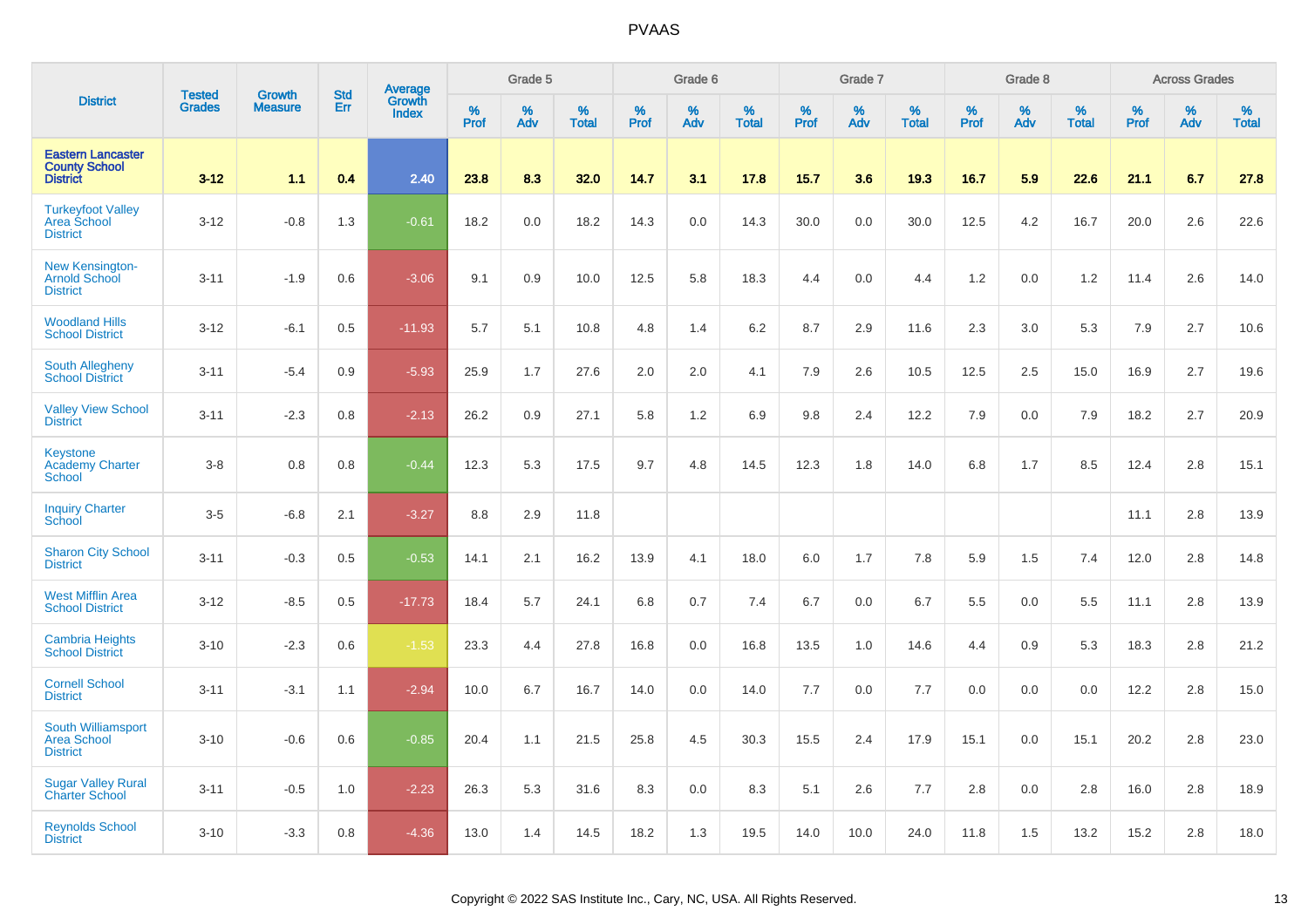|                                                                     | <b>Tested</b> | <b>Growth</b>  | <b>Std</b> |                                   |                     | Grade 5  |                   |                  | Grade 6  |                   |                     | Grade 7  |                   |           | Grade 8  |                   |              | <b>Across Grades</b> |                   |
|---------------------------------------------------------------------|---------------|----------------|------------|-----------------------------------|---------------------|----------|-------------------|------------------|----------|-------------------|---------------------|----------|-------------------|-----------|----------|-------------------|--------------|----------------------|-------------------|
| <b>District</b>                                                     | <b>Grades</b> | <b>Measure</b> | Err        | Average<br>Growth<br><b>Index</b> | $\%$<br><b>Prof</b> | %<br>Adv | %<br><b>Total</b> | %<br><b>Prof</b> | %<br>Adv | %<br><b>Total</b> | $\%$<br><b>Prof</b> | %<br>Adv | %<br><b>Total</b> | %<br>Prof | %<br>Adv | %<br><b>Total</b> | $\%$<br>Prof | %<br>Adv             | %<br><b>Total</b> |
| <b>Eastern Lancaster</b><br><b>County School</b><br><b>District</b> | $3 - 12$      | 1.1            | 0.4        | 2.40                              | 23.8                | 8.3      | 32.0              | 14.7             | 3.1      | 17.8              | 15.7                | 3.6      | 19.3              | 16.7      | 5.9      | 22.6              | 21.1         | 6.7                  | 27.8              |
| <b>Ligonier Valley</b><br><b>School District</b>                    | $3 - 11$      | $-3.6$         | 0.7        | $-5.49$                           | 14.6                | 3.7      | 18.3              | 16.5             | 0.0      | 16.5              | 12.3                | 0.0      | 12.3              | 6.9       | 0.0      | 6.9               | 17.2         | 2.9                  | 20.0              |
| <b>Midland Borough</b><br><b>School District</b>                    | $3 - 8$       | 2.3            | 1.3        | 1.81                              | 10.3                | 6.9      | 17.2              | 13.6             | 0.0      | 13.6              | 14.3                | 0.0      | 14.3              | 9.5       | 4.8      | 14.3              | 15.7         | 2.9                  | 18.6              |
| <b>Forbes Road</b><br><b>School District</b>                        | $3 - 11$      | $-5.7$         | 1.4        | $-4.13$                           | 38.7                | 3.2      | 41.9              | 26.7             | 0.0      | 26.7              | 44.4                | 0.0      | 44.4              | 15.0      | 0.0      | 15.0              | 31.9         | 2.9                  | 34.8              |
| <b>Old Forge School</b><br><b>District</b>                          | $3 - 12$      | $-2.1$         | 0.8        | $-2.75$                           | 11.8                | 2.9      | 14.7              | 11.3             | 0.0      | 11.3              | 19.0                | 4.8      | 23.8              | 5.9       | 0.0      | 5.9               | 14.0         | 2.9                  | 16.9              |
| <b>New Foundations</b><br><b>Charter School</b>                     | $3 - 11$      | $-1.5$         | 0.7        | $-2.10$                           | 18.5                | 5.6      | 24.1              | 6.4              | 0.0      | 6.4               | 21.3                | 3.3      | 24.6              | 13.1      | 2.4      | 15.5              | 17.1         | 2.9                  | 20.0              |
| <b>Wilkes-Barre Area</b><br><b>School District</b>                  | $3 - 11$      | $-0.9$         | 0.5        | 0.31                              | 8.1                 | 1.7      | 9.8               | 10.1             | 4.4      | 14.5              | 6.0                 | 1.8      | 7.8               | 3.1       | 1.3      | 4.4               | 9.8          | 3.0                  | 12.7              |
| Susquehanna<br><b>Township School</b><br><b>District</b>            | $3 - 12$      | $-3.4$         | 0.5        | $-7.32$                           | 13.7                | 3.7      | 17.4              | 3.0              | 0.5      | 3.5               | 6.2                 | 2.3      | 8.5               | 9.8       | 0.5      | 10.3              | 11.5         | 3.0                  | 14.4              |
| Apollo-Ridge<br><b>School District</b>                              | $3 - 12$      | $-2.9$         | 0.7        | $-4.18$                           | 18.8                | 0.0      | 18.8              | 12.0             | 1.2      | 13.2              | 8.5                 | 1.2      | 9.8               | 10.4      | 2.6      | 13.0              | 14.8         | 3.0                  | 17.7              |
| <b>Shade-Central City</b><br><b>School District</b>                 | $3 - 11$      | 1.4            | 1.4        | 0.99                              | 18.8                | 0.0      | 18.8              | 26.9             | 0.0      | 26.9              | 20.0                | 10.0     | 30.0              | 34.8      | 0.0      | 34.8              | 29.0         | 3.0                  | 32.1              |
| <b>Interboro School</b><br><b>District</b>                          | $3 - 12$      | $-3.0$         | 0.4        | $-1.90$                           | 13.5                | 2.2      | 15.8              | 11.8             | 2.4      | 14.2              | 14.4                | 3.4      | 17.8              | 10.7      | 2.1      | 12.8              | 16.4         | 3.1                  | 19.6              |
| <b>Karns City Area</b><br><b>School District</b>                    | $3 - 11$      | 3.6            | 0.6        | 5.98                              | 23.6                | 9.0      | 32.6              | 29.6             | 1.1      | 30.7              | 22.4                | 3.4      | 25.9              | 16.8      | 3.7      | 20.6              | 24.0         | 3.2                  | 27.2              |
| <b>MaST Community</b><br><b>Charter School II</b>                   | $3 - 10$      | $-8.4$         | 0.7        | $-4.62$                           | 5.0                 | 2.0      | 6.9               | 7.2              | 1.0      | 8.2               | 8.9                 | 2.0      | 10.9              |           |          |                   | 12.6         | 3.2                  | 15.8              |
| <b>Minersville Area</b><br><b>School District</b>                   | $3 - 11$      | $-0.9$         | 0.7        | $-2.13$                           | 9.6                 | 4.1      | 13.7              | 20.8             | 2.6      | 23.4              | 10.4                | 0.0      | 10.4              | 2.7       | 1.3      | 4.0               | 15.1         | 3.2                  | 18.3              |
| <b>Chichester School</b><br><b>District</b>                         | $3 - 11$      | $-3.7$         | 0.7        | $-5.34$                           | 6.7                 | 1.1      | 7.9               | 6.8              | 2.7      | 9.5               | 5.0                 | 6.2      | 11.2              | 4.2       | 0.0      | 4.2               | 9.0          | 3.2                  | 12.2              |
| <b>Purchase Line</b><br><b>School District</b>                      | $3 - 12$      | 1.0            | 0.8        | $-3.26$                           | 28.8                | 7.7      | 36.5              | 6.1              | 3.0      | 9.1               | 7.5                 | 3.0      | 10.4              | 5.3       | 0.0      | 5.3               | 16.1         | 3.3                  | 19.4              |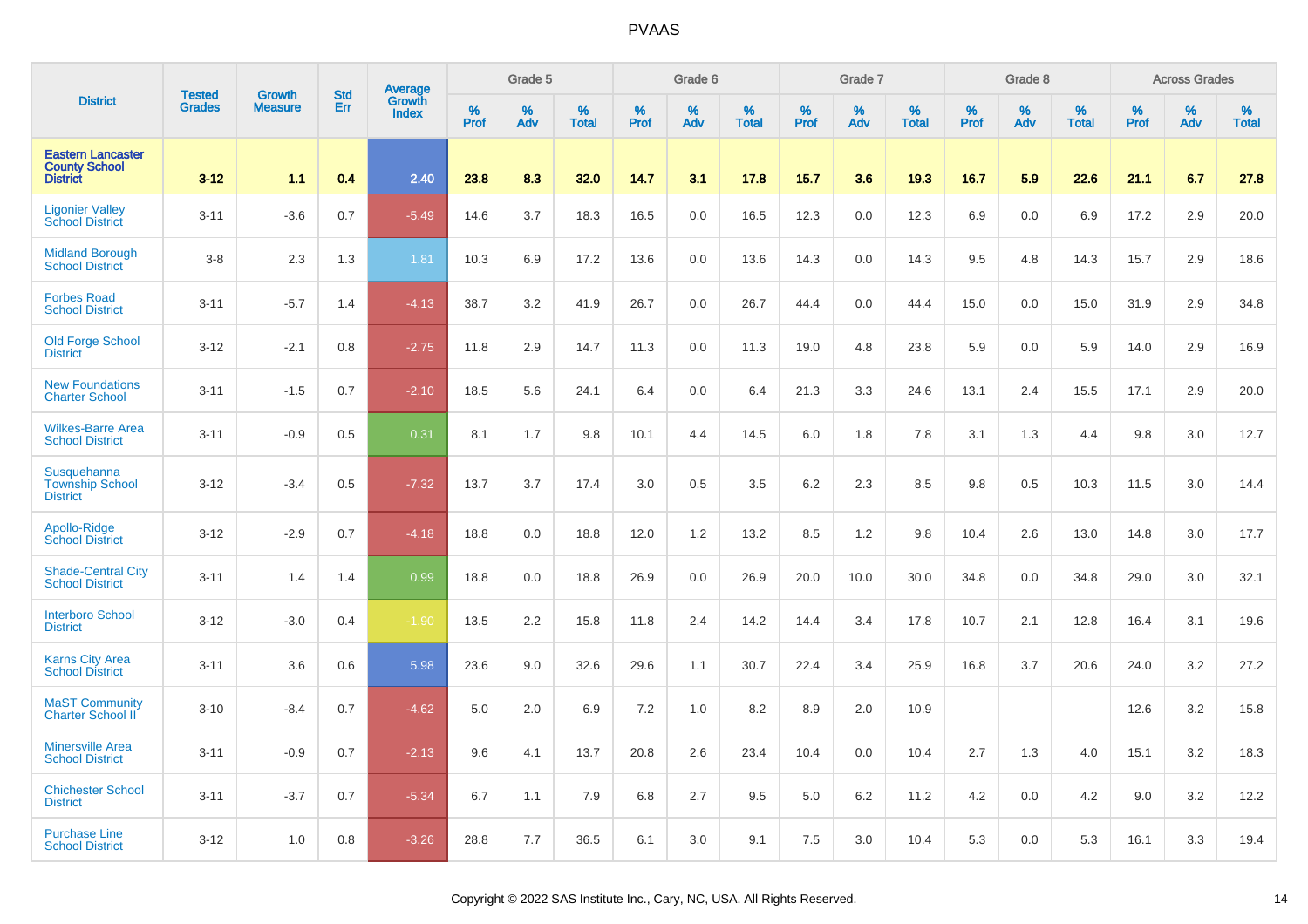|                                                                                   |                                |                                 | <b>Std</b> | Average                |           | Grade 5  |                   |           | Grade 6  |                   |           | Grade 7  |                   |           | Grade 8  |                   |           | <b>Across Grades</b> |                   |
|-----------------------------------------------------------------------------------|--------------------------------|---------------------------------|------------|------------------------|-----------|----------|-------------------|-----------|----------|-------------------|-----------|----------|-------------------|-----------|----------|-------------------|-----------|----------------------|-------------------|
| <b>District</b>                                                                   | <b>Tested</b><br><b>Grades</b> | <b>Growth</b><br><b>Measure</b> | Err        | Growth<br><b>Index</b> | %<br>Prof | %<br>Adv | %<br><b>Total</b> | %<br>Prof | %<br>Adv | %<br><b>Total</b> | %<br>Prof | %<br>Adv | %<br><b>Total</b> | %<br>Prof | %<br>Adv | %<br><b>Total</b> | %<br>Prof | %<br>Adv             | %<br><b>Total</b> |
| <b>Eastern Lancaster</b><br><b>County School</b><br><b>District</b>               | $3 - 12$                       | 1.1                             | 0.4        | 2.40                   | 23.8      | 8.3      | 32.0              | 14.7      | 3.1      | 17.8              | 15.7      | 3.6      | 19.3              | 16.7      | 5.9      | 22.6              | 21.1      | 6.7                  | 27.8              |
| <b>Mount Union Area</b><br><b>School District</b>                                 | $3 - 10$                       | 3.0                             | 0.7        | 4.49                   | 11.7      | 4.3      | 16.0              | 12.4      | 0.0      | 12.4              | 13.4      | 2.4      | 15.8              | 0.0       | 1.2      | 1.2               | 12.2      | 3.3                  | 15.5              |
| <b>Eugenio Maria De</b><br><b>Hostos Charter</b><br><b>School</b>                 | $3-8$                          | $-1.0$                          | 1.4        | $-0.70$                | 13.0      | 0.0      | 13.0              | 5.6       | 5.6      | 11.1              | 4.4       | 8.7      | 13.0              | 28.6      | 7.1      | 35.7              | 9.3       | 3.4                  | 12.7              |
| <b>Collegium Charter</b><br>School                                                | $3 - 10$                       | $-1.0$                          | 0.4        | $-2.20$                | 15.6      | 3.0      | 18.6              | 10.6      | 1.1      | 11.6              | 8.0       | 2.3      | 10.3              | 7.6       | 2.8      | 10.3              | 14.4      | 3.4                  | 17.8              |
| Washington<br><b>School District</b>                                              | $3 - 11$                       | $-2.6$                          | 0.7        | $-3.78$                | 13.5      | 2.9      | 16.4              | 5.2       | 2.1      | 7.2               | 15.0      | 1.2      | 16.2              | 0.0       | 1.5      | 1.5               | 11.8      | 3.4                  | 15.2              |
| Shenandoah<br><b>Valley School</b><br><b>District</b>                             | $3 - 11$                       | $-5.1$                          | 0.8        | $-3.49$                | 11.9      | 3.0      | 14.9              | 19.6      | 2.0      | 21.6              | 1.7       | 3.4      | 5.1               | 3.6       | 0.0      | 3.6               | 12.0      | 3.5                  | 15.5              |
| <b>Bensalem</b><br><b>Township School</b><br><b>District</b>                      | $3 - 11$                       | $-2.0$                          | 0.3        | $-1.45$                | 9.4       | 4.3      | 13.7              | 13.0      | 2.3      | 15.3              | 9.8       | 4.6      | 14.3              | 8.2       | 1.9      | 10.1              | 12.0      | 3.5                  | 15.5              |
| <b>Pittsburgh School</b><br><b>District</b>                                       | $3 - 11$                       | $-4.7$                          | 0.2        | $-25.88$               | 9.1       | 3.8      | 13.0              | 9.4       | 2.2      | 11.5              | 9.3       | 3.4      | 12.7              | 6.4       | 2.4      | 8.8               | 10.0      | 3.5                  | 13.5              |
| <b>Howard Gardner</b><br><b>Multiple</b><br>Intelligence<br><b>Charter School</b> | $3 - 8$                        | $-3.7$                          | 1.1        | $-1.27$                | 16.7      | 6.7      | 23.3              | 9.4       | 0.0      | 9.4               | 9.1       | 0.0      | 9.1               | 7.4       | 11.1     | 18.5              | 14.7      | 3.5                  | 18.2              |
| <b>Penn Cambria</b><br><b>School District</b>                                     | $3 - 11$                       | $-1.7$                          | 0.6        | $-2.92$                | 23.8      | 1.8      | 25.7              | 20.6      | 2.0      | 22.6              | 12.3      | 0.0      | 12.3              | 11.8      | 1.6      | 13.4              | 18.9      | 3.5                  | 22.5              |
| <b>Northern Cambria</b><br><b>School District</b>                                 | $3 - 11$                       | $-0.4$                          | 0.8        | $-0.51$                | 16.4      | 3.6      | 20.0              | 3.8       | 0.0      | 3.8               | 19.6      | 1.8      | 21.4              | 18.2      | 1.5      | 19.7              | 17.9      | 3.6                  | 21.4              |
| <b>Penns Manor Area</b><br><b>School District</b>                                 | $3 - 12$                       | 1.5                             | 0.8        | 1.88                   | 12.7      | 4.8      | 17.5              | 14.6      | 0.0      | 14.6              | 18.5      | 1.8      | 20.4              | 16.7      | 8.3      | 25.0              | 19.0      | 3.6                  | 22.6              |
| <b>MaST Community</b><br><b>Charter School</b>                                    | $3 - 10$                       | $-8.7$                          | 0.6        | $-15.16$               | 30.0      | 3.0      | 33.0              | 20.0      | 3.8      | 23.8              | 24.3      | 3.9      | 28.2              | 17.5      | 1.9      | 19.4              | 23.1      | 3.6                  | 26.7              |
| <b>Jeannette City</b><br><b>School District</b>                                   | $3 - 11$                       | 3.0                             | 0.8        | 3.70                   | 12.5      | 0.0      | 12.5              | 22.6      | 1.9      | 24.5              | 12.9      | 4.8      | 17.7              | 15.4      | 3.8      | 19.2              | 16.1      | 3.6                  | 19.7              |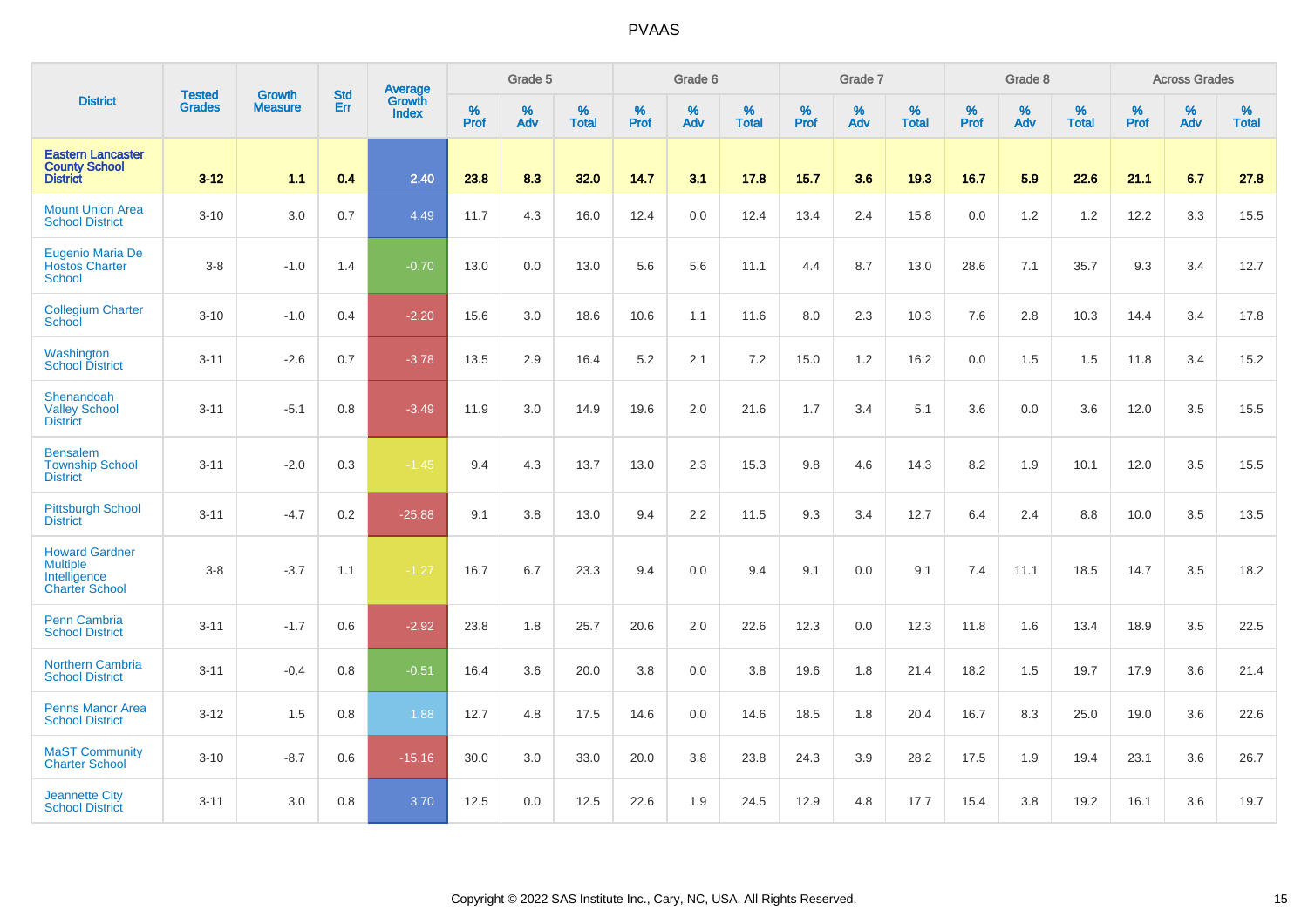|                                                                       | <b>Tested</b> | <b>Growth</b>  | <b>Std</b> | Average                |                     | Grade 5  |                   |                  | Grade 6  |                   |                  | Grade 7  |                   |           | Grade 8  |                   |              | <b>Across Grades</b> |                   |
|-----------------------------------------------------------------------|---------------|----------------|------------|------------------------|---------------------|----------|-------------------|------------------|----------|-------------------|------------------|----------|-------------------|-----------|----------|-------------------|--------------|----------------------|-------------------|
| <b>District</b>                                                       | <b>Grades</b> | <b>Measure</b> | Err        | Growth<br><b>Index</b> | $\%$<br><b>Prof</b> | %<br>Adv | %<br><b>Total</b> | %<br><b>Prof</b> | %<br>Adv | %<br><b>Total</b> | %<br><b>Prof</b> | %<br>Adv | %<br><b>Total</b> | %<br>Prof | %<br>Adv | %<br><b>Total</b> | $\%$<br>Prof | %<br>Adv             | %<br><b>Total</b> |
| <b>Eastern Lancaster</b><br><b>County School</b><br><b>District</b>   | $3 - 12$      | 1.1            | 0.4        | 2.40                   | 23.8                | 8.3      | 32.0              | 14.7             | 3.1      | 17.8              | 15.7             | 3.6      | 19.3              | 16.7      | 5.9      | 22.6              | 21.1         | 6.7                  | 27.8              |
| <b>Tri-Valley School</b><br><b>District</b>                           | $3 - 10$      | $-6.5$         | 0.8        | $-4.50$                | 13.2                | 2.4      | 15.7              | 13.2             | 0.0      | 13.2              | 7.3              | 0.0      | 7.3               | 2.4       | 7.3      | 9.8               | 15.8         | 3.7                  | 19.4              |
| <b>Central Greene</b><br><b>School District</b>                       | $3 - 11$      | $-1.8$         | 0.6        | $-3.06$                | 16.5                | 2.9      | 19.4              | 17.1             | 0.0      | 17.1              | 11.7             | 5.8      | 17.5              | 9.3       | 0.9      | 10.2              | 14.7         | 3.7                  | 18.4              |
| <b>Burgettstown Area</b><br><b>School District</b>                    | $3 - 11$      | $-6.3$         | 0.7        | $-8.88$                | 16.9                | 2.6      | 19.5              | 15.4             | 0.0      | 15.4              | 3.6              | 2.4      | 6.0               | 9.3       | 4.0      | 13.3              | 15.1         | 3.7                  | 18.9              |
| <b>Insight PA Cyber</b><br><b>Charter School</b>                      | $3 - 11$      | $-6.7$         | 1.5        | $-2.45$                | 5.6                 | 11.1     | 16.7              | 0.0              | 0.0      | 0.0               | 3.7              | 3.7      | 7.4               | 11.1      | 3.7      | 14.8              | 9.0          | 3.7                  | 12.7              |
| <b>Freedom Area</b><br><b>School District</b>                         | $3 - 11$      | $-0.8$         | 0.7        | $-3.22$                | 13.6                | 3.7      | 17.3              | 21.4             | 2.4      | 23.8              | 18.6             | 2.9      | 21.6              | 10.7      | 1.3      | 12.0              | 17.8         | 3.7                  | 21.6              |
| <b>Pittston Area</b><br><b>School District</b>                        | $3 - 11$      | $-8.4$         | 0.8        | $-11.15$               | 5.7                 | 0.0      | 5.7               | 4.2              | 0.0      | 4.2               | 4.8              | 3.2      | 7.9               | 7.1       | 1.8      | 8.9               | 10.7         | 3.8                  | 14.4              |
| <b>Penn Hills Charter</b><br>School of<br>Entrepreneurship            | $3-8$         | $-0.2$         | 0.9        | 0.03                   | 11.6                | 2.3      | 14.0              | 13.5             | 10.8     | 24.3              | 15.4             | 2.6      | 18.0              | 5.3       | 0.0      | 5.3               | 17.0         | 3.8                  | 20.8              |
| <b>Pequea Valley</b><br><b>School District</b>                        | $3 - 11$      | 2.4            | 0.6        | 4.09                   | 15.6                | 6.4      | 22.0              | 14.0             | 2.2      | 16.1              | 11.7             | 2.3      | 14.1              | 13.1      | 2.0      | 15.2              | 16.9         | 3.8                  | 20.7              |
| <b>Northern Lehigh</b><br><b>School District</b>                      | $3 - 12$      | $-2.6$         | 0.7        | 0.19                   | 22.7                | 6.2      | 28.9              | 13.8             | 0.0      | 13.8              | 15.0             | 1.7      | 16.7              | 12.5      | 0.0      | 12.5              | 18.6         | 3.9                  | 22.5              |
| <b>Coatesville Area</b><br><b>School District</b>                     | $3 - 11$      | $-0.5$         | 0.4        | $-1.37$                | 14.8                | 4.8      | 19.6              | 8.5              | 0.0      | 8.5               | 8.9              | 1.3      | 10.1              | 6.9       | 0.5      | 7.4               | 10.9         | 3.9                  | 14.8              |
| <b>Southern</b><br><b>Huntingdon County</b><br><b>School District</b> | $3 - 11$      | $-2.5$         | 0.7        | $-3.63$                | 18.8                | 10.1     | 29.0              | 9.0              | 1.3      | 10.3              | 10.1             | 1.1      | 11.2              | 6.1       | 0.0      | 6.1               | 15.5         | 3.9                  | 19.4              |
| <b>Cranberry Area</b><br><b>School District</b>                       | $3 - 12$      | 0.9            | 0.7        | 1.27                   | 27.3                | 10.4     | 37.7              | 26.0             | 2.1      | 28.1              | 14.7             | 3.2      | 17.9              | 18.7      | 2.7      | 21.3              | 22.6         | 3.9                  | 26.5              |
| <b>Bethlehem-Center</b><br><b>School District</b>                     | $3 - 10$      | $-6.4$         | 0.7        | $-8.62$                | 5.6                 | 1.4      | 6.9               | 0.0              | 0.0      | 0.0               | 4.0              | 0.0      | 4.0               | 3.2       | 1.6      | 4.8               | 9.6          | 3.9                  | 13.6              |
| <b>Easton Arts</b><br>Academy<br>Elementary<br><b>Charter School</b>  | $3-5$         | 4.8            | 2.4        | 1.94                   | 4.2                 | 16.7     | 20.8              |                  |          |                   |                  |          |                   |           |          |                   | 12.6         | 3.9                  | 16.5              |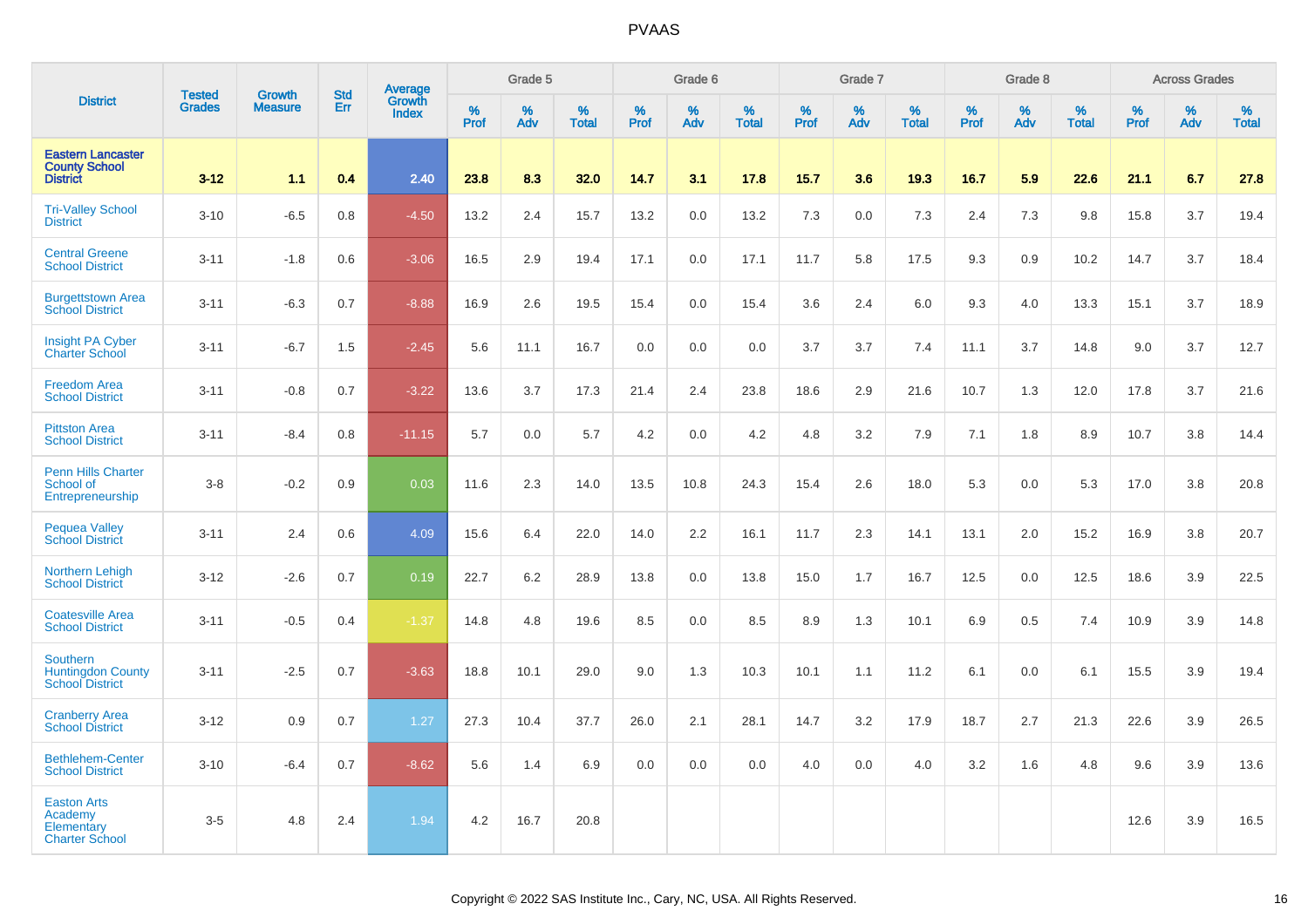|                                                                        |                                |                                 | <b>Std</b> |                                   |                     | Grade 5  |                   |              | Grade 6  |                   |              | Grade 7  |                   |              | Grade 8  |                   |              | <b>Across Grades</b> |                   |
|------------------------------------------------------------------------|--------------------------------|---------------------------------|------------|-----------------------------------|---------------------|----------|-------------------|--------------|----------|-------------------|--------------|----------|-------------------|--------------|----------|-------------------|--------------|----------------------|-------------------|
| <b>District</b>                                                        | <b>Tested</b><br><b>Grades</b> | <b>Growth</b><br><b>Measure</b> | Err        | Average<br>Growth<br><b>Index</b> | $\%$<br><b>Prof</b> | %<br>Adv | %<br><b>Total</b> | $\%$<br>Prof | %<br>Adv | %<br><b>Total</b> | $\%$<br>Prof | %<br>Adv | %<br><b>Total</b> | $\%$<br>Prof | %<br>Adv | %<br><b>Total</b> | $\%$<br>Prof | $\%$<br>Adv          | %<br><b>Total</b> |
| <b>Eastern Lancaster</b><br><b>County School</b><br><b>District</b>    | $3 - 12$                       | 1.1                             | 0.4        | 2.40                              | 23.8                | 8.3      | 32.0              | 14.7         | 3.1      | 17.8              | 15.7         | 3.6      | 19.3              | 16.7         | 5.9      | 22.6              | 21.1         | 6.7                  | 27.8              |
| <b>Fell Charter School</b>                                             | $3-8$                          | 1.1                             | 2.2        | 0.51                              | 25.0                | 0.0      | 25.0              | 6.7          | 0.0      | 6.7               |              |          |                   |              |          |                   | 17.1         | 4.0                  | 21.0              |
| <b>Weatherly Area</b><br><b>School District</b>                        | $3 - 11$                       | $-6.9$                          | 1.1        | $-1.89$                           | 26.9                | 7.7      | 34.6              | 12.1         | 0.0      | 12.1              | 6.9          | 0.0      | 6.9               | 5.6          | 0.0      | 5.6               | 15.1         | 4.0                  | 19.1              |
| <b>North Schuylkill</b><br><b>School District</b>                      | $3 - 11$                       | 0.5                             | 0.5        | $-2.13$                           | 8.2                 | 3.0      | 11.2              | 4.8          | 0.8      | 5.6               | 5.8          | 3.9      | 9.7               | 11.8         | 6.7      | 18.5              | 12.1         | 4.1                  | 16.1              |
| <b>Sullivan County</b><br><b>School District</b>                       | $3 - 10$                       | $-2.9$                          | 1.0        | $-2.91$                           | 21.4                | 0.0      | 21.4              | 30.0         | 4.0      | 34.0              | 18.8         | 0.0      | 18.8              | 9.1          | 0.0      | 9.1               | 22.0         | 4.1                  | 26.0              |
| <b>Southern Tioga</b><br><b>School District</b>                        | $3 - 11$                       | 0.3                             | 0.6        | 0.47                              | 23.7                | 1.0      | 24.7              | 17.9         | 1.9      | 19.8              | 8.0          | 2.2      | 10.2              | 10.8         | 2.5      | 13.3              | 18.0         | 4.1                  | 22.1              |
| Southmoreland<br><b>School District</b>                                | $3 - 11$                       | $-3.6$                          | 0.6        | $-6.11$                           | 12.6                | 4.2      | 16.8              | 15.6         | 3.7      | 19.3              | 11.1         | 2.8      | 13.9              | 10.5         | 1.0      | 11.4              | 17.8         | 4.1                  | 21.9              |
| Octorara Area<br><b>School District</b>                                | $3 - 11$                       | $-2.8$                          | 0.6        | $-4.89$                           | 25.9                | 6.5      | 32.4              | 17.5         | 4.2      | 21.7              | 13.9         | 0.0      | 13.9              | 10.2         | 0.0      | 10.2              | 21.2         | 4.1                  | 25.4              |
| <b>Blue Ridge School</b><br><b>District</b>                            | $3 - 11$                       | $-1.1$                          | 0.7        | $-3.34$                           | 23.3                | 5.5      | 28.8              | 14.9         | 0.0      | 14.9              | 25.8         | 3.2      | 29.0              | 12.9         | 4.3      | 17.1              | 23.5         | 4.1                  | 27.7              |
| <b>Bristol Borough</b><br><b>School District</b>                       | $3 - 12$                       | $-2.4$                          | 0.7        | $-0.62$                           | 21.3                | 2.7      | 24.0              | 17.8         | 7.8      | 25.6              | 15.0         | 1.2      | 16.2              | 7.6          | 1.3      | 8.9               | 16.2         | 4.2                  | 20.3              |
| <b>Frazier School</b><br><b>District</b>                               | $3 - 11$                       | $-2.4$                          | 0.8        | $-3.08$                           | 7.8                 | 0.0      | 7.8               | 17.5         | 2.5      | 20.0              | 15.1         | 10.5     | 25.6              | 3.9          | 0.0      | 3.9               | 16.1         | 4.2                  | 20.3              |
| <b>Mountain View</b><br><b>School District</b>                         | $3 - 11$                       | 5.6                             | 0.8        | 6.82                              | 28.3                | 1.7      | 30.0              | 16.3         | 2.0      | 18.4              | 25.9         | 7.4      | 33.3              | 27.1         | 8.5      | 35.6              | 21.4         | 4.2                  | 25.6              |
| <b>Lincoln Park</b><br><b>Performing Arts</b><br><b>Charter School</b> | $7 - 11$                       | $-4.4$                          | 1.0        | $-4.17$                           |                     |          |                   |              |          |                   | 33.9         | 5.4      | 39.3              | 11.5         | 3.4      | 14.9              | 20.3         | 4.2                  | 24.5              |
| <b>Yough School</b><br><b>District</b>                                 | $3 - 10$                       | $-4.9$                          | 0.6        | $-8.83$                           | 19.1                | 5.3      | 24.4              | 17.8         | 5.2      | 23.0              | 16.5         | 1.0      | 17.5              | 6.6          | 0.8      | 7.4               | 19.1         | 4.3                  | 23.4              |
| Jim Thorpe Area<br>School District                                     | $3 - 11$                       | $-2.3$                          | 0.6        | 0.76                              | 14.1                | 1.0      | 15.2              | 12.3         | 0.9      | 13.2              | 9.2          | 8.5      | 17.7              | 10.0         | 1.5      | 11.5              | 14.9         | 4.3                  | 19.2              |
| <b>Mount Pleasant</b><br><b>Area School</b><br><b>District</b>         | $3 - 11$                       | $-5.7$                          | 0.5        | $-10.59$                          | 18.0                | 1.6      | 19.7              | 12.8         | 2.4      | 15.2              | 12.7         | 2.8      | 15.5              | 7.4          | 0.8      | 8.3               | 18.3         | 4.3                  | 22.6              |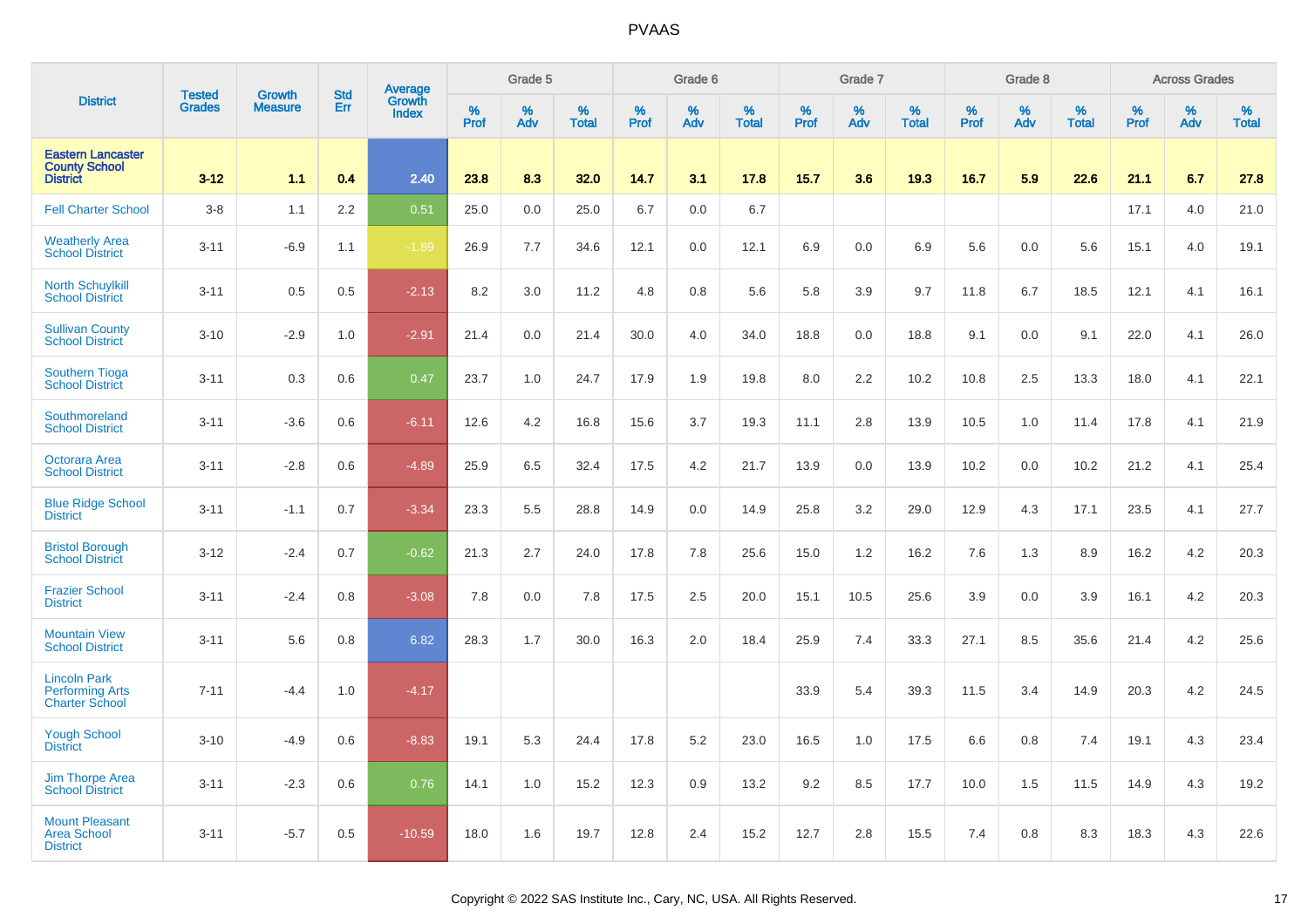|                                                                          | <b>Tested</b> | <b>Growth</b>  | <b>Std</b> | <b>Average</b><br>Growth |                     | Grade 5  |                   |                  | Grade 6  |                   |                  | Grade 7  |                   |           | Grade 8  |                   |           | <b>Across Grades</b> |                   |
|--------------------------------------------------------------------------|---------------|----------------|------------|--------------------------|---------------------|----------|-------------------|------------------|----------|-------------------|------------------|----------|-------------------|-----------|----------|-------------------|-----------|----------------------|-------------------|
| <b>District</b>                                                          | <b>Grades</b> | <b>Measure</b> | Err        | <b>Index</b>             | $\%$<br><b>Prof</b> | %<br>Adv | %<br><b>Total</b> | %<br><b>Prof</b> | %<br>Adv | %<br><b>Total</b> | %<br><b>Prof</b> | %<br>Adv | %<br><b>Total</b> | %<br>Prof | %<br>Adv | %<br><b>Total</b> | %<br>Prof | %<br>Adv             | %<br><b>Total</b> |
| <b>Eastern Lancaster</b><br><b>County School</b><br><b>District</b>      | $3 - 12$      | 1.1            | 0.4        | 2.40                     | 23.8                | 8.3      | 32.0              | 14.7             | 3.1      | 17.8              | 15.7             | 3.6      | 19.3              | 16.7      | 5.9      | 22.6              | 21.1      | 6.7                  | 27.8              |
| <b>Wyoming Area</b><br><b>School District</b>                            | $3 - 10$      | $-7.7$         | 0.6        | $-5.77$                  | 22.1                | 8.8      | 31.0              | 4.8              | 1.0      | 5.8               | 9.3              | 3.1      | 12.4              | 7.4       | 1.8      | 9.3               | 14.1      | 4.3                  | 18.4              |
| <b>Franklin Area</b><br><b>School District</b>                           | $3 - 11$      | 0.9            | 0.5        | 1.73                     | 22.0                | 7.1      | 29.1              | 25.8             | 3.1      | 28.9              | 10.1             | 4.2      | 14.3              | 8.2       | 0.7      | 8.9               | 19.0      | 4.3                  | 23.2              |
| <b>California Area</b><br><b>School District</b>                         | $3 - 10$      | $-1.0$         | 0.8        | $-1.19$                  | 27.3                | 5.4      | 32.7              | 13.8             | 0.0      | 13.8              | 24.6             | 1.8      | 26.3              | 20.4      | 5.6      | 25.9              | 22.4      | 4.3                  | 26.6              |
| <b>Juniata County</b><br><b>School District</b>                          | $3 - 12$      | $-0.1$         | 0.5        | 1.50                     | 19.4                | 5.3      | 24.7              | 11.1             | 3.7      | 14.8              | 13.1             | 2.2      | 15.3              | 11.9      | 1.8      | 13.7              | 16.9      | 4.3                  | 21.2              |
| <b>Warren County</b><br><b>School District</b>                           | $3 - 11$      | 2.7            | 0.4        | 3.73                     | 21.0                | 7.4      | 28.4              | 15.7             | 3.7      | 19.3              | 12.0             | 0.7      | 12.6              | 13.8      | 2.9      | 16.7              | 17.7      | 4.3                  | 22.0              |
| <b>Northgate School</b><br><b>District</b>                               | $3 - 11$      | $-1.8$         | 0.8        | $-2.25$                  | 19.6                | 7.8      | 27.4              | 15.2             | 1.7      | 17.0              | 10.2             | 0.0      | 10.2              | 12.5      | 4.2      | 16.7              | 15.8      | 4.3                  | 20.1              |
| <b>Lehigh Valley</b><br><b>Academy Regional</b><br><b>Charter School</b> | $3 - 11$      | $-3.0$         | 0.5        | $-5.67$                  | 22.5                | 7.5      | 30.0              | 16.4             | 3.1      | 19.5              | 7.4              | 1.8      | 9.3               | 5.5       | 0.9      | 6.4               | 17.4      | 4.4                  | 21.8              |
| <b>Pottsgrove School</b><br><b>District</b>                              | $3 - 11$      | $-3.5$         | 0.4        | $-4.34$                  | 27.2                | 6.5      | 33.7              | 10.2             | 5.4      | 15.6              | 21.6             | 4.1      | 25.7              | 9.8       | 1.6      | 11.4              | 19.2      | 4.4                  | 23.5              |
| <b>Uniontown Area</b><br><b>School District</b>                          | $3 - 11$      | $-4.0$         | 0.6        | $-6.62$                  | 17.1                | 3.8      | 21.0              | 18.7             | 3.7      | 22.4              | 6.5              | 0.9      | 7.5               | 0.0       | 0.0      | 0.0               | 15.0      | 4.4                  | 19.3              |
| Catasauqua Area<br><b>School District</b>                                | $3 - 12$      | 1.1            | 0.6        | $-0.20$                  | 12.0                | 5.4      | 17.4              | 22.7             | 4.0      | 26.7              | 9.8              | 4.9      | 14.7              | 8.9       | 3.3      | 12.2              | 15.4      | 4.4                  | 19.8              |
| <b>Southern Fulton</b><br><b>School District</b>                         | $3 - 11$      | $-2.2$         | 0.9        | $-2.62$                  | 21.3                | 6.4      | 27.7              | 15.2             | 10.2     | 25.4              | 12.3             | 1.8      | 14.0              | 5.9       | 3.9      | 9.8               | 18.9      | 4.4                  | 23.3              |
| <b>Universal</b><br><b>Creighton Charter</b><br><b>School</b>            | $3 - 8$       | 1.1            | 0.7        | 1.65                     | 11.9                | 1.2      | 13.1              | 3.5              | 1.2      | 4.7               | 7.7              | 6.2      | 13.8              | 4.7       | 4.7      | 9.4               | 8.6       | 4.4                  | 13.1              |
| Pennsylvania<br><b>Cyber Charter</b><br>School                           | $3 - 11$      | 1.9            | 0.5        | 3.93                     | 14.1                | 4.9      | 19.0              | 10.8             | 3.4      | 14.2              | 11.7             | 3.5      | 15.2              | 6.5       | 1.6      | 8.1               | 12.6      | 4.4                  | 17.1              |
| <b>Mount Carmel</b><br><b>Area School</b><br><b>District</b>             | $3 - 11$      | 0.2            | 0.6        | 0.27                     | 10.8                | 2.7      | 13.5              | 12.5             | 7.1      | 19.6              | 13.6             | 3.6      | 17.3              | 8.8       | 2.6      | 11.5              | 12.2      | 4.5                  | 16.7              |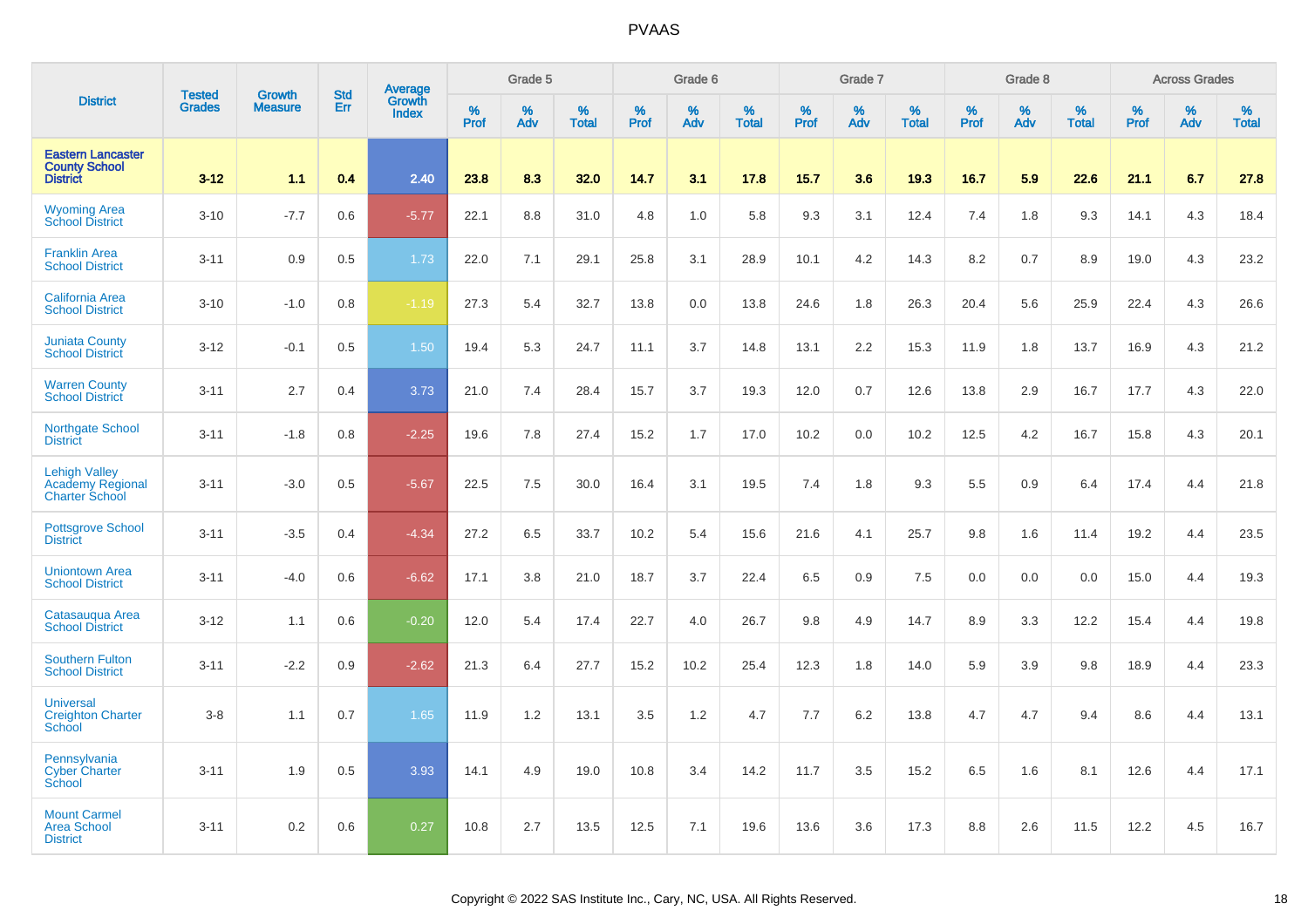|                                                                              |                                |                                 |                   | Average                       |                  | Grade 5  |                   |           | Grade 6  |                   |           | Grade 7  |                   |           | Grade 8  |                   |           | <b>Across Grades</b> |                   |
|------------------------------------------------------------------------------|--------------------------------|---------------------------------|-------------------|-------------------------------|------------------|----------|-------------------|-----------|----------|-------------------|-----------|----------|-------------------|-----------|----------|-------------------|-----------|----------------------|-------------------|
| <b>District</b>                                                              | <b>Tested</b><br><b>Grades</b> | <b>Growth</b><br><b>Measure</b> | <b>Std</b><br>Err | <b>Growth</b><br><b>Index</b> | %<br><b>Prof</b> | %<br>Adv | %<br><b>Total</b> | %<br>Prof | %<br>Adv | %<br><b>Total</b> | %<br>Prof | %<br>Adv | %<br><b>Total</b> | %<br>Prof | %<br>Adv | %<br><b>Total</b> | %<br>Prof | %<br>Adv             | %<br><b>Total</b> |
| <b>Eastern Lancaster</b><br><b>County School</b><br><b>District</b>          | $3 - 12$                       | 1.1                             | 0.4               | 2.40                          | 23.8             | 8.3      | 32.0              | 14.7      | 3.1      | 17.8              | 15.7      | 3.6      | 19.3              | 16.7      | 5.9      | 22.6              | 21.1      | 6.7                  | 27.8              |
| <b>East Stroudsburg</b><br><b>Area School</b><br><b>District</b>             | $3 - 11$                       | $-4.6$                          | 0.5               | $-9.94$                       | 19.0             | 5.3      | 24.3              | 8.8       | 1.6      | 10.4              | 9.7       | 3.0      | 12.7              | 7.7       | 1.9      | 9.7               | 16.0      | 4.5                  | 20.5              |
| <b>Connellsville Area</b><br><b>School District</b>                          | $3 - 11$                       | $-3.8$                          | 0.4               | $-10.18$                      | 19.0             | 7.5      | 26.5              | 10.8      | 3.6      | 14.3              | 9.5       | 2.4      | 11.9              | 9.4       | 2.2      | 11.6              | 15.5      | 4.5                  | 20.0              |
| <b>Mid Valley School</b><br><b>District</b>                                  | $3 - 10$                       | 1.5                             | 0.6               | 2.76                          | 22.9             | 10.4     | 33.3              | 15.0      | 2.4      | 17.3              | 15.3      | 0.0      | 15.3              | 6.7       | 0.7      | 7.4               | 17.5      | 4.6                  | 22.0              |
| <b>Littlestown Area</b><br><b>School District</b>                            | $3 - 11$                       | 1.5                             | 0.6               | 2.76                          | 18.6             | 2.6      | 21.2              | 16.3      | 1.6      | 17.9              | 14.0      | 4.7      | 18.7              | 21.0      | 4.0      | 25.0              | 23.5      | 4.6                  | 28.1              |
| <b>Millville Area</b><br><b>School District</b>                              | $3 - 12$                       | 3.8                             | 0.9               | 4.13                          | 34.0             | 0.0      | 34.0              | 18.9      | 1.9      | 20.8              | 15.9      | 9.1      | 25.0              | 18.4      | 2.6      | 21.0              | 24.6      | 4.7                  | 29.3              |
| <b>Reach Cyber</b><br><b>Charter School</b>                                  | $3 - 11$                       | $-2.4$                          | 0.9               | $-2.71$                       | 19.4             | 9.7      | 29.0              | 9.1       | 0.0      | 9.1               | 17.0      | 3.8      | 20.8              | 17.5      | 5.3      | 22.8              | 21.3      | 4.7                  | 26.0              |
| <b>Ellwood City Area</b><br><b>School District</b>                           | $3 - 11$                       | $-1.7$                          | 0.6               | $-3.02$                       | 20.6             | 7.8      | 28.4              | 19.0      | 2.6      | 21.6              | 21.7      | 2.5      | 24.2              | 5.5       | 2.8      | 8.3               | 17.5      | 4.7                  | 22.2              |
| <b>Shamokin Area</b><br><b>School District</b>                               | $3 - 11$                       | $-2.1$                          | 0.5               | $-3.88$                       | 17.1             | 4.3      | 21.4              | 8.8       | 2.9      | 11.8              | 10.3      | 0.7      | 11.0              | 8.4       | 3.9      | 12.3              | 12.1      | 4.8                  | 16.9              |
| Jefferson-Morgan<br><b>School District</b>                                   | $3 - 10$                       | $-0.4$                          | 0.8               | $-0.51$                       | 7.1              | 1.4      | 8.6               | 23.6      | 0.0      | 23.6              | 10.9      | 3.6      | 14.6              | 24.4      | 2.2      | 26.7              | 17.1      | 4.8                  | 21.9              |
| <b>Young Scholars Of</b><br>Western<br>Pennsylvania<br><b>Charter School</b> | $3 - 8$                        | $-0.4$                          | 1.1               | $-0.24$                       | 6.7              | 6.7      | 13.3              | 5.9       | 5.9      | 11.8              | 20.7      | 3.4      | 24.1              | 8.7       | 0.0      | 8.7               | 12.3      | 4.8                  | 17.1              |
| <b>Albert Gallatin</b><br><b>Area School</b><br><b>District</b>              | $3 - 11$                       | $-1.4$                          | 0.5               | $-3.01$                       | 19.0             | 10.2     | 29.3              | 18.6      | 1.6      | 20.2              | 12.8      | 2.8      | 15.6              | 14.8      | 2.0      | 16.8              | 17.4      | 4.9                  | 22.3              |
| <b>Whitehall-Coplay</b><br><b>School District</b>                            | $3 - 11$                       | $-3.3$                          | 0.4               | $-8.97$                       | 23.4             | 6.6      | 30.0              | 12.7      | 1.9      | 14.7              | 11.1      | 2.5      | 13.6              | 10.5      | 3.2      | 13.7              | 18.5      | 4.9                  | 23.5              |
| <b>Eastern Lebanon</b><br><b>County School</b><br><b>District</b>            | $3 - 11$                       | $-3.3$                          | 0.5               | $-6.92$                       | 19.8             | 7.9      | 27.7              | 9.1       | 0.6      | 9.7               | 13.1      | 3.1      | 16.2              | 8.9       | 1.8      | 10.6              | 17.0      | 5.0                  | 22.0              |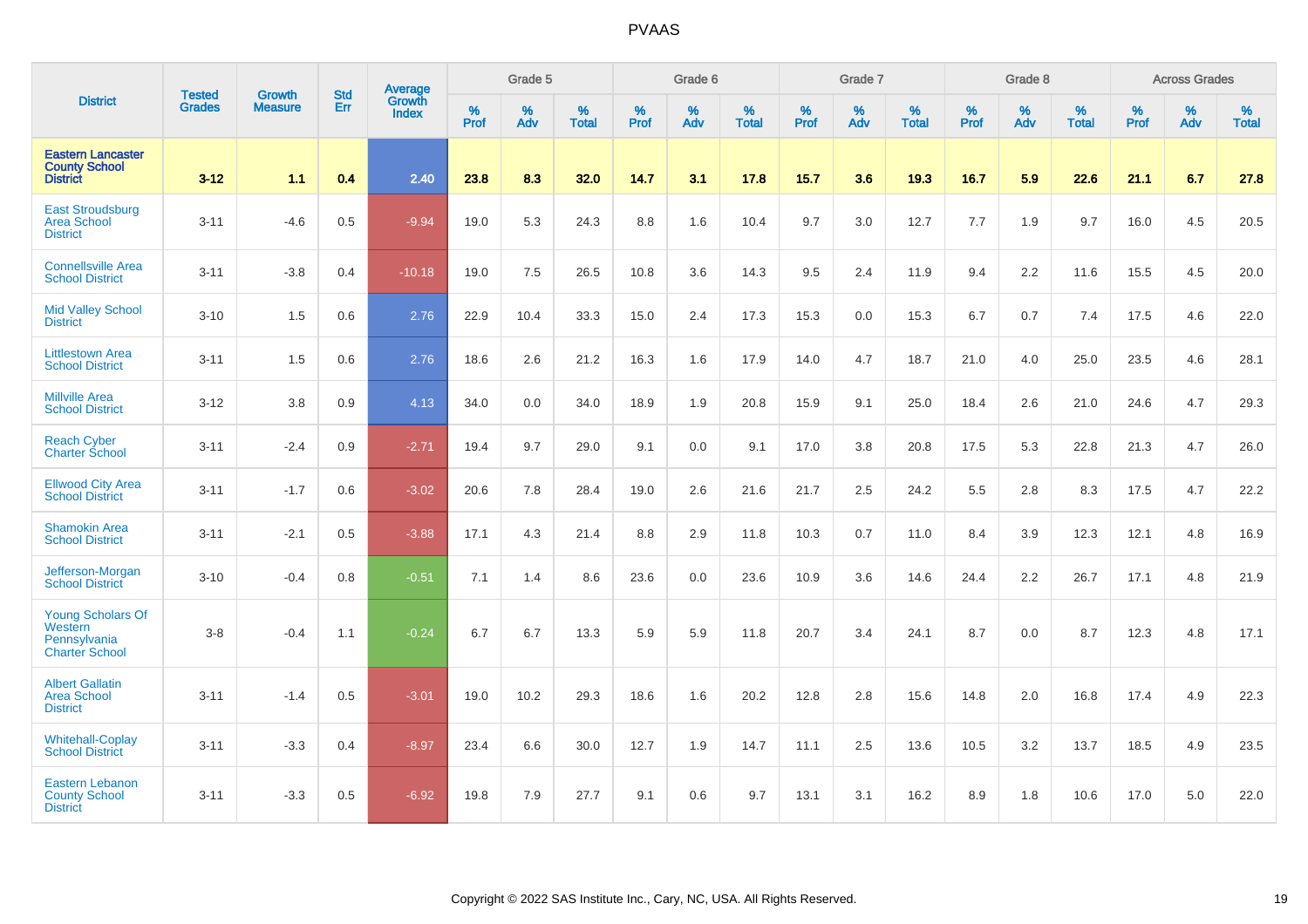|                                                                     | <b>Tested</b> | <b>Growth</b>  | <b>Std</b> | Average                |              | Grade 5  |                   |                     | Grade 6  |                   |              | Grade 7  |                   |                     | Grade 8  |                   |                     | <b>Across Grades</b> |                   |
|---------------------------------------------------------------------|---------------|----------------|------------|------------------------|--------------|----------|-------------------|---------------------|----------|-------------------|--------------|----------|-------------------|---------------------|----------|-------------------|---------------------|----------------------|-------------------|
| <b>District</b>                                                     | <b>Grades</b> | <b>Measure</b> | Err        | Growth<br><b>Index</b> | $\%$<br>Prof | %<br>Adv | %<br><b>Total</b> | $\%$<br><b>Prof</b> | %<br>Adv | %<br><b>Total</b> | $\%$<br>Prof | %<br>Adv | %<br><b>Total</b> | $\%$<br><b>Prof</b> | %<br>Adv | %<br><b>Total</b> | $\%$<br><b>Prof</b> | %<br>Adv             | %<br><b>Total</b> |
| <b>Eastern Lancaster</b><br><b>County School</b><br><b>District</b> | $3 - 12$      | 1.1            | 0.4        | 2.40                   | 23.8         | 8.3      | 32.0              | 14.7                | 3.1      | 17.8              | 15.7         | 3.6      | 19.3              | 16.7                | 5.9      | 22.6              | 21.1                | 6.7                  | 27.8              |
| <b>Pleasant Valley</b><br><b>School District</b>                    | $3 - 11$      | $-2.3$         | 0.4        | $-1.50$                | 20.4         | 6.2      | 26.6              | 17.4                | 2.3      | 19.7              | 23.2         | 3.5      | 26.8              | 8.3                 | 3.2      | 11.5              | 20.4                | 5.0                  | 25.4              |
| <b>Mcguffey School</b><br><b>District</b>                           | $3 - 11$      | $-2.0$         | 0.6        | $-3.48$                | 25.9         | 2.8      | 28.7              | 13.7                | 2.0      | 15.7              | 4.7          | 0.0      | 4.7               | 5.6                 | 3.2      | 8.9               | 17.6                | 5.0                  | 22.6              |
| <b>Juniata Valley</b><br><b>School District</b>                     | $3 - 11$      | 2.4            | 0.9        | 2.82                   | 23.3         | 4.6      | 27.9              | 5.4                 | 3.6      | 8.9               | 21.0         | 5.3      | 26.3              | 12.5                | 2.1      | 14.6              | 18.7                | 5.0                  | 23.8              |
| <b>Conrad Weiser</b><br><b>Area School</b><br><b>District</b>       | $3 - 11$      | $-1.9$         | 0.5        | $-4.09$                | 15.3         | 1.8      | 17.2              | 18.5                | 2.6      | 21.2              | 15.6         | 1.6      | 17.2              | 9.4                 | 3.0      | 12.3              | 17.9                | 5.0                  | 23.0              |
| <b>Wyalusing Area</b><br><b>School District</b>                     | $3 - 12$      | 1.6            | 0.6        | 2.51                   | 12.0         | 4.8      | 16.9              | 17.8                | 4.0      | 21.8              | 14.6         | 7.9      | 22.5              | 9.6                 | 1.0      | 10.6              | 16.5                | 5.1                  | 21.5              |
| Pennsylvania<br><b>Virtual Charter</b><br>School                    | $3 - 11$      | 3.5            | 0.6        | 3.30                   | 20.8         | 3.8      | 24.5              | 17.6                | 3.3      | 20.9              | 10.1         | 6.1      | 16.2              | 14.8                | 5.7      | 20.4              | 18.4                | 5.2                  | 23.5              |
| <b>Ambridge Area</b><br><b>School District</b>                      | $3 - 12$      | $-3.4$         | 0.6        | $-6.08$                | 17.8         | 5.1      | 22.9              | 13.2                | 0.9      | 14.2              | 11.9         | 0.8      | 12.7              | 10.7                | 0.8      | 11.6              | 15.7                | 5.2                  | 20.8              |
| <b>Tunkhannock Area</b><br><b>School District</b>                   | $3 - 11$      | 1.2            | 0.5        | 3.18                   | 19.8         | 8.8      | 28.7              | 22.7                | 2.3      | 25.0              | 12.6         | 5.5      | 18.1              | 14.7                | 1.4      | 16.1              | 18.1                | $5.2\,$              | 23.3              |
| <b>Fleetwood Area</b><br><b>School District</b>                     | $3 - 10$      | $-1.9$         | 0.5        | $-3.73$                | 21.5         | 3.7      | 25.2              | 19.9                | 4.0      | 23.8              | 20.7         | 4.8      | 25.5              | 21.4                | 2.5      | 23.9              | 21.9                | 5.2                  | 27.1              |
| <b>Philadelphia City</b><br><b>School District</b>                  | $3 - 12$      | $-0.5$         | 0.2        | $-2.89$                | 8.4          | 4.9      | 13.3              | 9.6                 | 3.1      | 12.7              | 10.6         | 4.5      | 15.1              | 5.0                 | 4.4      | 9.4               | 9.8                 | $5.2\,$              | 15.0              |
| <b>Northern Bedford</b><br><b>County School</b><br><b>District</b>  | $3 - 11$      | $-1.5$         | 0.8        | $-1.83$                | 24.5         | 8.2      | 32.6              | 30.5                | 1.7      | 32.2              | 19.0         | 1.7      | 20.7              | 9.4                 | 3.1      | 12.5              | 24.6                | 5.2                  | 29.8              |
| <b>Penncrest School</b><br><b>District</b>                          | $3 - 11$      | 1.8            | 0.4        | 0.48                   | 19.7         | 6.2      | 25.8              | 21.6                | 1.8      | 23.4              | 17.5         | 5.0      | 22.5              | 17.1                | 3.5      | 20.6              | 22.0                | 5.3                  | 27.3              |
| Chambersburg<br><b>Area School</b><br><b>District</b>               | $3 - 11$      | $-1.4$         | 0.3        | $-5.59$                | 20.2         | 6.3      | 26.5              | 14.1                | 3.8      | 17.9              | 15.1         | 4.9      | 20.0              | 11.2                | 4.5      | 15.7              | 16.9                | 5.3                  | 22.3              |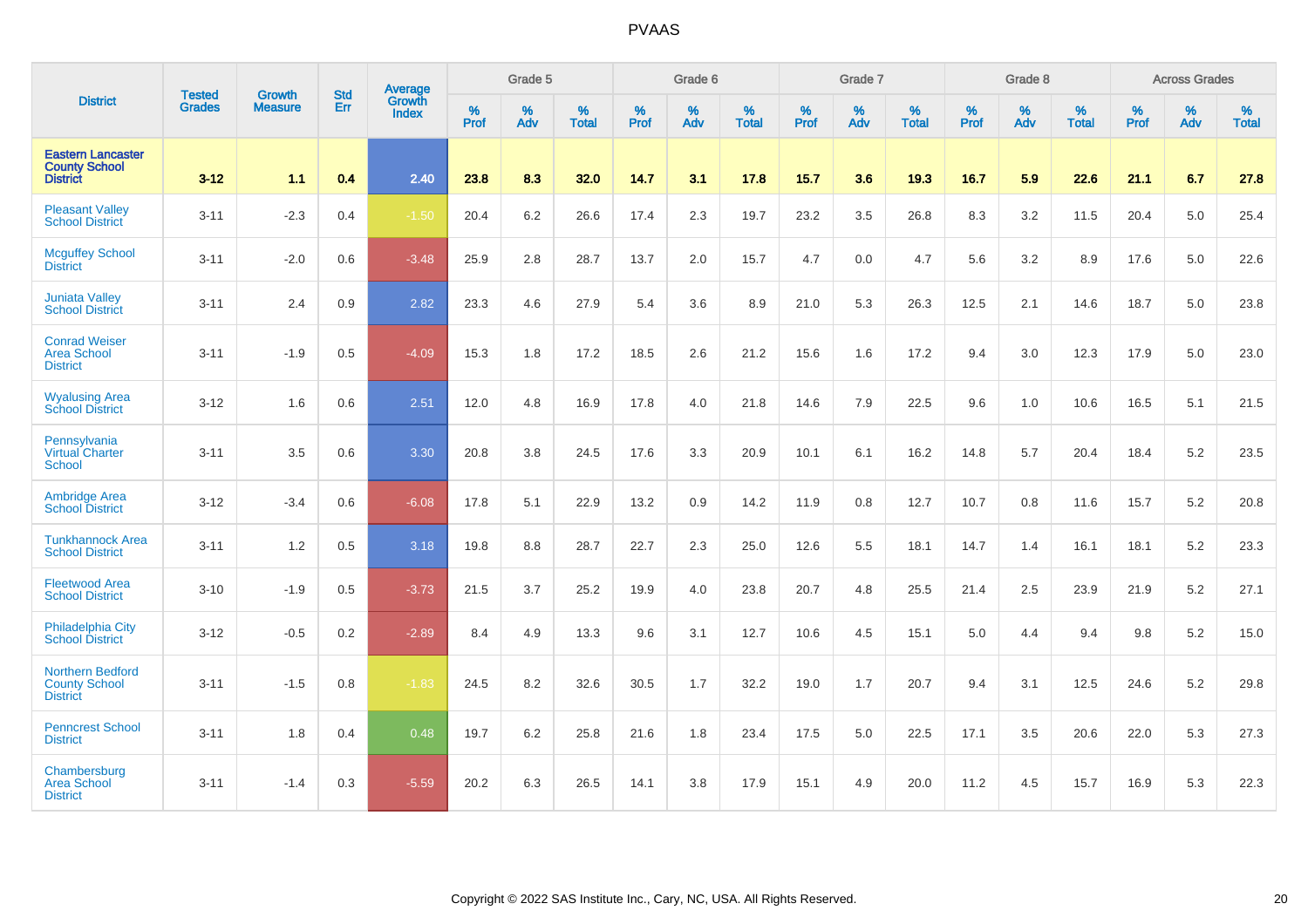|                                                                     |                                |                                 |                   | Average                |                     | Grade 5  |                   |           | Grade 6  |                   |           | Grade 7  |                   |           | Grade 8  |                   |           | <b>Across Grades</b> |                   |
|---------------------------------------------------------------------|--------------------------------|---------------------------------|-------------------|------------------------|---------------------|----------|-------------------|-----------|----------|-------------------|-----------|----------|-------------------|-----------|----------|-------------------|-----------|----------------------|-------------------|
| <b>District</b>                                                     | <b>Tested</b><br><b>Grades</b> | <b>Growth</b><br><b>Measure</b> | <b>Std</b><br>Err | Growth<br><b>Index</b> | $\%$<br><b>Prof</b> | %<br>Adv | %<br><b>Total</b> | %<br>Prof | %<br>Adv | %<br><b>Total</b> | %<br>Prof | %<br>Adv | %<br><b>Total</b> | %<br>Prof | %<br>Adv | %<br><b>Total</b> | %<br>Prof | %<br>Adv             | %<br><b>Total</b> |
| <b>Eastern Lancaster</b><br><b>County School</b><br><b>District</b> | $3 - 12$                       | 1.1                             | 0.4               | 2.40                   | 23.8                | 8.3      | 32.0              | 14.7      | 3.1      | 17.8              | 15.7      | 3.6      | 19.3              | 16.7      | 5.9      | 22.6              | 21.1      | 6.7                  | 27.8              |
| <b>Brentwood</b><br><b>Borough School</b><br><b>District</b>        | $3 - 11$                       | $-2.3$                          | 0.7               | $-3.25$                | 25.6                | 4.6      | 30.2              | 8.5       | 2.4      | 11.0              | 9.2       | 0.0      | 9.2               | 19.4      | 1.4      | 20.8              | 19.6      | 5.3                  | 24.9              |
| <b>Lehighton Area</b><br><b>School District</b>                     | $3 - 11$                       | 3.8                             | 0.5               | 7.54                   | 23.0                | 5.9      | 29.0              | 26.0      | 4.1      | 30.1              | 12.0      | 5.7      | 17.7              | 14.7      | 1.8      | 16.6              | 23.4      | 5.4                  | 28.8              |
| <b>Greenville Area</b><br><b>School District</b>                    | $3 - 11$                       | 0.3                             | 0.7               | 0.48                   | 34.4                | 4.4      | 38.9              | 19.2      | 5.1      | 24.4              | 16.7      | 5.9      | 22.6              | 10.0      | 2.5      | 12.5              | 23.6      | 5.4                  | 29.1              |
| <b>Mifflin County</b><br><b>School District</b>                     | $3 - 11$                       | 1.8                             | 0.3               | 0.89                   | 26.6                | 10.4     | 37.0              | 13.8      | 4.6      | 18.4              | 10.3      | 3.8      | 14.1              | 10.7      | 1.5      | 12.2              | 17.7      | 5.5                  | 23.2              |
| <b>Schuylkill Haven</b><br><b>Area School</b><br><b>District</b>    | $3 - 11$                       | $-3.0$                          | 0.7               | $-1.45$                | 11.9                | 1.2      | 13.1              | 4.9       | $1.2$    | 6.2               | 20.0      | 4.2      | 24.2              | 5.8       | 0.0      | 5.8               | 17.6      | 5.5                  | 23.1              |
| <b>Lakeland School</b><br><b>District</b>                           | $3 - 11$                       | $-2.1$                          | 0.6               | $-3.30$                | 29.3                | 2.7      | 32.0              | 25.5      | 6.4      | 31.9              | 26.9      | 4.8      | 31.7              | 5.7       | 0.0      | 5.7               | 24.0      | 5.5                  | 29.5              |
| <b>Crawford Central</b><br><b>School District</b>                   | $3 - 11$                       | 1.9                             | 0.4               | 4.77                   | 24.2                | 7.9      | 32.1              | 15.7      | 3.8      | 19.6              | 16.7      | 3.7      | 20.4              | 9.0       | 2.6      | 11.6              | 18.4      | 5.5                  | 23.8              |
| <b>Everett Area</b><br><b>School District</b>                       | $3 - 11$                       | $-1.4$                          | 0.7               | $-2.14$                | 27.6                | 6.9      | 34.5              | 19.8      | 2.3      | 22.1              | 13.9      | 1.0      | 14.8              | 10.7      | 6.7      | 17.3              | 19.7      | 5.5                  | 25.2              |
| <b>Tussey Mountain</b><br><b>School District</b>                    | $3 - 12$                       | 0.2                             | 0.7               | 0.24                   | 20.7                | 1.7      | 22.4              | 12.4      | 0.0      | 12.4              | 11.3      | 3.2      | 14.5              | 12.5      | 1.4      | 13.9              | 16.3      | 5.5                  | 21.8              |
| <b>Forest Area School</b><br><b>District</b>                        | $3 - 11$                       | $-0.4$                          | 1.2               | $-0.32$                | 43.5                | 4.4      | 47.8              | 19.0      | 0.0      | 19.0              | 13.8      | 0.0      | 13.8              | 3.1       | 0.0      | 3.1               | 23.4      | 5.5                  | 29.0              |
| <b>Seven Generations</b><br><b>Charter School</b>                   | $3-5$                          | 2.5                             | 2.0               | 1.26                   | 24.3                | 5.4      | 29.7              |           |          |                   |           |          |                   |           |          |                   | 25.6      | 5.6                  | 31.2              |
| <b>Port Allegany</b><br><b>School District</b>                      | $3 - 11$                       | 1.7                             | 0.7               | 0.92                   | 20.0                | 5.7      | 25.7              | 7.4       | 1.5      | 8.8               | 17.4      | 2.9      | 20.3              | 13.1      | 9.8      | 23.0              | 16.8      | 5.7                  | 22.5              |
| <b>Claysburg-Kimmel</b><br><b>School District</b>                   | $3 - 11$                       | 3.0                             | 0.8               | 3.68                   | 29.7                | 6.2      | 35.9              | 30.0      | 2.0      | 32.0              | 21.8      | 1.8      | 23.6              | 10.5      | 1.8      | 12.3              | 24.4      | 5.7                  | 30.1              |
| Commonwealth<br><b>Charter Academy</b><br><b>Charter School</b>     | $3 - 10$                       | $-2.6$                          | 0.8               | $-3.07$                | 25.4                | 3.4      | 28.8              | 26.0      | 4.0      | 30.0              | 17.2      | 3.4      | 20.7              | 14.6      | 2.1      | 16.7              | 23.9      | 5.7                  | 29.6              |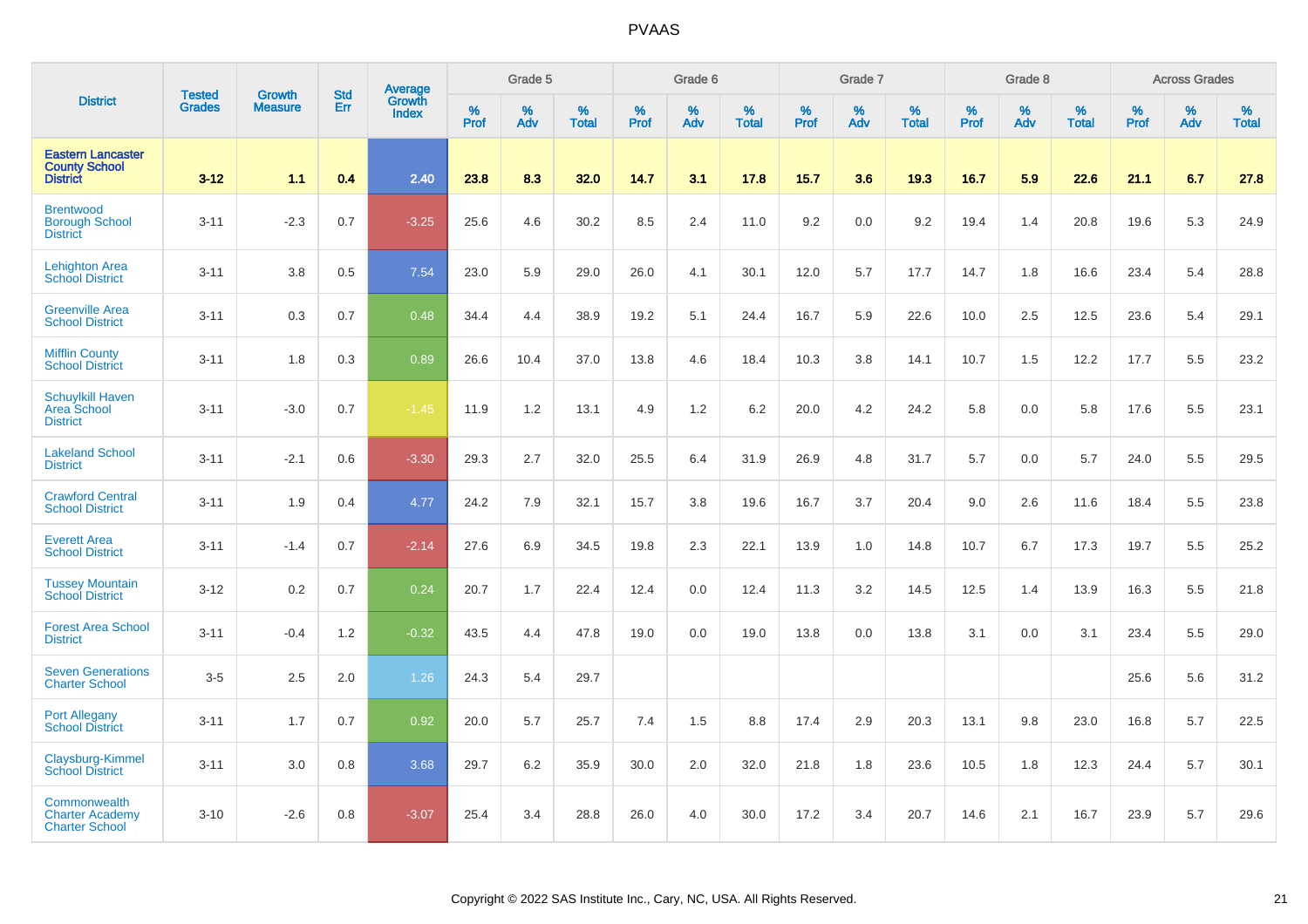|                                                                     | <b>Tested</b> | <b>Growth</b>  | <b>Std</b> | <b>Average</b><br>Growth |                     | Grade 5  |                   |                  | Grade 6  |                   |                     | Grade 7  |                   |                  | Grade 8  |                   |              | <b>Across Grades</b> |                   |
|---------------------------------------------------------------------|---------------|----------------|------------|--------------------------|---------------------|----------|-------------------|------------------|----------|-------------------|---------------------|----------|-------------------|------------------|----------|-------------------|--------------|----------------------|-------------------|
| <b>District</b>                                                     | <b>Grades</b> | <b>Measure</b> | Err        | <b>Index</b>             | $\%$<br><b>Prof</b> | %<br>Adv | %<br><b>Total</b> | %<br><b>Prof</b> | %<br>Adv | %<br><b>Total</b> | $\%$<br><b>Prof</b> | %<br>Adv | %<br><b>Total</b> | %<br><b>Prof</b> | %<br>Adv | %<br><b>Total</b> | $\%$<br>Prof | %<br>Adv             | %<br><b>Total</b> |
| <b>Eastern Lancaster</b><br><b>County School</b><br><b>District</b> | $3 - 12$      | 1.1            | 0.4        | 2.40                     | 23.8                | 8.3      | 32.0              | 14.7             | 3.1      | 17.8              | 15.7                | 3.6      | 19.3              | 16.7             | 5.9      | 22.6              | 21.1         | 6.7                  | 27.8              |
| <b>Coudersport Area</b><br><b>School District</b>                   | $3 - 11$      | 1.4            | 0.9        | 1.69                     | 35.7                | 3.6      | 39.3              | 16.7             | 4.8      | 21.4              | 18.9                | 5.7      | 24.5              | 15.1             | 3.8      | 18.9              | 22.0         | 5.7                  | 27.7              |
| Renaissance<br><b>Academy Charter</b><br><b>School</b>              | $3 - 11$      | $-5.7$         | 0.7        | $-8.29$                  | 16.7                | 11.1     | 27.8              | 19.2             | 4.1      | 23.3              | 20.0                | 1.3      | 21.3              | 10.1             | 7.2      | 17.4              | 18.7         | 5.7                  | 24.4              |
| <b>Fannett-Metal</b><br><b>School District</b>                      | $3 - 11$      | $-2.4$         | 1.0        | 2.68                     | 17.2                | 6.9      | 24.1              | 10.3             | 0.0      | 10.3              | 9.4                 | 0.0      | 9.4               | 8.9              | 2.2      | 11.1              | 15.5         | 5.8                  | 21.3              |
| Salisbury-Elk Lick<br><b>School District</b>                        | $3 - 11$      | $-4.2$         | 1.3        | $-3.23$                  | 29.2                | 12.5     | 41.7              | 37.5             | 0.0      | 37.5              | 15.8                | 0.0      | 15.8              | 14.3             | 4.8      | 19.0              | 28.9         | 5.8                  | 34.7              |
| 21st Century Cyber<br><b>Charter School</b>                         | $6 - 12$      | $-3.4$         | 0.7        | $-5.20$                  |                     |          |                   | 19.1             | 9.1      | 28.2              | 21.6                | 6.0      | 27.6              | 11.3             | 3.3      | 14.7              | 17.0         | 5.8                  | 22.8              |
| Tamaqua Area<br><b>School District</b>                              | $3 - 12$      | 2.4            | 0.5        | 4.51                     | 28.7                | 9.3      | 38.0              | 18.6             | 1.6      | 20.2              | 19.7                | 7.2      | 27.0              | 11.4             | 2.1      | 13.5              | 22.6         | 5.9                  | 28.4              |
| <b>West York Area</b><br><b>School District</b>                     | $3 - 12$      | 2.3            | 0.4        | 5.18                     | 19.9                | 5.6      | 25.5              | 14.8             | 4.8      | 19.6              | 15.0                | 5.8      | 20.9              | 16.3             | 4.2      | 20.5              | 19.8         | 5.9                  | 25.6              |
| <b>Highlands School</b><br><b>District</b>                          | $3 - 11$      | 0.4            | 0.5        | 0.78                     | 20.4                | 4.6      | 25.0              | 16.6             | 1.4      | 17.9              | 28.5                | 4.9      | 33.3              | 13.2             | 8.6      | 21.8              | 20.4         | 5.9                  | 26.3              |
| <b>Leechburg Area</b><br><b>School District</b>                     | $3 - 11$      | $-3.5$         | 0.9        | $-0.64$                  | 15.6                | 2.2      | 17.8              | 16.2             | 5.4      | 21.6              | 8.0                 | 0.0      | 8.0               | 23.8             | 7.1      | 31.0              | 22.5         | 5.9                  | 28.5              |
| <b>Pottsville Area</b><br><b>School District</b>                    | $3 - 12$      | $-0.7$         | 0.5        | $-3.75$                  | 21.4                | 12.2     | 33.6              | 17.6             | 4.7      | 22.3              | 14.2                | 4.3      | 18.5              | 16.1             | 2.4      | 18.4              | 18.0         | 6.0                  | 23.9              |
| <b>Tuscarora School</b><br><b>District</b>                          | $3 - 11$      | $-2.4$         | 0.5        | $-5.11$                  | 16.5                | 7.4      | 23.9              | 11.3             | 2.7      | 14.0              | 13.4                | 4.5      | 17.9              | 11.0             | 2.1      | 13.1              | 17.7         | 6.0                  | 23.6              |
| Northwestern<br><b>School District</b>                              | $3 - 11$      | $-6.8$         | 0.6        | $-11.09$                 | 34.7                | 6.3      | 41.0              | 21.8             | 1.2      | 23.0              | 16.8                | 7.5      | 24.3              | 9.1              | 1.8      | 10.9              | 25.1         | 6.0                  | 31.1              |
| <b>Northeast Bradford</b><br><b>School District</b>                 | $3 - 10$      | 1.9            | 0.9        | 2.12                     | 40.0                | 12.5     | 52.5              | 34.8             | 2.2      | 37.0              | 24.0                | 2.0      | 26.0              | 13.8             | 5.2      | 19.0              | 29.7         | 6.0                  | 35.7              |
| <b>Burrell School</b><br><b>District</b>                            | $3 - 11$      | $-3.1$         | 0.7        | $-4.49$                  | 22.5                | 1.8      | 24.3              | 15.4             | 3.8      | 19.2              | 21.5                | 7.6      | 29.1              | 17.2             | 0.0      | 17.2              | 25.3         | 6.1                  | 31.4              |
| <b>Jamestown Area</b><br><b>School District</b>                     | $3 - 11$      | 0.7            | 1.2        | 0.63                     | 18.4                | 10.5     | 29.0              | 16.7             | 0.0      | 16.7              | 24.1                | 3.4      | 27.6              | 19.0             | 0.0      | 19.0              | 18.3         | 6.1                  | 24.4              |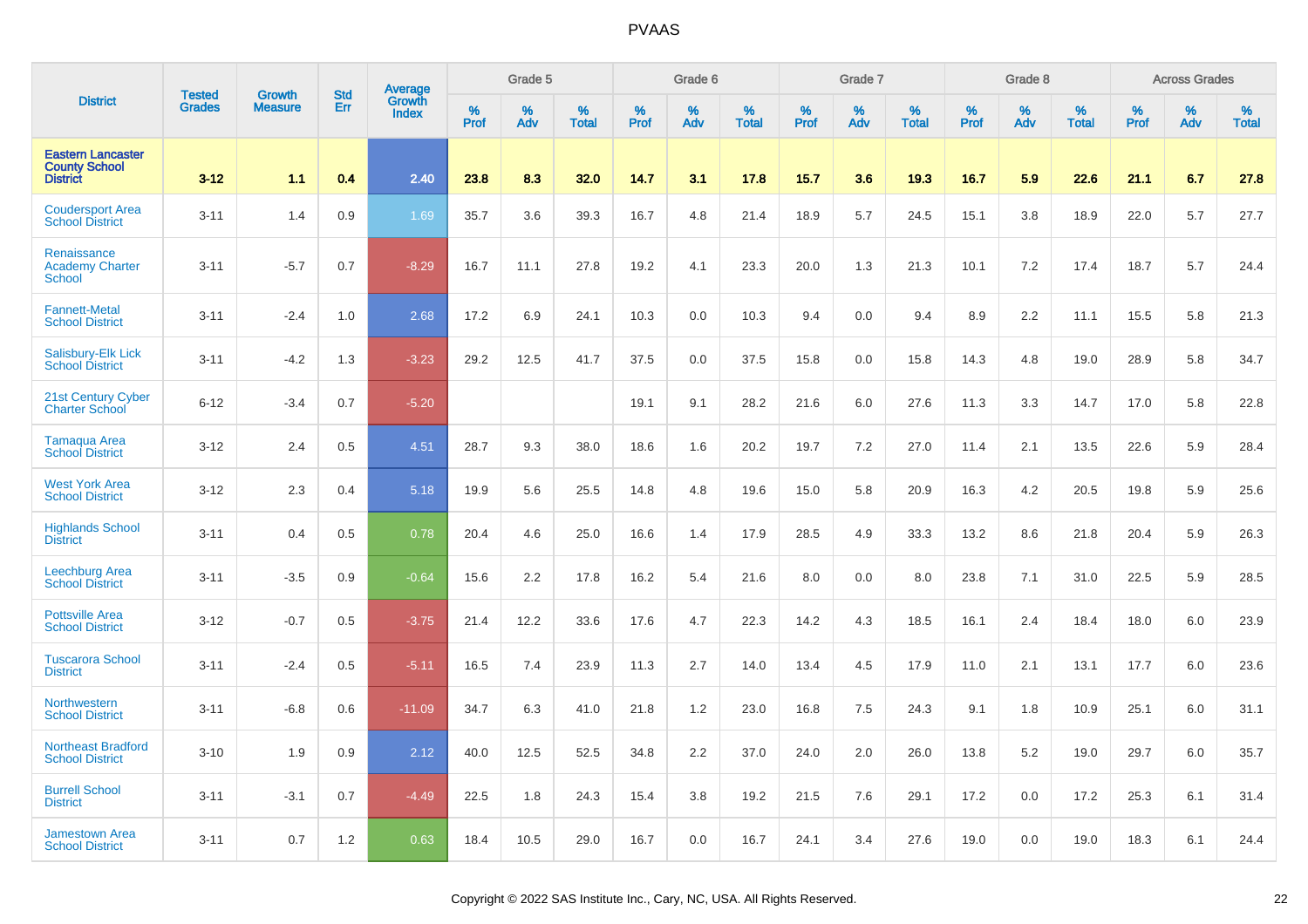|                                                                        |                                |                                 | <b>Std</b> | Average                |           | Grade 5  |                   |           | Grade 6  |                   |           | Grade 7  |                   |           | Grade 8  |                   |           | <b>Across Grades</b> |                   |
|------------------------------------------------------------------------|--------------------------------|---------------------------------|------------|------------------------|-----------|----------|-------------------|-----------|----------|-------------------|-----------|----------|-------------------|-----------|----------|-------------------|-----------|----------------------|-------------------|
| <b>District</b>                                                        | <b>Tested</b><br><b>Grades</b> | <b>Growth</b><br><b>Measure</b> | Err        | Growth<br><b>Index</b> | %<br>Prof | %<br>Adv | %<br><b>Total</b> | %<br>Prof | %<br>Adv | %<br><b>Total</b> | %<br>Prof | %<br>Adv | %<br><b>Total</b> | %<br>Prof | %<br>Adv | %<br><b>Total</b> | %<br>Prof | %<br>Adv             | %<br><b>Total</b> |
| <b>Eastern Lancaster</b><br><b>County School</b><br><b>District</b>    | $3 - 12$                       | 1.1                             | 0.4        | 2.40                   | 23.8      | 8.3      | 32.0              | 14.7      | 3.1      | 17.8              | 15.7      | 3.6      | 19.3              | 16.7      | 5.9      | 22.6              | 21.1      | 6.7                  | 27.8              |
| <b>Dunmore School</b><br><b>District</b>                               | $3 - 11$                       | $-0.4$                          | 0.7        | $-0.67$                | 26.4      | 9.7      | 36.1              | 20.9      | 2.2      | 23.1              | 10.4      | 0.9      | 11.3              | 9.5       | 3.6      | 13.1              | 18.9      | 6.1                  | 25.0              |
| <b>Sayre Area School</b><br><b>District</b>                            | $3 - 11$                       | 1.9                             | 0.7        | $-0.13$                | 21.3      | 6.6      | 27.9              | 36.2      | 5.0      | 41.2              | 21.4      | 3.6      | 25.0              | 13.4      | 0.0      | 13.4              | 25.9      | 6.1                  | 32.0              |
| <b>Canton Area</b><br><b>School District</b>                           | $3 - 11$                       | $-0.5$                          | 0.8        | $-0.61$                | 34.6      | 11.5     | 46.2              | 32.3      | 3.2      | 35.5              | 9.1       | 1.8      | 10.9              | 4.8       | 0.0      | 4.8               | 23.4      | 6.2                  | 29.6              |
| <b>East Pennsboro</b><br><b>Area School</b><br><b>District</b>         | $3 - 11$                       | $-2.6$                          | 0.5        | $-6.44$                | 24.8      | 3.0      | 27.8              | 9.9       | 3.7      | 13.7              | 11.8      | 2.4      | 14.1              | 10.3      | 4.2      | 14.6              | 18.3      | 6.2                  | 24.5              |
| <b>Folk Arts-Cultural</b><br><b>Treasures Charter</b><br><b>School</b> | $3 - 7$                        | $-1.8$                          | 1.0        | $-1.76$                | 22.7      | 6.8      | 29.6              | 28.9      | 4.4      | 33.3              | 20.4      | 2.3      | 22.7              |           |          |                   | 28.1      | 6.2                  | 34.4              |
| Montessori<br><b>Regional Charter</b><br>School                        | $3-6$                          | $-2.6$                          | 1.1        | $-2.40$                | 15.0      | 5.0      | 20.0              | 5.1       | 1.7      | 6.8               |           |          |                   |           |          |                   | 11.1      | 6.3                  | 17.3              |
| Susquehanna<br><b>Community School</b><br><b>District</b>              | $3 - 11$                       | $-2.8$                          | 0.9        | $-1.20$                | 19.6      | 9.8      | 29.4              | 15.5      | 1.7      | 17.2              | 13.3      | 11.1     | 24.4              | 2.0       | 2.0      | 4.1               | 19.6      | 6.3                  | 25.9              |
| <b>Salisbury</b><br><b>Township School</b><br><b>District</b>          | $3 - 11$                       | $-2.3$                          | 0.6        | $-3.53$                | 14.9      | 8.5      | 23.4              | 14.3      | 2.2      | 16.5              | 13.0      | 1.1      | 14.1              | 17.2      | 3.4      | 20.7              | 18.4      | 6.3                  | 24.7              |
| <b>South Side Area</b><br><b>School District</b>                       | $3 - 11$                       | 1.2                             | 0.8        | 1.62                   | 23.3      | 18.3     | 41.7              | 17.7      | 0.0      | 17.7              | 26.6      | 7.8      | 34.4              | 12.7      | 2.8      | 15.5              | 21.2      | 6.3                  | 27.6              |
| <b>Upper Adams</b><br><b>School District</b>                           | $3 - 11$                       | 1.7                             | 0.6        | 3.00                   | 30.0      | 9.2      | 39.2              | 18.0      | 7.7      | 25.6              | 18.1      | 1.9      | 20.0              | 11.4      | 3.8      | 15.3              | 22.6      | 6.3                  | 28.9              |
| <b>Wilson Area</b><br><b>School District</b>                           | $3 - 11$                       | $-11.7$                         | 0.5        | $-22.42$               | 17.1      | 5.9      | 23.0              | 16.4      | 5.7      | 22.1              | 14.4      | 3.8      | 18.1              | 6.7       | 3.0      | 9.7               | 17.4      | 6.4                  | 23.7              |
| <b>Conemaugh Valley</b><br><b>School District</b>                      | $3 - 12$                       | $-2.6$                          | 0.8        | $-3.10$                | 13.7      | 3.9      | 17.6              | 22.0      | 4.0      | 26.0              | 18.9      | 7.6      | 26.4              | 9.4       | 1.9      | 11.3              | 20.1      | 6.4                  | 26.5              |
| <b>Stroudsburg Area</b><br><b>School District</b>                      | $3 - 11$                       | $-0.2$                          | 0.4        | $-2.45$                | 17.5      | 9.2      | 26.8              | 18.8      | 4.9      | 23.8              | 21.6      | 2.7      | 24.3              | 15.4      | 1.8      | 17.1              | 20.2      | 6.4                  | 26.6              |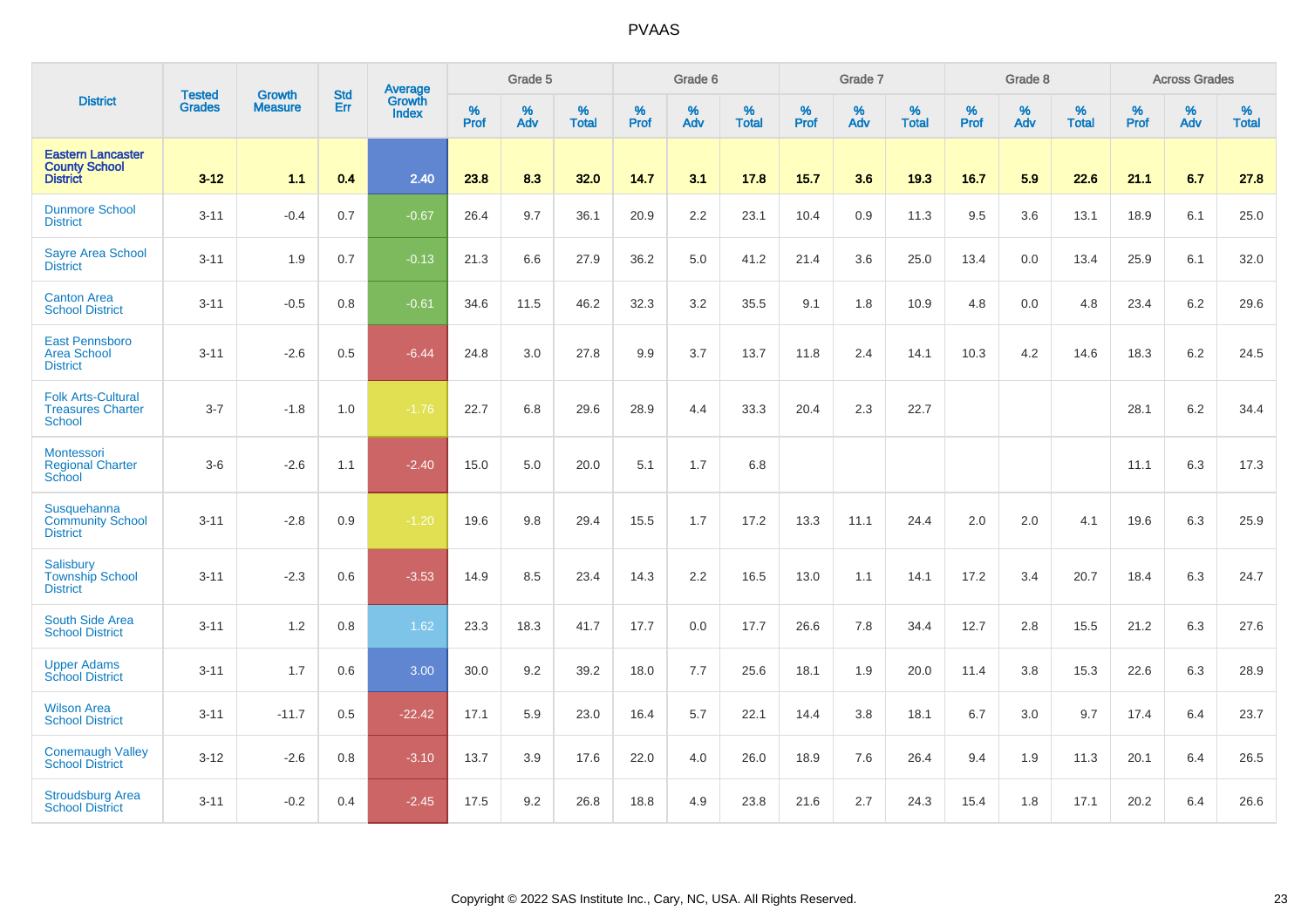|                                                                     | <b>Tested</b> | <b>Growth</b>  | <b>Std</b> |                                   |           | Grade 5  |                   |           | Grade 6  |                   |           | Grade 7  |                   |           | Grade 8  |                   |           | <b>Across Grades</b> |                   |
|---------------------------------------------------------------------|---------------|----------------|------------|-----------------------------------|-----------|----------|-------------------|-----------|----------|-------------------|-----------|----------|-------------------|-----------|----------|-------------------|-----------|----------------------|-------------------|
| <b>District</b>                                                     | <b>Grades</b> | <b>Measure</b> | Err        | Average<br>Growth<br><b>Index</b> | %<br>Prof | %<br>Adv | %<br><b>Total</b> | %<br>Prof | %<br>Adv | %<br><b>Total</b> | %<br>Prof | %<br>Adv | %<br><b>Total</b> | %<br>Prof | %<br>Adv | %<br><b>Total</b> | %<br>Prof | %<br>Adv             | %<br><b>Total</b> |
| <b>Eastern Lancaster</b><br><b>County School</b><br><b>District</b> | $3 - 12$      | 1.1            | 0.4        | 2.40                              | 23.8      | 8.3      | 32.0              | 14.7      | 3.1      | 17.8              | 15.7      | 3.6      | 19.3              | 16.7      | 5.9      | 22.6              | 21.1      | 6.7                  | 27.8              |
| <b>Baden Academy</b><br><b>Charter School</b>                       | $3-6$         | 0.1            | 1.1        | 0.05                              | 20.6      | 4.8      | 25.4              | 22.4      | 8.6      | 31.0              |           |          |                   |           |          |                   | 20.8      | 6.4                  | 27.2              |
| <b>School Lane</b><br><b>Charter School</b>                         | $3 - 11$      | $-4.8$         | 0.7        | $-1.03$                           | 26.9      | 7.5      | 34.3              | 11.9      | 1.7      | 13.6              | 7.0       | 2.8      | 9.9               | 18.8      | 3.1      | 21.9              | 21.0      | 6.5                  | 27.5              |
| <b>Oley Valley School</b><br><b>District</b>                        | $3 - 11$      | 0.7            | 0.6        | 1.09                              | 19.8      | 5.0      | 24.8              | 30.8      | 11.2     | 42.1              | 19.0      | 7.8      | 26.7              | 12.8      | 2.3      | 15.1              | 25.2      | 6.6                  | 31.8              |
| <b>Pocono Mountain</b><br><b>School District</b>                    | $3 - 12$      | $-3.0$         | 0.6        | $-2.94$                           | 23.9      | 8.1      | 32.0              | 12.4      | 4.3      | 16.7              | 10.6      | 3.5      | 14.2              | 7.8       | 2.9      | 10.8              | 18.3      | 6.6                  | 24.9              |
| <b>Hamburg Area</b><br><b>School District</b>                       | $3 - 11$      | $-0.0$         | 0.5        | $-0.00$                           | 29.1      | 6.4      | 35.5              | 28.4      | 2.4      | 30.7              | 10.1      | 3.8      | 13.8              | 9.9       | 2.1      | 12.1              | 20.9      | 6.6                  | 27.5              |
| <b>Altoona Area</b><br><b>School District</b>                       | $3 - 12$      | $-0.5$         | 0.3        | $-1.84$                           | 24.7      | 8.0      | 32.7              | 17.8      | 5.2      | 23.0              | 14.6      | 4.9      | 19.5              | 15.8      | 4.3      | 20.1              | 19.6      | 6.6                  | 26.2              |
| <b>Eastern Lancaster</b><br><b>County School</b><br><b>District</b> | $3 - 12$      | 1.1            | 0.4        | 2.40                              | 23.8      | 8.3      | 32.0              | 14.7      | 3.1      | 17.8              | 15.7      | 3.6      | 19.3              | 16.7      | 5.9      | 22.6              | 21.1      | 6.7                  | 27.8              |
| <b>Fairfield Area</b><br><b>School District</b>                     | $3 - 11$      | $-1.2$         | 0.8        | $-1.44$                           | 32.3      | 1.6      | 33.9              | 19.7      | 1.6      | 21.3              | 18.5      | 0.0      | 18.5              | 16.7      | 3.7      | 20.4              | 25.3      | 6.7                  | 32.0              |
| <b>Carlynton School</b><br><b>District</b>                          | $3 - 11$      | $-1.3$         | 0.7        | $-1.90$                           | 16.3      | 10.9     | 27.2              | 35.7      | 7.1      | 42.9              | 9.5       | 3.8      | 13.3              | 11.7      | 0.0      | 11.7              | 20.9      | 6.7                  | 27.6              |
| <b>Centennial School</b><br><b>District</b>                         | $3 - 10$      | 1.6            | 0.3        | $-0.65$                           | 23.7      | 5.4      | 29.1              | 18.3      | 3.0      | 21.3              | 22.2      | 5.1      | 27.4              | 13.0      | 8.2      | 21.2              | 21.7      | 6.7                  | 28.4              |
| Lake-Lehman<br><b>School District</b>                               | $3 - 11$      | 2.9            | 0.6        | 5.05                              | 30.6      | 9.9      | 40.5              | 21.0      | 6.7      | 27.6              | 23.7      | 6.1      | 29.8              | 14.2      | 4.4      | 18.6              | 26.3      | 6.7                  | 33.1              |
| <b>Valley Grove</b><br><b>School District</b>                       | $3 - 10$      | $-2.4$         | 0.8        | $-2.89$                           | 35.4      | 8.3      | 43.8              | 27.6      | 1.7      | 29.3              | 18.5      | 5.6      | 24.1              | 14.3      | 1.8      | 16.1              | 25.5      | 6.8                  | 32.2              |
| <b>Belle Vernon Area</b><br><b>School District</b>                  | $3 - 11$      | $-1.7$         | 0.6        | $-2.77$                           | 22.5      | 6.3      | 28.8              | 27.6      | 7.8      | 35.3              | 11.0      | 0.9      | 11.9              | 10.6      | 2.4      | 12.9              | 22.3      | 6.8                  | 29.0              |
| <b>Baldwin-Whitehall</b><br><b>School District</b>                  | $3 - 11$      | $-5.8$         | 0.4        | $-14.93$                          | 24.7      | 6.6      | 31.4              | 18.6      | 1.2      | 19.8              | 16.0      | 1.6      | 17.7              | 11.5      | 2.1      | 13.6              | 22.2      | 6.8                  | 29.0              |
| <b>Cameron County</b><br><b>School District</b>                     | $3 - 12$      | 1.0            | 1.0        | 1.04                              | 48.4      | 0.0      | 48.4              | 29.0      | 2.6      | 31.6              | 7.3       | 2.4      | 9.8               | 13.5      | 0.0      | 13.5              | 30.3      | 6.8                  | 37.2              |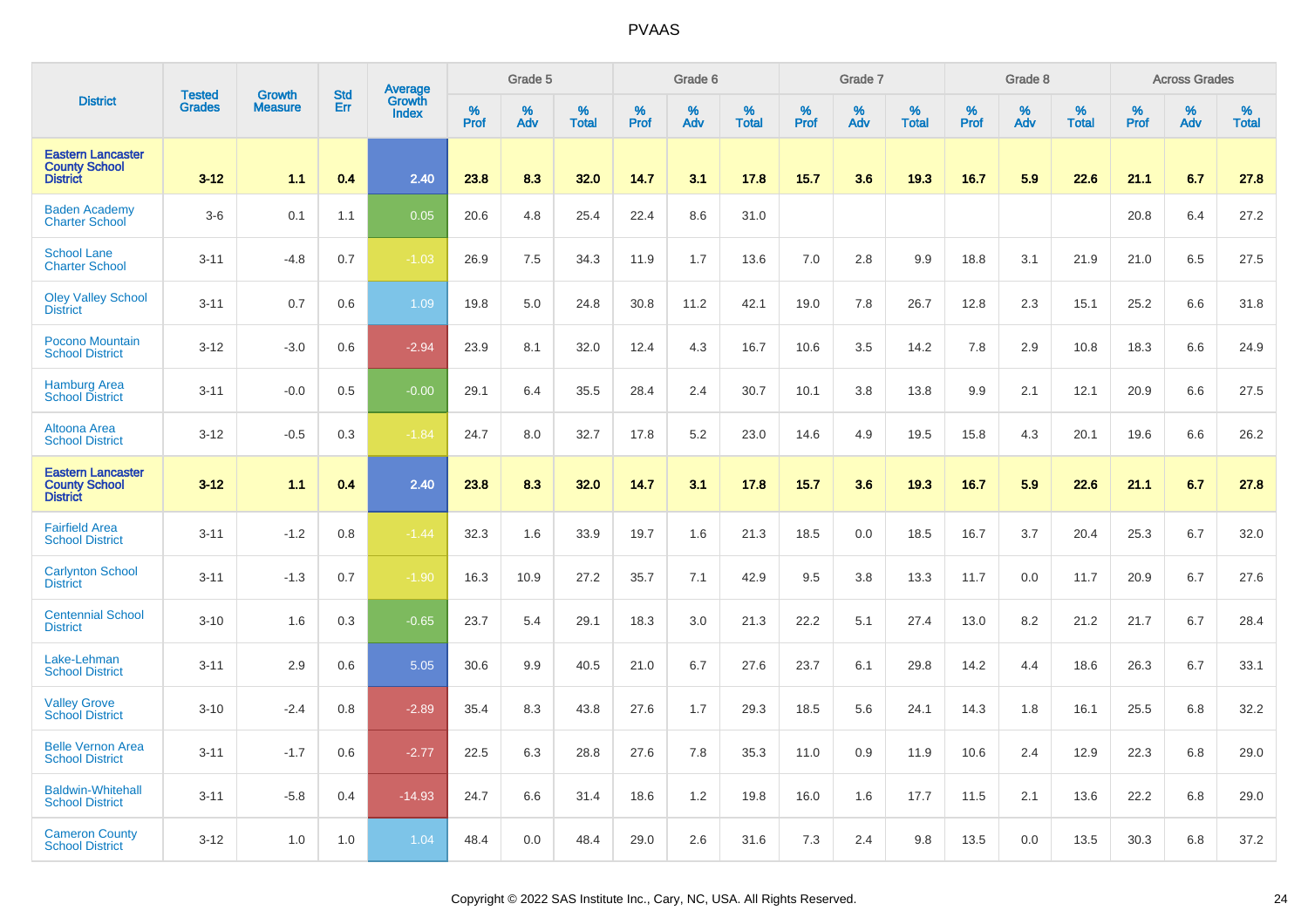|                                                                     | <b>Tested</b> | <b>Growth</b>  | <b>Std</b> |                                   |                  | Grade 5  |                   |              | Grade 6  |                   |              | Grade 7  |                   |           | Grade 8  |                   |                  | <b>Across Grades</b> |                   |
|---------------------------------------------------------------------|---------------|----------------|------------|-----------------------------------|------------------|----------|-------------------|--------------|----------|-------------------|--------------|----------|-------------------|-----------|----------|-------------------|------------------|----------------------|-------------------|
| <b>District</b>                                                     | <b>Grades</b> | <b>Measure</b> | Err        | Average<br>Growth<br><b>Index</b> | %<br><b>Prof</b> | %<br>Adv | %<br><b>Total</b> | $\%$<br>Prof | %<br>Adv | %<br><b>Total</b> | $\%$<br>Prof | %<br>Adv | %<br><b>Total</b> | %<br>Prof | %<br>Adv | %<br><b>Total</b> | %<br><b>Prof</b> | %<br>Adv             | %<br><b>Total</b> |
| <b>Eastern Lancaster</b><br><b>County School</b><br><b>District</b> | $3 - 12$      | 1.1            | 0.4        | 2.40                              | 23.8             | 8.3      | 32.0              | 14.7         | 3.1      | 17.8              | 15.7         | 3.6      | 19.3              | 16.7      | 5.9      | 22.6              | 21.1             | 6.7                  | 27.8              |
| <b>Austin Area School</b><br><b>District</b>                        | $3 - 11$      | 10.1           | 1.6        | 6.38                              | 23.1             | 15.4     | 38.5              | 30.8         | 7.7      | 38.5              | 40.0         | 0.0      | 40.0              | 31.2      | 0.0      | 31.2              | 26.0             | 6.8                  | 32.9              |
| <b>Allegheny Valley</b><br><b>School District</b>                   | $3 - 11$      | $-1.2$         | 0.8        | $-1.50$                           | 26.3             | 12.3     | 38.6              | 11.1         | 5.6      | 16.7              | 16.2         | 7.4      | 23.5              | 13.1      | 8.2      | 21.3              | 18.0             | 6.9                  | 24.9              |
| <b>Newport School</b><br><b>District</b>                            | $3 - 12$      | 2.2            | 0.8        | $-0.61$                           | 22.2             | 11.1     | 33.3              | 25.0         | 6.9      | 31.9              | 15.9         | 0.0      | 15.9              | 27.4      | 4.8      | 32.3              | 24.8             | 6.9                  | 31.7              |
| <b>Laurel Highlands</b><br><b>School District</b>                   | $3 - 11$      | $-4.3$         | 0.5        | $-8.68$                           | 13.3             | 5.7      | 19.0              | 9.7          | 7.1      | 16.8              | 11.0         | 3.9      | 15.0              | 12.6      | 4.8      | 17.5              | 17.1             | 7.0                  | 24.1              |
| <b>Galeton Area</b><br><b>School District</b>                       | $3 - 11$      | 2.7            | 1.3        | 2.05                              | 29.2             | 20.8     | 50.0              | 23.8         | 4.8      | 28.6              | 16.0         | 0.0      | 16.0              | 0.0       | 0.0      | 0.0               | 19.4             | 7.0                  | 26.4              |
| <b>Northern Tioga</b><br><b>School District</b>                     | $3 - 12$      | 3.4            | 0.5        | 0.85                              | 22.7             | 5.2      | 27.9              | 32.2         | 4.2      | 36.4              | 16.8         | 2.6      | 19.4              | 23.8      | 6.2      | 30.0              | 25.9             | 7.0                  | 32.8              |
| Wallenpaupack<br>Area School<br><b>District</b>                     | $3 - 11$      | 0.7            | 0.5        | 7.55                              | 27.0             | 6.1      | 33.1              | 11.1         | 3.7      | 14.8              | 30.6         | 8.2      | 38.8              | 13.2      | 3.5      | 16.7              | 24.0             | 7.0                  | 31.1              |
| <b>Daniel Boone Area</b><br><b>School District</b>                  | $3 - 12$      | $-1.1$         | 0.5        | $-2.33$                           | 27.2             | 11.1     | 38.3              | 28.7         | 6.6      | 35.4              | 18.6         | 7.8      | 26.4              | 13.8      | 2.4      | 16.2              | 25.4             | 7.1                  | 32.4              |
| <b>Benton Area</b><br><b>School District</b>                        | $3 - 10$      | $-0.9$         | 0.9        | $-0.98$                           | 24.6             | 11.5     | 36.1              | 17.4         | 4.4      | 21.7              | 13.6         | 3.4      | 17.0              | 10.3      | 2.6      | 12.8              | 21.6             | 7.1                  | 28.7              |
| <b>Solanco School</b><br><b>District</b>                            | $3 - 11$      | 0.3            | 0.4        | 0.81                              | 21.5             | 5.0      | 26.5              | 12.6         | 5.6      | 18.1              | 17.0         | 7.4      | 24.4              | 11.9      | 2.9      | 14.8              | 20.0             | 7.2                  | 27.1              |
| <b>Carlisle Area</b><br><b>School District</b>                      | $3 - 11$      | 0.5            | 0.4        | 1.21                              | 22.0             | 8.3      | 30.3              | 20.5         | 3.3      | 23.8              | 18.9         | 7.6      | 26.5              | 11.6      | 5.6      | 17.1              | 21.3             | 7.2                  | 28.5              |
| <b>Elk Lake School</b><br><b>District</b>                           | $3 - 11$      | 1.9            | 0.7        | 2.92                              | 17.5             | 3.8      | 21.2              | 35.8         | 12.6     | 48.4              | 11.4         | 3.4      | 14.8              | 8.5       | 4.9      | 13.4              | 21.4             | 7.2                  | 28.5              |
| <b>Commodore Perry</b><br><b>School District</b>                    | $3 - 11$      | $-5.2$         | 1.1        | $-4.77$                           | 38.7             | 9.7      | 48.4              | 9.7          | 0.0      | 9.7               | 8.1          | 2.7      | 10.8              | 20.0      | 8.0      | 28.0              | 20.6             | 7.2                  | 27.8              |
| <b>Saint Clair Area</b><br><b>School District</b>                   | $3 - 8$       | 1.1            | 0.9        | 1.25                              | 28.3             | 13.2     | 41.5              | 24.0         | 4.0      | 28.0              | 19.2         | 7.7      | 26.9              | 12.5      | 2.5      | 15.0              | 24.2             | 7.2                  | 31.4              |
| Independence<br><b>Charter School</b>                               | $3 - 8$       | 1.4            | 0.7        | 2.29                              | 13.7             | 4.1      | 17.8              | 26.8         | 4.9      | 31.7              | 21.0         | 4.9      | 25.9              | 24.1      | 8.6      | 32.8              | 19.7             | 7.2                  | 26.9              |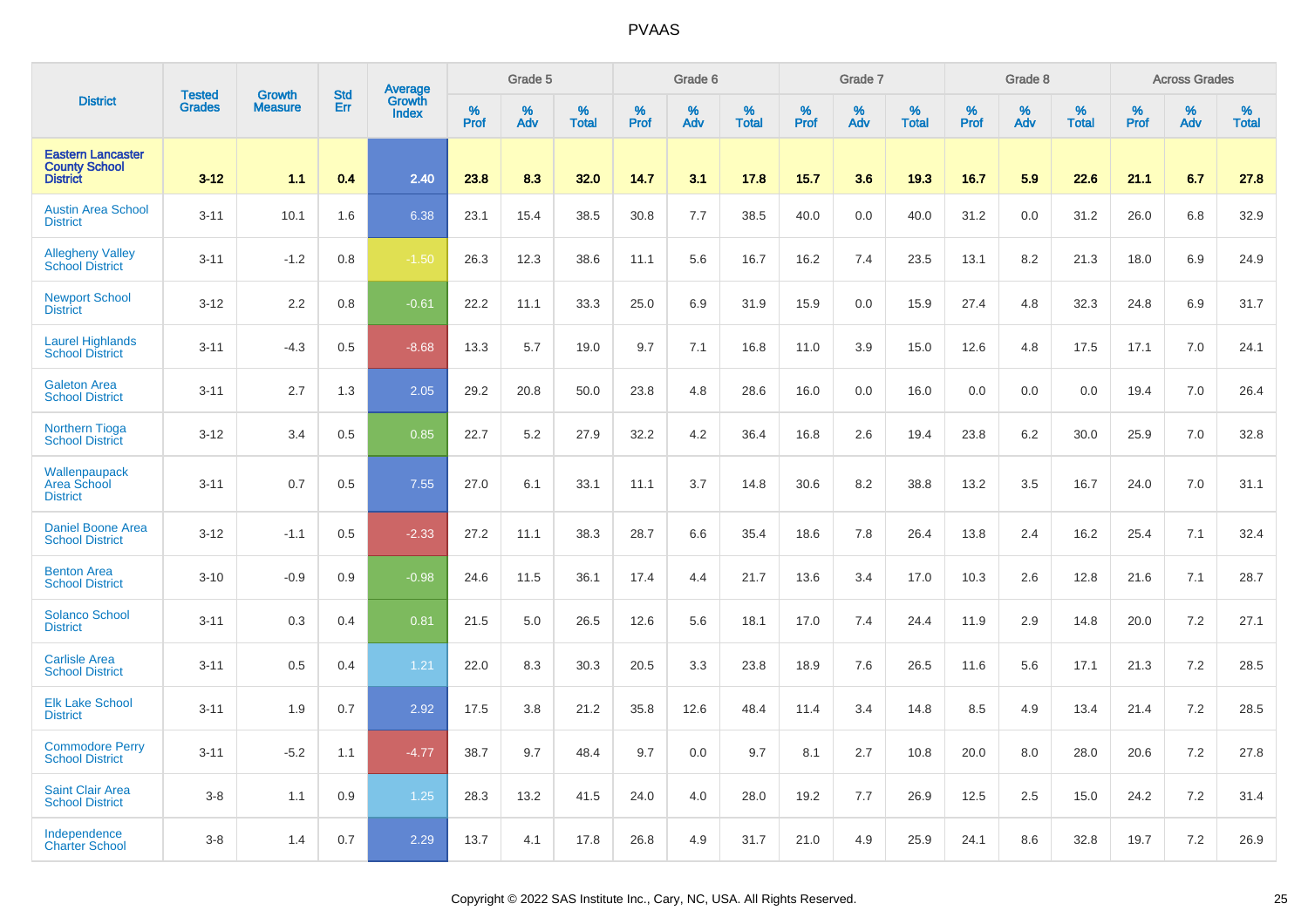|                                                                     | <b>Tested</b> | <b>Growth</b>  | <b>Std</b> |                                          |                     | Grade 5     |                   |                  | Grade 6  |                   |                     | Grade 7  |                   |              | Grade 8  |                   |              | <b>Across Grades</b> |                   |
|---------------------------------------------------------------------|---------------|----------------|------------|------------------------------------------|---------------------|-------------|-------------------|------------------|----------|-------------------|---------------------|----------|-------------------|--------------|----------|-------------------|--------------|----------------------|-------------------|
| <b>District</b>                                                     | <b>Grades</b> | <b>Measure</b> | Err        | <b>Average</b><br>Growth<br><b>Index</b> | $\%$<br><b>Prof</b> | $\%$<br>Adv | %<br><b>Total</b> | %<br><b>Prof</b> | %<br>Adv | %<br><b>Total</b> | $\%$<br><b>Prof</b> | %<br>Adv | %<br><b>Total</b> | $\%$<br>Prof | %<br>Adv | %<br><b>Total</b> | $\%$<br>Prof | $\%$<br>Adv          | %<br><b>Total</b> |
| <b>Eastern Lancaster</b><br><b>County School</b><br><b>District</b> | $3 - 12$      | 1.1            | 0.4        | 2.40                                     | 23.8                | 8.3         | 32.0              | 14.7             | 3.1      | 17.8              | 15.7                | 3.6      | 19.3              | 16.7         | 5.9      | 22.6              | 21.1         | 6.7                  | 27.8              |
| <b>Steel Valley</b><br><b>School District</b>                       | $3 - 11$      | $-2.8$         | 0.7        | $-3.99$                                  | 12.0                | 2.4         | 14.5              | 11.3             | 6.4      | 17.7              | 18.1                | 4.8      | 22.9              | 9.5          | 4.0      | 13.5              | 18.3         | 7.3                  | 25.6              |
| <b>Saint Marys Area</b><br><b>School District</b>                   | $3 - 11$      | $-2.5$         | 0.5        | $-3.62$                                  | 35.6                | 8.7         | 44.4              | 21.8             | 1.6      | 23.4              | 10.0                | 5.4      | 15.4              | 13.3         | 1.3      | 14.7              | 24.9         | 7.3                  | 32.3              |
| <b>Harmony Area</b><br><b>School District</b>                       | $3 - 10$      | 0.9            | 1.7        | 0.55                                     | 31.2                | 6.2         | 37.5              | 41.7             | 4.2      | 45.8              | 0.0                 | 0.0      | 0.0               |              |          |                   | 27.4         | 7.4                  | 34.7              |
| <b>Union Area School</b><br><b>District</b>                         | $3 - 11$      | $-0.6$         | 0.9        | $-0.72$                                  | 40.0                | 12.5        | 52.5              | 32.8             | 5.2      | 37.9              | 26.3                | 3.5      | 29.8              | 17.8         | 0.0      | 17.8              | 30.2         | 7.4                  | 37.6              |
| <b>Northern Potter</b><br><b>School District</b>                    | $3 - 12$      | 2.0            | 1.1        | 1.81                                     | 26.7                | 3.3         | 30.0              | 9.3              | 2.3      | 11.6              | 29.0                | 12.9     | 41.9              | 11.1         | 0.0      | 11.1              | 18.7         | 7.4                  | 26.1              |
| <b>Spring Cove</b><br>School District                               | $3 - 11$      | 0.9            | 0.5        | 1.67                                     | 18.5                | 8.4         | 26.9              | 15.1             | 4.8      | 19.8              | 11.0                | 3.9      | 15.0              | 12.7         | 4.0      | 16.7              | 20.0         | 7.4                  | 27.4              |
| <b>West Middlesex</b><br><b>Area School</b><br><b>District</b>      | $3 - 10$      | 0.9            | 0.9        | 1.06                                     | 21.7                | 21.7        | 43.5              | 39.3             | 4.9      | 44.3              | 30.0                | 2.0      | 32.0              | 7.1          | 0.0      | 7.1               | 30.3         | 7.4                  | 37.7              |
| <b>Central York</b><br><b>School District</b>                       | $3 - 12$      | 7.2            | 0.3        | 21.64                                    | 20.2                | 10.7        | 31.0              | 23.6             | 5.8      | 29.4              | 18.8                | 6.0      | 24.8              | 13.4         | 4.5      | 17.9              | 20.9         | 7.4                  | 28.3              |
| <b>Halifax Area</b><br><b>School District</b>                       | $3 - 11$      | 0.1            | 0.7        | $-1.68$                                  | 26.8                | 14.1        | 40.8              | 18.5             | 3.7      | 22.2              | 9.1                 | 3.9      | 13.0              | 5.3          | 1.3      | 6.6               | 17.3         | 7.4                  | 24.8              |
| <b>Montrose Area</b><br><b>School District</b>                      | $3 - 10$      | 1.4            | 0.7        | 2.04                                     | 19.4                | 19.4        | 38.8              | 27.2             | 4.4      | 31.5              | 25.0                | 4.4      | 29.4              | 14.5         | 2.4      | 16.9              | 24.4         | 7.4                  | 31.8              |
| <b>Homer-Center</b><br><b>School District</b>                       | $3 - 11$      | 10.3           | 0.8        | 13.11                                    | 31.8                | 17.5        | 49.2              | 36.4             | 4.6      | 40.9              | 20.3                | 0.0      | 20.3              | 26.9         | 13.4     | 40.3              | 27.6         | 7.4                  | 35.0              |
| <b>Greensburg Salem</b><br><b>School District</b>                   | $3 - 11$      | $-3.8$         | 0.5        | $-8.11$                                  | 31.1                | 7.9         | 39.0              | 12.0             | 1.2      | 13.2              | 16.5                | 3.8      | 20.3              | 17.6         | 4.6      | 22.2              | 20.7         | 7.4                  | 28.2              |
| <b>Governor Mifflin</b><br><b>School District</b>                   | $3 - 11$      | $-1.6$         | 0.4        | $-3.91$                                  | 20.4                | 9.3         | 29.6              | 18.8             | 4.8      | 23.6              | 20.6                | 3.2      | 23.7              | 11.2         | 2.2      | 13.4              | 20.0         | 7.5                  | 27.4              |
| <b>Kiski Area School</b><br><b>District</b>                         | $3 - 11$      | $-4.9$         | 0.4        | $-11.28$                                 | 15.4                | 5.6         | 21.0              | 11.1             | 1.8      | 13.0              | 22.9                | 5.0      | 27.9              | 9.6          | 2.8      | 12.4              | 20.2         | 7.5                  | 27.7              |
| <b>Middletown Area</b><br><b>School District</b>                    | $3 - 11$      | $-1.6$         | 0.5        | $-3.19$                                  | 19.5                | 5.0         | 24.5              | 6.1              | 0.8      | 6.9               | 16.1                | 9.8      | 25.9              | 11.8         | 2.0      | 13.7              | 18.4         | 7.5                  | 25.9              |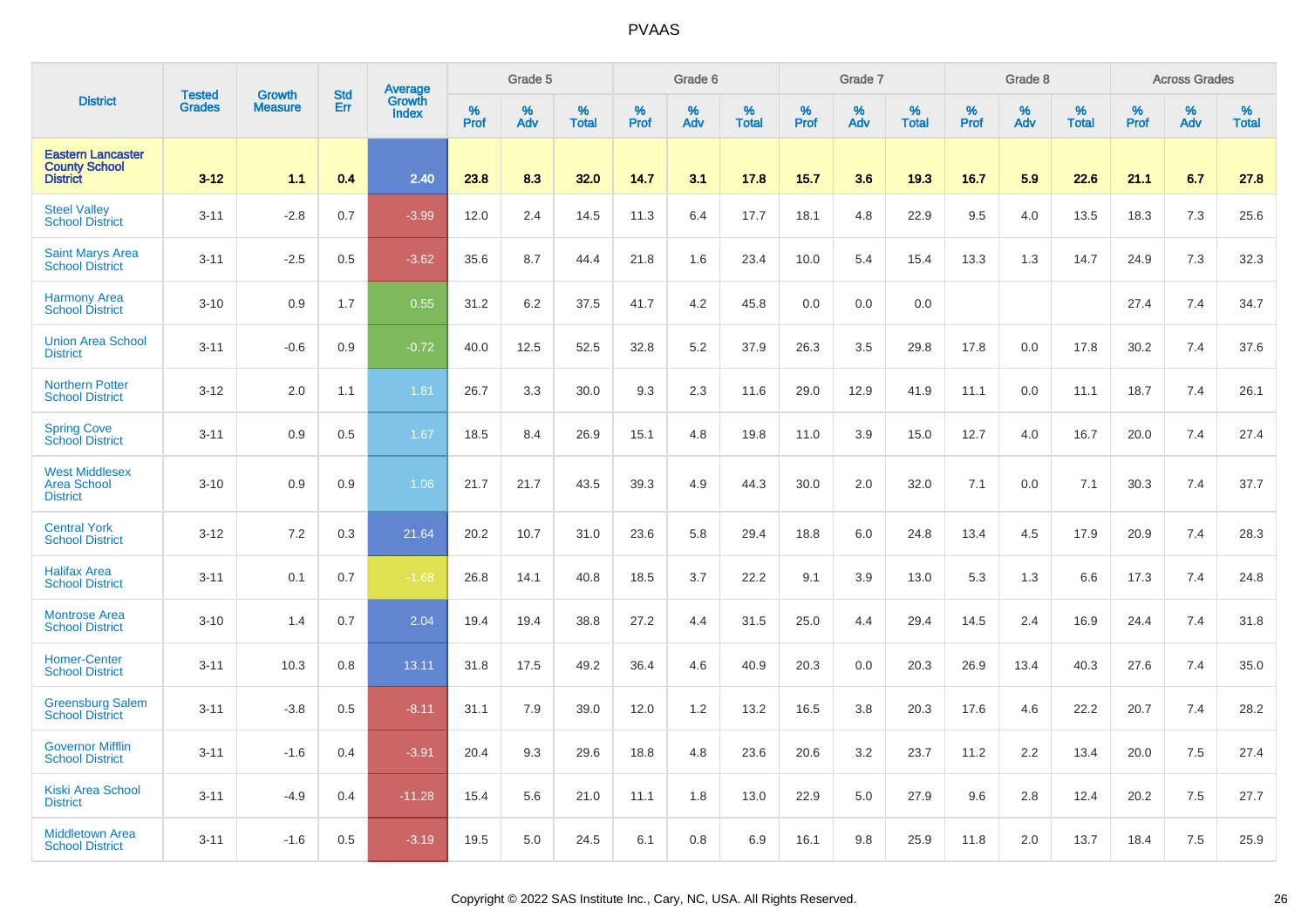|                                                                     | <b>Tested</b> | <b>Growth</b>  | <b>Std</b> | Average                |                     | Grade 5     |                      |                     | Grade 6  |                      |                     | Grade 7  |                      |              | Grade 8     |                      |              | <b>Across Grades</b> |                      |
|---------------------------------------------------------------------|---------------|----------------|------------|------------------------|---------------------|-------------|----------------------|---------------------|----------|----------------------|---------------------|----------|----------------------|--------------|-------------|----------------------|--------------|----------------------|----------------------|
| <b>District</b>                                                     | Grades        | <b>Measure</b> | Err        | Growth<br><b>Index</b> | $\%$<br><b>Prof</b> | $\%$<br>Adv | $\%$<br><b>Total</b> | $\%$<br><b>Prof</b> | %<br>Adv | $\%$<br><b>Total</b> | $\%$<br><b>Prof</b> | %<br>Adv | $\%$<br><b>Total</b> | $\%$<br>Prof | $\%$<br>Adv | $\%$<br><b>Total</b> | $\%$<br>Prof | %<br>Adv             | $\%$<br><b>Total</b> |
| <b>Eastern Lancaster</b><br><b>County School</b><br><b>District</b> | $3 - 12$      | 1.1            | 0.4        | 2.40                   | 23.8                | 8.3         | 32.0                 | 14.7                | 3.1      | 17.8                 | 15.7                | 3.6      | 19.3                 | 16.7         | 5.9         | 22.6                 | 21.1         | 6.7                  | 27.8                 |
| <b>Corry Area School</b><br><b>District</b>                         | $3 - 11$      | $-1.0$         | 0.5        | $-1.92$                | 25.4                | 7.9         | 33.3                 | 25.2                | 3.6      | 28.8                 | 17.4                | 5.1      | 22.5                 | 15.8         | 1.4         | 17.1                 | 23.2         | 7.5                  | 30.7                 |
| <b>Rochester Area</b><br><b>School District</b>                     | $3 - 11$      | $-1.6$         | 0.9        | $-1.84$                | 27.1                | 6.2         | 33.3                 | 24.5                | 3.8      | 28.3                 | 2.0                 | 0.0      | 2.0                  | 15.4         | 0.0         | 15.4                 | 20.6         | 7.5                  | 28.1                 |
| <b>Keystone School</b><br><b>District</b>                           | $3 - 11$      | $-1.0$         | 0.8        | $-1.25$                | 28.4                | 19.4        | 47.8                 | 32.1                | 1.9      | 34.0                 | 12.3                | 1.4      | 13.7                 | 6.4          | 0.0         | 6.4                  | 24.1         | 7.6                  | 31.6                 |
| Shippensburg Area<br><b>School District</b>                         | $3 - 11$      | $-3.6$         | 0.4        | $-8.90$                | 18.3                | 13.7        | 32.0                 | 12.9                | 4.2      | 17.0                 | 13.4                | 2.4      | 15.8                 | 13.6         | 4.0         | 17.7                 | 17.3         | 7.6                  | 24.9                 |
| <b>Shenango Area</b><br><b>School District</b>                      | $3 - 11$      | 0.1            | 0.7        | 0.09                   | 25.0                | 7.1         | 32.1                 | 40.4                | 8.8      | 49.1                 | 16.5                | 1.0      | 17.5                 | 14.4         | 1.1         | 15.6                 | 22.5         | 7.6                  | 30.1                 |
| <b>Schuylkill Valley</b><br><b>School District</b>                  | $3 - 11$      | $-1.0$         | 0.5        | $-1.73$                | 24.8                | 8.5         | 33.3                 | 25.6                | 5.8      | 31.4                 | 15.3                | 9.9      | 25.2                 | 8.2          | 2.7         | 10.9                 | 21.3         | 7.6                  | 29.0                 |
| <b>Line Mountain</b><br><b>School District</b>                      | $3 - 11$      | $-0.5$         | 0.7        | $-0.63$                | 19.7                | 12.1        | 31.8                 | 15.3                | 2.8      | 18.1                 | 13.3                | 6.1      | 19.4                 | 9.9          | 2.8         | 12.7                 | 17.8         | 7.7                  | 25.5                 |
| <b>Union School</b><br><b>District</b>                              | $3 - 12$      | 3.8            | 1.0        | 3.85                   | 18.2                | 0.0         | 18.2                 | 22.0                | 14.6     | 36.6                 | 10.5                | 0.0      | 10.5                 | 18.2         | 11.4        | 29.6                 | 18.6         | 7.7                  | 26.3                 |
| <b>Riverside School</b><br><b>District</b>                          | $3 - 11$      | 4.3            | 0.6        | 7.08                   | 18.6                | 7.8         | 26.5                 | 13.1                | 7.1      | 20.2                 | 16.5                | 13.6     | 30.1                 | 16.4         | 4.6         | 20.9                 | 19.2         | 7.7                  | 27.0                 |
| <b>Vida Charter</b><br><b>School</b>                                | $3-6$         | 10.1           | 1.8        | 3.95                   | 23.1                | 19.2        | 42.3                 | 16.7                | 11.1     | 27.8                 |                     |          |                      |              |             |                      | 20.4         | 7.8                  | 28.2                 |
| <b>West Branch Area</b><br><b>School District</b>                   | $3 - 11$      | 0.5            | 0.8        | 0.61                   | 16.1                | 3.2         | 19.4                 | 7.8                 | 4.7      | 12.5                 | 19.7                | 14.5     | 34.2                 | 18.8         | 6.2         | 25.0                 | 18.7         | 7.8                  | 26.5                 |
| <b>Glendale School</b><br><b>District</b>                           | $3 - 10$      | 1.2            | 0.8        | 1.45                   | 42.9                | 4.8         | 47.6                 | 26.4                | 5.7      | 32.1                 | 22.7                | 15.2     | 37.9                 | 7.8          | 2.0         | 9.8                  | 27.0         | 7.8                  | 34.8                 |
| <b>Pine Grove Area</b><br><b>School District</b>                    | $3 - 11$      | $-2.2$         | 0.6        | $-3.90$                | 23.2                | 4.2         | 27.4                 | 19.7                | 3.4      | 23.1                 | 17.1                | 0.8      | 17.9                 | 20.9         | 0.8         | 21.7                 | 24.6         | 7.8                  | 32.4                 |
| <b>Central Dauphin</b><br><b>School District</b>                    | $3 - 11$      | $-0.5$         | 0.2        | $-2.35$                | 22.0                | 11.6        | 33.6                 | 14.9                | 2.6      | 17.4                 | 14.8                | 7.0      | 21.8                 | 12.5         | 4.2         | 16.7                 | 19.3         | 7.8                  | 27.1                 |
| <b>Shaler Area</b><br><b>School District</b>                        | $3 - 11$      | $-6.1$         | 0.4        | $-13.04$               | 26.2                | 5.8         | 32.0                 | 12.6                | 1.9      | 14.5                 | 22.1                | 5.5      | 27.7                 | 19.6         | 5.2         | 24.8                 | 23.3         | 7.8                  | 31.2                 |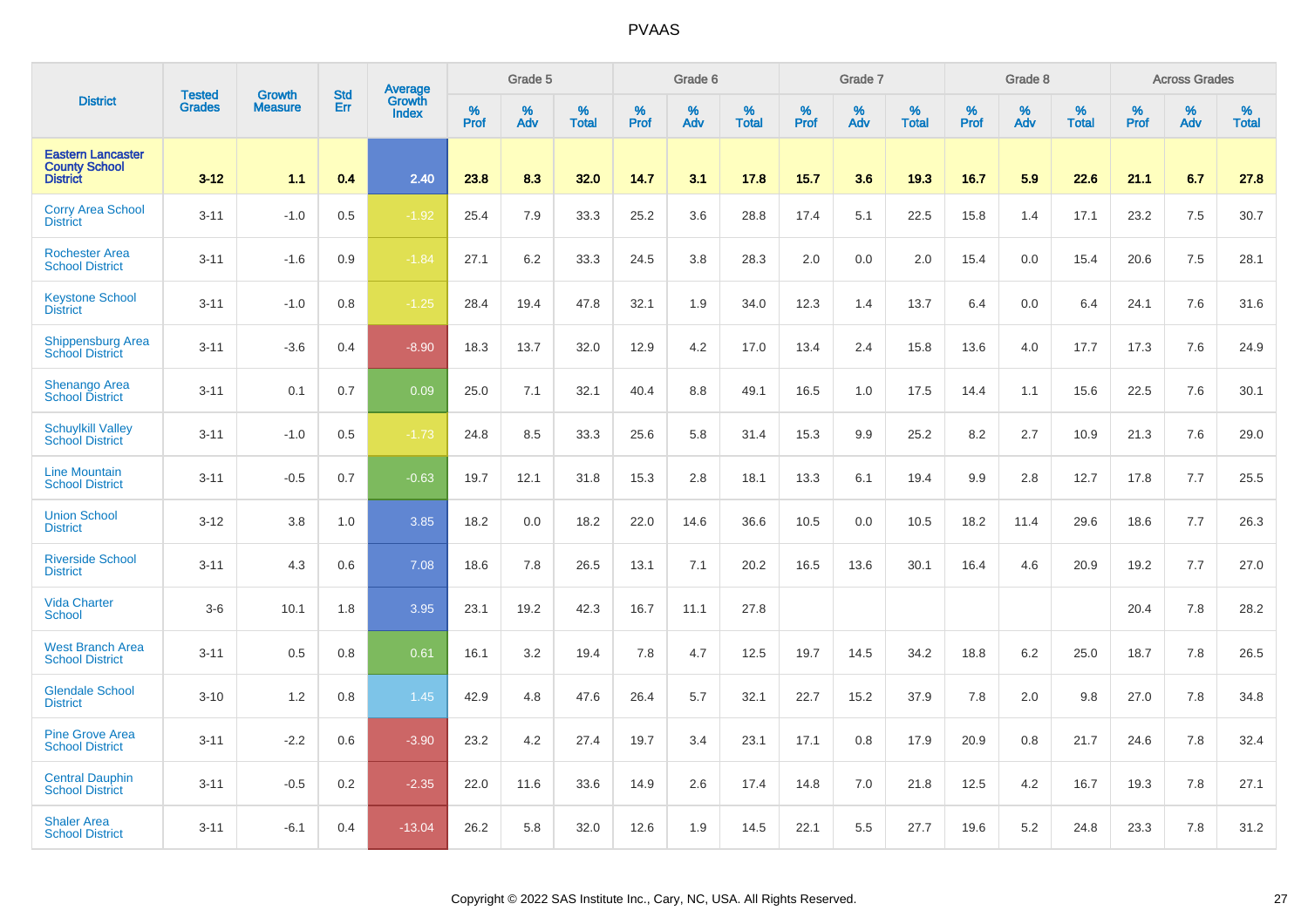|                                                                     | <b>Tested</b> | <b>Growth</b>  | <b>Std</b> | <b>Average</b><br>Growth |                     | Grade 5  |                   |                  | Grade 6  |                   |                  | Grade 7  |                   |                  | Grade 8     |                   |                  | <b>Across Grades</b> |                   |
|---------------------------------------------------------------------|---------------|----------------|------------|--------------------------|---------------------|----------|-------------------|------------------|----------|-------------------|------------------|----------|-------------------|------------------|-------------|-------------------|------------------|----------------------|-------------------|
| <b>District</b>                                                     | <b>Grades</b> | <b>Measure</b> | Err        | <b>Index</b>             | $\%$<br><b>Prof</b> | %<br>Adv | %<br><b>Total</b> | %<br><b>Prof</b> | %<br>Adv | %<br><b>Total</b> | %<br><b>Prof</b> | %<br>Adv | %<br><b>Total</b> | %<br><b>Prof</b> | $\%$<br>Adv | %<br><b>Total</b> | %<br><b>Prof</b> | %<br>Adv             | %<br><b>Total</b> |
| <b>Eastern Lancaster</b><br><b>County School</b><br><b>District</b> | $3 - 12$      | 1.1            | 0.4        | 2.40                     | 23.8                | 8.3      | 32.0              | 14.7             | 3.1      | 17.8              | 15.7             | 3.6      | 19.3              | 16.7             | 5.9         | 22.6              | 21.1             | 6.7                  | 27.8              |
| <b>Ferndale Area</b><br><b>School District</b>                      | $3 - 10$      | $-0.9$         | 0.9        | $-0.96$                  | 27.3                | 0.0      | 27.3              | 19.5             | 7.3      | 26.8              | 31.6             | 2.6      | 34.2              | 11.1             | 8.9         | 20.0              | 21.3             | 7.9                  | 29.1              |
| <b>Wilmington Area</b><br><b>School District</b>                    | $3 - 11$      | $-0.8$         | 0.8        | $-0.96$                  | 36.8                | 10.5     | 47.4              | 12.7             | 1.6      | 14.3              | 29.4             | 3.9      | 33.3              | 13.6             | 3.4         | 17.0              | 26.8             | 7.9                  | 34.7              |
| <b>Bear Creek</b><br>Community<br><b>Charter School</b>             | $3-8$         | 4.4            | 0.8        | 5.44                     | 30.8                | 9.6      | 40.4              | 19.6             | 13.7     | 33.3              | 23.1             | 5.8      | 28.8              | 18.4             | 0.0         | 18.4              | 27.2             | 7.9                  | 35.1              |
| <b>Circle Of Seasons</b><br><b>Charter School</b>                   | $3 - 8$       | 12.3           | 1.2        | 6.26                     | 20.0                | 5.7      | 25.7              | 16.7             | 6.7      | 23.3              | 25.0             | 11.1     | 36.1              |                  |             |                   | 20.9             | 7.9                  | 28.8              |
| <b>Northern Lebanon</b><br><b>School District</b>                   | $3 - 11$      | $-3.8$         | 0.5        | $-7.72$                  | 30.5                | 8.6      | 39.1              | 12.8             | 0.8      | 13.6              | 8.1              | 2.7      | 10.8              | 7.2              | 0.6         | 7.8               | 19.9             | 7.9                  | 27.9              |
| <b>Palmerton Area</b><br><b>School District</b>                     | $3 - 11$      | 3.0            | 0.6        | 9.28                     | 27.7                | 15.7     | 43.4              | 30.6             | 9.3      | 39.8              | 20.8             | 6.2      | 26.9              | 17.9             | 4.7         | 22.6              | 24.8             | 8.0                  | 32.8              |
| <b>Southern York</b><br><b>County School</b><br><b>District</b>     | $3 - 11$      | $-0.3$         | 0.5        | $-0.61$                  | 25.6                | 7.0      | 32.7              | 36.1             | 8.9      | 45.0              | 18.8             | 5.4      | 24.3              | 11.5             | 3.0         | 14.5              | 25.1             | 8.0                  | 33.0              |
| <b>Keystone Central</b><br><b>School District</b>                   | $3 - 11$      | 1.5            | 0.4        | 3.96                     | 18.6                | 8.5      | 27.1              | 20.9             | 8.6      | 29.5              | 10.9             | 3.3      | 14.1              | 10.5             | 2.2         | 12.6              | 19.2             | 8.0                  | 27.2              |
| Penn-Delco School<br><b>District</b>                                | $3 - 11$      | $-4.5$         | 0.4        | $-10.57$                 | 31.7                | 11.9     | 43.6              | 20.2             | 6.6      | 26.8              | 22.0             | 6.8      | 28.8              | 10.9             | 1.6         | 12.5              | 25.2             | 8.0                  | 33.2              |
| <b>Tyrone Area</b><br><b>School District</b>                        | $3 - 12$      | $-0.7$         | 0.5        | $-1.07$                  | 18.0                | 3.8      | 21.8              | 12.4             | 4.6      | 17.0              | 18.0             | 2.5      | 20.5              | 12.4             | 5.3         | 17.7              | 20.5             | 8.1                  | 28.6              |
| <b>Allegheny-Clarion</b><br>Valley School<br><b>District</b>        | $3 - 10$      | 0.1            | 0.9        | 0.15                     | 19.5                | 7.3      | 26.8              | 14.6             | 1.8      | 16.4              | 4.8              | 0.0      | 4.8               | 8.6              | 0.0         | 8.6               | 14.2             | 8.1                  | 22.3              |
| <b>Chartiers-Houston</b><br><b>School District</b>                  | $3 - 10$      | $-2.5$         | 0.7        | $-3.68$                  | 25.6                | 12.2     | 37.8              | 35.1             | 2.6      | 37.7              | 20.5             | 1.3      | 21.8              | 18.3             | 5.6         | 23.9              | 28.7             | 8.2                  | 36.9              |
| <b>Athens Area</b><br><b>School District</b>                        | $3 - 11$      | 3.8            | 0.5        | 7.01                     | 31.2                | 6.2      | 37.5              | 28.2             | 5.9      | 34.1              | 22.2             | 5.2      | 27.4              | 19.3             | 10.7        | 30.0              | 26.5             | 8.2                  | 34.6              |
| <b>Oxford Area</b><br><b>School District</b>                        | $3 - 11$      | 2.0            | 0.4        | 4.59                     | 24.0                | 8.0      | 32.0              | 28.3             | 7.3      | 35.6              | 20.2             | 9.9      | 30.0              | 11.5             | 5.5         | 17.0              | 21.8             | 8.2                  | 30.0              |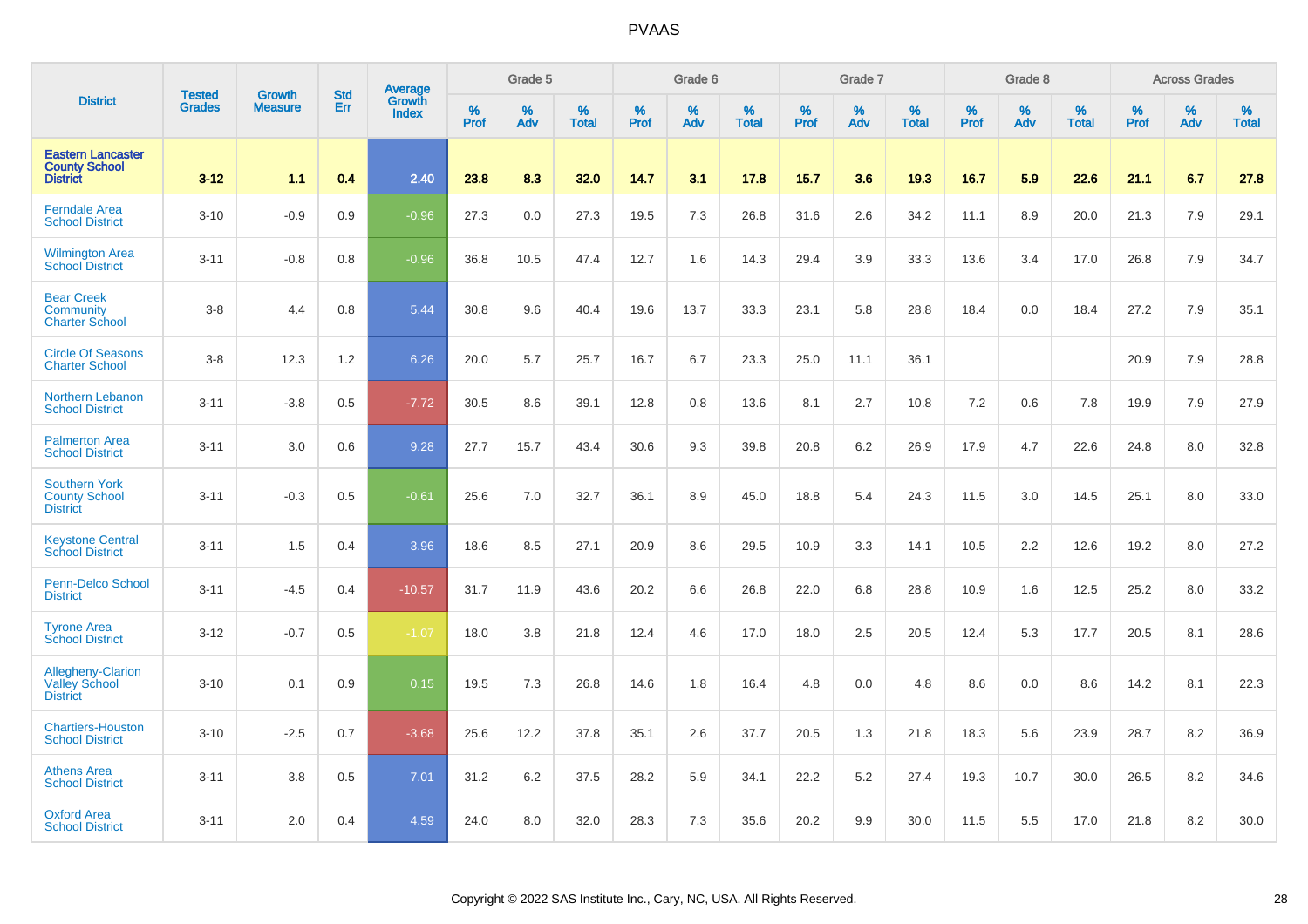|                                                                     | <b>Tested</b> | <b>Growth</b>  | <b>Std</b> | Average                |           | Grade 5  |                   |           | Grade 6  |                   |           | Grade 7  |                   |           | Grade 8  |                   |           | <b>Across Grades</b> |                   |
|---------------------------------------------------------------------|---------------|----------------|------------|------------------------|-----------|----------|-------------------|-----------|----------|-------------------|-----------|----------|-------------------|-----------|----------|-------------------|-----------|----------------------|-------------------|
| <b>District</b>                                                     | <b>Grades</b> | <b>Measure</b> | Err        | Growth<br><b>Index</b> | %<br>Prof | %<br>Adv | %<br><b>Total</b> | %<br>Prof | %<br>Adv | %<br><b>Total</b> | %<br>Prof | %<br>Adv | %<br><b>Total</b> | %<br>Prof | %<br>Adv | %<br><b>Total</b> | %<br>Prof | %<br>Adv             | %<br><b>Total</b> |
| <b>Eastern Lancaster</b><br><b>County School</b><br><b>District</b> | $3 - 12$      | 1.1            | 0.4        | 2.40                   | 23.8      | 8.3      | 32.0              | 14.7      | 3.1      | 17.8              | 15.7      | 3.6      | 19.3              | 16.7      | 5.9      | 22.6              | 21.1      | 6.7                  | 27.8              |
| <b>Central Fulton</b><br><b>School District</b>                     | $3 - 11$      | $-0.7$         | 0.8        | $-0.86$                | 30.3      | 6.6      | 36.8              | 15.9      | 1.4      | 17.4              | 13.0      | 14.5     | 27.5              | 12.7      | 14.6     | 27.3              | 24.6      | 8.3                  | 32.8              |
| <b>Green Woods</b><br><b>Charter School</b>                         | $3 - 8$       | $-0.3$         | 0.8        | 1.80                   | 16.7      | 3.3      | 20.0              | 27.1      | 11.9     | 39.0              | 16.1      | 5.4      | 21.4              | 17.3      | 3.8      | 21.2              | 21.3      | 8.3                  | 29.6              |
| <b>Crestwood School</b><br><b>District</b>                          | $3 - 11$      | $-2.8$         | 0.5        | $-3.52$                | 19.1      | 5.6      | 24.7              | 24.3      | 7.7      | 32.0              | 21.0      | 8.7      | 29.7              | 19.0      | 6.6      | 25.6              | 23.4      | 8.3                  | 31.7              |
| Williamsburg<br><b>Community School</b><br><b>District</b>          | $3 - 11$      | 4.8            | 1.0        | 4.64                   | 25.0      | 12.5     | 37.5              | 34.3      | 8.6      | 42.9              | 26.2      | 4.8      | 31.0              | 40.6      | 0.0      | 40.6              | 28.1      | 8.4                  | 36.4              |
| <b>Easton Area</b><br><b>School District</b>                        | $3 - 12$      | $-1.1$         | 0.3        | $-3.25$                | 22.4      | 5.9      | 28.3              | 14.6      | 3.3      | 17.9              | 11.0      | 6.9      | 18.0              | 10.3      | 2.2      | 12.4              | 18.5      | 8.4                  | 26.9              |
| Pen Argyl Area<br><b>School District</b>                            | $3 - 12$      | 0.7            | 0.6        | 1.06                   | 27.3      | 12.5     | 39.8              | 26.8      | 0.0      | 26.8              | 17.1      | 5.4      | 22.5              | 14.8      | 5.9      | 20.8              | 23.5      | 8.4                  | 32.0              |
| <b>Hopewell Area</b><br><b>School District</b>                      | $3 - 11$      | $-1.6$         | 0.5        | $-3.03$                | 31.1      | 8.2      | 39.3              | 28.6      | 11.8     | 40.3              | 18.7      | 4.5      | 23.1              | 12.5      | 2.5      | 15.0              | 23.5      | 8.4                  | 32.0              |
| <b>Moshannon Valley</b><br><b>School District</b>                   | $3 - 10$      | 2.3            | 0.8        | 2.85                   | 19.6      | 13.0     | 32.6              | 14.8      | 18.5     | 33.3              | 21.0      | 4.8      | 25.8              | 16.9      | 6.2      | 23.1              | 19.9      | 8.5                  | 28.4              |
| <b>Conewago Valley</b><br><b>School District</b>                    | $3 - 12$      | 1.2            | 0.4        | 3.28                   | 26.3      | 8.6      | 35.0              | 29.9      | 10.6     | 40.5              | 19.9      | 3.8      | 23.6              | 17.4      | 1.1      | 18.4              | 25.3      | 8.6                  | 33.9              |
| <b>Red Lion Area</b><br><b>School District</b>                      | $3 - 11$      | 1.0            | 0.4        | 2.78                   | 24.8      | 8.9      | 33.7              | 20.6      | 5.3      | 25.9              | 16.7      | 9.1      | 25.8              | 14.5      | 6.6      | 21.0              | 23.3      | 8.6                  | 31.9              |
| Cornwall-Lebanon<br><b>School District</b>                          | $3 - 11$      | $-0.5$         | 0.3        | $-1.48$                | 31.1      | 9.0      | 40.1              | 18.2      | 6.2      | 24.4              | 16.1      | 4.9      | 21.0              | 16.4      | 9.4      | 25.8              | 23.1      | 8.6                  | 31.8              |
| <b>Bloomsburg Area</b><br><b>School District</b>                    | $3 - 10$      | 1.2            | 0.6        | $-0.92$                | 25.0      | 13.0     | 38.0              | 16.7      | 3.3      | 20.0              | 14.7      | 3.9      | 18.6              | 16.8      | 9.9      | 26.7              | 21.5      | 8.7                  | 30.2              |
| Hatboro-Horsham<br><b>School District</b>                           | $3 - 11$      | 0.6            | 0.4        | 1.51                   | 26.2      | 8.5      | 34.7              | 30.0      | 11.1     | 41.1              | 20.8      | 5.2      | 26.0              | 19.7      | 5.7      | 25.4              | 25.9      | 8.7                  | 34.6              |
| <b>Sharpsville Area</b><br><b>School District</b>                   | $3 - 11$      | $-2.3$         | 0.8        | $-3.04$                | 29.0      | 9.7      | 38.7              | 16.4      | 1.5      | 17.9              | 21.9      | 3.1      | 25.0              | 20.0      | 7.1      | 27.1              | 27.3      | 8.8                  | 36.1              |
| <b>Bethlehem Area</b><br><b>School District</b>                     | $3 - 11$      | 0.4            | 0.4        | 1.18                   | 16.6      | 11.7     | 28.3              | 13.0      | 2.9      | 15.9              | 14.3      | 5.3      | 19.6              | 9.9       | 3.9      | 13.8              | 18.1      | 8.8                  | 26.8              |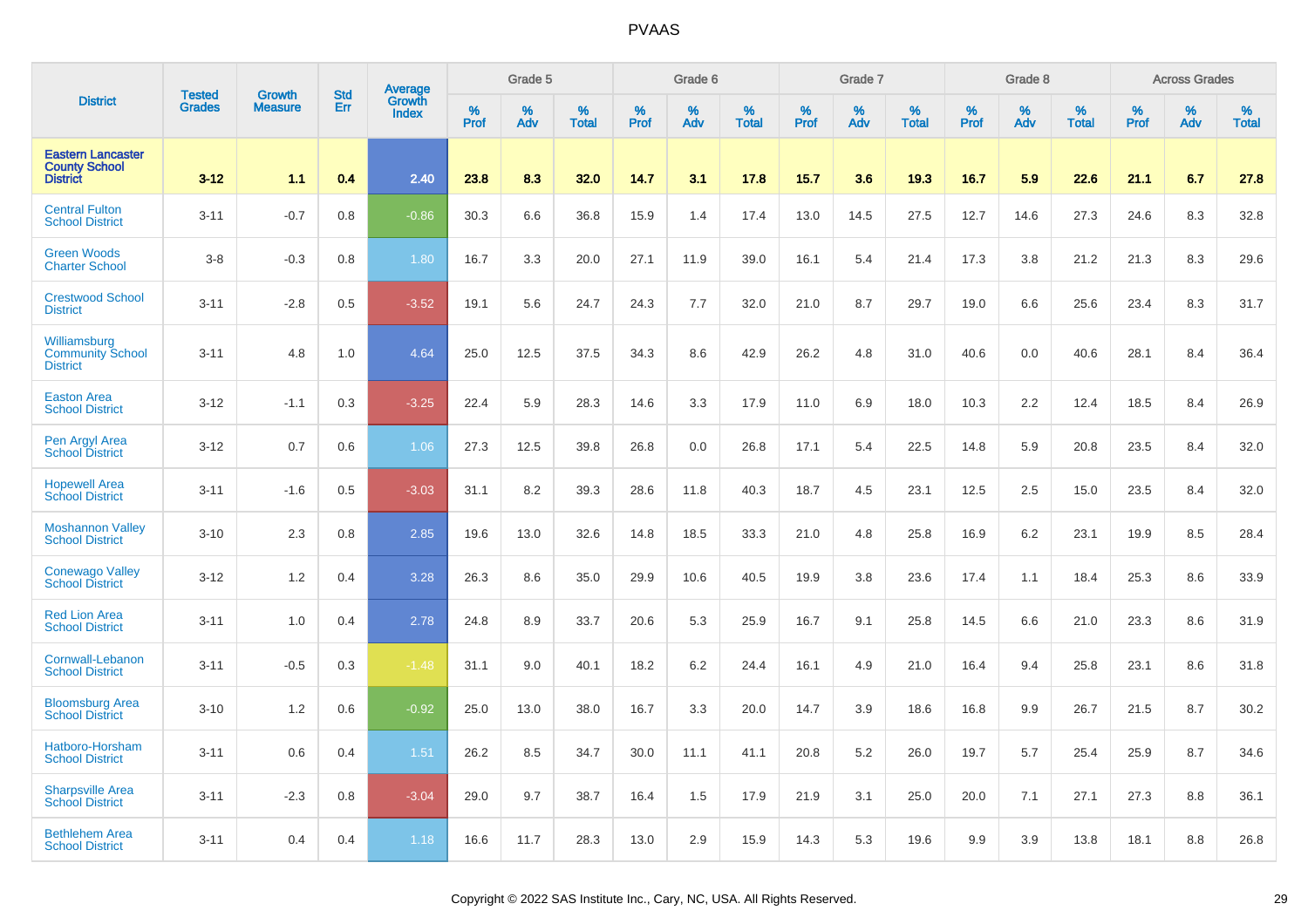|                                                                     |                                |                                 | <b>Std</b> | Average                |           | Grade 5  |                   |           | Grade 6  |                   |           | Grade 7  |                   |           | Grade 8  |                   |           | <b>Across Grades</b> |                   |
|---------------------------------------------------------------------|--------------------------------|---------------------------------|------------|------------------------|-----------|----------|-------------------|-----------|----------|-------------------|-----------|----------|-------------------|-----------|----------|-------------------|-----------|----------------------|-------------------|
| <b>District</b>                                                     | <b>Tested</b><br><b>Grades</b> | <b>Growth</b><br><b>Measure</b> | Err        | Growth<br><b>Index</b> | %<br>Prof | %<br>Adv | %<br><b>Total</b> | %<br>Prof | %<br>Adv | %<br><b>Total</b> | %<br>Prof | %<br>Adv | %<br><b>Total</b> | %<br>Prof | %<br>Adv | %<br><b>Total</b> | %<br>Prof | %<br>Adv             | %<br><b>Total</b> |
| <b>Eastern Lancaster</b><br><b>County School</b><br><b>District</b> | $3 - 12$                       | 1.1                             | 0.4        | 2.40                   | 23.8      | 8.3      | 32.0              | 14.7      | 3.1      | 17.8              | 15.7      | 3.6      | 19.3              | 16.7      | 5.9      | 22.6              | 21.1      | 6.7                  | 27.8              |
| <b>Mifflinburg Area</b><br><b>School District</b>                   | $3 - 11$                       | 2.1                             | 0.6        | 3.70                   | 32.0      | 12.0     | 44.0              | 29.7      | 4.5      | 34.2              | 17.4      | 8.3      | 25.6              | 25.2      | 7.8      | 33.0              | 29.9      | 8.8                  | 38.6              |
| <b>Wellsboro Area</b><br><b>School District</b>                     | $3 - 11$                       | 3.0                             | 0.6        | 0.15                   | 30.4      | 7.0      | 37.4              | 16.2      | 5.0      | 21.2              | 20.5      | 13.7     | 34.2              | 24.5      | 13.3     | 37.8              | 24.3      | 8.8                  | 33.1              |
| <b>Milton Area School</b><br><b>District</b>                        | $3 - 11$                       | 0.2                             | 0.5        | 0.34                   | 24.4      | 11.8     | 36.1              | 17.3      | 3.2      | 20.5              | 20.2      | 7.5      | 27.6              | 19.8      | 12.7     | 32.5              | 22.0      | 8.8                  | 30.9              |
| <b>South Western</b><br><b>School District</b>                      | $3 - 12$                       | 2.8                             | 0.4        | 7.84                   | 23.7      | 5.4      | 29.2              | 15.7      | 11.7     | 27.4              | 17.8      | 6.0      | 23.8              | 19.1      | 10.1     | 29.2              | 21.6      | 8.9                  | 30.4              |
| <b>Northern York</b><br><b>County School</b><br><b>District</b>     | $3 - 11$                       | 1.3                             | 0.4        | 3.28                   | 26.3      | 11.1     | 37.4              | 24.5      | 8.2      | 32.7              | 20.4      | 5.3      | 25.7              | 10.9      | 0.9      | 11.8              | 23.2      | 8.9                  | 32.1              |
| <b>Kane Area School</b><br><b>District</b>                          | $3 - 10$                       | 3.7                             | 0.7        | 5.17                   | 21.1      | 19.7     | 40.8              | 14.1      | 3.1      | 17.2              | 29.8      | 17.9     | 47.8              | 6.1       | 1.2      | 7.3               | 21.5      | 9.0                  | 30.4              |
| <b>Boyertown Area</b><br><b>School District</b>                     | $3 - 11$                       | $-2.5$                          | 0.3        | $-7.13$                | 29.0      | 8.5      | 37.4              | 24.6      | 4.6      | 29.2              | 28.2      | 14.4     | 42.6              | 24.8      | 6.0      | 30.8              | 29.1      | 9.0                  | 38.2              |
| <b>Central Valley</b><br><b>School District</b>                     | $3 - 10$                       | $-3.2$                          | 0.5        | $-6.14$                | 24.6      | 4.9      | 29.6              | 22.1      | 2.2      | 24.3              | 20.3      | 7.2      | 27.4              | 20.4      | 8.0      | 28.5              | 26.6      | 9.0                  | 35.6              |
| <b>Berwick Area</b><br><b>School District</b>                       | $3 - 11$                       | $-3.7$                          | 0.5        | $-5.58$                | 17.8      | 6.3      | 24.1              | 18.3      | 3.0      | 21.3              | 16.8      | 3.2      | 20.0              | 12.0      | 2.0      | 14.0              | 20.4      | 9.0                  | 29.4              |
| <b>Bermudian Springs</b><br><b>School District</b>                  | $3 - 11$                       | 0.4                             | 0.6        | 0.78                   | 22.1      | 12.4     | 34.5              | 17.5      | 3.9      | 21.4              | 20.5      | 5.1      | 25.6              | 11.1      | 4.3      | 15.4              | 19.0      | 9.1                  | 28.1              |
| <b>Ridley School</b><br><b>District</b>                             | $3 - 12$                       | $-1.6$                          | 0.3        | $-8.13$                | 24.4      | 10.9     | 35.3              | 16.6      | 2.2      | 18.8              | 11.2      | 6.6      | 17.8              | 12.6      | 6.5      | 19.1              | 19.6      | 9.1                  | 28.7              |
| Huntingdon Area<br>School District                                  | $3 - 11$                       | 9.5                             | 0.5        | 17.36                  | 23.7      | 13.2     | 36.8              | 17.8      | 10.2     | 28.0              | 18.0      | 4.3      | 22.3              | 13.6      | 4.8      | 18.4              | 19.7      | 9.1                  | 28.8              |
| <b>Blackhawk School</b><br><b>District</b>                          | $3 - 11$                       | $-1.6$                          | 0.5        | 4.57                   | 38.0      | 8.8      | 46.7              | 28.3      | 8.8      | 37.1              | 27.3      | 7.4      | 34.8              | 13.5      | 1.7      | 15.2              | 28.7      | 9.2                  | 37.8              |
| <b>Neshannock</b><br><b>Township School</b><br><b>District</b>      | $3 - 10$                       | $-3.2$                          | 0.7        | 0.43                   | 26.7      | 15.6     | 42.2              | 30.9      | 13.2     | 44.1              | 20.0      | 7.0      | 27.0              | 15.6      | 3.9      | 19.5              | 23.6      | 9.2                  | 32.8              |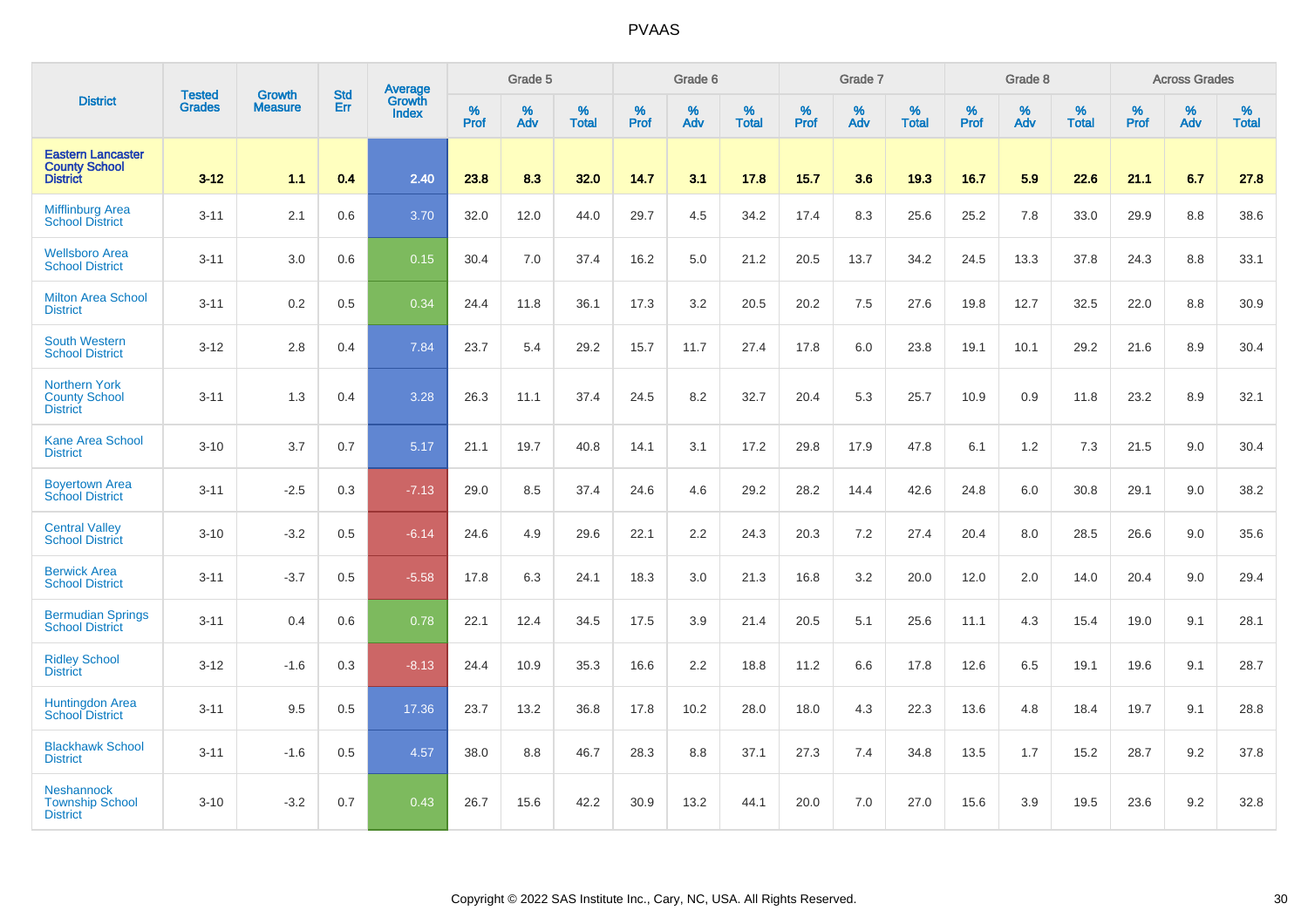|                                                                     | <b>Tested</b> | <b>Growth</b>  | <b>Std</b> | <b>Average</b>                |              | Grade 5     |                   |                  | Grade 6  |                   |                     | Grade 7  |                   |              | Grade 8  |                   |              | <b>Across Grades</b> |                   |
|---------------------------------------------------------------------|---------------|----------------|------------|-------------------------------|--------------|-------------|-------------------|------------------|----------|-------------------|---------------------|----------|-------------------|--------------|----------|-------------------|--------------|----------------------|-------------------|
| <b>District</b>                                                     | <b>Grades</b> | <b>Measure</b> | Err        | <b>Growth</b><br><b>Index</b> | $\%$<br>Prof | $\%$<br>Adv | %<br><b>Total</b> | %<br><b>Prof</b> | %<br>Adv | %<br><b>Total</b> | $\%$<br><b>Prof</b> | %<br>Adv | %<br><b>Total</b> | $\%$<br>Prof | %<br>Adv | %<br><b>Total</b> | $\%$<br>Prof | $\%$<br>Adv          | %<br><b>Total</b> |
| <b>Eastern Lancaster</b><br><b>County School</b><br><b>District</b> | $3 - 12$      | 1.1            | 0.4        | 2.40                          | 23.8         | 8.3         | 32.0              | 14.7             | 3.1      | 17.8              | 15.7                | 3.6      | 19.3              | 16.7         | 5.9      | 22.6              | 21.1         | 6.7                  | 27.8              |
| <b>Moniteau School</b><br><b>District</b>                           | $3 - 11$      | $-2.7$         | 0.7        | $-3.99$                       | 32.5         | 8.4         | 41.0              | 22.9             | 8.4      | 31.3              | 11.0                | 2.4      | 13.4              | 11.1         | 0.0      | 11.1              | 23.7         | 9.2                  | 32.9              |
| <b>Millersburg Area</b><br><b>School District</b>                   | $3 - 11$      | $-2.3$         | 0.8        | $-6.01$                       | 37.2         | 19.6        | 56.9              | 15.1             | 3.8      | 18.9              | 18.8                | 1.6      | 20.3              | 8.1          | 1.6      | 9.7               | 23.6         | 9.2                  | 32.8              |
| <b>Waynesboro Area</b><br><b>School District</b>                    | $3 - 12$      | $-0.5$         | 0.4        | $-1.53$                       | 25.0         | 9.2         | 34.2              | 20.4             | 10.5     | 31.0              | 19.2                | 6.0      | 25.2              | 20.1         | 4.8      | 24.8              | 22.3         | 9.3                  | 31.6              |
| <b>Rockwood Area</b><br><b>School District</b>                      | $3 - 11$      | $-2.1$         | 0.9        | $-2.35$                       | 34.2         | 12.2        | 46.3              | 16.7             | 21.4     | 38.1              | 15.6                | 2.2      | 17.8              | 12.7         | 7.9      | 20.6              | 19.1         | 9.4                  | 28.5              |
| <b>Delaware Valley</b><br><b>School District</b>                    | $3 - 11$      | 0.1            | 0.4        | 0.32                          | 26.1         | 11.6        | 37.8              | 19.0             | 8.6      | 27.6              | 21.8                | 8.2      | 30.0              | 17.9         | 3.4      | 21.3              | 25.0         | 9.4                  | 34.4              |
| <b>Annville-Cleona</b><br><b>School District</b>                    | $3 - 12$      | 0.4            | 0.6        | 0.68                          | 33.8         | 12.5        | 46.2              | 16.7             | 2.1      | 18.8              | 29.1                | 11.8     | 40.9              | 27.8         | 9.3      | 37.0              | 27.5         | 9.4                  | 36.9              |
| <b>Manheim Central</b><br><b>School District</b>                    | $3 - 11$      | 2.8            | 0.4        | 6.35                          | 25.4         | 7.6         | 33.0              | 23.6             | 5.8      | 29.3              | 15.0                | 5.2      | 20.2              | 20.9         | 6.2      | 27.1              | 22.8         | 9.4                  | 32.2              |
| <b>Smethport Area</b><br><b>School District</b>                     | $3 - 12$      | 7.1            | 0.8        | 6.78                          | 29.2         | 8.3         | 37.5              | 24.6             | 8.8      | 33.3              | 16.9                | 6.2      | 23.1              | 22.6         | 4.8      | 27.4              | 22.1         | 9.4                  | 31.5              |
| <b>Brookville Area</b><br><b>School District</b>                    | $3 - 11$      | 4.3            | 0.6        | 7.27                          | 16.8         | 13.9        | 30.7              | 28.1             | 16.8     | 44.9              | 13.8                | 2.4      | 16.3              | 19.4         | 9.3      | 28.7              | 21.6         | 9.4                  | 31.0              |
| <b>Meyersdale Area</b><br><b>School District</b>                    | $3 - 11$      | 1.9            | 0.8        | 4.25                          | 35.2         | 9.3         | 44.4              | 26.6             | 15.6     | 42.2              | 18.9                | 0.0      | 18.9              | 11.9         | 8.5      | 20.3              | 24.6         | 9.4                  | 34.0              |
| <b>Armstrong School</b><br><b>District</b>                          | $3 - 11$      | 0.7            | 0.3        | 2.13                          | 25.3         | 10.5        | 35.8              | 26.6             | 13.3     | 39.9              | 21.4                | 4.3      | 25.7              | 20.5         | 3.8      | 24.3              | 25.7         | 9.4                  | 35.1              |
| <b>United School</b><br><b>District</b>                             | $3 - 11$      | 0.3            | 0.8        | 3.96                          | 27.0         | 1.6         | 28.6              | 31.8             | 12.7     | 44.4              | 29.2                | 10.8     | 40.0              | 20.9         | 9.0      | 29.8              | 28.1         | 9.4                  | 37.5              |
| <b>Avella Area School</b><br><b>District</b>                        | $3 - 12$      | 1.2            | 1.0        | 1.13                          | 17.1         | 2.4         | 19.5              | 36.4             | 6.1      | 42.4              | 17.1                | 2.9      | 20.0              | 21.4         | 10.7     | 32.1              | 22.4         | 9.4                  | 31.8              |
| <b>Upper Dauphin</b><br>Area School<br><b>District</b>              | $3 - 11$      | 1.0            | 0.7        | 2.08                          | 9.7          | 4.8         | 14.5              | 18.3             | 8.4      | 26.8              | 18.9                | 6.8      | 25.7              | 24.3         | 7.1      | 31.4              | 22.1         | 9.5                  | 31.6              |
| <b>Blacklick Valley</b><br><b>School District</b>                   | $3 - 11$      | 8.2            | 1.0        | 8.15                          | 24.1         | 6.9         | 31.0              | 34.2             | 10.5     | 44.7              | 16.7                | 0.0      | 16.7              | 14.3         | 4.8      | 19.0              | 22.6         | 9.5                  | 32.1              |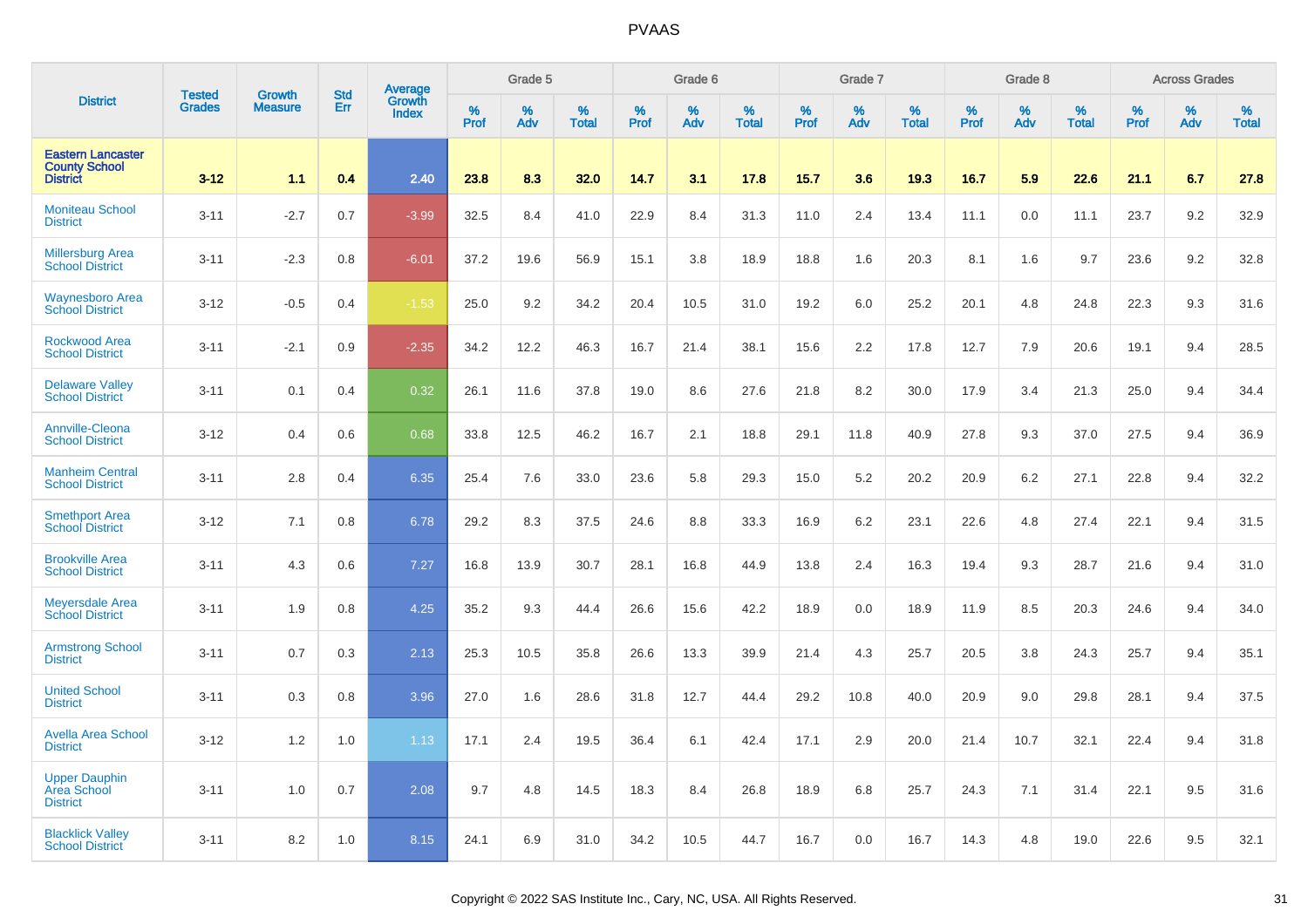|                                                                     | <b>Tested</b> | <b>Growth</b>  | <b>Std</b> |                                          |              | Grade 5  |                   |              | Grade 6  |                   |           | Grade 7  |                   |           | Grade 8  |                   |              | <b>Across Grades</b> |                   |
|---------------------------------------------------------------------|---------------|----------------|------------|------------------------------------------|--------------|----------|-------------------|--------------|----------|-------------------|-----------|----------|-------------------|-----------|----------|-------------------|--------------|----------------------|-------------------|
| <b>District</b>                                                     | <b>Grades</b> | <b>Measure</b> | Err        | <b>Average</b><br>Growth<br><b>Index</b> | $\%$<br>Prof | %<br>Adv | %<br><b>Total</b> | $\%$<br>Prof | %<br>Adv | %<br><b>Total</b> | %<br>Prof | %<br>Adv | %<br><b>Total</b> | %<br>Prof | %<br>Adv | %<br><b>Total</b> | $\%$<br>Prof | %<br>Adv             | %<br><b>Total</b> |
| <b>Eastern Lancaster</b><br><b>County School</b><br><b>District</b> | $3 - 12$      | 1.1            | 0.4        | 2.40                                     | 23.8         | 8.3      | 32.0              | 14.7         | 3.1      | 17.8              | 15.7      | 3.6      | 19.3              | 16.7      | 5.9      | 22.6              | 21.1         | 6.7                  | 27.8              |
| <b>York Academy</b><br><b>Regional Charter</b><br>School            | $3 - 11$      | $-4.4$         | 0.8        | $-4.56$                                  | 10.0         | 11.7     | 21.7              | 13.6         | 6.8      | 20.3              | 7.3       | 5.4      | 12.7              | 19.3      | 0.0      | 19.3              | 18.4         | 9.5                  | 27.9              |
| <b>Exeter Township</b><br><b>School District</b>                    | $3 - 11$      | 2.9            | 0.4        | 7.16                                     | 28.6         | 10.1     | 38.7              | 26.9         | 9.0      | 35.9              | 23.5      | 6.7      | 30.2              | 19.9      | 8.5      | 28.4              | 25.7         | 9.5                  | 35.3              |
| <b>Hanover Public</b><br><b>School District</b>                     | $3 - 11$      | $-2.3$         | 0.5        | $-4.31$                                  | 24.4         | 4.6      | 29.0              | 19.7         | 2.2      | 21.9              | 17.8      | 5.4      | 23.3              | 11.4      | 4.9      | 16.3              | 20.4         | 9.6                  | 30.0              |
| Gettysburg<br><b>Montessori Charter</b><br><b>School</b>            | $3-6$         | 5.4            | 1.9        | 2.75                                     | 19.0         | 19.0     | 38.1              | 11.1         | 0.0      | 11.1              |           |          |                   |           |          |                   | 19.2         | 9.6                  | 28.7              |
| <b>Franklin Towne</b><br><b>Charter</b><br><b>Elementary School</b> | $3-8$         | $-6.2$         | 1.2        | $-2.39$                                  | 24.1         | 10.3     | 34.5              | 18.5         | 14.8     | 33.3              | 14.3      | 3.6      | 17.9              | 4.6       | 0.0      | 4.6               | 24.3         | 9.6                  | 33.9              |
| <b>Fort Cherry School</b><br><b>District</b>                        | $3 - 10$      | $-3.8$         | 0.8        | $-4.96$                                  | 19.3         | 19.3     | 38.6              | 29.8         | 8.8      | 38.6              | 14.3      | 5.4      | 19.6              | 9.3       | 4.6      | 14.0              | 21.9         | 9.6                  | 31.5              |
| <b>Trinity Area School</b><br><b>District</b>                       | $3 - 11$      | $-4.0$         | 0.4        | $-10.13$                                 | 35.4         | 13.4     | 48.9              | 20.9         | 3.2      | 24.1              | 21.5      | 8.0      | 29.5              | 15.3      | 3.2      | 18.6              | 25.6         | 9.6                  | 35.2              |
| <b>Western Wayne</b><br><b>School District</b>                      | $3 - 11$      | $-2.5$         | 0.6        | $-4.89$                                  | 28.3         | 9.4      | 37.7              | 18.7         | 0.9      | 19.6              | 21.6      | 2.9      | 24.5              | 14.1      | 5.4      | 19.6              | 23.6         | 9.6                  | 33.2              |
| <b>Bentworth School</b><br><b>District</b>                          | $3 - 11$      | $-1.7$         | 0.7        | $-2.39$                                  | 29.9         | 7.8      | 37.7              | 9.6          | 0.0      | 9.6               | 16.9      | 7.8      | 24.7              | 21.2      | 1.5      | 22.7              | 22.6         | 9.6                  | 32.3              |
| <b>Gateway School</b><br><b>District</b>                            | $3 - 11$      | $-4.4$         | 0.4        | $-10.58$                                 | 15.3         | 7.4      | 22.7              | 16.5         | 7.1      | 23.6              | 14.6      | 4.2      | 18.8              | 16.2      | 6.9      | 23.2              | 21.5         | 9.7                  | 31.2              |
| <b>Chestnut Ridge</b><br><b>School District</b>                     | $3 - 12$      | 4.2            | 0.6        | 6.77                                     | 30.4         | 6.5      | 37.0              | 22.2         | 3.7      | 25.9              | 36.8      | 4.2      | 41.0              | 18.4      | 10.2     | 28.6              | 26.7         | 9.7                  | 36.4              |
| Philadelphia<br><b>Performing Arts</b><br><b>Charter School</b>     | $3-9$         | $-0.4$         | 0.7        | $-4.79$                                  | 19.2         | 9.0      | 28.2              | 19.6         | 3.6      | 23.2              | 23.0      | 14.9     | 37.9              | 18.0      | 8.0      | 26.0              | 25.2         | 9.7                  | 34.9              |
| <b>Susquenita School</b><br><b>District</b>                         | $3 - 11$      | 1.6            | 0.6        | 2.79                                     | 23.8         | 15.6     | 39.3              | 15.4         | 5.8      | 21.2              | 19.2      | 5.0      | 24.2              | 12.3      | 5.7      | 17.9              | 23.0         | 9.7                  | 32.7              |
| <b>Midd-West School</b><br><b>District</b>                          | $3 - 11$      | 4.5            | 0.6        | 7.77                                     | 29.8         | 11.2     | 41.0              | 35.1         | 9.9      | 45.0              | 18.2      | 14.1     | 32.3              | 21.6      | 8.0      | 29.6              | 27.0         | 9.8                  | 36.8              |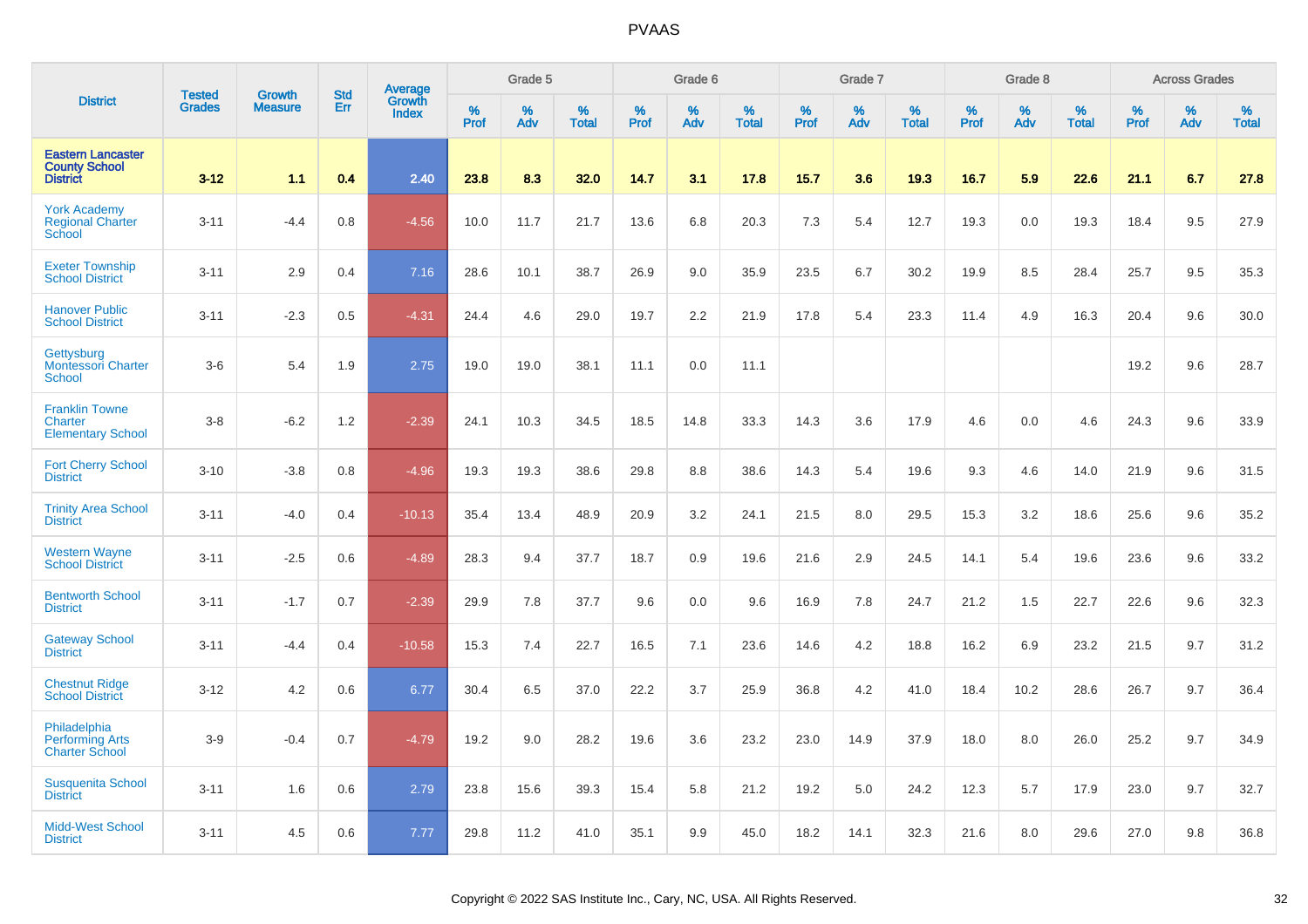|                                                                     | <b>Tested</b> | <b>Growth</b>  | <b>Std</b> | <b>Average</b><br>Growth |                     | Grade 5  |                   |           | Grade 6  |                   |                  | Grade 7  |                   |                  | Grade 8     |                   |                  | <b>Across Grades</b> |                   |
|---------------------------------------------------------------------|---------------|----------------|------------|--------------------------|---------------------|----------|-------------------|-----------|----------|-------------------|------------------|----------|-------------------|------------------|-------------|-------------------|------------------|----------------------|-------------------|
| <b>District</b>                                                     | <b>Grades</b> | <b>Measure</b> | Err        | <b>Index</b>             | $\%$<br><b>Prof</b> | %<br>Adv | %<br><b>Total</b> | %<br>Prof | %<br>Adv | %<br><b>Total</b> | %<br><b>Prof</b> | %<br>Adv | %<br><b>Total</b> | %<br><b>Prof</b> | $\%$<br>Adv | %<br><b>Total</b> | %<br><b>Prof</b> | %<br>Adv             | %<br><b>Total</b> |
| <b>Eastern Lancaster</b><br><b>County School</b><br><b>District</b> | $3 - 12$      | 1.1            | 0.4        | 2.40                     | 23.8                | 8.3      | 32.0              | 14.7      | 3.1      | 17.8              | 15.7             | 3.6      | 19.3              | 16.7             | 5.9         | 22.6              | 21.1             | 6.7                  | 27.8              |
| <b>Northampton Area</b><br><b>School District</b>                   | $3 - 11$      | $-3.1$         | 0.7        | $-4.07$                  | 28.5                | 9.3      | 37.8              | 23.7      | 5.3      | 29.0              | 18.7             | 5.3      | 24.0              | 13.3             | 1.7         | 15.0              | 29.6             | 9.8                  | 39.4              |
| <b>Union City Area</b><br><b>School District</b>                    | $3 - 12$      | 0.2            | 0.7        | 0.30                     | 18.8                | 8.7      | 27.5              | 19.4      | 11.3     | 30.6              | 23.4             | 3.9      | 27.3              | 10.1             | 5.6         | 15.7              | 21.6             | 9.8                  | 31.4              |
| <b>Western Beaver</b><br><b>County School</b><br><b>District</b>    | $3 - 11$      | 3.4            | 1.1        | 5.38                     | 12.5                | 12.5     | 25.0              | 32.6      | 11.6     | 44.2              | 29.2             | 4.2      | 33.3              | 27.8             | 2.8         | 30.6              | 26.5             | 9.8                  | 36.3              |
| <b>Warwick School</b><br><b>District</b>                            | $3 - 11$      | 4.0            | 0.4        | 10.87                    | 35.6                | 9.6      | 45.2              | 30.7      | 6.4      | 37.0              | 22.5             | 7.2      | 29.7              | 13.2             | 3.6         | 16.8              | 25.6             | 9.8                  | 35.4              |
| Philadelphia<br><b>Academy Charter</b><br><b>School</b>             | $3 - 11$      | $-2.5$         | 0.7        | $-3.55$                  | 22.1                | 6.5      | 28.6              | 25.0      | 7.9      | 32.9              | 13.2             | 19.1     | 32.4              | 22.2             | 16.7        | 38.9              | 24.3             | 9.8                  | 34.2              |
| <b>Shikellamy School</b><br><b>District</b>                         | $3 - 10$      | 2.8            | 0.4        | 6.42                     | 24.3                | 11.4     | 35.7              | 18.3      | 8.4      | 26.7              | 18.0             | 7.7      | 25.8              | 11.5             | 7.8         | 19.3              | 21.2             | 9.8                  | 31.0              |
| <b>Bellwood-Antis</b><br><b>School District</b>                     | $3 - 10$      | 2.2            | 0.6        | 3.36                     | 18.9                | 4.4      | 23.3              | 12.4      | 9.0      | 21.4              | 29.4             | 15.3     | 44.7              | 14.1             | 6.5         | 20.6              | 21.6             | 9.9                  | 31.5              |
| <b>Titusville Area</b><br><b>School District</b>                    | $3 - 11$      | $-1.7$         | 0.5        | $-3.31$                  | 28.5                | 13.8     | 42.3              | 18.9      | 4.2      | 23.1              | 18.0             | 3.9      | 21.9              | 8.0              | 3.6         | 11.6              | 21.8             | 10.0                 | 31.8              |
| Mechanicsburg<br>Area School<br><b>District</b>                     | $3 - 11$      | $-1.3$         | 0.4        | $-6.37$                  | 27.0                | 14.7     | 41.8              | 16.3      | 2.8      | 19.1              | 20.3             | 5.4      | 25.8              | 14.5             | 4.6         | 19.1              | 24.3             | 10.0                 | 34.2              |
| <b>North Star School</b><br><b>District</b>                         | $3 - 11$      | $-2.8$         | 0.7        | $-0.59$                  | 12.5                | 12.5     | 25.0              | 23.4      | 4.7      | 28.1              | 11.1             | 1.4      | 12.5              | 14.1             | 2.2         | 16.3              | 22.6             | 10.0                 | 32.6              |
| <b>Redbank Valley</b><br><b>School District</b>                     | $3 - 11$      | $-2.5$         | 0.7        | $-3.53$                  | 34.3                | 20.0     | 54.3              | 12.7      | 0.0      | 12.7              | 19.5             | 9.2      | 28.7              | 9.5              | 0.0         | 9.5               | 21.8             | 10.1                 | 31.9              |
| Jersey Shore Area<br><b>School District</b>                         | $3 - 11$      | 1.3            | 0.5        | 4.52                     | 24.0                | 10.8     | 34.7              | 32.5      | 7.1      | 39.7              | 22.6             | 6.9      | 29.6              | 18.1             | 1.6         | 19.8              | 27.4             | 10.1                 | 37.6              |
| Johnsonburg Area<br><b>School District</b>                          | $3 - 11$      | 2.2            | 1.0        | 2.28                     | 17.5                | 7.5      | 25.0              | 21.2      | 12.1     | 33.3              | 18.6             | 7.0      | 25.6              | 15.6             | 2.2         | 17.8              | 25.5             | 10.2                 | 35.7              |
| <b>Dover Area School</b><br><b>District</b>                         | $3 - 12$      | $-1.9$         | 0.4        | $-4.86$                  | 24.5                | 8.2      | 32.7              | 24.5      | 3.6      | 28.1              | 22.4             | 9.0      | 31.4              | 14.1             | 6.2         | 20.3              | 24.8             | 10.2                 | 35.0              |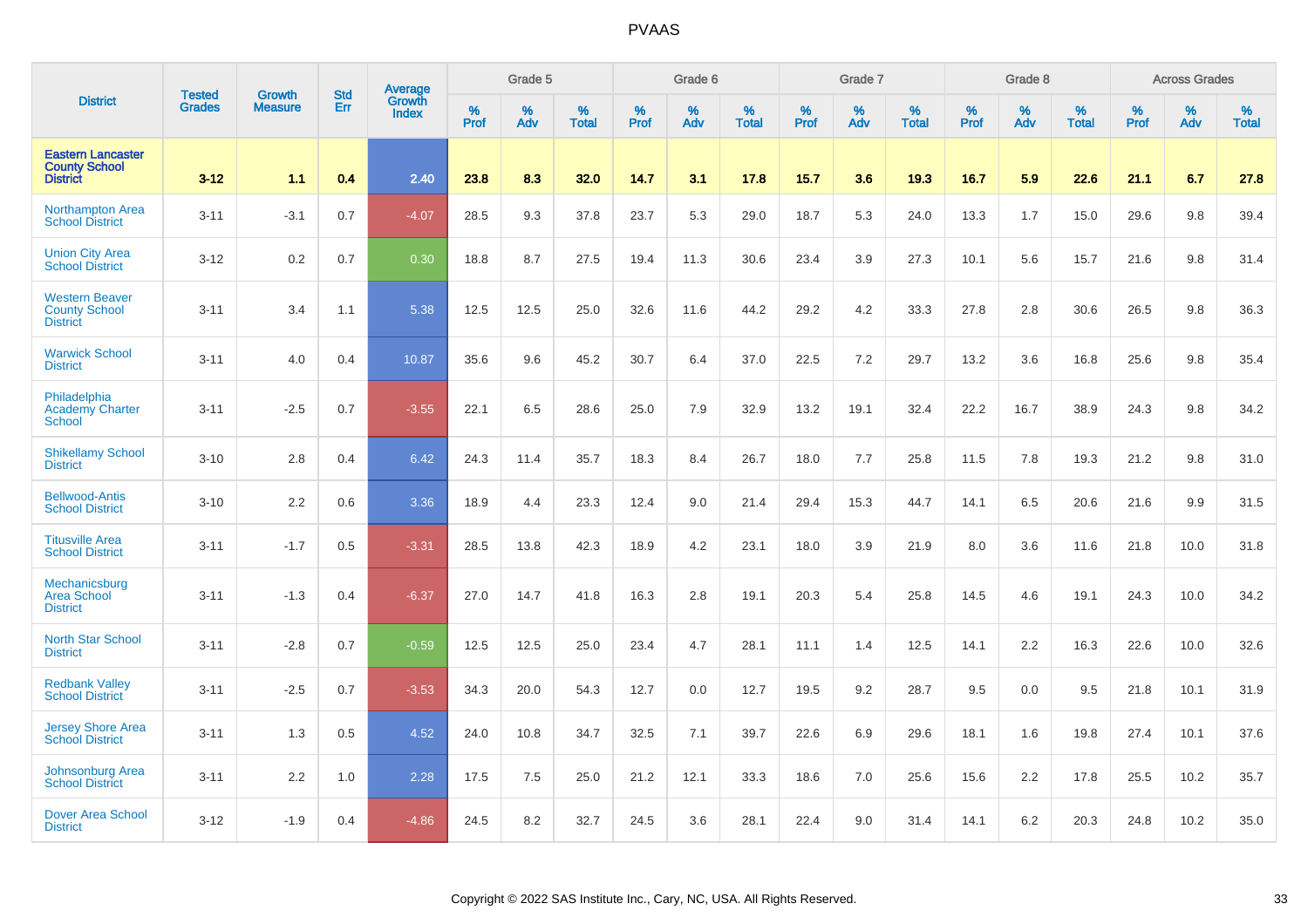|                                                                     |                                |                                 | <b>Std</b> | Average                |           | Grade 5  |                   |           | Grade 6  |                   |           | Grade 7  |                   |           | Grade 8  |                   |           | <b>Across Grades</b> |                   |
|---------------------------------------------------------------------|--------------------------------|---------------------------------|------------|------------------------|-----------|----------|-------------------|-----------|----------|-------------------|-----------|----------|-------------------|-----------|----------|-------------------|-----------|----------------------|-------------------|
| <b>District</b>                                                     | <b>Tested</b><br><b>Grades</b> | <b>Growth</b><br><b>Measure</b> | Err        | Growth<br><b>Index</b> | %<br>Prof | %<br>Adv | %<br><b>Total</b> | %<br>Prof | %<br>Adv | %<br><b>Total</b> | %<br>Prof | %<br>Adv | %<br><b>Total</b> | %<br>Prof | %<br>Adv | %<br><b>Total</b> | %<br>Prof | %<br>Adv             | %<br><b>Total</b> |
| <b>Eastern Lancaster</b><br><b>County School</b><br><b>District</b> | $3 - 12$                       | 1.1                             | 0.4        | 2.40                   | 23.8      | 8.3      | 32.0              | 14.7      | 3.1      | 17.8              | 15.7      | 3.6      | 19.3              | 16.7      | 5.9      | 22.6              | 21.1      | 6.7                  | 27.8              |
| <b>Clarion Area</b><br><b>School District</b>                       | $3 - 11$                       | $-0.1$                          | 0.8        | $-0.13$                | 31.2      | 8.3      | 39.6              | 32.1      | 7.1      | 39.3              | 17.9      | 10.4     | 28.4              | 28.1      | 3.5      | 31.6              | 26.5      | 10.2                 | 36.8              |
| <b>Somerset Area</b><br><b>School District</b>                      | $3 - 11$                       | 0.0                             | 0.5        | 0.05                   | 27.4      | 11.1     | 38.5              | 28.2      | 9.2      | 37.4              | 20.4      | 9.5      | 29.9              | 24.5      | 4.9      | 29.4              | 26.3      | 10.2                 | 36.6              |
| <b>Avon Grove</b><br><b>Charter School</b>                          | $3 - 11$                       | 1.8                             | 0.6        | 3.34                   | 22.1      | 6.6      | 28.7              | 29.9      | 11.7     | 41.6              | 27.2      | 9.8      | 37.0              | 13.9      | 2.0      | 15.8              | 24.3      | 10.2                 | 34.6              |
| <b>Nazareth Area</b><br><b>School District</b>                      | $3 - 11$                       | $-2.2$                          | 0.4        | $-5.78$                | 30.3      | 13.0     | 43.3              | 27.3      | 13.5     | 40.8              | 27.8      | 6.8      | 34.6              | 17.3      | 3.5      | 20.9              | 28.9      | 10.3                 | 39.2              |
| <b>Towanda Area</b><br><b>School District</b>                       | $3 - 11$                       | 2.2                             | 0.6        | 3.88                   | 22.7      | 15.1     | 37.8              | 22.6      | 11.3     | 34.0              | 14.5      | 7.7      | 22.2              | 17.1      | 8.6      | 25.6              | 19.2      | 10.3                 | 29.5              |
| <b>Upper Perkiomen</b><br><b>School District</b>                    | $3 - 11$                       | 2.0                             | 0.4        | $-2.55$                | 26.0      | 11.8     | 37.8              | 23.0      | 6.1      | 29.1              | 28.0      | 11.6     | 39.6              | 22.9      | 10.0     | 32.8              | 24.8      | 10.4                 | 35.1              |
| <b>Big Spring School</b><br><b>District</b>                         | $3 - 11$                       | $-1.2$                          | 0.5        | $-2.55$                | 26.7      | 13.0     | 39.7              | 22.0      | 3.8      | 25.8              | 20.9      | 6.7      | 27.6              | 10.9      | 3.3      | 14.1              | 24.6      | 10.4                 | 35.0              |
| <b>North Pocono</b><br><b>School District</b>                       | $3 - 11$                       | $-3.6$                          | 0.6        | $-6.40$                | 34.1      | 6.2      | 40.3              | 12.8      | 1.8      | 14.7              | 24.2      | 8.3      | 32.5              | 19.3      | 7.9      | 27.2              | 27.9      | 10.4                 | 38.3              |
| <b>Mohawk Area</b><br><b>School District</b>                        | $3 - 11$                       | 1.9                             | 0.6        | 3.19                   | 26.2      | 4.8      | 31.1              | 19.2      | 13.8     | 33.0              | 27.4      | 11.8     | 39.2              | 22.8      | 8.7      | 31.5              | 27.0      | 10.4                 | 37.4              |
| <b>Riverside Beaver</b><br><b>County School</b><br><b>District</b>  | $3 - 11$                       | 1.0                             | 0.6        | 1.54                   | 21.9      | 12.5     | 34.4              | 23.8      | 4.0      | 27.7              | 22.8      | 10.1     | 32.9              | 25.5      | 3.2      | 28.7              | 28.3      | 10.4                 | 38.7              |
| <b>Conneaut School</b><br><b>District</b>                           | $3 - 12$                       | 3.7                             | 0.5        | 6.95                   | 21.8      | 7.5      | 29.3              | 23.8      | 9.8      | 33.6              | 19.4      | 6.7      | 26.1              | 17.9      | 3.4      | 21.4              | 24.4      | 10.4                 | 34.8              |
| <b>Abington School</b><br><b>District</b>                           | $3 - 10$                       | $-3.8$                          | 0.3        | $-12.26$               | 25.7      | 12.4     | 38.1              | 30.8      | 10.8     | 41.6              | 23.9      | 6.4      | 30.2              | 14.9      | 1.1      | 15.9              | 26.9      | 10.4                 | 37.3              |
| <b>South Park School</b><br><b>District</b>                         | $3 - 11$                       | 3.3                             | 0.6        | 5.32                   | 33.3      | 11.9     | 45.2              | 27.8      | 11.3     | 39.2              | 21.8      | 16.8     | 38.7              | 24.0      | 8.6      | 32.7              | 28.8      | 10.4                 | 39.2              |
| <b>Bedford Area</b><br><b>School District</b>                       | $3 - 11$                       | 3.8                             | 0.6        | 7.33                   | 34.4      | 4.2      | 38.7              | 32.2      | 7.8      | 40.0              | 25.4      | 8.8      | 34.2              | 24.2      | 7.8      | 32.0              | 31.3      | 10.5                 | 41.7              |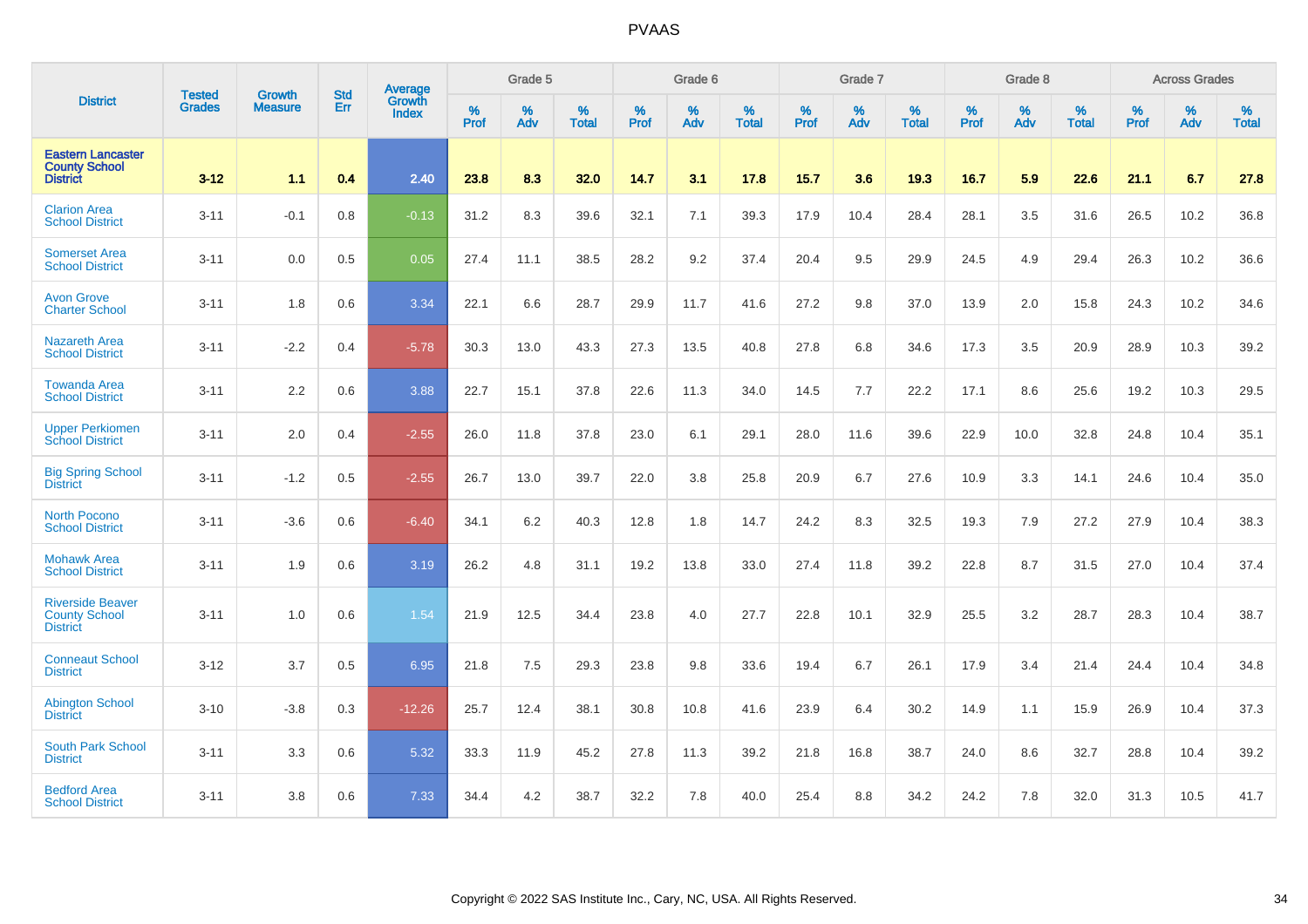|                                                                     |                                |                                 | <b>Std</b> | <b>Average</b>         |           | Grade 5  |                   |           | Grade 6  |                   |           | Grade 7  |                   |           | Grade 8  |                   |           | <b>Across Grades</b> |                   |
|---------------------------------------------------------------------|--------------------------------|---------------------------------|------------|------------------------|-----------|----------|-------------------|-----------|----------|-------------------|-----------|----------|-------------------|-----------|----------|-------------------|-----------|----------------------|-------------------|
| <b>District</b>                                                     | <b>Tested</b><br><b>Grades</b> | <b>Growth</b><br><b>Measure</b> | Err        | Growth<br><b>Index</b> | %<br>Prof | %<br>Adv | %<br><b>Total</b> | %<br>Prof | %<br>Adv | %<br><b>Total</b> | %<br>Prof | %<br>Adv | %<br><b>Total</b> | %<br>Prof | %<br>Adv | %<br><b>Total</b> | %<br>Prof | %<br>Adv             | %<br><b>Total</b> |
| <b>Eastern Lancaster</b><br><b>County School</b><br><b>District</b> | $3 - 12$                       | 1.1                             | 0.4        | 2.40                   | 23.8      | 8.3      | 32.0              | 14.7      | 3.1      | 17.8              | 15.7      | 3.6      | 19.3              | 16.7      | 5.9      | 22.6              | 21.1      | 6.7                  | 27.8              |
| <b>Marion Center</b><br><b>Area School</b><br><b>District</b>       | $3 - 10$                       | 0.9                             | 0.7        | 1.31                   | 24.4      | 7.7      | 32.0              | 37.2      | 11.8     | 49.0              | 19.0      | 10.7     | 29.8              | 22.6      | 8.6      | 31.2              | 27.9      | 10.6                 | 38.4              |
| <b>North Clarion</b><br><b>County School</b><br><b>District</b>     | $3 - 12$                       | 5.1                             | 0.9        | 5.51                   | 34.1      | 6.8      | 40.9              | 31.7      | 12.2     | 43.9              | 21.4      | 7.1      | 28.6              | 15.9      | 11.4     | 27.3              | 26.5      | 10.6                 | 37.1              |
| <b>Donegal School</b><br><b>District</b>                            | $3 - 12$                       | 3.0                             | 0.5        | 6.51                   | 18.1      | 9.9      | 28.0              | 22.5      | 3.2      | 25.7              | 12.4      | 14.8     | 27.2              | 16.6      | 9.5      | 26.0              | 19.7      | 10.6                 | 30.3              |
| Southern Columbia<br><b>Area School</b><br><b>District</b>          | $3 - 11$                       | 1.8                             | 0.7        | $-0.60$                | 34.7      | 9.7      | 44.4              | 18.8      | 5.2      | 24.0              | 29.0      | 14.0     | 43.0              | 15.4      | 2.2      | 17.6              | 28.0      | 10.6                 | 38.6              |
| <b>Eastern York</b><br><b>School District</b>                       | $3 - 11$                       | $-0.5$                          | 0.5        | $-0.97$                | 29.5      | 11.0     | 40.5              | 23.5      | 6.0      | 29.5              | 23.2      | 14.1     | 37.3              | 17.3      | 9.7      | 27.0              | 24.8      | 10.7                 | 35.4              |
| <b>West Greene</b><br><b>School District</b>                        | $3 - 11$                       | $-1.6$                          | 0.9        | $-1.63$                | 20.5      | 7.7      | 28.2              | 7.7       | 7.7      | 15.4              | 9.3       | 11.1     | 20.4              | 11.8      | 0.0      | 11.8              | 19.6      | 10.7                 | 30.2              |
| <b>West Perry School</b><br><b>District</b>                         | $3 - 11$                       | 2.7                             | 0.5        | $-0.39$                | 22.5      | 15.9     | 38.4              | 20.9      | 5.7      | 26.6              | 14.0      | 6.7      | 20.7              | 15.2      | 8.5      | 23.6              | 21.6      | 10.7                 | 32.3              |
| <b>Forest City</b><br>Regional School<br><b>District</b>            | $3 - 12$                       | 1.5                             | 0.9        | 1.68                   | 22.2      | 11.1     | 33.3              | 14.3      | 2.0      | 16.3              | 18.9      | 10.8     | 29.7              | 31.9      | 10.6     | 42.6              | 22.1      | 10.7                 | 32.8              |
| <b>Deer Lakes School</b><br><b>District</b>                         | $3 - 11$                       | 1.8                             | 0.6        | 3.25                   | 21.1      | 6.5      | 27.6              | 24.4      | 10.6     | 35.0              | 25.4      | 19.2     | 44.6              | 24.5      | 3.9      | 28.4              | 26.2      | 10.7                 | 36.9              |
| <b>Warrior Run</b><br><b>School District</b>                        | $3 - 11$                       | $-0.7$                          | 0.6        | $-1.13$                | 29.0      | 17.1     | 46.0              | 25.7      | 1.8      | 27.5              | 16.8      | 11.2     | 28.0              | 15.6      | 12.2     | 27.8              | 23.2      | 10.7                 | 34.0              |
| Northwestern<br><b>Lehigh School</b><br><b>District</b>             | $3 - 11$                       | 0.6                             | 0.5        | 3.03                   | 26.0      | 11.0     | 37.0              | 28.7      | 9.3      | 38.0              | 25.2      | 8.4      | 33.6              | 20.4      | 15.9     | 36.3              | 26.4      | 10.7                 | 37.2              |
| <b>West Shore School</b><br><b>District</b>                         | $3 - 12$                       | $-1.6$                          | 0.3        | $-5.93$                | 26.7      | 11.3     | 38.1              | 24.5      | 4.3      | 28.8              | 13.5      | 7.4      | 20.9              | 16.1      | 7.2      | 23.3              | 22.8      | 10.8                 | 33.5              |
| <b>Neshaminy School</b><br><b>District</b>                          | $3 - 11$                       | $-0.6$                          | 0.3        | $-2.16$                | 26.6      | 8.4      | 35.0              | 18.4      | 3.5      | 21.9              | 21.1      | 6.5      | 27.6              | 17.0      | 5.4      | 22.4              | 24.8      | 10.8                 | 35.6              |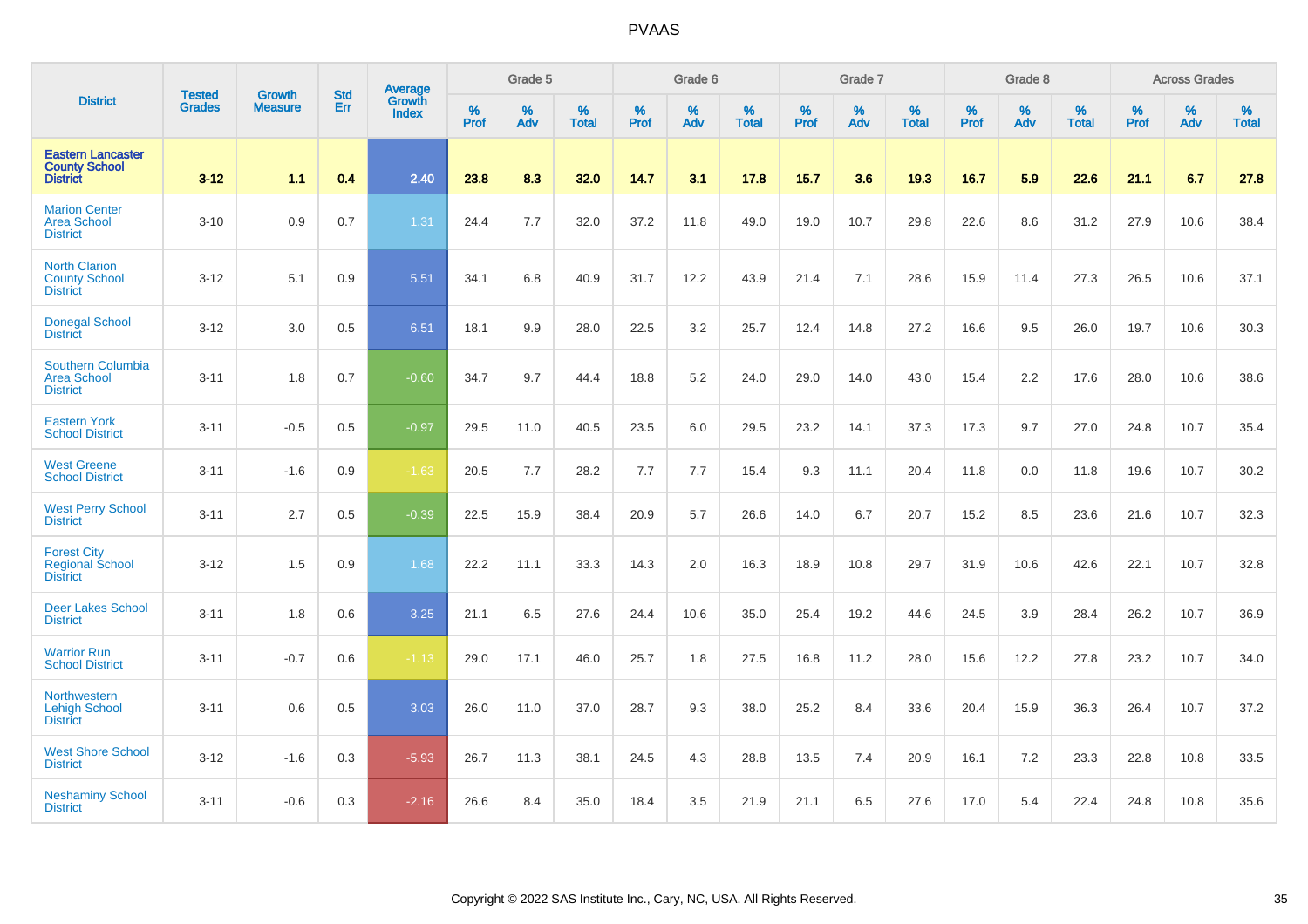|                                                                        | <b>Tested</b> | <b>Growth</b>  | <b>Std</b> | Average                       |                  | Grade 5  |                   |           | Grade 6  |                   |           | Grade 7  |                   |           | Grade 8  |                   |           | <b>Across Grades</b> |                   |
|------------------------------------------------------------------------|---------------|----------------|------------|-------------------------------|------------------|----------|-------------------|-----------|----------|-------------------|-----------|----------|-------------------|-----------|----------|-------------------|-----------|----------------------|-------------------|
| <b>District</b>                                                        | <b>Grades</b> | <b>Measure</b> | Err        | <b>Growth</b><br><b>Index</b> | %<br><b>Prof</b> | %<br>Adv | %<br><b>Total</b> | %<br>Prof | %<br>Adv | %<br><b>Total</b> | %<br>Prof | %<br>Adv | %<br><b>Total</b> | %<br>Prof | %<br>Adv | %<br><b>Total</b> | %<br>Prof | %<br>Adv             | %<br><b>Total</b> |
| <b>Eastern Lancaster</b><br><b>County School</b><br><b>District</b>    | $3 - 12$      | 1.1            | 0.4        | 2.40                          | 23.8             | 8.3      | 32.0              | 14.7      | 3.1      | 17.8              | 15.7      | 3.6      | 19.3              | 16.7      | 5.9      | 22.6              | 21.1      | 6.7                  | 27.8              |
| <b>Berlin</b><br><b>Brothersvalley</b><br><b>School District</b>       | $3 - 11$      | 2.2            | 0.8        | 2.66                          | 34.0             | 15.1     | 49.1              | 21.2      | 3.0      | 24.2              | 30.8      | 3.8      | 34.6              | 18.8      | 8.3      | 27.1              | 25.8      | 10.8                 | 36.6              |
| <b>Tulpehocken Area</b><br><b>School District</b>                      | $3 - 12$      | $-1.2$         | 0.6        | $-2.02$                       | 29.9             | 18.4     | 48.3              | 15.7      | 11.8     | 27.4              | 18.4      | 5.8      | 24.3              | 14.3      | 2.7      | 17.0              | 21.6      | 11.0                 | 32.6              |
| <b>Forest Hills School</b><br><b>District</b>                          | $3 - 11$      | 0.8            | 0.5        | 1.46                          | 34.1             | 21.2     | 55.3              | 20.8      | 3.3      | 24.2              | 18.6      | 5.6      | 24.2              | 10.6      | 3.2      | 13.8              | 24.0      | 11.0                 | 35.1              |
| <b>Williamsport Area</b><br><b>School District</b>                     | $3 - 11$      | 2.8            | 0.3        | 8.35                          | 24.6             | 10.7     | 35.3              | 20.4      | 12.0     | 32.4              | 21.5      | 8.3      | 29.8              | 16.1      | 5.1      | 21.2              | 22.0      | 11.0                 | 33.1              |
| <b>Blue Mountain</b><br><b>School District</b>                         | $3 - 10$      | 0.1            | 0.5        | $-0.00$                       | 33.3             | 19.2     | 52.6              | 24.3      | 0.6      | 24.8              | 16.3      | 10.1     | 26.4              | 20.3      | 6.1      | 26.4              | 27.5      | 11.1                 | 38.6              |
| Punxsutawney<br><b>Area School</b><br><b>District</b>                  | $3 - 11$      | 4.6            | 0.6        | 8.24                          | 37.0             | 6.5      | 43.5              | 36.3      | 10.6     | 46.9              | 22.4      | 4.8      | 27.2              | 20.5      | 7.1      | 27.6              | 27.8      | 11.1                 | 38.8              |
| <b>Young Scholars Of</b><br><b>Central PA Charter</b><br><b>School</b> | $3 - 8$       | 1.7            | 1.2        | 2.40                          | 31.8             | 9.1      | 40.9              | 8.0       | 4.0      | 12.0              | 28.6      | 14.3     | 42.9              | 0.0       | 0.0      | 0.0               | 21.7      | 11.1                 | 32.8              |
| <b>Iroquois School</b><br><b>District</b>                              | $3 - 11$      | 2.5            | 0.7        | 3.81                          | 36.7             | 10.1     | 46.8              | 20.7      | 17.1     | 37.8              | 11.5      | 9.4      | 20.8              | 21.0      | 6.0      | 27.0              | 23.5      | 11.1                 | 34.6              |
| Cheltenham<br><b>School District</b>                                   | $3 - 11$      | $-1.7$         | 0.6        | $-2.92$                       | 19.8             | 16.7     | 36.5              | 21.7      | 4.7      | 26.4              | 26.7      | 11.0     | 37.7              | 12.1      | 3.3      | 15.4              | 23.0      | 11.2                 | 34.2              |
| <b>Montoursville Area</b><br><b>School District</b>                    | $3 - 12$      | $-1.9$         | 0.5        | $-3.54$                       | 31.1             | 12.9     | 43.9              | 28.8      | 8.0      | 36.8              | 25.2      | 6.7      | 31.8              | 19.9      | 8.5      | 28.4              | 28.2      | 11.2                 | 39.4              |
| <b>Curwensville Area</b><br><b>School District</b>                     | $3 - 11$      | 1.8            | 0.8        | 2.29                          | 43.9             | 17.1     | 61.0              | 21.4      | 7.1      | 28.6              | 27.1      | 4.3      | 31.4              | 21.7      | 2.9      | 24.6              | 32.0      | 11.2                 | 43.3              |
| <b>South Butler</b><br><b>County School</b><br><b>District</b>         | $3 - 10$      | 0.6            | 0.5        | 1.13                          | 35.1             | 12.8     | 48.0              | 22.9      | 5.0      | 27.9              | 21.2      | 11.4     | 32.6              | 13.3      | 1.6      | 14.8              | 27.0      | 11.2                 | 38.3              |
| <b>Elizabeth Forward</b><br><b>School District</b>                     | $3 - 11$      | $-1.6$         | 0.5        | $-3.31$                       | 29.4             | 11.4     | 40.8              | 29.6      | 10.5     | 40.1              | 21.6      | 5.2      | 26.8              | 16.8      | 2.9      | 19.6              | 27.0      | 11.3                 | 38.3              |
| <b>Bradford Area</b><br><b>School District</b>                         | $3 - 12$      | 4.4            | 0.5        | 9.21                          | 33.5             | 10.2     | 43.7              | 23.4      | 8.8      | 32.2              | 18.9      | 13.9     | 32.8              | 27.8      | 7.6      | 35.4              | 26.9      | 11.3                 | 38.3              |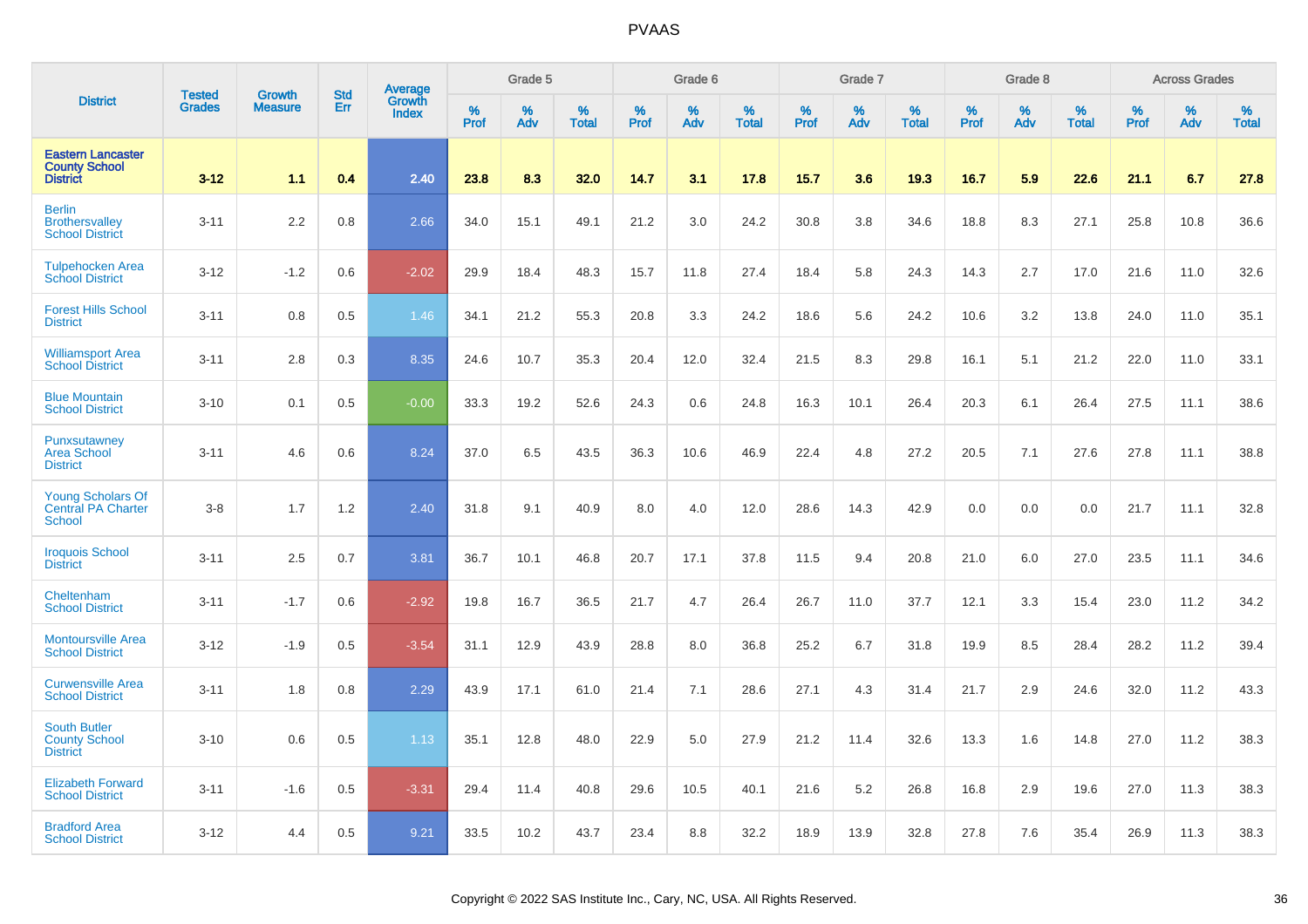|                                                                     |                                |                                 | <b>Std</b> | Average                |           | Grade 5  |                   |           | Grade 6  |                   |           | Grade 7  |                   |           | Grade 8  |                   |           | <b>Across Grades</b> |                   |
|---------------------------------------------------------------------|--------------------------------|---------------------------------|------------|------------------------|-----------|----------|-------------------|-----------|----------|-------------------|-----------|----------|-------------------|-----------|----------|-------------------|-----------|----------------------|-------------------|
| <b>District</b>                                                     | <b>Tested</b><br><b>Grades</b> | <b>Growth</b><br><b>Measure</b> | Err        | Growth<br><b>Index</b> | %<br>Prof | %<br>Adv | %<br><b>Total</b> | %<br>Prof | %<br>Adv | %<br><b>Total</b> | %<br>Prof | %<br>Adv | %<br><b>Total</b> | %<br>Prof | %<br>Adv | %<br><b>Total</b> | %<br>Prof | %<br>Adv             | %<br><b>Total</b> |
| <b>Eastern Lancaster</b><br><b>County School</b><br><b>District</b> | $3 - 12$                       | 1.1                             | 0.4        | 2.40                   | 23.8      | 8.3      | 32.0              | 14.7      | 3.1      | 17.8              | 15.7      | 3.6      | 19.3              | 16.7      | 5.9      | 22.6              | 21.1      | 6.7                  | 27.8              |
| <b>Central Cambria</b><br><b>School District</b>                    | $3 - 11$                       | 2.5                             | 0.6        | 4.43                   | 32.5      | 14.5     | 47.0              | 19.5      | 8.0      | 27.4              | 20.2      | 8.8      | 29.0              | 16.5      | 10.2     | 26.8              | 23.8      | 11.4                 | 35.1              |
| Greencastle-Antrim<br><b>School District</b>                        | $3 - 11$                       | $-0.1$                          | 0.4        | $-0.31$                | 28.2      | 15.8     | 44.1              | 31.2      | 8.1      | 39.3              | 24.8      | 7.8      | 32.6              | 18.7      | 5.6      | 24.4              | 26.8      | 11.4                 | 38.2              |
| Lackawanna Trail<br><b>School District</b>                          | $3 - 10$                       | 1.4                             | 0.7        | 3.97                   | 21.8      | 9.1      | 30.9              | 34.3      | 10.4     | 44.8              | 12.7      | 11.3     | 23.9              | 11.8      | 6.6      | 18.4              | 24.2      | 11.5                 | 35.8              |
| <b>Upper Moreland</b><br><b>Township School</b><br><b>District</b>  | $3 - 11$                       | $-0.1$                          | 0.4        | $-0.12$                | 28.5      | 10.6     | 39.1              | 16.1      | 10.8     | 26.9              | 21.7      | 10.6     | 32.3              | 18.9      | 12.1     | 31.1              | 23.9      | 11.6                 | 35.5              |
| <b>South Eastern</b><br><b>School District</b>                      | $3 - 11$                       | 1.8                             | 0.5        | $-1.32$                | 21.6      | 15.9     | 37.5              | 25.4      | 14.4     | 39.9              | 20.8      | 3.9      | 24.7              | 20.4      | 5.2      | 25.6              | 26.2      | 11.6                 | 37.7              |
| <b>Chartiers Valley</b><br><b>School District</b>                   | $3 - 11$                       | $-2.3$                          | 0.4        | $-5.52$                | 33.8      | 14.7     | 48.5              | 16.8      | 5.3      | 22.1              | 15.6      | 7.4      | 22.9              | 10.8      | 4.2      | 15.1              | 23.4      | 11.6                 | 35.0              |
| <b>Butler Area School</b><br><b>District</b>                        | $3 - 11$                       | 0.7                             | 0.3        | 2.49                   | 36.3      | 13.7     | 50.0              | 23.1      | 5.4      | 28.5              | 15.2      | 9.0      | 24.2              | 16.4      | 9.0      | 25.4              | 25.4      | 11.6                 | 37.0              |
| <b>Westmont Hilltop</b><br><b>School District</b>                   | $3 - 11$                       | 2.7                             | 0.6        | 4.21                   | 28.0      | 11.0     | 39.0              | 18.4      | 8.2      | 26.5              | 22.2      | 6.2      | 28.4              | 26.1      | 8.7      | 34.8              | 24.1      | 11.7                 | 35.7              |
| <b>Dubois Area</b><br><b>School District</b>                        | $3 - 11$                       | 2.1                             | 0.4        | 5.38                   | 22.4      | 11.0     | 33.3              | 21.6      | 8.3      | 29.9              | 18.7      | 5.9      | 24.5              | 14.1      | 5.2      | 19.4              | 22.6      | 11.7                 | 34.2              |
| <b>Phoenixville Area</b><br><b>School District</b>                  | $3 - 11$                       | $-3.6$                          | 0.4        | $-8.80$                | 37.1      | 16.7     | 53.8              | 17.6      | 8.6      | 26.1              | 18.6      | 3.8      | 22.5              | 13.4      | 3.6      | 17.0              | 25.5      | 11.8                 | 37.3              |
| <b>Pennridge School</b><br><b>District</b>                          | $3 - 10$                       | $-1.2$                          | 0.3        | $-13.90$               | 35.5      | 15.4     | 50.9              | 19.1      | 2.9      | 22.0              | 21.4      | 13.9     | 35.3              | 21.6      | 3.4      | 25.1              | 28.5      | 12.0                 | 40.5              |
| <b>North East School</b><br><b>District</b>                         | $3 - 11$                       | 1.4                             | 0.5        | 2.61                   | 33.3      | 9.4      | 42.7              | 23.1      | 9.7      | 32.8              | 26.4      | 9.3      | 35.7              | 31.4      | 13.1     | 44.5              | 29.8      | 12.1                 | 41.8              |
| <b>Cocalico School</b><br><b>District</b>                           | $3 - 11$                       | 2.0                             | 0.4        | 4.68                   | 27.4      | 17.4     | 44.8              | 25.2      | 17.5     | 42.7              | 27.3      | 4.0      | 31.3              | 22.2      | $6.2\,$  | 28.4              | 28.3      | 12.1                 | 40.4              |
| <b>Kennett</b><br>Consolidated<br><b>School District</b>            | $3 - 11$                       | 1.3                             | 0.4        | 3.21                   | 29.8      | 15.1     | 44.9              | 20.2      | 8.3      | 28.5              | 20.2      | 11.6     | 31.7              | 10.9      | 6.9      | 17.8              | 22.4      | 12.3                 | 34.7              |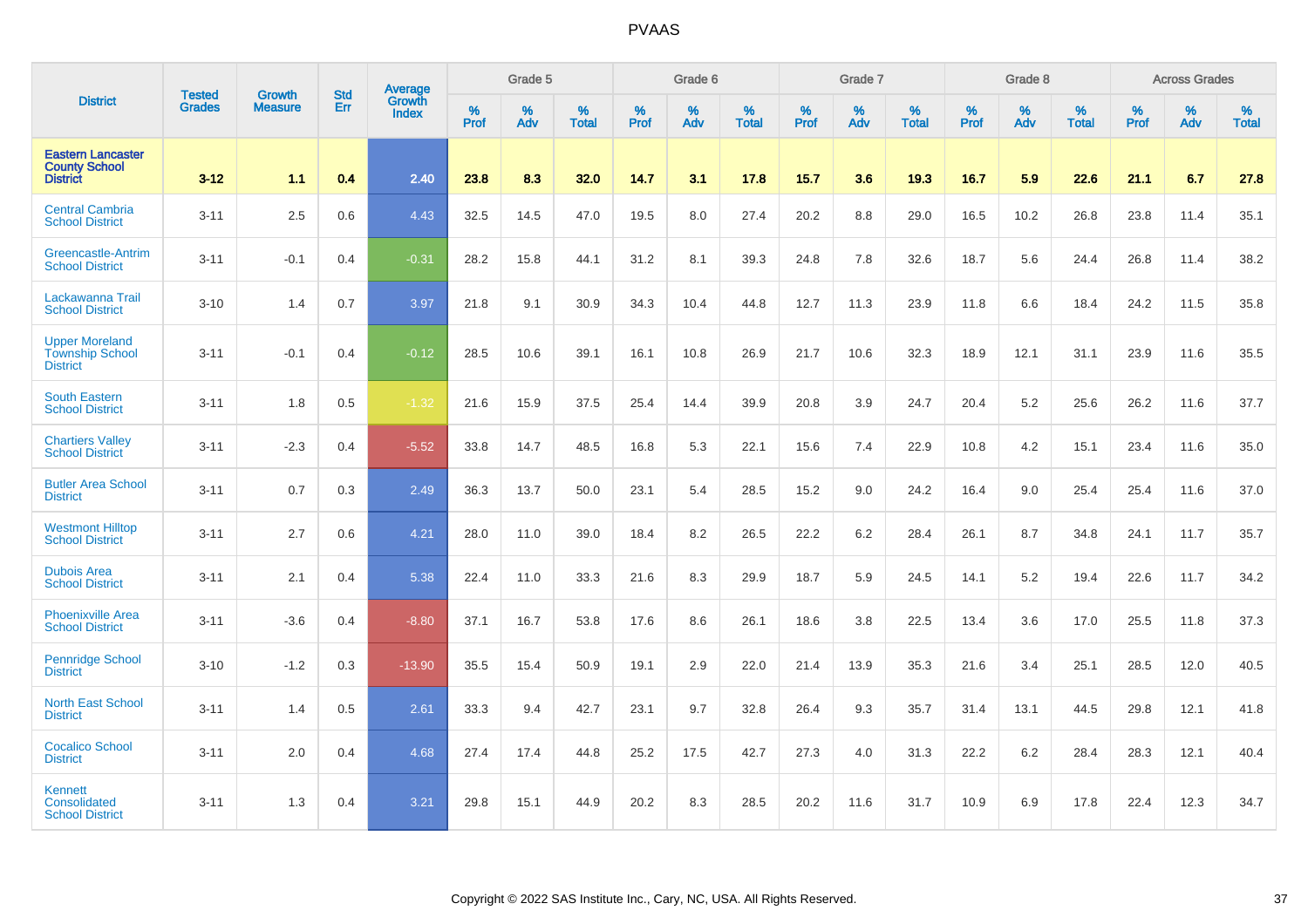|                                                                     |                                |                                 | <b>Std</b> | Average                |           | Grade 5  |                   |           | Grade 6  |                   |           | Grade 7  |                   |           | Grade 8  |                   |           | <b>Across Grades</b> |                   |
|---------------------------------------------------------------------|--------------------------------|---------------------------------|------------|------------------------|-----------|----------|-------------------|-----------|----------|-------------------|-----------|----------|-------------------|-----------|----------|-------------------|-----------|----------------------|-------------------|
| <b>District</b>                                                     | <b>Tested</b><br><b>Grades</b> | <b>Growth</b><br><b>Measure</b> | Err        | Growth<br><b>Index</b> | %<br>Prof | %<br>Adv | %<br><b>Total</b> | %<br>Prof | %<br>Adv | %<br><b>Total</b> | %<br>Prof | %<br>Adv | %<br><b>Total</b> | %<br>Prof | %<br>Adv | %<br><b>Total</b> | %<br>Prof | %<br>Adv             | %<br><b>Total</b> |
| <b>Eastern Lancaster</b><br><b>County School</b><br><b>District</b> | $3 - 12$                       | 1.1                             | 0.4        | 2.40                   | 23.8      | 8.3      | 32.0              | 14.7      | 3.1      | 17.8              | $15.7$    | 3.6      | 19.3              | 16.7      | 5.9      | 22.6              | 21.1      | 6.7                  | 27.8              |
| Pennsylvania<br><b>Leadership Charter</b><br><b>School</b>          | $3 - 11$                       | $-1.4$                          | 0.5        | $-4.74$                | 24.7      | 11.5     | 36.2              | 24.9      | 6.4      | 31.2              | 13.4      | 19.6     | 33.0              | 16.7      | 6.2      | 22.9              | 23.9      | 12.4                 | 36.4              |
| Philipsburg-<br>Osceola Area<br><b>School District</b>              | $3 - 11$                       | $-4.9$                          | 0.6        | $-8.59$                | 35.5      | 10.5     | 46.0              | 27.8      | 7.4      | 35.2              | 23.0      | 3.2      | 26.2              | 15.6      | 5.2      | 20.8              | 27.5      | 12.4                 | 40.0              |
| <b>Wattsburg Area</b><br><b>School District</b>                     | $3 - 11$                       | 4.1                             | 0.6        | 6.55                   | 25.0      | 18.2     | 43.2              | 27.2      | 17.4     | 44.6              | 19.6      | 7.6      | 27.2              | 31.7      | 12.9     | 44.6              | 26.7      | 12.5                 | 39.2              |
| <b>Ephrata Area</b><br><b>School District</b>                       | $3 - 11$                       | 0.9                             | 0.4        | 2.40                   | 34.6      | 12.9     | 47.5              | 24.8      | 8.0      | 32.8              | 18.0      | 4.2      | 22.2              | 18.9      | 4.3      | 23.1              | 25.6      | 12.5                 | 38.1              |
| <b>Blairsville-</b><br><b>Saltsburg School</b><br><b>District</b>   | $3 - 11$                       | $-2.7$                          | 0.6        | $-4.22$                | 28.9      | 20.6     | 49.5              | 15.4      | 9.9      | 25.3              | 19.4      | 8.2      | 27.6              | 18.8      | 8.2      | 27.1              | 22.2      | 12.6                 | 34.8              |
| Quakertown<br><b>Community School</b><br><b>District</b>            | $3 - 12$                       | $-0.7$                          | 0.3        | $-3.43$                | 31.8      | 16.7     | 48.5              | 31.0      | 7.5      | 38.4              | 17.8      | 8.4      | 26.2              | 21.0      | 9.1      | 30.1              | 26.2      | 12.7                 | 38.9              |
| <b>Mercer Area</b><br><b>School District</b>                        | $3 - 11$                       | $-1.2$                          | 0.7        | $-1.57$                | 32.8      | 15.5     | 48.3              | 35.3      | 8.8      | 44.1              | 25.0      | 11.8     | 36.8              | 18.7      | 4.0      | 22.7              | 29.0      | 12.7                 | 41.7              |
| <b>Hollidaysburg Area</b><br><b>School District</b>                 | $3 - 11$                       | 2.9                             | 0.4        | 7.22                   | 33.2      | 16.0     | 49.2              | 26.4      | 12.8     | 39.2              | 27.3      | 14.7     | 42.0              | 23.2      | 8.0      | 31.2              | 28.7      | 12.7                 | 41.4              |
| Lampeter-<br><b>Strasburg School</b><br><b>District</b>             | $3 - 12$                       | $-0.2$                          | 0.4        | $-0.49$                | 38.6      | 13.5     | 52.2              | 32.4      | 4.9      | 37.2              | 36.0      | 7.1      | 43.2              | 22.6      | 10.6     | 33.2              | 34.5      | 12.8                 | 47.4              |
| Southeastern<br><b>Greene School</b><br><b>District</b>             | $3 - 10$                       | $-11.8$                         | 1.0        | $-11.73$               | 34.5      | 13.8     | 48.3              | 32.4      | 2.9      | 35.3              | 8.2       | 4.1      | 12.2              | 25.6      | 2.3      | 27.9              | 26.6      | 12.9                 | 39.5              |
| Portage Area<br><b>School District</b>                              | $3 - 10$                       | 0.3                             | 0.8        | 0.38                   | 28.6      | 7.1      | 35.7              | 30.0      | 10.0     | 40.0              | 25.4      | 9.5      | 34.9              | 17.0      | 7.6      | 24.5              | 29.8      | 12.9                 | 42.6              |
| <b>Dallas School</b><br><b>District</b>                             | $3 - 11$                       | $-5.7$                          | 0.5        | $-6.82$                | 43.8      | 15.6     | 59.4              | 24.3      | 2.8      | 27.1              | 18.1      | 6.3      | 24.4              | 17.9      | 0.0      | 17.9              | 30.9      | 12.9                 | 43.8              |
| <b>Wyomissing Area</b><br><b>School District</b>                    | $3 - 12$                       | $-3.5$                          | 0.6        | $-6.26$                | 32.2      | 13.6     | 45.8              | 30.0      | 7.3      | 37.3              | 12.3      | 6.6      | 18.8              | 13.6      | 6.4      | 20.0              | 25.7      | 12.9                 | 38.6              |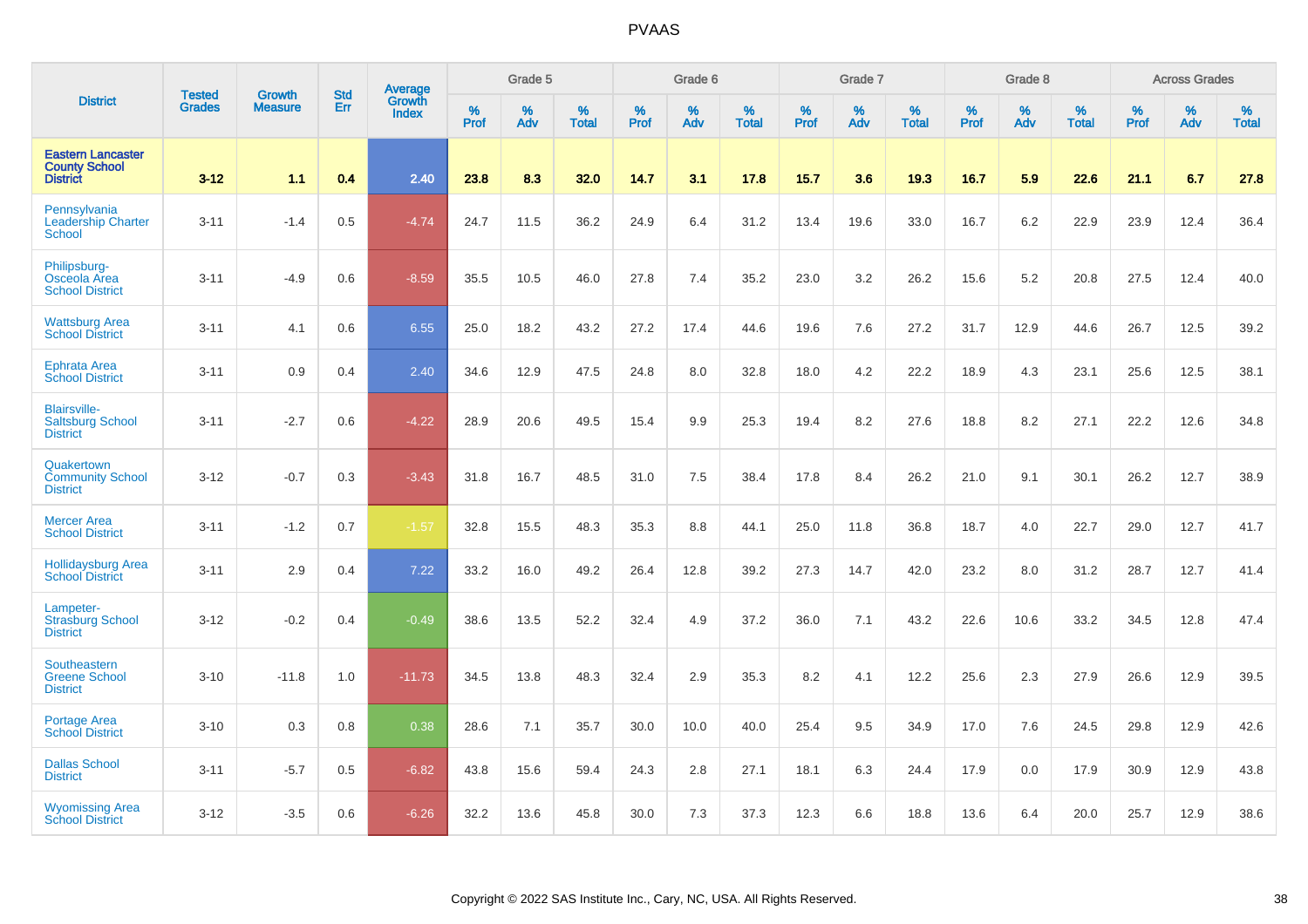|                                                                     | <b>Tested</b> | <b>Growth</b>  | <b>Std</b> | <b>Average</b><br>Growth |                     | Grade 5  |                   |                  | Grade 6  |                   |                  | Grade 7  |                   |                  | Grade 8     |                   |                  | <b>Across Grades</b> |                   |
|---------------------------------------------------------------------|---------------|----------------|------------|--------------------------|---------------------|----------|-------------------|------------------|----------|-------------------|------------------|----------|-------------------|------------------|-------------|-------------------|------------------|----------------------|-------------------|
| <b>District</b>                                                     | <b>Grades</b> | <b>Measure</b> | Err        | <b>Index</b>             | $\%$<br><b>Prof</b> | %<br>Adv | %<br><b>Total</b> | %<br><b>Prof</b> | %<br>Adv | %<br><b>Total</b> | %<br><b>Prof</b> | %<br>Adv | %<br><b>Total</b> | %<br><b>Prof</b> | $\%$<br>Adv | %<br><b>Total</b> | %<br><b>Prof</b> | %<br>Adv             | %<br><b>Total</b> |
| <b>Eastern Lancaster</b><br><b>County School</b><br><b>District</b> | $3 - 12$      | 1.1            | 0.4        | 2.40                     | 23.8                | 8.3      | 32.0              | 14.7             | 3.1      | 17.8              | 15.7             | 3.6      | 19.3              | 16.7             | 5.9         | 22.6              | 21.1             | 6.7                  | 27.8              |
| <b>East Penn School</b><br><b>District</b>                          | $3 - 11$      | 0.8            | 0.3        | 3.03                     | 32.6                | 12.6     | 45.2              | 20.7             | 7.8      | 28.4              | 23.5             | 11.3     | 34.8              | 17.8             | 8.6         | 26.5              | 26.4             | 13.0                 | 39.4              |
| <b>Muncy School</b><br><b>District</b>                              | $3 - 11$      | 2.4            | 0.7        | 2.30                     | 36.7                | 8.3      | 45.0              | 32.5             | 14.3     | 46.8              | 29.0             | 15.9     | 44.9              | 23.3             | 6.7         | 30.0              | 31.5             | 13.1                 | 44.6              |
| <b>Montgomery Area</b><br><b>School District</b>                    | $3 - 11$      | 0.8            | 0.8        | 1.00                     | 25.7                | 10.8     | 36.5              | 29.0             | 30.6     | 59.7              | 33.3             | 6.9      | 40.3              | 17.2             | 1.7         | 19.0              | 28.4             | 13.2                 | 41.6              |
| <b>Derry Area School</b><br><b>District</b>                         | $3 - 11$      | $-0.6$         | 0.6        | $-1.03$                  | 21.3                | 14.8     | 36.1              | 32.5             | 13.0     | 45.5              | 11.9             | 6.8      | 18.6              | 10.2             | 6.5         | 16.7              | 23.2             | 13.2                 | 36.4              |
| <b>Clarion-Limestone</b><br><b>Area School</b><br><b>District</b>   | $3 - 12$      | $-1.1$         | 0.9        | $-1.30$                  | 40.0                | 27.3     | 67.3              | 36.5             | 5.8      | 42.3              | 27.9             | 11.6     | 39.5              | 7.8              | 3.9         | 11.8              | 28.4             | 13.2                 | 41.6              |
| Loyalsock<br><b>Township School</b><br><b>District</b>              | $3 - 12$      | 3.7            | 0.6        | 7.24                     | 33.0                | 18.3     | 51.3              | 32.6             | 10.2     | 42.9              | 23.4             | 9.4      | 32.8              | 27.0             | 9.0         | 36.0              | 31.1             | 13.2                 | 44.4              |
| Northeastern York<br><b>School District</b>                         | $3 - 11$      | 1.4            | 0.4        | 3.38                     | 32.1                | 13.8     | 46.0              | 21.2             | 8.1      | 29.3              | 21.9             | 6.0      | 27.9              | 29.2             | 15.0        | 44.1              | 27.8             | 13.2                 | 41.0              |
| <b>Lakeview School</b><br><b>District</b>                           | $3 - 11$      | $-3.9$         | 0.8        | $-4.99$                  | 28.6                | 18.4     | 46.9              | 30.0             | 7.1      | 37.1              | 22.2             | 1.6      | 23.8              | 21.0             | 1.6         | 22.6              | 28.3             | 13.3                 | 41.6              |
| <b>Kutztown Area</b><br><b>School District</b>                      | $3 - 12$      | $-1.4$         | 0.8        | $-1.80$                  | 40.3                | 11.9     | 52.2              | 24.2             | 3.2      | 27.4              | 25.6             | 10.3     | 35.9              | 10.8             | 10.8        | 21.5              | 30.0             | 13.3                 | 43.3              |
| Environmental<br><b>Charter School At</b><br><b>Frick Park</b>      | $3-9$         | $-0.2$         | 0.7        | $-0.25$                  | 18.2                | 10.4     | 28.6              | 17.0             | 4.3      | 21.3              | 16.3             | 10.9     | 27.2              | 10.0             | 4.3         | 14.3              | 22.6             | 13.4                 | 36.0              |
| <b>West Jefferson</b><br><b>Hills School District</b>               | $3 - 11$      | $-1.1$         | 0.4        | $-2.85$                  | 35.0                | 17.5     | 52.5              | 24.8             | 3.3      | 28.0              | 22.8             | 6.3      | 29.1              | 21.7             | 4.4         | 26.1              | 30.8             | 13.4                 | 44.3              |
| <b>Freeport Area</b><br><b>School District</b>                      | $3 - 10$      | 0.9            | 0.5        | 1.60                     | 30.5                | 9.9      | 40.5              | 26.6             | 15.3     | 41.9              | 34.3             | 12.7     | 47.0              | 19.1             | 9.9         | 29.0              | 29.3             | 13.4                 | 42.8              |
| <b>Conestoga Valley</b><br><b>School District</b>                   | $3 - 11$      | 4.8            | 0.4        | 12.76                    | 21.3                | 12.6     | 33.8              | 24.9             | 7.7      | 32.7              | 20.4             | 14.0     | 34.4              | 23.0             | 13.5        | 36.5              | 24.2             | 13.5                 | 37.8              |
| <b>Laurel School</b><br><b>District</b>                             | $3 - 11$      | $-0.4$         | 0.7        | $-0.55$                  | 25.7                | 5.4      | 31.1              | 23.9             | 12.7     | 36.6              | 29.5             | 5.1      | 34.6              | 18.8             | 8.7         | 27.5              | 28.6             | 13.6                 | 42.2              |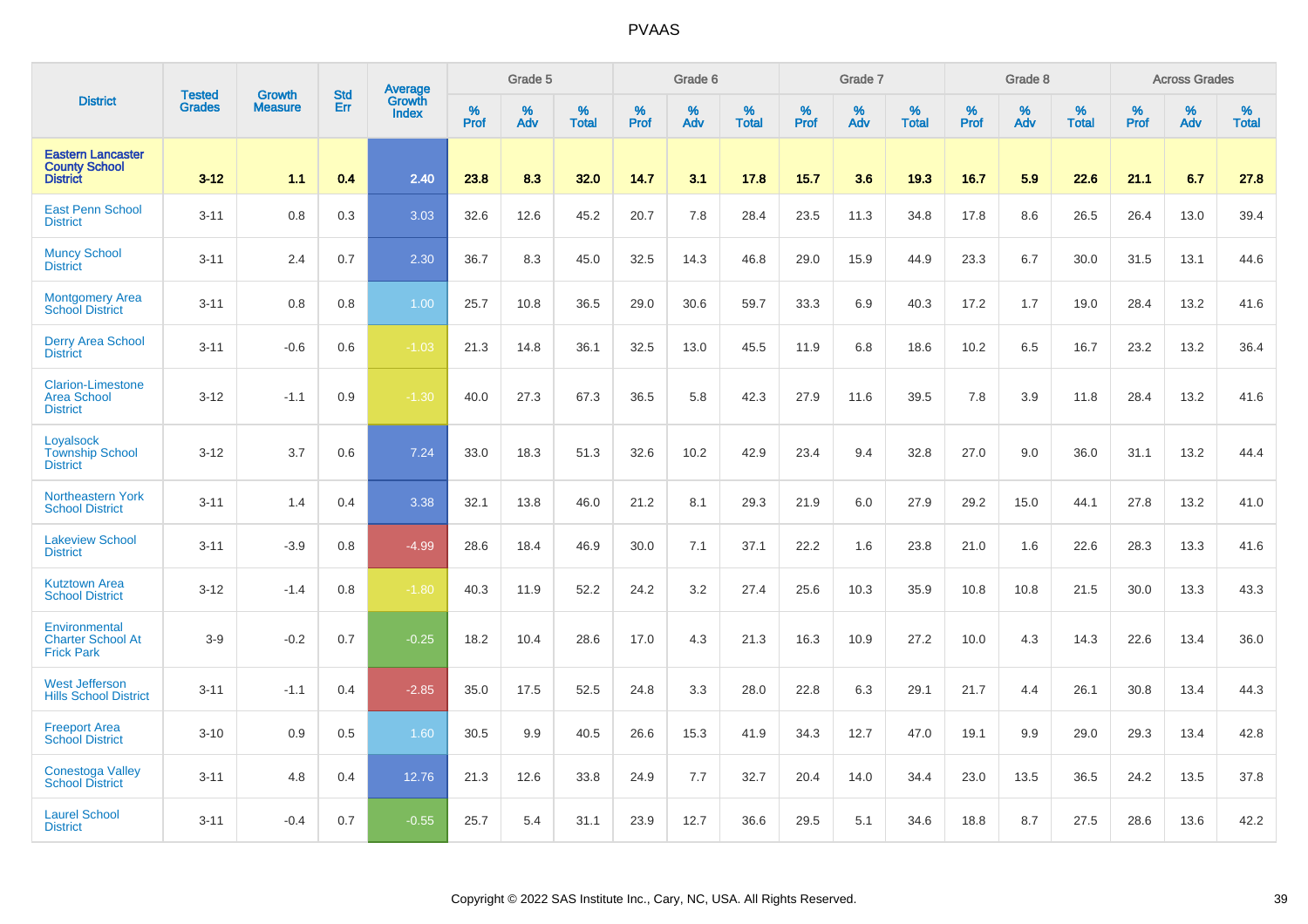|                                                                     | <b>Tested</b> | <b>Growth</b>  | <b>Std</b> | Average                |                     | Grade 5     |                   |                  | Grade 6  |                   |                     | Grade 7  |                   |                  | Grade 8  |                   |              | <b>Across Grades</b> |                   |
|---------------------------------------------------------------------|---------------|----------------|------------|------------------------|---------------------|-------------|-------------------|------------------|----------|-------------------|---------------------|----------|-------------------|------------------|----------|-------------------|--------------|----------------------|-------------------|
| <b>District</b>                                                     | <b>Grades</b> | <b>Measure</b> | Err        | Growth<br><b>Index</b> | $\%$<br><b>Prof</b> | $\%$<br>Adv | %<br><b>Total</b> | %<br><b>Prof</b> | %<br>Adv | %<br><b>Total</b> | $\%$<br><b>Prof</b> | %<br>Adv | %<br><b>Total</b> | %<br><b>Prof</b> | %<br>Adv | %<br><b>Total</b> | $\%$<br>Prof | %<br>Adv             | %<br><b>Total</b> |
| <b>Eastern Lancaster</b><br><b>County School</b><br><b>District</b> | $3 - 12$      | 1.1            | 0.4        | 2.40                   | 23.8                | 8.3         | 32.0              | 14.7             | 3.1      | 17.8              | 15.7                | 3.6      | 19.3              | 16.7             | 5.9      | 22.6              | 21.1         | 6.7                  | 27.8              |
| <b>Palisades School</b><br><b>District</b>                          | $3 - 11$      | 1.0            | 0.6        | 1.58                   | 33.3                | 16.7        | 50.0              | 27.6             | 4.1      | 31.6              | 32.4                | 6.9      | 39.2              | 19.3             | 1.1      | 20.4              | 31.4         | 13.6                 | 45.0              |
| <b>Methacton School</b><br><b>District</b>                          | $3 - 11$      | $-1.5$         | 0.3        | $-3.31$                | 30.5                | 14.2        | 44.7              | 28.2             | 9.9      | 38.1              | 27.0                | 11.2     | 38.2              | 20.1             | 12.5     | 32.6              | 30.9         | 13.6                 | 44.5              |
| <b>Bald Eagle Area</b><br><b>School District</b>                    | $3 - 11$      | 2.6            | 0.6        | 4.48                   | 35.2                | 14.8        | 50.0              | 25.7             | 8.9      | 34.6              | 17.0                | 6.8      | 23.7              | 15.0             | 10.6     | 25.7              | 25.1         | 13.7                 | 38.8              |
| <b>North Hills School</b><br><b>District</b>                        | $3 - 11$      | $-3.1$         | 0.4        | $-8.67$                | 34.1                | 14.0        | 48.1              | 30.1             | 11.4     | 41.5              | 28.1                | 11.5     | 39.6              | 21.9             | 9.6      | 31.5              | 30.4         | 13.8                 | 44.2              |
| <b>Otto-Eldred School</b><br><b>District</b>                        | $3 - 11$      | 7.8            | 0.9        | 8.33                   | 23.8                | 28.6        | 52.4              | 45.0             | 12.5     | 57.5              | 20.0                | 15.6     | 35.6              | 25.0             | 6.2      | 31.2              | 28.3         | 13.9                 | 42.2              |
| <b>North Penn School</b><br><b>District</b>                         | $3 - 11$      | 0.9            | 0.2        | 9.59                   | 30.6                | 14.1        | 44.6              | 25.7             | 14.1     | 39.7              | 29.4                | 8.8      | 38.2              | 25.4             | 7.7      | 33.2              | 29.6         | 14.0                 | 43.7              |
| <b>Wilson School</b><br><b>District</b>                             | $3 - 12$      | $-3.7$         | 0.5        | $-7.79$                | 27.9                | 12.6        | 40.5              | 24.6             | 4.2      | 28.8              | 19.9                | 7.0      | 26.9              | 13.0             | 9.8      | 22.8              | 28.3         | 14.3                 | 42.6              |
| Penns Valley Area<br><b>School District</b>                         | $3 - 12$      | 5.2            | 0.6        | 10.29                  | 43.9                | 18.4        | 62.2              | 38.8             | 17.5     | 56.3              | 25.7                | 9.5      | 35.2              | 16.0             | 9.4      | 25.5              | 32.5         | 14.3                 | 46.8              |
| <b>Abington Heights</b><br><b>School District</b>                   | $3 - 11$      | $-1.7$         | 0.5        | $-3.75$                | 29.2                | 13.3        | 42.5              | 21.1             | 6.7      | 27.8              | 31.5                | 7.9      | 39.4              |                  |          |                   | 30.5         | 14.3                 | 44.8              |
| <b>Lower Dauphin</b><br><b>School District</b>                      | $3 - 11$      | $-1.8$         | 0.4        | $-6.99$                | 29.8                | 22.8        | 52.6              | 23.7             | 4.8      | 28.5              | 22.0                | 6.4      | 28.4              | 18.6             | 9.5      | 28.0              | 25.6         | 14.4                 | 39.9              |
| <b>Seneca Valley</b><br><b>School District</b>                      | $3 - 11$      | $-2.1$         | 0.3        | $-7.45$                | 28.8                | 15.8        | 44.6              | 33.8             | 9.8      | 43.6              | 26.6                | 12.0     | 38.5              | 18.6             | 6.0      | 24.6              | 30.0         | 14.4                 | 44.4              |
| <b>Selinsgrove Area</b><br><b>School District</b>                   | $3 - 12$      | 4.7            | 0.5        | 10.17                  | 26.0                | 6.1         | 32.0              | 32.0             | 17.0     | 49.0              | 26.4                | 18.7     | 45.2              | 25.6             | 10.5     | 36.1              | 25.8         | 14.6                 | 40.4              |
| Elizabethtown<br><b>Area School</b><br><b>District</b>              | $3 - 12$      | 0.2            | 0.4        | 0.58                   | 29.9                | 22.6        | 52.6              | 22.2             | 10.9     | 33.1              | 20.8                | 2.8      | 23.7              | 20.8             | 3.3      | 24.1              | 26.7         | 14.6                 | 41.2              |
| Canon-Mcmillan<br><b>School District</b>                            | $3 - 11$      | $-1.3$         | 0.3        | $-3.91$                | 29.4                | 22.3        | 51.7              | 28.2             | 9.8      | 38.0              | 26.1                | 10.4     | 36.5              | 27.7             | 10.6     | 38.4              | 30.0         | 14.6                 | 44.6              |
| <b>Gettysburg Area</b><br><b>School District</b>                    | $3 - 11$      | 1.3            | 0.4        | 2.96                   | 36.4                | 17.3        | 53.7              | 22.0             | 12.0     | 34.0              | 15.9                | 5.7      | 21.6              | 21.4             | 7.3      | 28.6              | 25.4         | 14.7                 | 40.1              |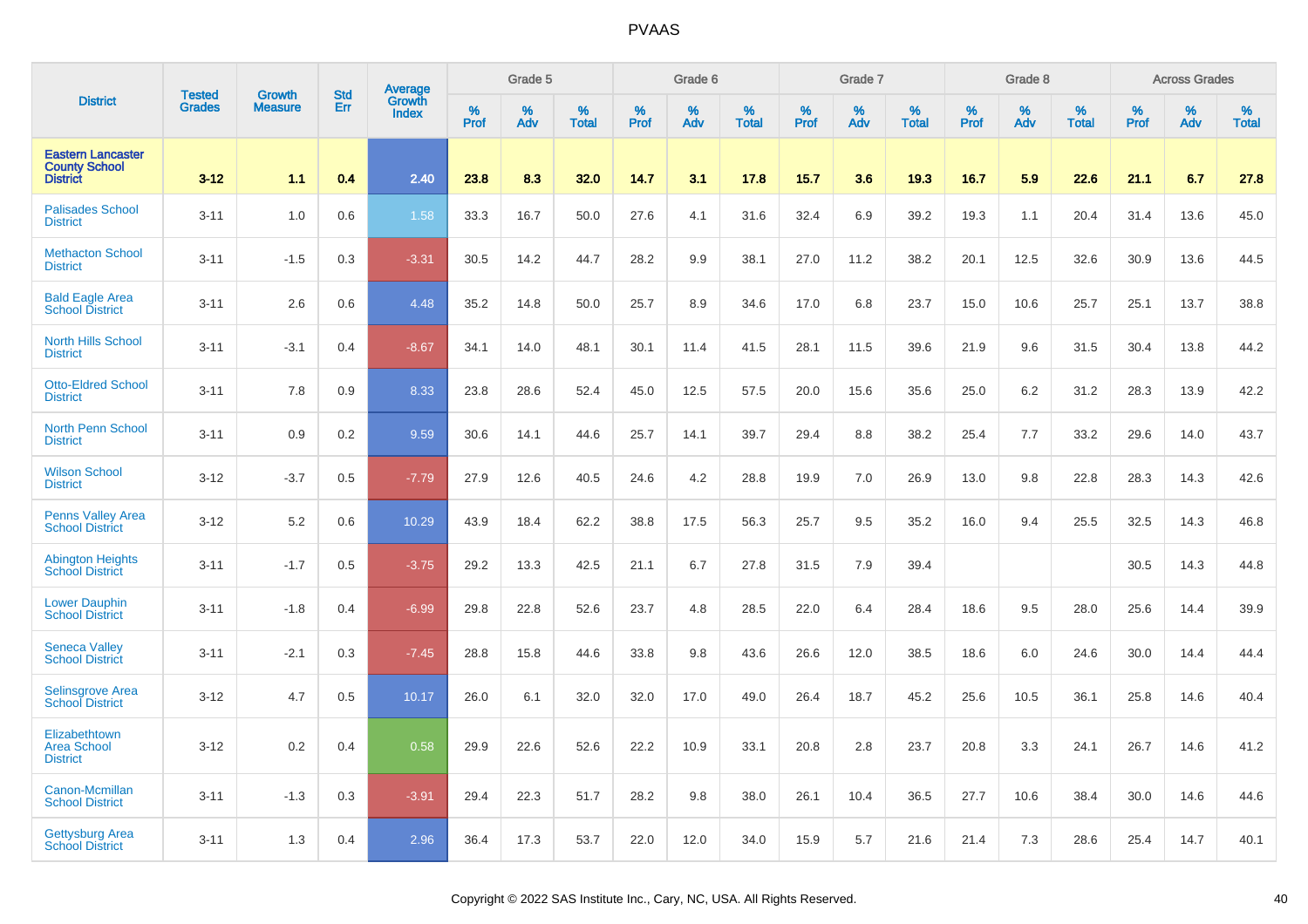|                                                                     | <b>Tested</b> | <b>Growth</b>  | <b>Std</b> | Average                |              | Grade 5  |                   |                  | Grade 6  |                   |                     | Grade 7  |                   |           | Grade 8  |                   |              | <b>Across Grades</b> |                   |
|---------------------------------------------------------------------|---------------|----------------|------------|------------------------|--------------|----------|-------------------|------------------|----------|-------------------|---------------------|----------|-------------------|-----------|----------|-------------------|--------------|----------------------|-------------------|
| <b>District</b>                                                     | <b>Grades</b> | <b>Measure</b> | Err        | Growth<br><b>Index</b> | $\%$<br>Prof | %<br>Adv | %<br><b>Total</b> | %<br><b>Prof</b> | %<br>Adv | %<br><b>Total</b> | $\%$<br><b>Prof</b> | %<br>Adv | %<br><b>Total</b> | %<br>Prof | %<br>Adv | %<br><b>Total</b> | $\%$<br>Prof | %<br>Adv             | %<br><b>Total</b> |
| <b>Eastern Lancaster</b><br><b>County School</b><br><b>District</b> | $3 - 12$      | 1.1            | 0.4        | 2.40                   | 23.8         | 8.3      | 32.0              | 14.7             | 3.1      | 17.8              | 15.7                | 3.6      | 19.3              | 16.7      | 5.9      | 22.6              | 21.1         | 6.7                  | 27.8              |
| <b>Dallastown Area</b><br><b>School District</b>                    | $3 - 11$      | 0.6            | 0.3        | 1.77                   | 25.8         | 13.0     | 38.8              | 31.1             | 11.5     | 42.6              | 23.7                | 7.8      | 31.6              | 19.0      | 9.4      | 28.4              | 27.7         | 14.8                 | 42.4              |
| <b>Greater Latrobe</b><br><b>School District</b>                    | $3 - 11$      | 1.6            | 0.4        | 3.89                   | 36.4         | 15.5     | 51.9              | 37.0             | 5.3      | 42.3              | 32.2                | 18.5     | 50.7              | 23.4      | 8.0      | 31.4              | 34.1         | 15.0                 | 49.1              |
| <b>Riverview School</b><br><b>District</b>                          | $3 - 11$      | $-6.6$         | 0.8        | $-0.07$                | 28.8         | 5.8      | 34.6              | 29.9             | 9.1      | 39.0              | 21.7                | 3.3      | 25.0              | 12.7      | 5.1      | 17.7              | 25.8         | 15.0                 | 40.8              |
| <b>Indiana Area</b><br><b>School District</b>                       | $3 - 11$      | 1.8            | 0.4        | 4.10                   | 29.3         | 17.7     | 47.0              | 23.9             | 11.7     | 35.5              | 36.0                | 10.3     | 46.3              | 23.2      | 14.2     | 37.4              | 30.1         | 15.1                 | 45.2              |
| <b>Windber Area</b><br><b>School District</b>                       | $3 - 11$      | $-1.8$         | 0.7        | $-3.20$                | 28.8         | 20.0     | 48.8              | 20.9             | 9.0      | 29.8              | 14.7                | 9.3      | 24.0              | 28.6      | 13.1     | 41.7              | 24.4         | 15.1                 | 39.6              |
| <b>South Middleton</b><br><b>School District</b>                    | $3 - 11$      | $-1.1$         | 0.5        | $-2.15$                | 28.8         | 22.7     | 51.5              | 23.8             | 4.0      | 27.8              | 20.7                | 7.1      | 27.8              | 16.8      | 9.2      | 26.0              | 25.9         | 15.1                 | 41.0              |
| <b>Spring Grove Area</b><br><b>School District</b>                  | $3 - 11$      | $-1.9$         | 0.4        | $-4.85$                | 30.9         | 11.5     | 42.4              | 31.2             | 15.8     | 47.0              | 23.2                | 11.2     | 34.4              | 5.2       | 3.2      | 8.4               | 26.1         | 15.4                 | 41.5              |
| <b>Camp Hill School</b><br><b>District</b>                          | $3 - 12$      | $-2.0$         | 0.7        | $-2.69$                | 40.7         | 27.2     | 67.9              | 24.0             | 4.0      | 28.0              | 17.6                | 9.9      | 27.5              | 22.0      | 3.7      | 25.7              | 30.7         | 15.4                 | 46.1              |
| <b>Fairview School</b><br><b>District</b>                           | $3 - 11$      | $-0.6$         | 0.5        | $-1.14$                | 31.8         | 12.7     | 44.4              | 24.8             | 11.3     | 36.1              | 29.4                | 11.6     | 41.1              | 30.8      | 12.0     | 42.9              | 32.4         | 15.4                 | 47.7              |
| <b>Springfield</b><br><b>Township School</b><br><b>District</b>     | $3 - 11$      | 1.7            | 0.5        | 3.63                   | 31.3         | 12.3     | 43.6              | 26.9             | 11.1     | 38.0              | 28.4                | 21.9     | 50.3              | 31.7      | 17.2     | 49.0              | 33.1         | 15.4                 | 48.5              |
| <b>Greenwood School</b><br><b>District</b>                          | $3 - 11$      | 3.3            | 0.8        | $-0.13$                | 30.3         | 13.6     | 43.9              | 32.1             | 7.6      | 39.6              | 9.1                 | 1.8      | 10.9              | 25.9      | 14.8     | 40.7              | 28.8         | 15.4                 | 44.2              |
| <b>Pennsbury School</b><br><b>District</b>                          | $3 - 11$      | $-2.3$         | 0.3        | $-8.74$                | 32.1         | 19.0     | 51.1              | 23.0             | 10.9     | 34.0              | 19.4                | 7.0      | 26.4              | 15.8      | 9.8      | 25.6              | 26.7         | 15.5                 | 42.2              |
| Palmyra Area<br><b>School District</b>                              | $3 - 11$      | 0.0            | 0.4        | 0.08                   | 36.2         | 17.5     | 53.8              | 27.2             | 8.3      | 35.4              | 25.5                | 12.2     | 37.6              | 29.8      | 12.2     | 42.0              | 31.5         | 15.7                 | 47.2              |
| <b>Bellefonte Area</b><br><b>School District</b>                    | $3 - 11$      | 3.1            | 0.5        | 6.77                   | 32.7         | 22.0     | 54.8              | 31.6             | 7.3      | 39.0              | 23.4                | 5.5      | 29.0              | 14.8      | 9.9      | 24.8              | 28.6         | 15.7                 | 44.3              |
| <b>Keystone Oaks</b><br><b>School District</b>                      | $3 - 11$      | $-3.0$         | 0.6        | $-3.25$                | 26.0         | 20.3     | 46.3              | 19.5             | 11.5     | 31.0              | 19.5                | 10.6     | 30.1              | 17.5      | 12.3     | 29.8              | 25.2         | 15.8                 | 41.0              |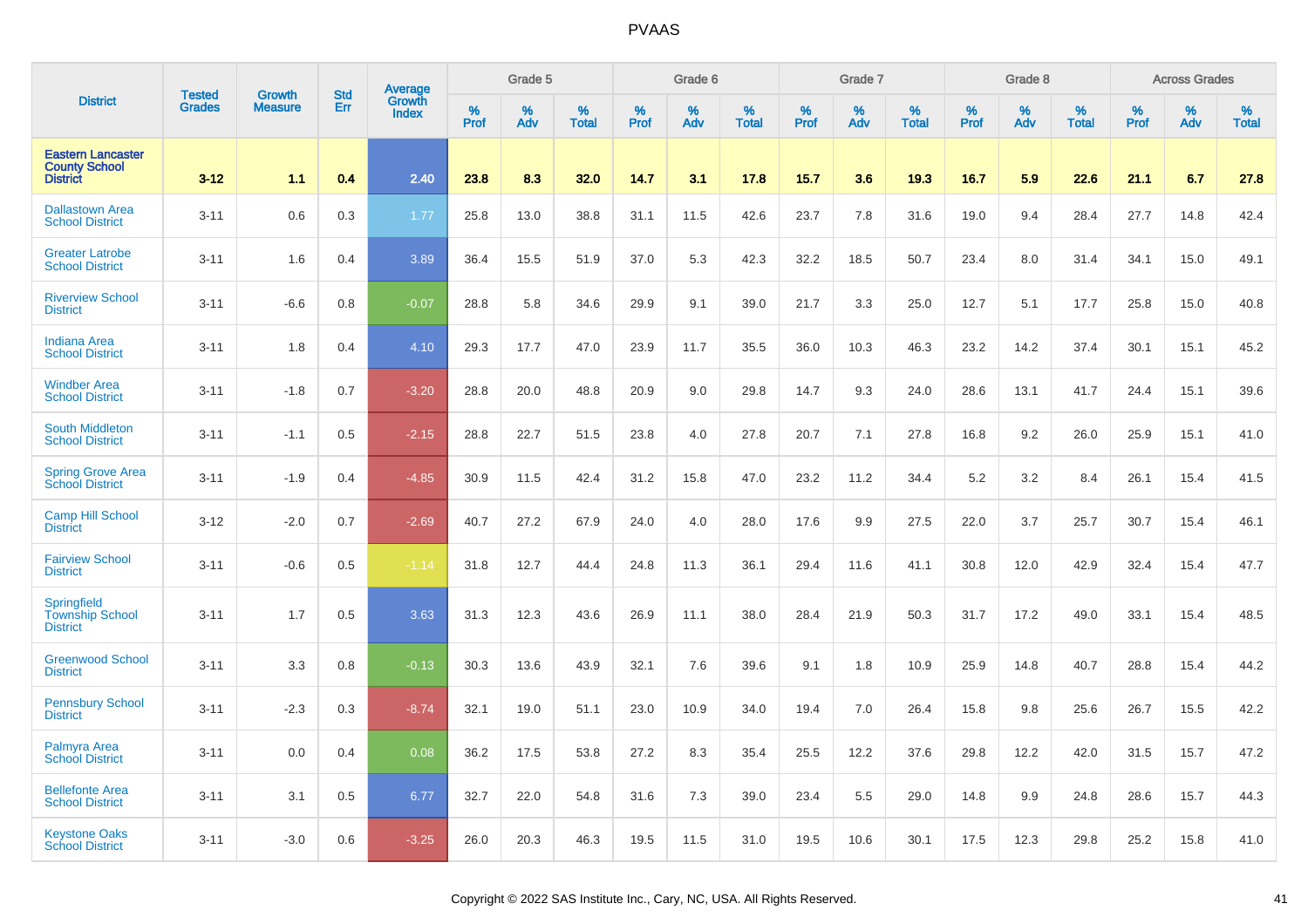|                                                                     | <b>Tested</b> | <b>Growth</b>  | <b>Std</b> | Average                |                     | Grade 5     |                      |                  | Grade 6     |                      |                  | Grade 7  |                   |              | Grade 8  |                      |                     | <b>Across Grades</b> |                      |
|---------------------------------------------------------------------|---------------|----------------|------------|------------------------|---------------------|-------------|----------------------|------------------|-------------|----------------------|------------------|----------|-------------------|--------------|----------|----------------------|---------------------|----------------------|----------------------|
| <b>District</b>                                                     | <b>Grades</b> | <b>Measure</b> | Err        | Growth<br><b>Index</b> | $\%$<br><b>Prof</b> | $\%$<br>Adv | $\%$<br><b>Total</b> | %<br><b>Prof</b> | $\%$<br>Adv | $\%$<br><b>Total</b> | %<br><b>Prof</b> | %<br>Adv | %<br><b>Total</b> | $\%$<br>Prof | %<br>Adv | $\%$<br><b>Total</b> | $\%$<br><b>Prof</b> | $\%$<br>Adv          | $\%$<br><b>Total</b> |
| <b>Eastern Lancaster</b><br><b>County School</b><br><b>District</b> | $3 - 12$      | 1.1            | 0.4        | 2.40                   | 23.8                | 8.3         | 32.0                 | 14.7             | 3.1         | 17.8                 | 15.7             | 3.6      | 19.3              | 16.7         | 5.9      | 22.6                 | 21.1                | 6.7                  | 27.8                 |
| <b>Plum Borough</b><br><b>School District</b>                       | $3 - 11$      | $-3.1$         | 0.4        | $-7.49$                | 34.5                | 8.4         | 42.9                 | 32.3             | 19.5        | 51.8                 | 22.5             | 13.0     | 35.5              | 17.6         | 4.3      | 21.9                 | 28.8                | 15.8                 | 44.6                 |
| <b>Millcreek Township</b><br><b>School District</b>                 | $3 - 11$      | 1.1            | 0.3        | 3.51                   | 26.5                | 20.8        | 47.3                 | 23.1             | 9.4         | 32.4                 | 22.1             | 14.3     | 36.4              | 21.6         | 13.0     | 34.7                 | 25.4                | 15.9                 | 41.3                 |
| <b>Wayne Highlands</b><br><b>School District</b>                    | $3 - 11$      | 2.2            | 0.5        | 4.54                   | 36.4                | 14.3        | 50.7                 | 31.5             | 11.4        | 43.0                 | 25.6             | 14.3     | 39.9              | 27.6         | 4.9      | 32.5                 | 29.9                | 16.0                 | 46.0                 |
| <b>Jenkintown School</b><br><b>District</b>                         | $3 - 11$      | $-5.2$         | 1.0        | $-1.48$                | 35.4                | 12.5        | 47.9                 | 18.9             | 8.1         | 27.0                 | 16.0             | 0.0      | 16.0              | 8.0          | 4.0      | 12.0                 | 29.0                | 16.2                 | 45.2                 |
| <b>Hempfield Area</b><br><b>School District</b>                     | $3 - 12$      | 2.3            | 0.3        | 7.58                   | 34.6                | 13.8        | 48.4                 | 24.6             | 14.9        | 39.6                 | 30.2             | 13.5     | 43.7              | 26.8         | 10.7     | 37.5                 | 30.5                | 16.4                 | 46.9                 |
| <b>Richland School</b><br><b>District</b>                           | $3 - 11$      | 3.8            | 0.6        | 6.45                   | 40.8                | 21.4        | 62.1                 | 40.4             | 10.6        | 51.1                 | 39.8             | 10.9     | 50.8              | 25.5         | 13.2     | 38.7                 | 36.6                | 16.5                 | 53.1                 |
| <b>Central Bucks</b><br><b>School District</b>                      | $3 - 11$      | 0.2            | 0.2        | 1.61                   | 36.0                | 18.4        | 54.4                 | 31.8             | 16.6        | 48.4                 | 29.2             | 13.4     | 42.6              | 22.8         | 7.4      | 30.1                 | 32.0                | 16.6                 | 48.6                 |
| <b>Perkiomen Valley</b><br><b>School District</b>                   | $3 - 11$      | $-0.2$         | 0.3        | $-3.79$                | 35.2                | 22.4        | 57.5                 | 21.5             | 11.3        | 32.7                 | 27.3             | 16.9     | 44.2              | 21.6         | 7.2      | 28.7                 | 30.6                | 16.6                 | 47.1                 |
| <b>General Mclane</b><br><b>School District</b>                     | $3 - 11$      | 3.9            | 0.5        | 7.89                   | 36.9                | 15.4        | 52.4                 | 27.3             | 12.4        | 39.8                 | 25.8             | 23.1     | 49.0              | 26.9         | 7.7      | 34.6                 | 30.2                | 16.6                 | 46.8                 |
| <b>Owen J Roberts</b><br><b>School District</b>                     | $3 - 11$      | $-3.2$         | 0.3        | $-9.54$                | 35.7                | 21.9        | 57.7                 | 29.6             | 17.3        | 46.9                 | 28.3             | 12.5     | 40.8              | 22.8         | 5.5      | 28.4                 | 31.9                | 16.7                 | 48.6                 |
| <b>Grove City Area</b><br><b>School District</b>                    | $3 - 12$      | $-0.0$         | 0.6        | $-0.00$                | 21.8                | 16.8        | 38.6                 | 29.0             | 12.1        | 41.1                 | 28.1             | 13.2     | 41.2              | 19.5         | 8.5      | 28.0                 | 27.6                | 16.8                 | 44.3                 |
| <b>Hermitage School</b><br><b>District</b>                          | $3 - 12$      | 1.0            | 0.5        | 1.94                   | 39.7                | 7.8         | 47.5                 | 34.3             | 21.7        | 55.9                 | 30.8             | 19.6     | 50.4              | 26.2         | 4.1      | 30.3                 | 33.8                | 16.8                 | 50.6                 |
| <b>Penn Manor</b><br><b>School District</b>                         | $3 - 11$      | 3.2            | 0.3        | 9.54                   | 33.8                | 14.9        | 48.6                 | 28.7             | 15.2        | 43.9                 | 25.5             | 13.2     | 38.7              | 30.2         | 11.0     | 41.2                 | 31.4                | 16.9                 | 48.2                 |
| <b>Moon Area School</b><br><b>District</b>                          | $3 - 11$      | $-2.5$         | 0.4        | $-6.69$                | 32.1                | 15.8        | 48.0                 | 26.9             | 9.1         | 36.0                 | 28.0             | 11.5     | 39.4              | 20.6         | 10.9     | 31.5                 | 29.3                | 16.9                 | 46.2                 |
| <b>Upper Merion Area</b><br><b>School District</b>                  | $3 - 11$      | $-1.3$         | 0.4        | 0.25                   | 34.4                | 16.7        | 51.1                 | 27.9             | 11.7        | 39.6                 | 26.4             | 7.1      | 33.5              | 11.7         | 7.8      | 19.4                 | 26.8                | 17.0                 | 43.8                 |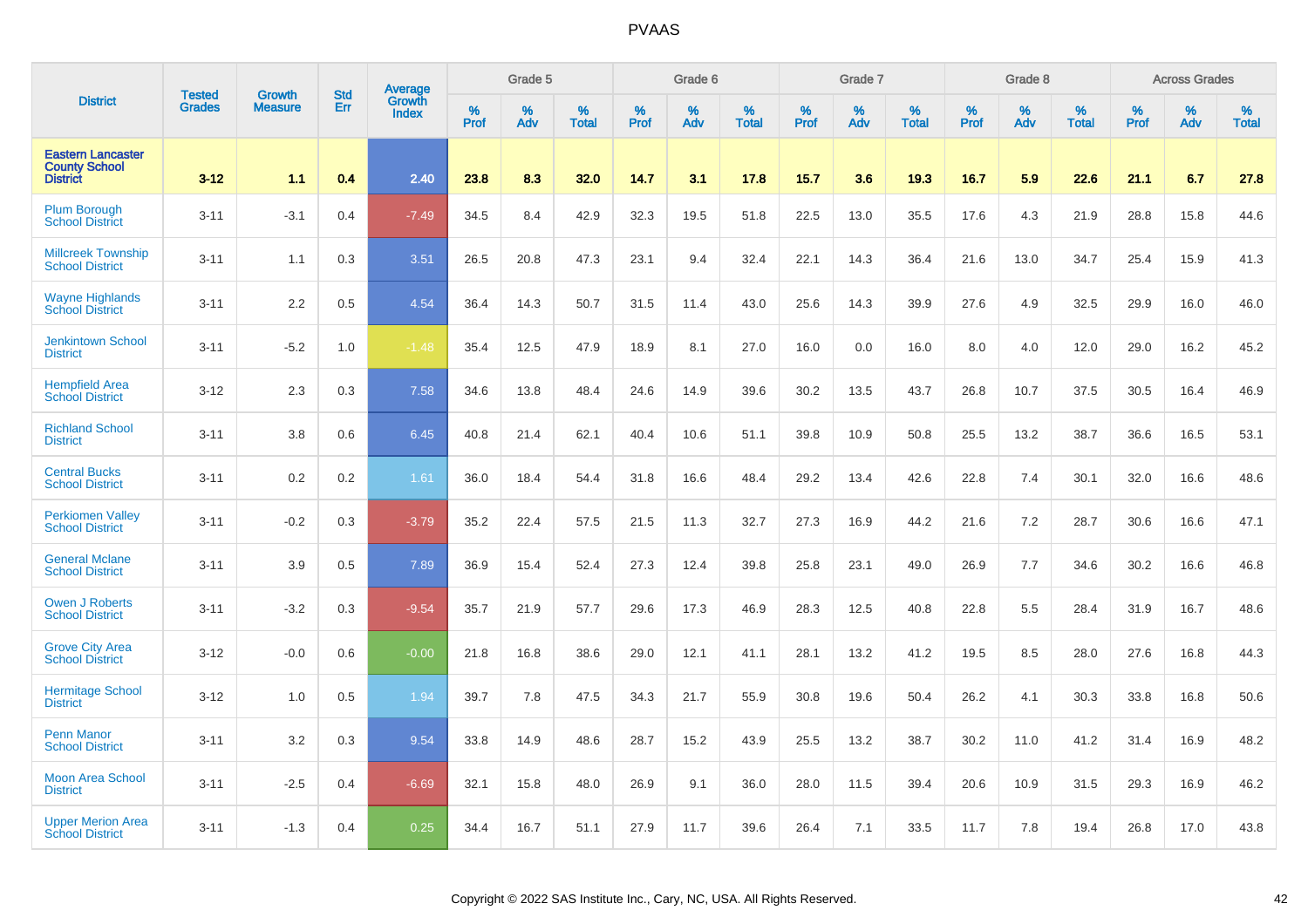|                                                                     | <b>Tested</b> | <b>Growth</b>  | <b>Std</b> | Average                |           | Grade 5  |                   |           | Grade 6  |                   |           | Grade 7  |                   |           | Grade 8  |                   |           | <b>Across Grades</b> |                   |
|---------------------------------------------------------------------|---------------|----------------|------------|------------------------|-----------|----------|-------------------|-----------|----------|-------------------|-----------|----------|-------------------|-----------|----------|-------------------|-----------|----------------------|-------------------|
| <b>District</b>                                                     | <b>Grades</b> | <b>Measure</b> | Err        | Growth<br><b>Index</b> | %<br>Prof | %<br>Adv | %<br><b>Total</b> | %<br>Prof | %<br>Adv | %<br><b>Total</b> | %<br>Prof | %<br>Adv | %<br><b>Total</b> | %<br>Prof | %<br>Adv | %<br><b>Total</b> | %<br>Prof | %<br>Adv             | %<br><b>Total</b> |
| <b>Eastern Lancaster</b><br><b>County School</b><br><b>District</b> | $3 - 12$      | 1.1            | 0.4        | 2.40                   | 23.8      | 8.3      | 32.0              | 14.7      | 3.1      | 17.8              | 15.7      | 3.6      | 19.3              | 16.7      | 5.9      | 22.6              | 21.1      | 6.7                  | 27.8              |
| <b>Bethel Park School</b><br><b>District</b>                        | $3 - 11$      | $-0.2$         | 0.4        | $-0.56$                | 31.6      | 17.7     | 49.3              | 27.0      | 17.1     | 44.1              | 29.6      | 13.0     | 42.6              | 27.1      | 8.9      | 36.0              | 30.4      | 17.5                 | 48.0              |
| <b>Lower Moreland</b><br><b>Township School</b><br><b>District</b>  | $3 - 11$      | 2.2            | 0.5        | 4.63                   | 27.3      | 27.3     | 54.6              | 38.8      | 19.4     | 58.2              | 30.7      | 17.2     | 47.8              | 25.1      | 15.0     | 40.1              | 32.4      | 17.7                 | 50.0              |
| <b>Danville Area</b><br><b>School District</b>                      | $3 - 11$      | 1.2            | 0.5        | 2.37                   | 33.8      | 25.6     | 59.4              | 26.4      | 8.3      | 34.7              | 24.5      | 14.6     | 39.1              | 19.6      | 9.8      | 29.4              | 27.8      | 17.7                 | 45.5              |
| <b>Twin Valley School</b><br><b>District</b>                        | $3 - 12$      | 1.9            | 0.4        | $-0.26$                | 37.8      | 14.0     | 51.9              | 28.6      | 8.2      | 36.9              | 29.5      | 15.0     | 44.5              | 24.9      | 11.2     | 36.1              | 32.2      | 17.8                 | 50.0              |
| <b>Harbor Creek</b><br><b>School District</b>                       | $3 - 11$      | $-3.0$         | 0.5        | $-6.14$                | 35.1      | 17.5     | 52.6              | 35.8      | 14.2     | 50.0              | 25.9      | 13.3     | 39.2              | 20.8      | 7.1      | 27.9              | 32.8      | 17.9                 | 50.6              |
| <b>West Chester Area</b><br><b>School District</b>                  | $3 - 11$      | $-1.3$         | 0.3        | $-4.83$                | 35.0      | 18.9     | 53.9              | 29.1      | 9.5      | 38.7              | 26.7      | 11.1     | 37.8              | 22.1      | 13.0     | 35.1              | 32.0      | 17.9                 | 49.8              |
| <b>Bangor Area</b><br><b>School District</b>                        | $3 - 12$      | 4.2            | 0.5        | 3.56                   | 20.3      | 24.8     | 45.1              | 26.7      | 14.0     | 40.7              | 20.4      | 13.6     | 34.0              | 23.2      | 6.0      | 29.1              | 27.2      | 17.9                 | 45.2              |
| <b>York Suburban</b><br><b>School District</b>                      | $3 - 11$      | $-1.0$         | 0.5        | $-2.00$                | 28.6      | 23.2     | 51.7              | 17.1      | 6.5      | 23.6              | 23.6      | 15.3     | 38.9              | 20.6      | 9.2      | 29.9              | 27.3      | 17.9                 | 45.3              |
| <b>Girard School</b><br><b>District</b>                             | $3 - 11$      | 0.0            | 0.6        | 0.04                   | 33.9      | 15.2     | 49.1              | 27.4      | 13.7     | 41.0              | 22.7      | 20.9     | 43.6              | 15.6      | 5.5      | 21.1              | 25.6      | 18.0                 | 43.6              |
| <b>Avon Grove</b><br><b>School District</b>                         | $3 - 10$      | 0.8            | 0.4        | $-4.26$                | 28.6      | 23.2     | 51.8              | 30.5      | 19.3     | 49.8              | 35.4      | 20.3     | 55.7              | 27.6      | 14.2     | 41.8              | 30.8      | 18.2                 | 49.0              |
| <b>Souderton Area</b><br><b>School District</b>                     | $3 - 11$      | 0.8            | 0.3        | 2.50                   | 35.8      | 26.1     | 61.9              | 29.8      | 8.6      | 38.4              | 30.6      | 10.4     | 41.0              | 24.3      | 4.2      | 28.5              | 30.8      | 18.3                 | 49.1              |
| <b>Hempfield School</b><br><b>District</b>                          | $3 - 11$      | 3.5            | 0.3        | 11.50                  | 32.6      | 14.9     | 47.5              | 27.8      | 18.0     | 45.8              | 22.6      | 18.5     | 41.1              | 24.4      | 18.7     | 43.1              | 27.9      | 18.3                 | 46.2              |
| <b>Springfield School</b><br><b>District</b>                        | $3 - 11$      | $-3.6$         | 0.4        | $-10.34$               | 35.0      | 20.1     | 55.1              | 30.6      | 7.7      | 38.4              | 35.8      | 10.7     | 46.5              | 26.0      | 12.6     | 38.6              | 33.8      | 18.4                 | 52.2              |
| <b>Ridgway Area</b><br><b>School District</b>                       | $3 - 11$      | 4.4            | 0.8        | 4.49                   | 36.7      | 20.0     | 56.7              | 42.6      | 18.0     | 60.7              | 25.0      | 13.3     | 38.3              | 28.3      | 5.0      | 33.3              | 30.2      | 18.4                 | 48.6              |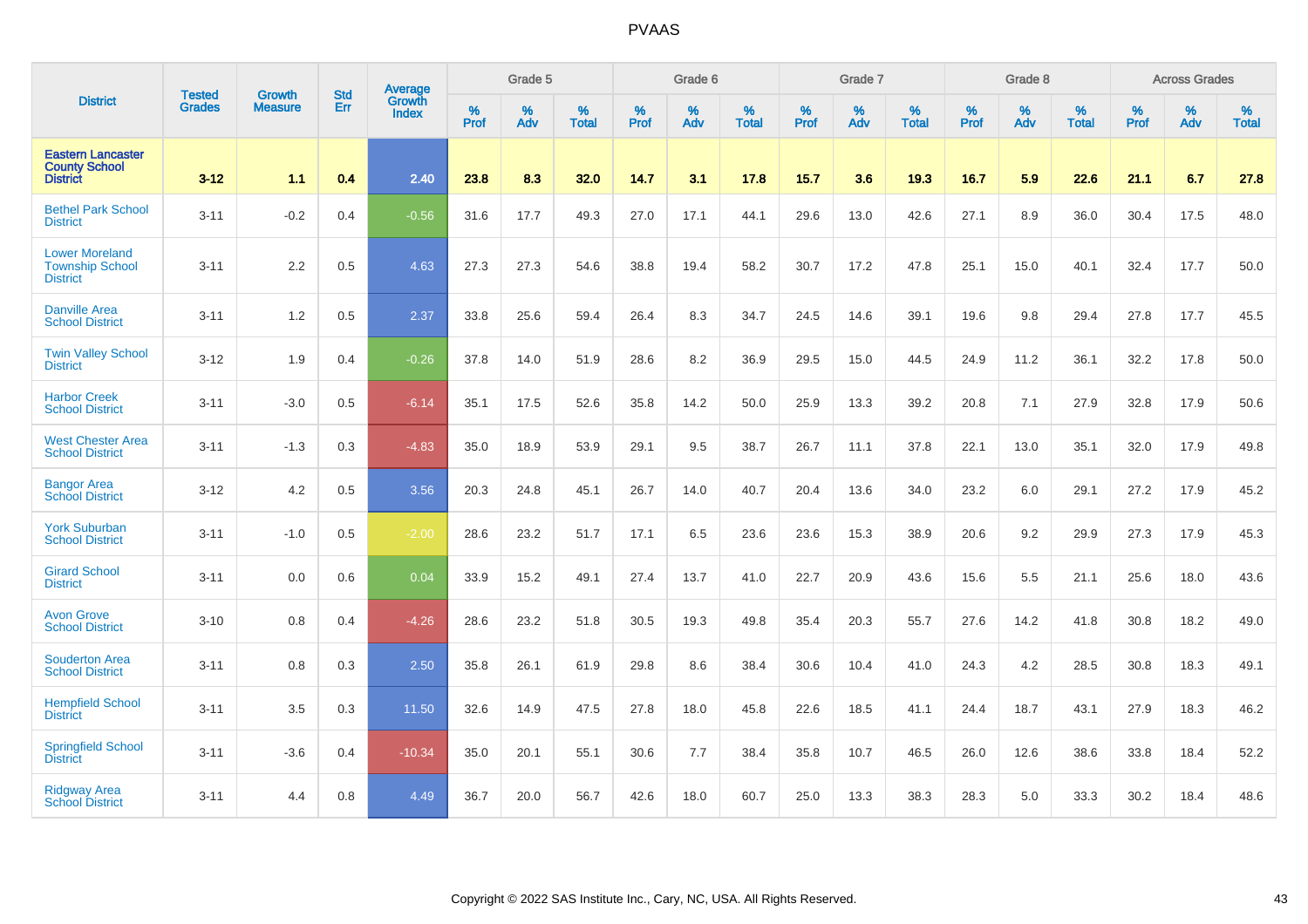|                                                                     | <b>Tested</b> | <b>Growth</b>  | <b>Std</b> | Average                |              | Grade 5  |                   |              | Grade 6  |                   |              | Grade 7  |                   |           | Grade 8  |                   |           | <b>Across Grades</b> |                   |
|---------------------------------------------------------------------|---------------|----------------|------------|------------------------|--------------|----------|-------------------|--------------|----------|-------------------|--------------|----------|-------------------|-----------|----------|-------------------|-----------|----------------------|-------------------|
| <b>District</b>                                                     | <b>Grades</b> | <b>Measure</b> | Err        | Growth<br><b>Index</b> | $\%$<br>Prof | %<br>Adv | %<br><b>Total</b> | $\%$<br>Prof | %<br>Adv | %<br><b>Total</b> | $\%$<br>Prof | %<br>Adv | %<br><b>Total</b> | %<br>Prof | %<br>Adv | %<br><b>Total</b> | %<br>Prof | %<br>Adv             | %<br><b>Total</b> |
| <b>Eastern Lancaster</b><br><b>County School</b><br><b>District</b> | $3 - 12$      | 1.1            | 0.4        | 2.40                   | 23.8         | 8.3      | 32.0              | 14.7         | 3.1      | 17.8              | 15.7         | 3.6      | 19.3              | 16.7      | 5.9      | 22.6              | 21.1      | 6.7                  | 27.8              |
| <b>Centre Learning</b><br>Community<br><b>Charter School</b>        | $5-8$         | 4.9            | 2.0        | 2.45                   |              |          |                   |              |          |                   | 25.0         | 12.5     | 37.5              | 0.0       | 17.6     | 17.6              | 24.1      | 18.5                 | 42.6              |
| <b>Garnet Valley</b><br><b>School District</b>                      | $3 - 10$      | $-2.1$         | 0.4        | $-5.78$                | 26.5         | 22.8     | 49.3              | 30.8         | 18.2     | 49.0              | 28.0         | 20.7     | 48.7              | 21.5      | 10.3     | 31.8              | 29.2      | 18.6                 | 47.8              |
| <b>Brockway Area</b><br><b>School District</b>                      | $3 - 11$      | 2.7            | 0.7        | 3.81                   | 35.4         | 17.7     | 53.2              | 29.4         | 36.8     | 66.2              | 22.5         | 7.5      | 30.0              | 20.8      | 5.6      | 26.4              | 28.7      | 18.6                 | 47.4              |
| <b>Council Rock</b><br><b>School District</b>                       | $3 - 11$      | $-0.6$         | 0.2        | $-2.58$                | 30.5         | 16.8     | 47.3              | 33.6         | 14.1     | 47.6              | 27.3         | 16.1     | 43.4              | 21.3      | 13.1     | 34.4              | 31.0      | 18.6                 | 49.7              |
| <b>Saucon Valley</b><br><b>School District</b>                      | $3 - 11$      | 6.7            | 0.5        | 12.55                  | 32.0         | 25.4     | 57.4              | 33.6         | 11.0     | 44.5              | 31.1         | 12.1     | 43.2              | 32.8      | 16.0     | 48.8              | 31.2      | 18.8                 | 50.0              |
| <b>Spring-Ford Area</b><br>School District                          | $3 - 11$      | 1.6            | 0.3        | 5.87                   | 36.6         | 13.0     | 49.6              | 33.2         | 16.5     | 49.7              | 34.3         | 16.3     | 50.6              | 23.1      | 9.8      | 32.9              | 34.2      | 19.2                 | 53.4              |
| <b>East Lycoming</b><br><b>School District</b>                      | $3 - 11$      | 2.6            | 0.6        | 4.75                   | 36.1         | 23.5     | 59.7              | 26.2         | 26.2     | 52.3              | 26.4         | 20.7     | 47.1              | 27.9      | 14.8     | 42.6              | 31.5      | 19.5                 | 51.0              |
| <b>Avonworth School</b><br><b>District</b>                          | $3 - 10$      | 2.8            | 0.5        | 5.25                   | 33.8         | 25.5     | 59.3              | 37.7         | 12.3     | 50.0              | 31.5         | 13.8     | 45.4              | 35.8      | 14.2     | 50.0              | 35.2      | 20.0                 | 55.2              |
| <b>Great Valley</b><br><b>School District</b>                       | $3 - 11$      | 0.1            | 0.4        | 0.20                   | 31.0         | 24.2     | 55.2              | 38.1         | 8.6      | 46.6              | 26.8         | 17.2     | 44.1              | 26.4      | 17.4     | 43.8              | 31.1      | 20.1                 | 51.2              |
| <b>Rose Tree Media</b><br><b>School District</b>                    | $3 - 10$      | $-1.7$         | 0.4        | $-4.23$                | 29.7         | 19.6     | 49.3              | 31.4         | 15.3     | 46.7              | 31.6         | 20.9     | 52.4              | 18.4      | 13.9     | 32.3              | 31.5      | 20.2                 | 51.8              |
| <b>Marple Newtown</b><br><b>School District</b>                     | $3 - 11$      | $-3.4$         | 0.4        | $-7.77$                | 36.2         | 21.4     | 57.6              | 31.7         | 20.2     | 51.9              | 27.1         | 8.3      | 35.4              | 20.5      | 6.0      | 26.5              | 32.9      | 20.2                 | 53.1              |
| <b>Slippery Rock Area</b><br><b>School District</b>                 | $3 - 11$      | 1.4            | 0.5        | 2.68                   | 37.0         | 20.5     | 57.5              | 28.6         | 26.3     | 54.9              | 26.4         | 13.2     | 39.7              | 26.2      | 10.3     | 36.5              | 32.4      | 20.5                 | 53.0              |
| <b>Oswayo Valley</b><br>School District                             | $3 - 12$      | 0.2            | 1.1        | 0.16                   | 27.6         | 20.7     | 48.3              | 25.9         | 7.4      | 33.3              | 25.9         | 11.1     | 37.0              | 25.8      | 16.1     | 41.9              | 30.6      | 20.6                 | 51.2              |
| <b>Southern Lehigh</b><br><b>School District</b>                    | $3 - 11$      | $-1.1$         | 0.4        | $-2.36$                | 33.9         | 21.0     | 54.8              | 28.3         | 16.8     | 45.1              | 40.2         | 13.1     | 53.3              | 32.0      | 12.7     | 44.8              | 35.0      | 20.7                 | 55.8              |
| <b>Norwin School</b><br><b>District</b>                             | $3 - 11$      | $-0.5$         | 0.3        | $-1.39$                | 31.7         | 25.2     | 56.9              | 37.2         | 20.7     | 58.0              | 42.6         | 14.9     | 57.4              | 32.4      | 5.4      | 37.7              | 36.5      | 21.0                 | 57.4              |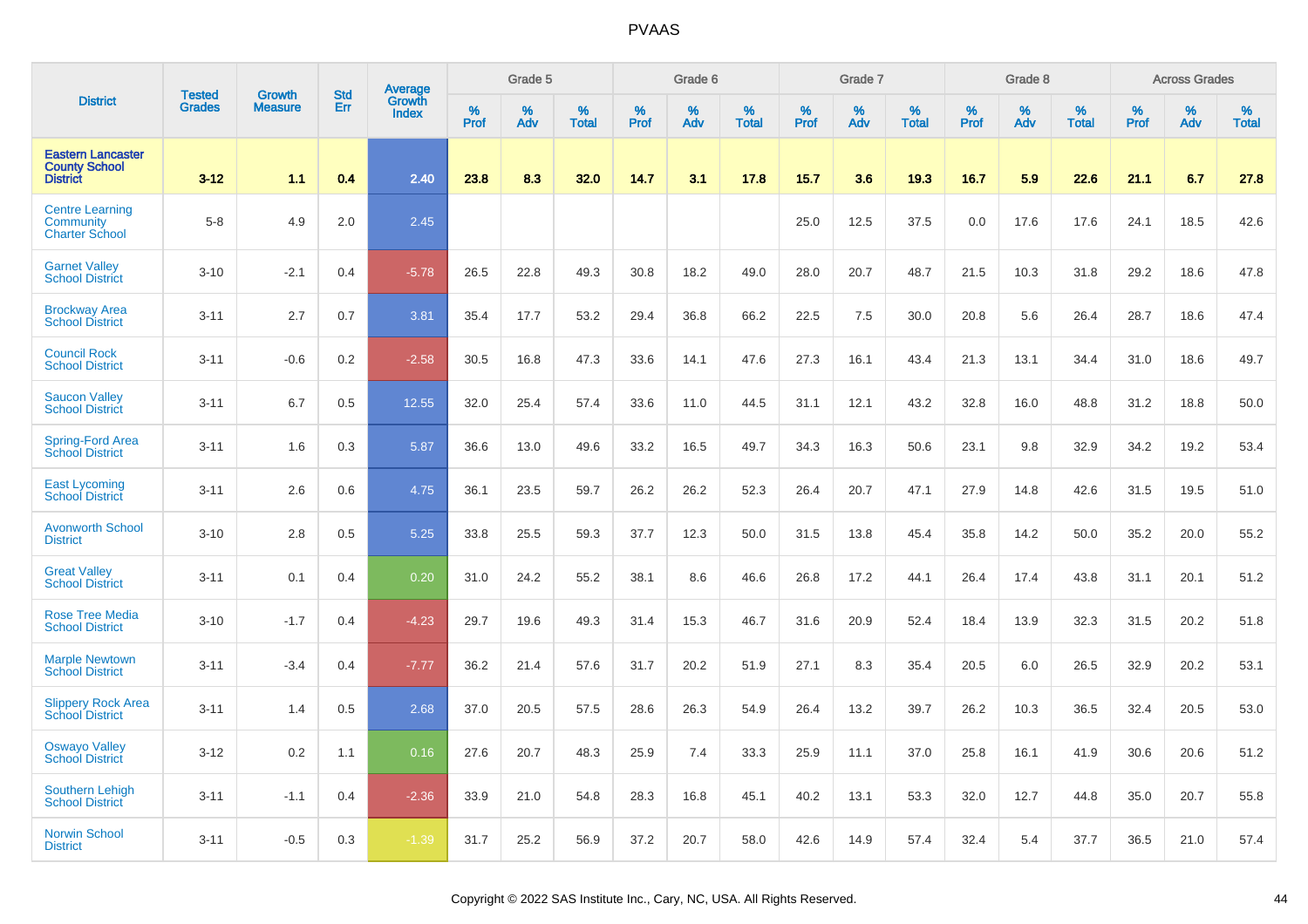|                                                                     | <b>Tested</b> | <b>Growth</b>  | <b>Std</b> | Average                |           | Grade 5  |                   |           | Grade 6  |                   |           | Grade 7  |                   |           | Grade 8  |                   |           | <b>Across Grades</b> |                   |
|---------------------------------------------------------------------|---------------|----------------|------------|------------------------|-----------|----------|-------------------|-----------|----------|-------------------|-----------|----------|-------------------|-----------|----------|-------------------|-----------|----------------------|-------------------|
| <b>District</b>                                                     | <b>Grades</b> | <b>Measure</b> | Err        | Growth<br><b>Index</b> | %<br>Prof | %<br>Adv | %<br><b>Total</b> | %<br>Prof | %<br>Adv | %<br><b>Total</b> | %<br>Prof | %<br>Adv | %<br><b>Total</b> | %<br>Prof | %<br>Adv | %<br><b>Total</b> | %<br>Prof | %<br>Adv             | %<br><b>Total</b> |
| <b>Eastern Lancaster</b><br><b>County School</b><br><b>District</b> | $3 - 12$      | 1.1            | 0.4        | 2.40                   | 23.8      | 8.3      | 32.0              | 14.7      | 3.1      | 17.8              | 15.7      | 3.6      | 19.3              | 16.7      | 5.9      | 22.6              | 21.1      | 6.7                  | 27.8              |
| New Hope-<br>Solebury School<br><b>District</b>                     | $3 - 11$      | 4.2            | 0.6        | 6.75                   | 40.4      | 25.5     | 66.0              | 41.2      | 11.8     | 52.9              | 25.5      | 17.0     | 42.6              | 37.6      | 19.3     | 56.9              | 36.8      | 21.0                 | 57.8              |
| <b>Mars Area School</b><br><b>District</b>                          | $3 - 10$      | 0.5            | 0.4        | 1.16                   | 31.3      | 20.9     | 52.2              | 32.6      | 24.5     | 57.1              | 23.8      | 16.5     | 40.4              | 24.5      | 6.4      | 30.8              | 32.3      | 21.1                 | 53.4              |
| Penn-Trafford<br><b>School District</b>                             | $3 - 11$      | $-3.6$         | 0.4        | $-9.37$                | 40.3      | 24.6     | 64.9              | 36.1      | 20.9     | 57.0              | 33.3      | 18.7     | 52.0              | 19.3      | 3.7      | 23.0              | 34.4      | 21.1                 | 55.5              |
| <b>Pine-Richland</b><br><b>School District</b>                      | $3 - 11$      | $-1.8$         | 0.3        | $-5.32$                | 35.0      | 21.7     | 56.7              | 35.6      | 11.5     | 47.1              | 37.1      | 18.2     | 55.4              | 30.1      | 15.8     | 45.9              | 34.9      | 21.2                 | 56.1              |
| <b>Manheim</b><br><b>Township School</b><br><b>District</b>         | $3 - 12$      | $-0.7$         | 0.3        | 6.38                   | 29.8      | 17.1     | 46.9              | 33.2      | 23.2     | 56.3              | 28.9      | 9.6      | 38.6              | 18.1      | 11.2     | 29.3              | 28.7      | 21.3                 | 49.9              |
| <b>Colonial School</b><br><b>District</b>                           | $3 - 11$      | $-0.9$         | 0.3        | $-2.58$                | 32.7      | 27.3     | 60.0              | 35.6      | 15.3     | 50.9              | 29.4      | 16.8     | 46.2              | 21.2      | 15.0     | 36.2              | 31.5      | 21.3                 | 52.8              |
| <b>Central Columbia</b><br><b>School District</b>                   | $3 - 12$      | 3.8            | 0.5        | 7.42                   | 30.5      | 25.2     | 55.6              | 28.2      | 25.2     | 53.3              | 32.6      | 14.9     | 47.5              | 30.6      | 20.1     | 50.7              | 32.6      | 22.1                 | 54.7              |
| <b>Cumberland Valley</b><br><b>School District</b>                  | $3-12$        | 3.8            | 0.2        | 8.20                   | 33.5      | 27.3     | 60.8              | 31.4      | 13.8     | 45.2              | 29.0      | 18.7     | 47.6              | 26.6      | 12.4     | 39.0              | 30.7      | 22.4                 | 53.2              |
| <b>Fort Leboeuf</b><br><b>School District</b>                       | $3 - 11$      | $-0.7$         | 0.5        | $-1.52$                | 33.8      | 31.2     | 64.9              | 25.7      | 18.8     | 44.4              | 21.6      | 14.4     | 35.9              | 22.6      | 11.6     | 34.2              | 28.5      | 22.7                 | 51.2              |
| <b>Haverford</b><br><b>Township School</b><br><b>District</b>       | $3 - 11$      | $-0.7$         | 0.3        | $-3.26$                | 30.7      | 27.3     | 58.0              | 26.4      | 15.0     | 41.4              | 28.5      | 12.8     | 41.3              | 33.9      | 15.2     | 49.1              | 31.6      | 23.1                 | 54.7              |
| Conemaugh<br><b>Township Area</b><br><b>School District</b>         | $3 - 12$      | $-1.5$         | 0.8        | $-2.00$                | 51.6      | 22.6     | 74.2              | 23.0      | 16.4     | 39.3              | 29.2      | 20.8     | 50.0              | 28.8      | 5.5      | 34.2              | 34.8      | 23.6                 | 58.4              |
| <b>Parkland School</b><br><b>District</b>                           | $3 - 11$      | $-3.5$         | 0.3        | $-13.25$               | 33.6      | 26.4     | 60.0              | 33.4      | 15.9     | 49.3              | 27.1      | 18.6     | 45.7              | 23.1      | 11.8     | 34.9              | 30.8      | 24.1                 | 54.9              |
| <b>Quaker Valley</b><br><b>School District</b>                      | $3 - 11$      | 0.6            | 0.5        | 1.08                   | 36.4      | 23.6     | 60.0              | 32.5      | 20.8     | 53.3              | 36.4      | 11.2     | 47.6              | 26.5      | 7.6      | 34.1              | 34.0      | 24.3                 | 58.3              |
| <b>Franklin Regional</b><br><b>School District</b>                  | $3 - 11$      | 0.3            | 0.4        | 0.65                   | 39.6      | 22.0     | 61.7              | 33.2      | 19.3     | 52.5              | 27.9      | 18.3     | 46.2              | 25.8      | 8.1      | 33.9              | 31.7      | 25.0                 | 56.7              |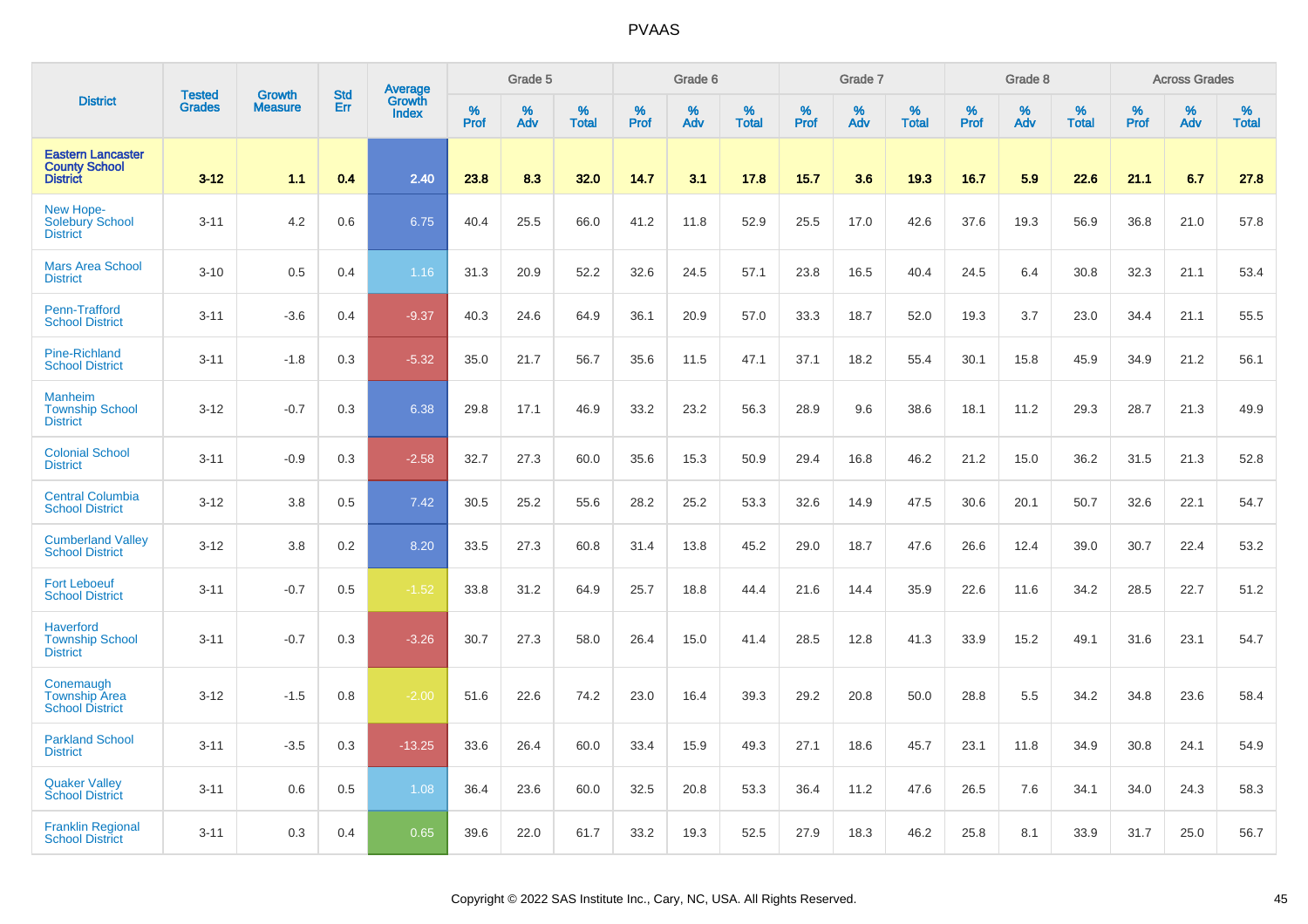|                                                                     | <b>Tested</b> | <b>Growth</b>  | <b>Std</b> | Average                |                     | Grade 5  |                   |           | Grade 6  |                   |           | Grade 7  |                   |                  | Grade 8  |                   |                  | <b>Across Grades</b> |                   |
|---------------------------------------------------------------------|---------------|----------------|------------|------------------------|---------------------|----------|-------------------|-----------|----------|-------------------|-----------|----------|-------------------|------------------|----------|-------------------|------------------|----------------------|-------------------|
| <b>District</b>                                                     | <b>Grades</b> | <b>Measure</b> | Err        | Growth<br><b>Index</b> | $\%$<br><b>Prof</b> | %<br>Adv | %<br><b>Total</b> | %<br>Prof | %<br>Adv | %<br><b>Total</b> | %<br>Prof | %<br>Adv | %<br><b>Total</b> | %<br><b>Prof</b> | %<br>Adv | %<br><b>Total</b> | %<br><b>Prof</b> | %<br>Adv             | %<br><b>Total</b> |
| <b>Eastern Lancaster</b><br><b>County School</b><br><b>District</b> | $3 - 12$      | 1.1            | 0.4        | 2.40                   | 23.8                | 8.3      | 32.0              | 14.7      | 3.1      | 17.8              | 15.7      | 3.6      | 19.3              | 16.7             | 5.9      | 22.6              | 21.1             | 6.7                  | 27.8              |
| <b>Beaver Area</b><br><b>School District</b>                        | $3 - 10$      | $-4.4$         | 0.6        | $-7.75$                | 36.2                | 23.8     | 60.0              | 37.3      | 28.8     | 66.1              | 22.6      | 13.0     | 35.6              | 17.1             | 7.2      | 24.3              | 29.2             | 25.6                 | 54.8              |
| Downingtown Area<br><b>School District</b>                          | $3 - 11$      | $-1.3$         | 0.3        | $-3.81$                | 40.5                | 24.2     | 64.7              | 28.9      | 24.6     | 53.5              | 31.4      | 21.1     | 52.5              | 27.1             | 28.6     | 55.7              | 36.8             | 25.9                 | 62.7              |
| <b>North Allegheny</b><br><b>School District</b>                    | $3 - 11$      | 0.3            | 0.3        | 1.31                   | 38.5                | 35.1     | 73.5              | 35.2      | 13.4     | 48.6              | 31.8      | 23.8     | 55.6              | 25.9             | 16.5     | 42.4              | 34.1             | 26.8                 | 60.9              |
| <b>Souderton Charter</b><br>School<br>Collaborative                 | $3-8$         | 4.0            | 1.3        | 3.21                   | 51.8                | 22.2     | 74.1              | 44.0      | 24.0     | 68.0              | 28.6      | 38.1     | 66.7              | 41.2             | 11.8     | 52.9              | 40.1             | 26.8                 | 66.9              |
| <b>Montour School</b><br><b>District</b>                            | $3 - 11$      | 5.0            | 0.4        | 11.10                  | 31.8                | 25.1     | 57.0              | 30.6      | 24.5     | 55.1              | 26.3      | 30.1     | 56.5              | 26.6             | 30.6     | 57.3              | 31.2             | 26.8                 | 58.1              |
| State College Area<br><b>School District</b>                        | $3 - 11$      | 0.6            | 0.4        | 1.70                   | 29.6                | 33.7     | 63.3              | 27.4      | 15.3     | 42.7              | 28.9      | 16.3     | 45.2              | 20.8             | 8.9      | 29.7              | 29.0             | 27.0                 | 56.1              |
| Wissahickon<br><b>School District</b>                               | $3 - 10$      | $-0.4$         | 0.3        | $-5.68$                | 32.3                | 30.1     | 62.4              | 34.5      | 16.2     | 50.7              | 31.3      | 19.5     | 50.8              | 20.0             | 17.9     | 37.9              | 30.3             | 27.2                 | 57.4              |
| <b>Unionville-Chadds</b><br><b>Ford School</b><br><b>District</b>   | $3 - 11$      | 0.5            | 0.4        | 1.38                   | 38.8                | 29.9     | 68.7              | 38.4      | 17.1     | 55.5              | 37.6      | 16.8     | 54.5              | 29.8             | 24.9     | 54.7              | 36.9             | 27.5                 | 64.4              |
| Wallingford-<br>Swarthmore<br><b>School District</b>                | $3 - 10$      | 0.4            | 0.4        | $-4.76$                | 38.3                | 33.9     | 72.2              | 29.9      | 20.5     | 50.4              | 27.6      | 17.6     | 45.3              | 29.4             | 14.7     | 44.2              | 33.9             | 27.8                 | 61.7              |
| <b>South Fayette</b><br><b>Township School</b><br><b>District</b>   | $3 - 11$      | 0.2            | 0.4        | 0.46                   | 37.5                | 23.5     | 61.0              | 40.8      | 18.4     | 59.2              | 35.5      | 24.3     | 59.8              | 30.9             | 20.9     | 51.8              | 35.4             | 28.3                 | 63.7              |
| Mt Lebanon<br><b>School District</b>                                | $3 - 11$      | $-2.1$         | 0.4        | $-5.86$                | 39.7                | 34.6     | 74.3              | 42.0      | 15.7     | 57.7              | 32.6      | 20.7     | 53.3              | 31.6             | 17.4     | 49.1              | 36.2             | 29.4                 | 65.5              |
| <b>Infinity Charter</b><br>School                                   | $3 - 8$       | 5.9            | 1.2        | 4.84                   | 40.9                | 31.8     | 72.7              | 46.2      | 11.5     | 57.7              | 41.7      | 45.8     | 87.5              | 38.1             | 19.0     | 57.1              | 38.7             | 29.6                 | 68.3              |
| <b>Bucks County</b><br><b>Montessori Charter</b><br><b>School</b>   | $3-6$         | 9.5            | 1.8        | 3.32                   | 16.1                | 25.8     | 41.9              | 42.9      | 28.6     | 71.4              |           |          |                   |                  |          |                   | 33.0             | 29.8                 | 62.8              |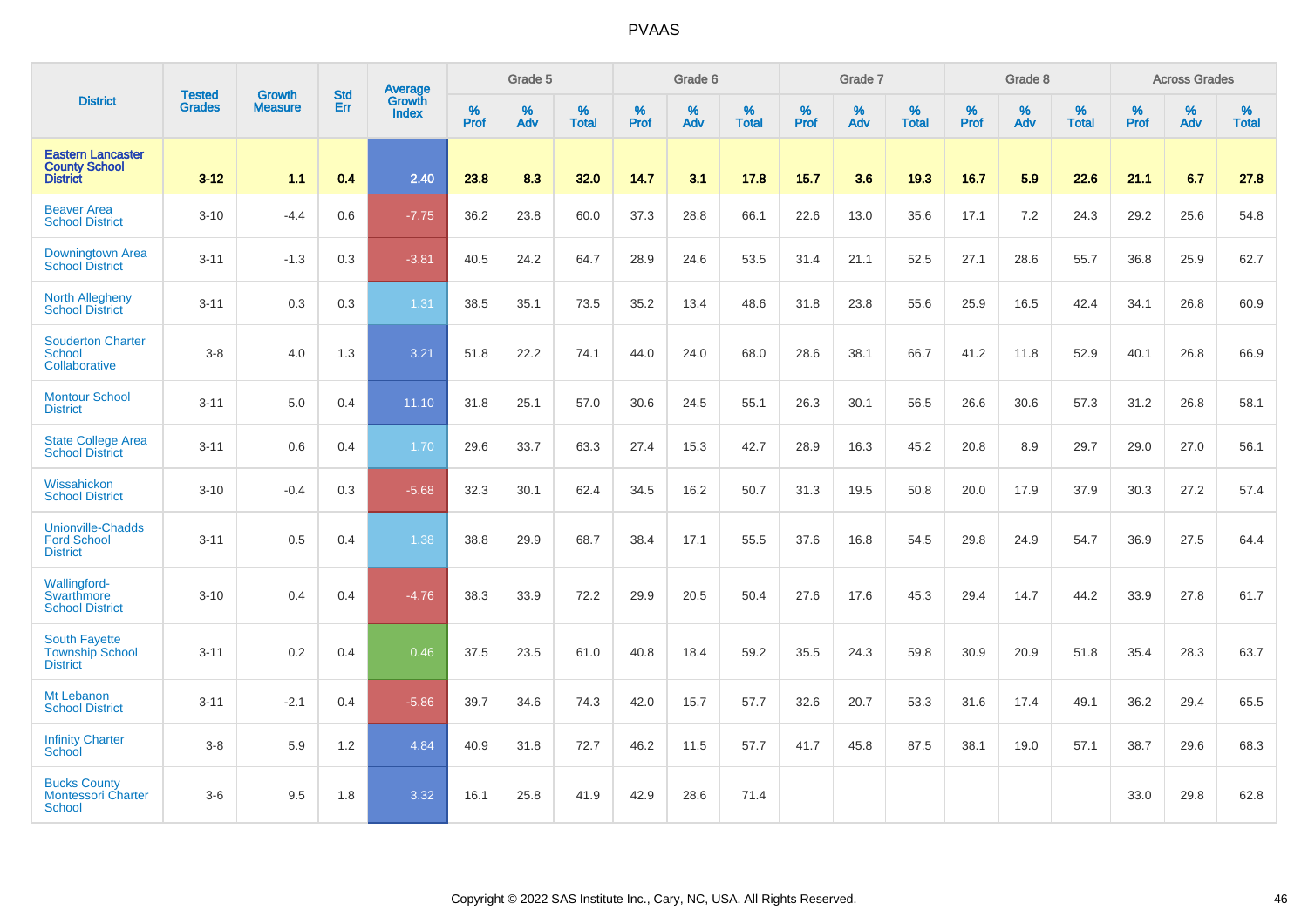|                                                                     | Growth                         | <b>Std</b>     | Average |                                                                     | Grade 5      |             |                      | Grade 6      |             |                   | Grade 7   |             |                   | Grade 8      |          |                   | <b>Across Grades</b> |             |                   |
|---------------------------------------------------------------------|--------------------------------|----------------|---------|---------------------------------------------------------------------|--------------|-------------|----------------------|--------------|-------------|-------------------|-----------|-------------|-------------------|--------------|----------|-------------------|----------------------|-------------|-------------------|
| <b>District</b>                                                     | <b>Tested</b><br><b>Grades</b> | <b>Measure</b> | Err     | Growth<br>Index                                                     | $\%$<br>Prof | $\%$<br>Adv | $\%$<br><b>Total</b> | $\%$<br>Prof | $\%$<br>Adv | %<br><b>Total</b> | %<br>Prof | $\%$<br>Adv | %<br><b>Total</b> | $\%$<br>Prof | %<br>Adv | %<br><b>Total</b> | $\%$<br>Prof         | $\%$<br>Adv | %<br><b>Total</b> |
| <b>Eastern Lancaster</b><br><b>County School</b><br><b>District</b> | $3 - 12$                       | 1.1            | 0.4     | 2.40                                                                | 23.8         | 8.3         | 32.0                 | 14.7         | 3.1         | 17.8              | 15.7      | 3.6         | 19.3              | 16.7         | 5.9      | 22.6              | 21.1                 | 6.7         | 27.8              |
| <b>Upper Dublin</b><br><b>School District</b>                       | $3 - 12$                       | 0.6            | 0.4     | 0.79                                                                | 41.8         | 29.3        | 71.1                 | 38.5         | 24.8        | 63.3              | 30.8      | 29.7        | 60.5              | 24.1         | 14.8     | 38.9              | 35.7                 | 29.8        | 65.5              |
| <b>Hampton Township</b><br><b>School District</b>                   | $3 - 11$                       | 0.5            | 0.4     | 1.19                                                                | 33.5         | 35.2        | 68.7                 | 30.6         | 12.9        | 43.6              | 33.3      | 26.9        | 60.2              | 33.0         | 21.4     | 54.3              | 33.4                 | 29.9        | 63.3              |
| Lewisburg Area<br><b>School District</b>                            | $3 - 11$                       | 6.7            | 0.6     | 12.13                                                               | 33.6         | 28.3        | 62.0                 | 40.0         | 24.2        | 64.2              | 33.1      | 29.4        | 62.5              | 17.9         | 31.3     | 49.2              | 31.0                 | 30.1        | 61.1              |
| <b>Derry Township</b><br><b>School District</b>                     | $3 - 10$                       | 4.3            | 1.3     | 3.36                                                                | 39.1         | 28.5        | 67.6                 | 51.5         | 21.2        | 72.7              | 30.8      | 34.6        | 65.4              | 14.3         | 71.4     | 85.7              | 37.5                 | 30.3        | 67.8              |
| <b>Peters Township</b><br><b>School District</b>                    | $3 - 11$                       | 0.5            | 0.4     | 1.39                                                                | 37.8         | 32.6        | 70.4                 | 35.7         | 24.9        | 60.6              | 33.1      | 29.1        | 62.2              | 35.1         | 13.0     | 48.2              | 35.8                 | 30.6        | 66.3              |
| <b>West Allegheny</b><br><b>School District</b>                     | $3 - 12$                       | 1.0            | 0.4     | 2.40                                                                | 32.7         | 40.9        | 73.6                 | 33.6         | 21.4        | 55.0              | 27.5      | 20.6        | 48.1              | 23.4         | 11.2     | 34.6              | 31.3                 | 30.8        | 62.1              |
| <b>Radnor Township</b><br><b>School District</b>                    | $3 - 12$                       | 4.4            | 0.4     | 10.31                                                               | 34.0         | 41.4        | 75.4                 | 41.7         | 25.4        | 67.1              | 34.3      | 31.8        | 66.2              | 35.0         | 21.5     | 56.5              | 36.8                 | 31.8        | 68.6              |
| <b>Upper Saint Clair</b><br><b>School District</b>                  | $3 - 11$                       | 3.0            | 0.4     | 7.98                                                                | 36.3         | 35.5        | 71.8                 | 40.8         | 27.3        | 68.1              | 33.3      | 35.5        | 68.8              | 31.1         | 30.4     | 61.5              | 36.7                 | 35.6        | 72.3              |
| Tredyffrin-<br><b>Easttown School</b><br><b>District</b>            | $3 - 10$                       | 1.9            | 0.4     | 4.37                                                                | 36.2         | 36.2        | 72.4                 | 36.8         | 28.2        | 65.0              | 32.6      | 33.0        | 65.7              | 26.4         | 40.3     | 66.7              | 33.6                 | 38.6        | 72.2              |
| <b>Fox Chapel Area</b><br><b>School District</b>                    | $3 - 11$                       | 1.4            | 0.4     | 1.34                                                                | 35.9         | 45.1        | 81.0                 | 31.9         | 28.4        | 60.2              | 32.7      | 30.2        | 62.9              | 28.3         | 27.6     | 55.8              | 30.3                 | 40.6        | 70.9              |
| <b>Lower Merion</b><br><b>School District</b>                       | $3 - 11$                       | 3.3            | 0.3     | 4.77                                                                | 27.6         | 48.2        | 75.8                 | 31.4         | 37.3        | 68.6              | 33.9      | 31.3        | 65.2              | 33.0         | 28.3     | 61.3              | 31.2                 | 40.9        | 72.2              |
|                                                                     |                                |                |         |                                                                     |              |             |                      |              |             |                   |           |             |                   |              |          |                   |                      |             |                   |
|                                                                     |                                |                |         |                                                                     |              |             |                      |              |             |                   |           |             |                   |              |          |                   |                      |             |                   |
|                                                                     |                                |                |         | Significant evidence that the district exceeded the growth standard |              |             |                      |              |             |                   |           |             |                   |              |          |                   |                      |             |                   |
|                                                                     |                                |                |         | Moderate evidence that the district exceeded the growth standard    |              |             |                      |              |             |                   |           |             |                   |              |          |                   |                      |             |                   |
|                                                                     |                                |                |         | Evidence that the district met the growth standard                  |              |             |                      |              |             |                   |           |             |                   |              |          |                   |                      |             |                   |